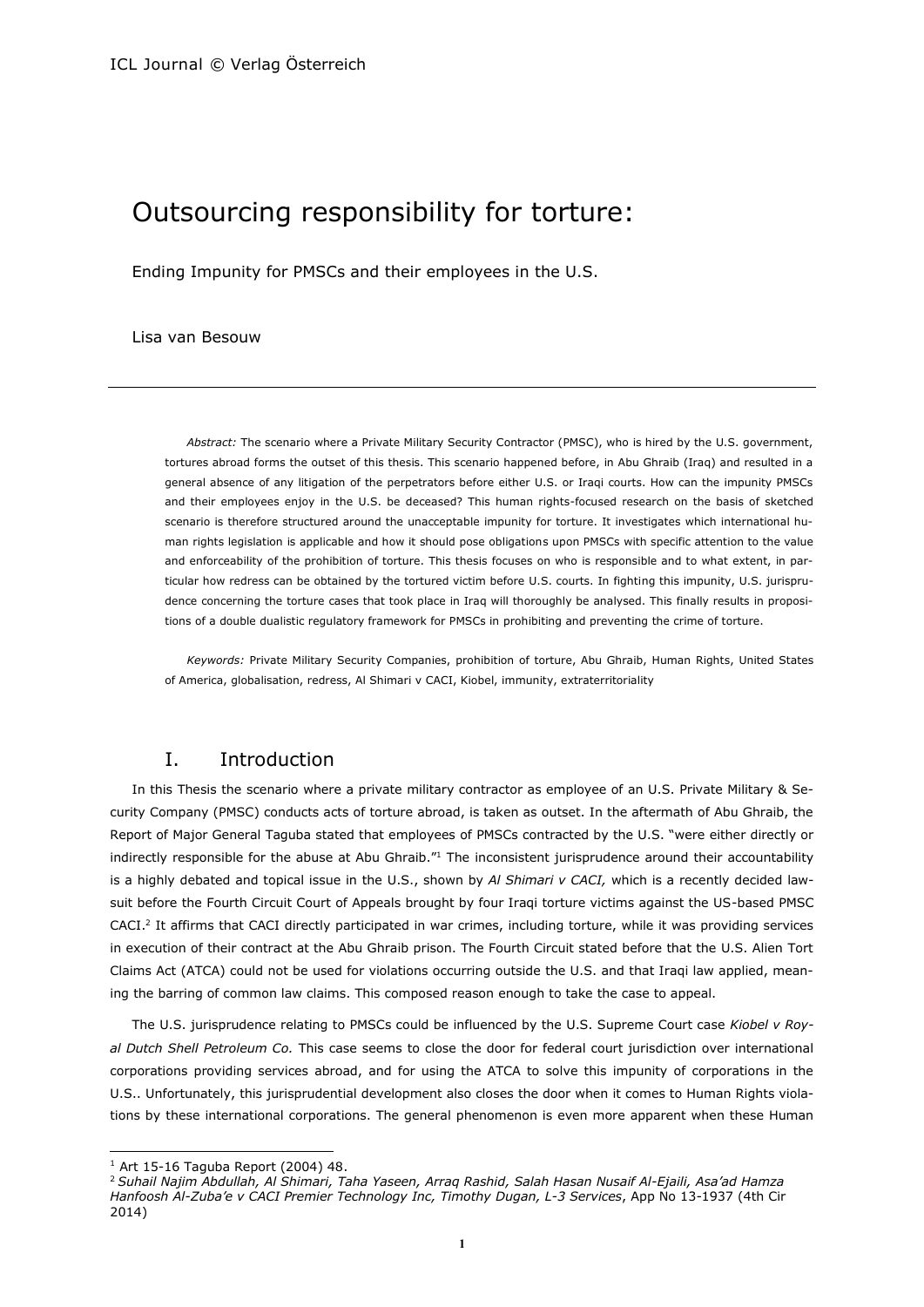Rights violations include the worst crimes - as the crime of torture is considered to be - and are committed by `guns for hire' of the PMSC industry.<sup>3</sup> It is legitimate to address this vacuum for the crime of torture where PMSC are involved in, with a critical legal Human Rights reflection on and analysis of possible existing international or national instruments that can be applied to U.S. private military contractors who torture overseas.

From a Human Rights perspective, this impunity for torture is surely unacceptable. How pressing the problem is, can be shown by alluding to the worldwide phenomenon of PMSCs and the privatised security industry they represent. Every PMSC plays indeed a role in a larger, transnational oriented picture. The wave of controversy around PMSCs and their conduct puts them in the spotlights for creating legal and political problems. Follow-up question is how to counter this impunity which U.S. contractors, together with their PMSCs, enjoy on the national and international level by using national and international mechanisms to prosecute perpetrators of torture? Representing the global trend, the focus will lie with the U.S. since it is the home and hiring state of the majority of PMSCs in overseas conflict zones. Regarding the global 'privatizing war' - phenomenon, what mechanisms exist -or not exist- in the U.S. that allow for this impunity to take place? Why is it so difficult in the U.S. to bring those perpetrators to trial? Several parts make up for this problematic. Subjects of research are Non-State Actors (NSA), applicable legal means, responsibility, redress before U.S. courts and propositions for regulating acts of torture by PMSCs. It is important to frame abovementioned questions in the context of the research subjects since it allows to familiarise oneself with the International Human Rights problematic.

This Master Thesis is carried out by a critical legal approach, and is complemented with case study research. For orientation purposes, the different players in the 'privatised war'-field will first be discussed, along a theoretical analysis of the international scene they are placed in. Concepts as NSA and PMSC will be explained, a definition of PMSC will be set up, the crime of torture and its constitutive elements in international and national sources will also be researched. Little attention is given to the rise and role of PMSC and the gravity of the U.S. in the industry today. Lastly, the existing regulatory framework for PMSCs will be explained. Soft law, the treaty process, self-regulation and Corporation Social Responsibility (CSR) are elements of this non-fulfilling framework.

Once the actors are identified, it is necessary to question what legal means exist through which the PMSCs are bound by International Human Rights Law (IHRL). What (direct) obligations have PMSCs and their contractors under IHRL? This will be researched by analyzing the legal framework connecting the international with the domestic level. An emphasis will be put on legislation in relation to torture that could provide grounds for prosecuting PMSCs and contractors. Little attention will be given to legislation of criminal nature since the U.S. case law demonstrates that civil claims are more problematic in practice.

On the basis of the legal framework developed above, one needs to ask who bears the responsibility for the crime of torture and to what extent. This leads to an identification of gaps in the U.S. responsibility which result in the impunity of private military perpetrators and their PMSCs. Little attention is given to determining state responsibility; however the link between the state and PMSCs will be mentioned. Consequently, does this connection mean that the U.S. bears an obligation under IHRL to provide for mechanisms of redress for torture victims? And if they do not, do they violate IHRL? After identifying the main responsibility-related problems, this part provides for general approaches to counter these problems. The extraterritorial appliance of the mentioned legal instruments and universal (criminal or civil) jurisdiction are some of the proposals. Lastly, could the concept of corporate (social) responsibility provide for an answer under IHRL?

The accountability for torture is a subsequent issue to address, which is related to litigation for human rights abuses in the U.S. In light of national and international mechanisms in place that condemn torture, the domestic efforts made by the U.S. courts to ensure redress for the victims of torture and their attempts to hold contractors accountable for their actions, will be defined. The main question is how U.S. jurisprudence can help to

l

<sup>3</sup> Participants in the PMC industry include a number of well-known corporations such as Blackwater Consulting USA, Dyncorp, Executive Outcomes, CACI,…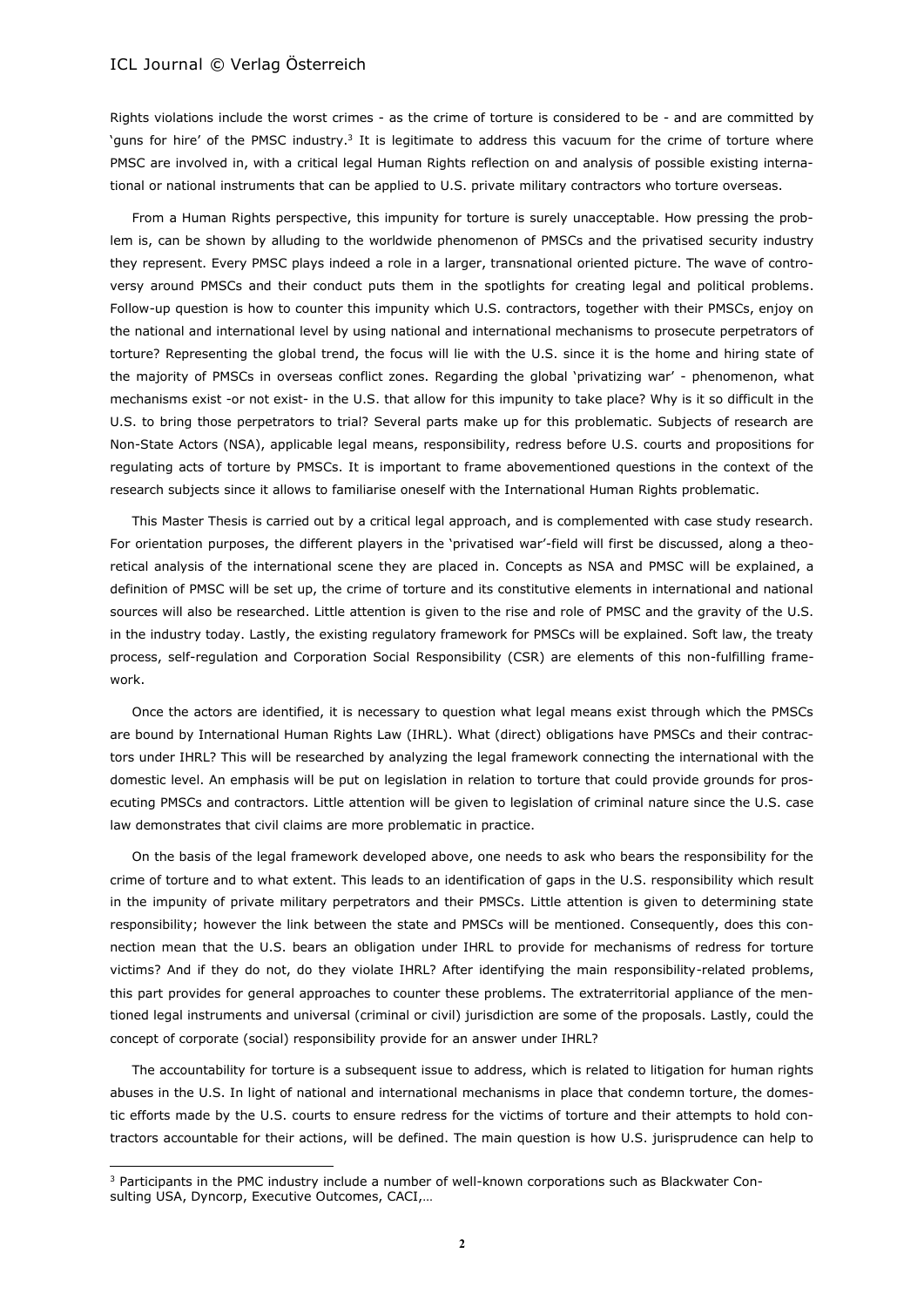bring PMSCs before court? The individual options for justice in the U.S. will be developed on the basis of how to sue American private military contractors, who tortured abroad, in the U.S.. In limiting the scope of the answer to recent civil claims brought before U.S. Courts, one arrives at *Al Shimari v CACI* before the U.S. Court of Appeals, which originates from the initial torture abuses that took place in Abu Ghraib prison. *Kiobel* seemed to close the door for usage of the ATCA by victims of human rights violations, and yet, the chances of Al Shimari *v CACI* in the post-*Kiobel* era will be investigated. The placement of the U.S. approach in international context concludes this part.

In closing, propositions will be made to regulate the conduct of PMSCs abroad regarding the crime of torture. This includes assessments of to which extent these approaches can become *lex ferenda* and which value they can bring to the debate on the liability of contractors who torture. The focus will lie with the existing soft law of the Montreux Document and the self-regulating International Code of Conduct for Private Security Service Providers. Each of them could serve as basis for strengthening the prohibition of torture in practice, since that is what the solution should hold. A new proposal based on a double dualistic approach to improve the prestige and enforcement of the torture prohibition for PMSCs and their personnel when exercising contracted services abroad concludes this section.

It is expected to find firm international prohibiting standards of torturous acts in international legal documents that can build up a human rights responsibility frame with obligations for states, corporations and contractors. In case of the U.S. and its national translation of those standards, there are obvious signs to withdraw from such a responsibility in both domestic law and jurisprudence. The aim is to proof that the gaps the U.S. has found in IHRL are hypothetical and the suggestions could turn the tide. The preference goes to a double dualistic approach to these responsibility gaps, an approach that allows to embed on the international as well as the national level, against PMSC as well as individual contractors in cases of torture and that is implemented and enforced by both international and national players. Time will tell what this could mean in the global context of the Private Military Industry.

## II. Non-state actors in international context

## A. Orientation through concept explaining

Relevant to this research regarding torture is the commitment of the crime by Non-State actors (NSA), since their conduct is not subject to the same degree of scrutiny as that of states.<sup>4</sup> By connecting it with the process of globalisation and the impact on the development of international law (IL), the practice of NSA can no longer be excluded from an assessment of that law.<sup>5</sup> Thus, it is important to establish the content of concepts that are used.

## 1. Non-State actors

 $\overline{a}$ 

Contrary to before, when NSA remained in the shadows of the IL doctrine, nowadays a number of NSA are a force to be reckoned with.<sup>6</sup> This is partly the reason why the International Human Rights (IHR) regime has to take the accountability of all major actors and their roles into account when creating a more effective framework than the one currently existing. States seem to accept the legal personality of NSA if and to the extent that it contributes to the effectiveness of political relations, the functioning of their particular policy or the de-

<sup>4</sup> Lutz Oette and Carla Ferstman, 'Not only the state: torture by Non-State actors. Towards enhanced protection, accountability and effective remedies; Redress seeking reparation for torture survivors' in The Redress Trust [2006] 14.

<sup>5</sup> Bas Arts, Math Noortmann and Bob Reinala, *Non-State Actors in International Relations* (Ashgate Publishing Lim 2001) 74.

<sup>6</sup> Philip Alston, *Non-State Actors and Human Rights* (Oxford University Press 2005) 5.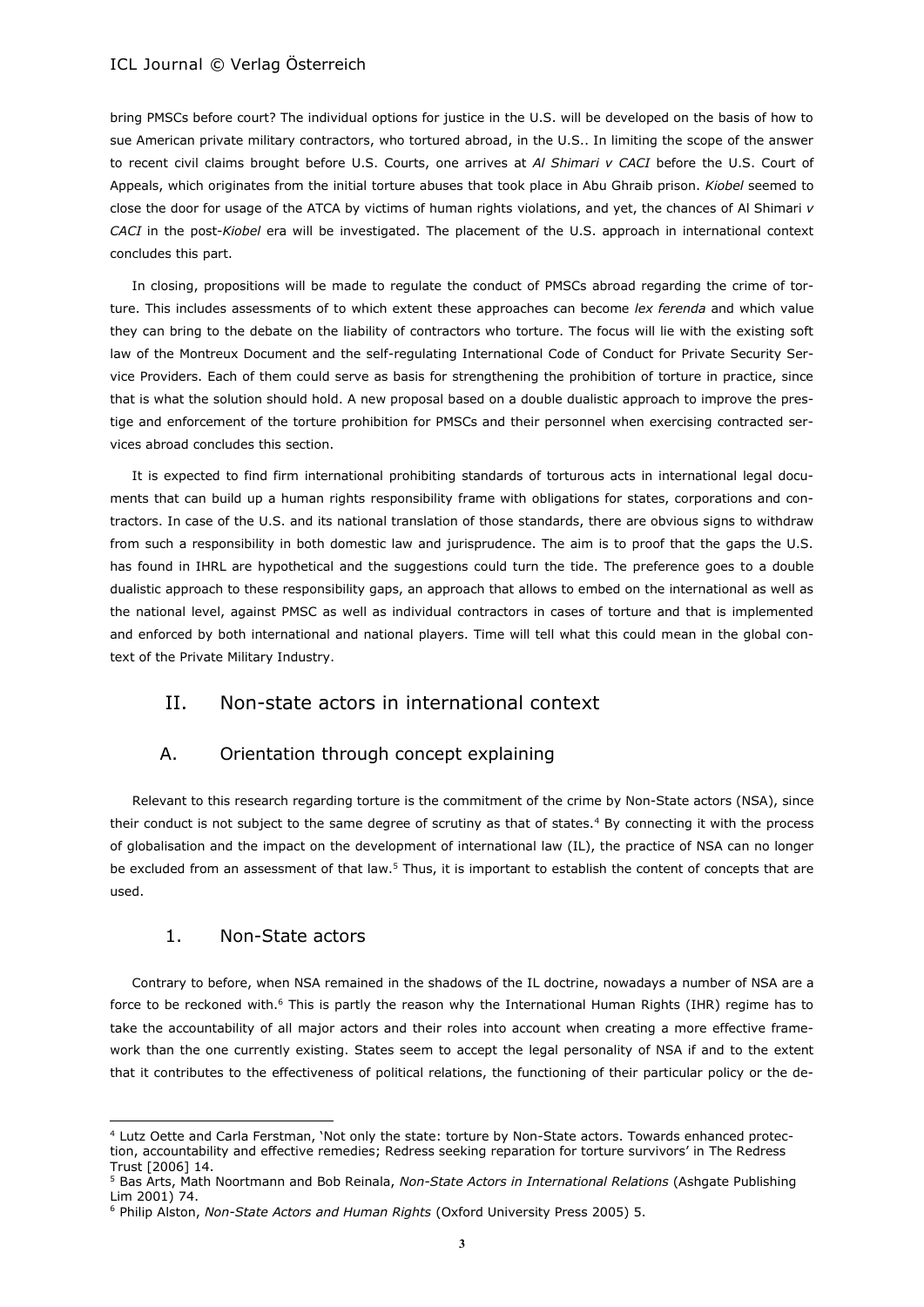velopment of the global system as a whole.<sup>7</sup> From a legal perspective, IL still prefers and presumes a monopolization of force by state actors, leaving no effective way to deal with NSA who commit human rights (HR) abuses, e.g. PMSCs.<sup>8</sup>

Although much discussed in the literature, the definitions or descriptions of NSA differ widely.<sup>9</sup> Since there exists no general definition with the appropriate international authority in IL,<sup>10</sup> a first characteristic is that they lack an official status under IL. This makes a practical formulation of NSA necessary. Propositions of encompassed actors are civil society organisations, private companies, armed groups, de facto regimes, private security companies,<sup>11</sup> multinational corporations, etc. Some of those players clearly belong to the category of NSA that has been responsible for HR violations, including torture.<sup>12</sup> Another definition of NSA includes all actors "that are not states or representatives of states, yet that operate at the international level and are potentially relevant to international relations."<sup>13</sup> Both the size- and the multinational-requirement are considered to be helpful in underlining the link with international politics.<sup>14</sup>

For purposes of this thesis, the reliance on traditional patterns of international relations and the restrictive set of requirements are not resulting in a comprehensive 'description' of the primer actors. Although this defining-urge is not necessary or helpful,<sup>15</sup> yet an attempt will be made to define NSA. JOSSELIN and WALLACE put forward some elements in their literature, which uphold this comprehensive goal. NSA include all organisations that: a) Are largely autonomous from central government funding and control; b) Are operating as or participating in networks which extend across the boundaries of two or more states, thus engaging in 'transnational' relations; c) Are acting in ways which affect political outcomes, either within one or more states, or within international institutions, either as their primary objective or as one aspect of their activities.<sup>16</sup>

In noting the relevant characteristics,<sup>17</sup> firstly the diversity and the potential to cover a wide range of actors can be mentioned. Second, the focus lies on those actors who orient their activities in a transnational sphere. Third, this definition can be multi-interpretable which enriches the debate. The open-ended character or this definition will allow IL to create a more limiting policy aside, which justifies to bring PMSCs under the heading of NSA.

## 2. Categorisation

As for the function and the distinctive characteristic, Private Military Companies (PMCs) represent the firm through which cooperation between the military and civilians has taken its course.<sup>18</sup> According to some litera-

<sup>7</sup> Arts, Noortmann and Reinala (n 5) 74. Private Military & Security Company (PMSC).

<sup>8</sup> Nathaniel Stinnett, 'Regulating the Privatization of war: How to stop Private Military Firms from committing Human Rights Abuses' (2008) 28 BC Int'l & Comp L Rev 1, 211.

<sup>9</sup> Alston (n 6) 14; Bas Arts, 'Non-State Actors in Global Governance' (2003-2004)

<sup>&</sup>lt;http://www.coll.mpg.de/pdf\_dat/2003\_04online.pdf > accessed on 16.01.2015; Andrew Clapham, *Human Rights obligations of Non-State Actors* (Oxford University Press 2006) 35; Hannah Tonkin, *State Control over Private Military and Security Companies in Armed Conflict* (Cambridge University Press 2012) 33-34. <sup>10</sup> Oette (n 4) 14.

<sup>&</sup>lt;sup>11</sup> Nils Rosemann, 'The Privatisation of Human Rights Violations - Business' impunity or corporate Responsibility? The case of human rights abuses and torture in Iraq' (2005) Non-State actors and International law 5, 77, 78.

<sup>12</sup> Oette (n 4) 14.

<sup>13</sup> Alston (n 6); Bas Arts, 'Non-State Actors in Global Governance' (2003-2004) 5

<sup>&</sup>lt;http://www.coll.mpg.de/pdf\_dat/2003\_04online.pdf > accessed on 16.01.2015; James Cockayne, 'Taming the dogs of war: the strategic logic of the professionalization of Private Military and Security Companies' (30 April 2008) in Conference of the A.E. Havens Centre for the Study of Social Structure and Social Change, *The Privatization of Security and Human Rights in The Americas: Perspectives from the Global South* (University of Wisconsin-Madison 2008) <http://www.havenscenter.org/privatemilitaryconference2008> accessed on 6.01.2015.  $14$  Cockayne (n 13) 5.

 $15$  Alston (n 6) 14.

<sup>16</sup> ibid 16.

 $17$  ibid 16.

<sup>18</sup> Joery Matthys, *Private Security Companies and Private Military Companies. A comparative and Economical Analysis* (Maklu 2010) 210.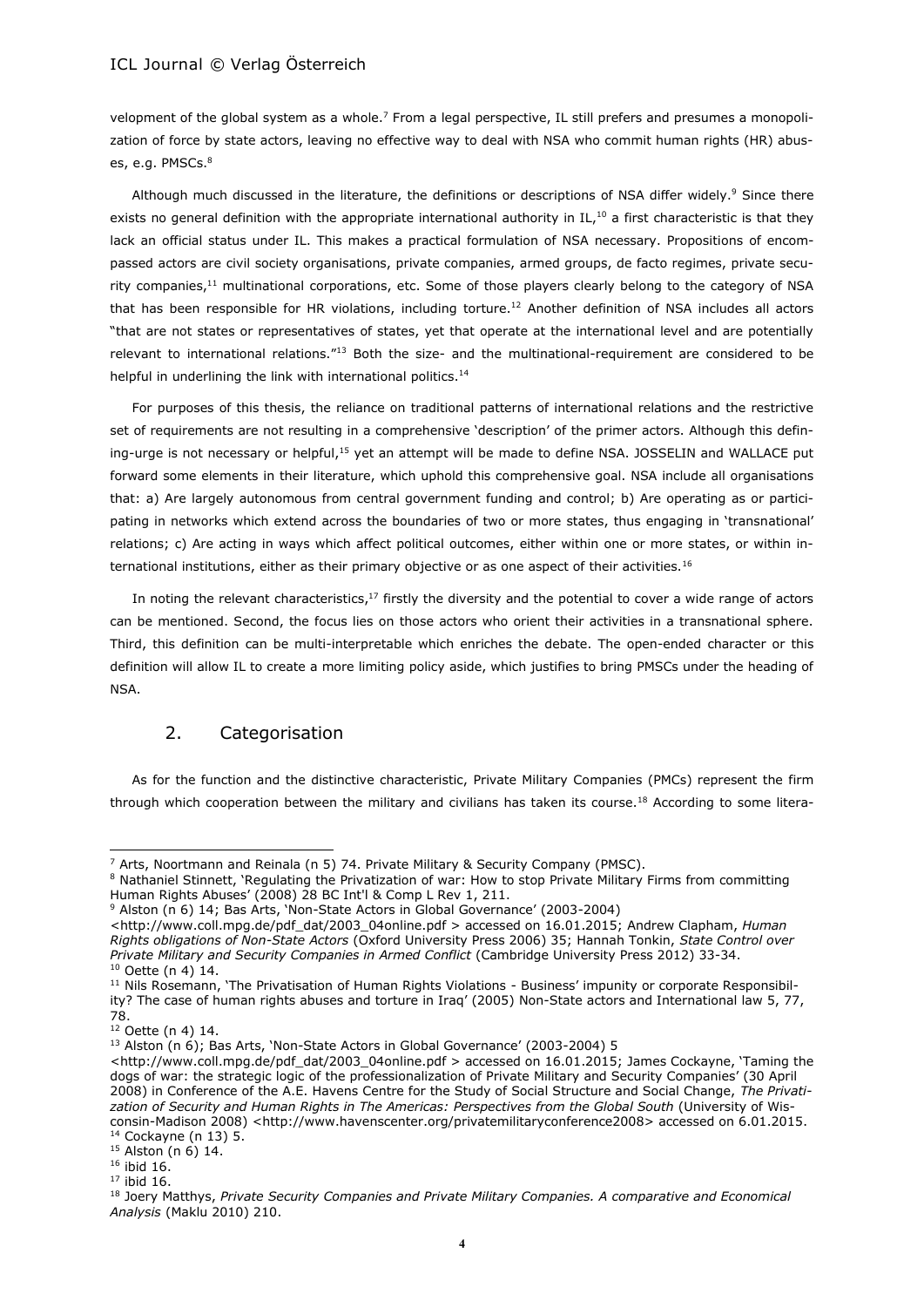ture Private Security Companies (PSCs) are distinct from the Private Military Companies (PMCs).<sup>19</sup> A second important difference is between PMC or PSC and mercenaries. PMSCs do not like being associated with mercenaries since they are surrounded by a sphere of illegality<sup>20</sup> but it is nevertheless clear that the historical roots of such companies do lie there.<sup>21</sup> The concepts of mercenaries, PMCs, PSCs, the importance of defining their activities and common characteristics with a concluding definition will respectively be at hand below.

#### a. Mercenaries

One can say that PMC are clearly no present-day-mercenaries, proved by the blurring attempts to define a mercenary as well as a PMSC.<sup>22</sup> In a largely accepted, non-legal description of the term, mercenaries refer to a foreign, independent and profit-motivated fighter. Legally, the use of mercenaries is prohibited by U.N. Resolu- $\frac{\text{tion}^{23}}{\text{and addressed in an International Mercury Convention}^{24}}$  Those two legal instruments contain a common U.N. definition which describes a mercenary as any person who:

- *"(a) Is specially recruited locally or abroad in order to fight in an armed conflict;*
- *(b) Is motivated to take part in the hostilities essentially by the desire for private gain and, in fact, is promised, by or on behalf of a party to the conflict, material compensation substantially in excess of that promised or paid to combatants of similar rank and functions in the armed forces of that party;*
- *(c) Is neither a national of a party to the conflict nor a resident of territory controlled by a party to the conflict;*
- *(d) Is not a member of the armed forces of a party to the conflict, and*
- *(e) Has not been sent by a State which is not a party to the conflict or on official duty as a member of its armed forces."*

The description shows that a flawed focus is put on the motivation of the individual. It identifies mercenaries not by reference to what they do, but why they do it.<sup>25</sup> Moreover, paragraphs (d) and (e) create further loopholes: when a foreign individual is hired by a state, (d) can be avoided by granting the individual citizenship, or (e) can be circumvented by temporarily enrolling the individual in its national military forces. The combination of these flaws and loopholes makes excluding individuals who by common sense qualify as mercenary, very easy. The human rights concerns should be focused on issues of corporate accountability rather than on a list of specific criteria in IL an individual should fulfil.<sup>26</sup> The suggestions to expand the definition of mercenaries are met with creating new forms of regulation and accountability for PMCs and PSCs.<sup>27</sup>

## b. Private Military Company

The 'active' PMCs or Private Military Firms (PMF) can be defined as actors which are "profit driven organisations that trade in professional services intrinsically linked to warfare"<sup>28</sup> and have stepped in to fulfil the demands of the global security market.<sup>29</sup>

<sup>19</sup> Eg Simon Chesterman and Chia Lehnardt, *From mercenaries to market. The rise and regulation of private military companies* (Oxford University Press 2010) 3; Tonkin (n 9) 1.

<sup>20</sup> Clapham (n 9) 299.

<sup>21</sup> Matthys (n 18) 210.

<sup>&</sup>lt;sup>22</sup> Chesterman and Lehnard (n 19) 39; Benjamin A Neil, 'Are private Military Firms the answer to the expanding global crisis?' (2011) 10 International Business & Economics Research Journal 2, 13, 14.

 $23$  GA Resolution 63/164 (2009) UN Doc A/RES/63/164

<sup>&</sup>lt;http://www.worldlii.org/int/other/UNGARsn/2008/238.pdf> accessed on 16.01.2015.

<sup>&</sup>lt;sup>24</sup> UN Convention against the recruitment, use, financing and training of Mercenaries (1989), 75. Entered into force on 20 October 2001 and ratified by 32 states. <sup>25</sup> Tonkin (n 9) 29-30.

<sup>26</sup> Clapham (n 9) 300.

<sup>27</sup> ibid 301.

<sup>28</sup> Neil (n 22) 13; Peter Singer, *Corporate Warriors: The Rise of the Privatized Military Industry* (Cornell University Press 2008) 101-118; Stinnett (n 8) 211.

 $29$  Stinnett (n 8) 211.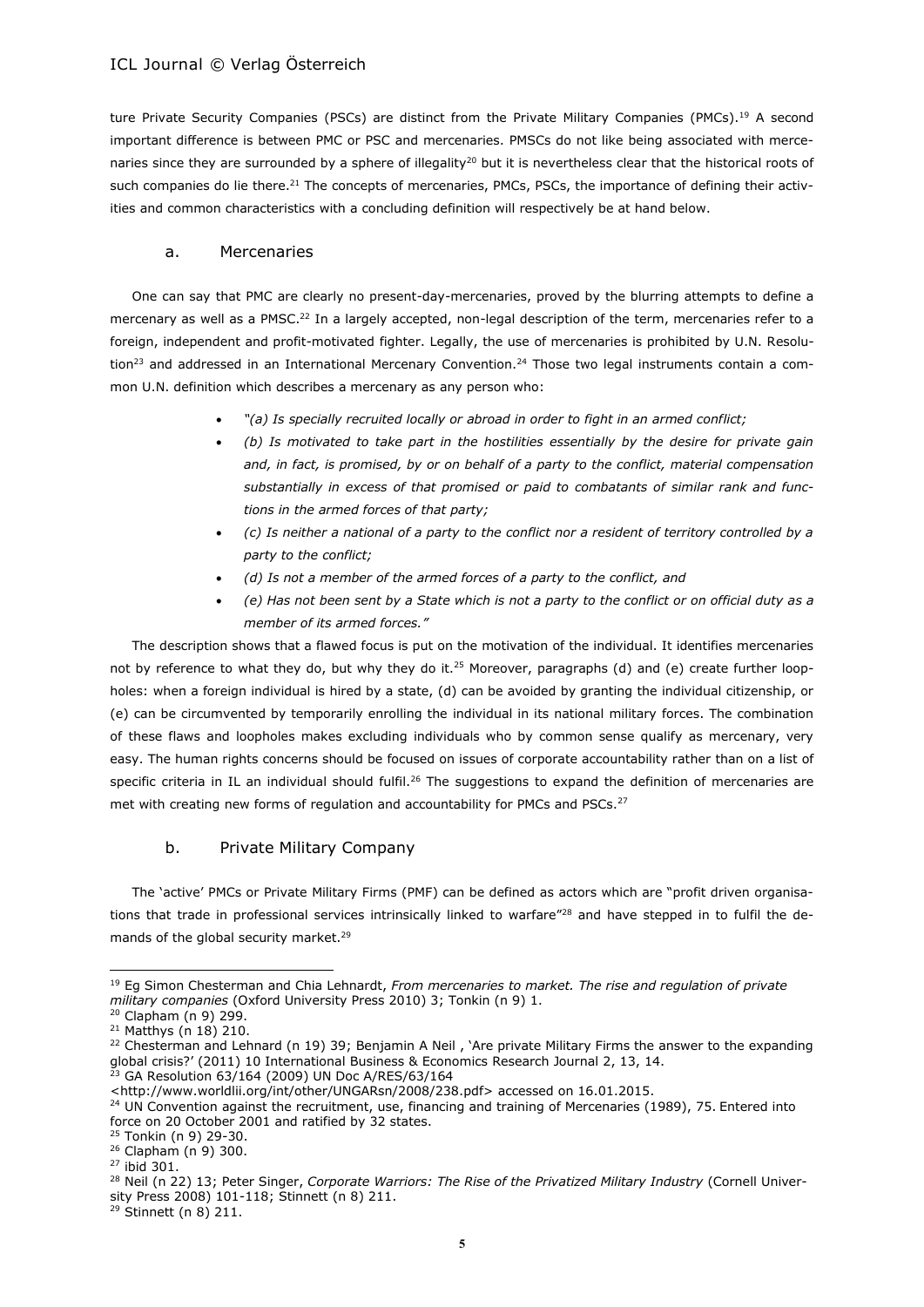SINGER<sup>30</sup> described the companies who can be categorised under PMF as engaging in military operations where most PSCs traditionally would not operate. He defines PMCs as "corporate bodies that specialise in the provision of military skills – including tactical combat operations, strategic planning, intelligence gathering and analysis, operational support, troop training, and technical assistance."31 Yet, the most open description reads: "Corporate entities that provide military expertise and other professional services essential to combat and warfare."<sup>32</sup> Following the TIP-OF-THE-SPEAR TYPOLOGY,<sup>33</sup> we orient PMCs at the tip of the spear since they offer services on a battlefield's frontline.<sup>34</sup> These may contain engagement in direct combat as well as command and control functions designed to change the strategic environment in which they operate.<sup>35</sup>

## c. Private Security Company

On the other side of the spear, the 'passive' Private Security Companies (PSC) are situated.<sup>36</sup> This category is more controversial since they have elements of both PMF and PMC, but no typical characteristics of their own. PSCs do not typically engage in direct combat and do not focus on providing logistics, support and supplies, although some of these services may be included within their broader contract.<sup>37</sup> Even though their skills are tactical in nature, they are not aimed at shifting the strategic landscape in which they operate.<sup>38</sup> They are active in technical support, transportation, boarder monitoring and civilian law enforcement.<sup>39</sup>

#### d. Importance of defining activities

The goal of making these distinctions is to clarify the often blurred line between mercenaries, PSCs, and PMCs. For this reason, defining the intended activity of the corporate entity is crucial in approaching the issue of regulation. But, one can also argue that this division is problematic as there is no clear definition of the two concepts and the line between them.<sup>40</sup> Obvious is that a company can perform different services under different contracts. For these reasons and for general convenience, it is preferable to adopt a single term that covers the whole industry since both actors can commit torture. Further in this thesis will be referred to PMSCs (Private Military Security Company), as including both PMCs and PSCs, which is in line with the single term usage of ICRC that contains the entire industry without distinction.<sup>41</sup> The UN Special Rapporteur on the use of Mercenaries $42$  and the 2008 Montreux Document<sup>43</sup> also support this terminology.

Most of the PMSCs are registered corporate bodies who deal with a lack of uniform approach.<sup>44</sup> In a global industry, these corporations constitute a service-oriented business that is generally capital-intensive with lim-

<sup>&</sup>lt;sup>30</sup> Author of "Corporate Warriors: the rise of the privatized Military Industry", most prominent political scientist, specialised in the PMC industry taking into account all of his academic work; Neil (n 22) 13.

<sup>&</sup>lt;sup>31</sup> Peter Singer, 'Corporate Warriors: the rise of the privatized Military Industry and its ramifications for international Security' (2002) 26 International Security 3, 186.

<sup>32</sup> J Spear and Fafo Institute for Applied International Studies, 'Fafo Report 531 - Market forces: political economy of private military companies' (2006) 531 <[http://www.fafo.no/pub/rapp/531/531.pdf>](http://www.fafo.no/pub/rapp/531/531.pdf) accessed on 16.01.2015.

<sup>&</sup>lt;sup>33</sup> A Stanger and M E Williams, 'Private military Corporations: benefits and costs of outsourcing Security' (2006-2007) 2 *Yale Journal of International Affairs 1*, 4, 6. Created by P. Singer.

 $34$  ibid.

<sup>&</sup>lt;sup>35</sup> Tonkin (n 9) 38. Examples thereof are Executive Outcomes and Blackwater (now Xe).

<sup>&</sup>lt;sup>36</sup> ibid.; Gaston (n 39) 226. According to the Tip-of-the-spear-typology.

<sup>37</sup> Matthys (n 18) 211-112.

<sup>38</sup> Tonkin (n 9) 38.

<sup>&</sup>lt;sup>39</sup> ibid.; E L Gaston, 'Mercenarism 2.0? The rise of the modern private security industry and its implications for international humanitarian law enforcement' (2008) 49 Harv Int'l L J 1, 221, 226. Company examples of this category are Dyncorp or MPRI.

<sup>40</sup> Tonkin (n 9) 33.

<sup>&</sup>lt;sup>41</sup> Cf www.icrc.org.

 $42$  HRC Report of the Working Group on the use of mercenaries as a means of violating human rights and impeding the exercise of the right of peoples to self-determination (2010) UN Doc A/HRC/15/25 <http://www2.ohchr.org/english/issues/mercenaries/docs/A.HRC.15.25.pdf> accessed on 16.01.2015.

<sup>43</sup> Cf Section II.C and VI.

<sup>44</sup> Arts, Noortmann and Reinala (n 5) 74.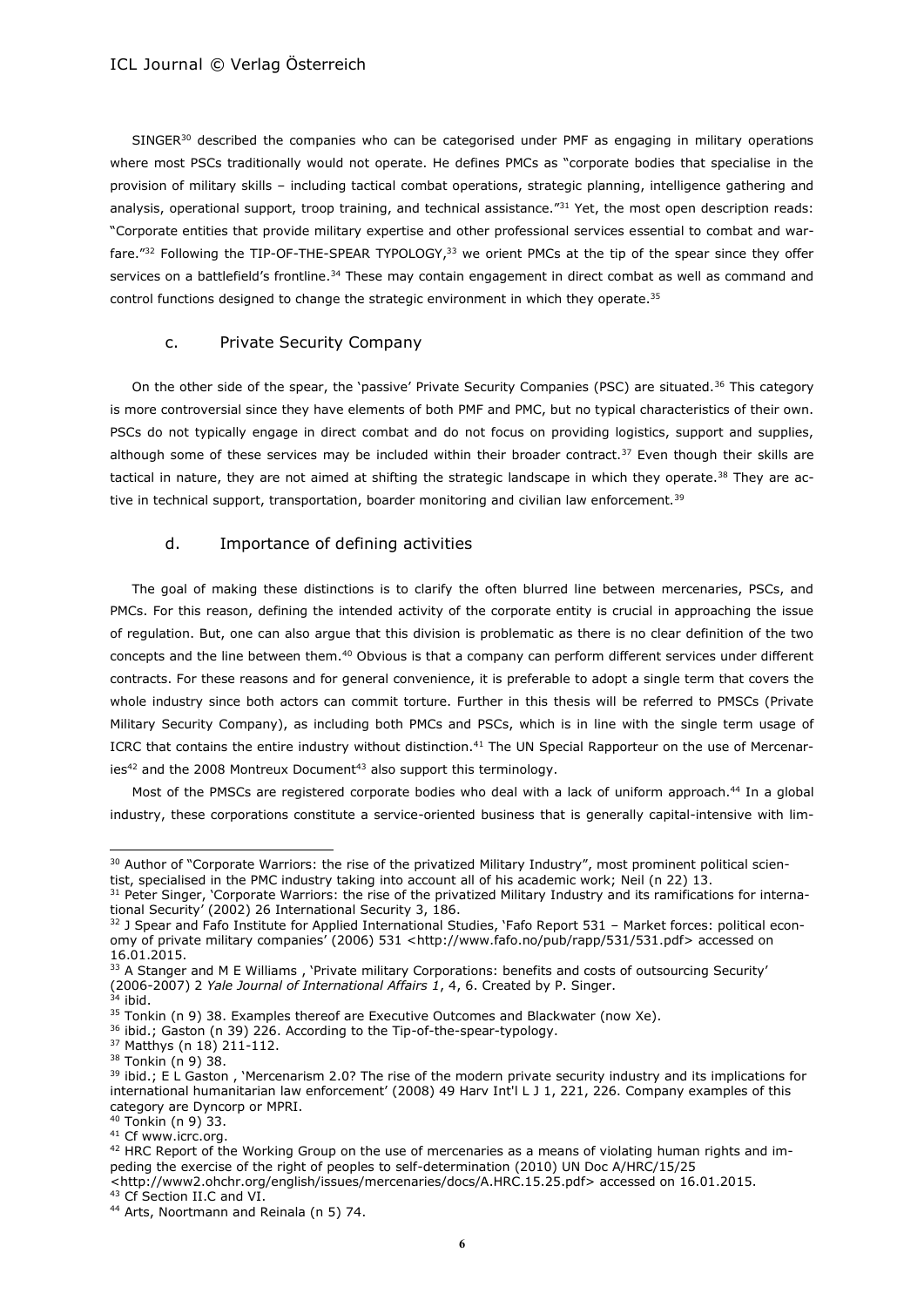ited infrastructure.<sup>45</sup> The clients of PMSCs go from states, NGOs, international organisations to corporations.<sup>46</sup>

In connecting the PMSC-concept with the TIP-OF-THE-SPEAR TYPOLOGY, it seems logical to divide the activities performed by PMSCs, instead of the entities themselves.<sup>47</sup> Concluding, we can list common characteristics<sup>48</sup> that represent elements of a PMSC definition:

- PMSCs cover an increasing demand created by globalisation.
- PMSCs provide a temporary, contractual established and wide range of services.
- PMSCs maintain a highly specialised military and security expertise.
- PMSCs offer many economic, military, and political benefits that are not ordinarily found in existing armies.
- PMSCs are hierarchically organised into incorporated and registered business who trade and compete openly on the international market.
- PMSCs can be separated within according to whether or not they change the strategic environment in which they operate.

One can argue that PMSC are obviously to be considered as a category of NSA, affirming the approach to treat PMSCs as NSA. However an important and not-clear-stated element of the created definitions is the link between PMSCs activities and the state or the level of official evolvement. Further, it will be argued that this link is important to regulate the conduct of PMSCs relating to torture since they fulfil foremost state functions. However, it is crystal-clear that PMSCs are not 'present-day-mercenaries'.

## 3. The concept of torture

Determining which definition of torture applies to the acts of NSA goes to the core of the meaning of torture when applied to such actors, and plays an important role in framing the legal responses.<sup>49</sup> Torture, which differs from cruel, inhuman or degrading treatment or punishment in grade of intensity,<sup>50</sup> is widely condemned by general legal standards, at the least by all major international and regional documents that promote and protect HR: the Universal Declaration of Human Rights (UDHR), International Covenant on Civil and Political Rights (ICCPR), European Convention on Human Rights (ECHR), EU Charter of Fundamental Rights, American Convention on Human Rights (ACHR), African Convention on Human and Peoples' Rights (ACHPR), UN Convention Against Torture (CAT), inter-American Convention to Prevent and Punish Torture (iACPPT), etc. The prohibition of torture is also implemented in the UN system through the Human Rights Treaty bodies, including the Human Rights Committee (HRCm), the Committee Against Torture (CmAT) and the Subcommittee on the Prevention of Torture and other Cruel Inhuman or Degrading Treatment or Punishment. In addition, the UN Human Rights Council's (HRC) special procedures may investigate and report on allegations of torture, with the Special Rapporteur on 'Torture and Other Cruel, Inhuman or Degrading Treatment or Punishment' as the most prominent example. Enforcement is available through regional Human Rights tribunals, as the European Court on Human Rights (ECtHR), the Inter-American Court of Human Rights (iACtHR) and the African Court on Human and Peoples' Rights (ACoHPR). Aside from all the instruments at hand, the definition of torture is still very much contested.<sup>51</sup> First the regional legal standards will be discussed, followed by, national attempts in the U.S. to define the crime of torture. The treaty bodies and jurisdictional institutions are mentioned where they are relevant for framing the concept of torture. The value of these international and regional prohibitions will be assessed in Section III.

<sup>45</sup> Tonkin (n 9) 37.

<sup>46</sup> ibid 37-39.

<sup>47</sup> Singer (n 31) 91; Tonkin (n 9) 41-53.

<sup>48</sup> Chesterman and Lehnard (n 19) 38-39; Singer (n 31) 188-189; Stinnett (n 8) 211; Tonkin (n 9)30-36. As upheld in this thesis.

 $49$  Oette (n 4) 16. And if NSA even can commit the crime of torture?

 $50$  The exact division between the two concepts is outside the scope of this thesis.

<sup>51</sup> Oona Hathaway, Aileen Nowlan and Julia Spiegel, 'Tortured Reasoning: The Intent to Torture Under International and Domestic Law' (2012) 52 Va J Int'l L*,* 791, 794.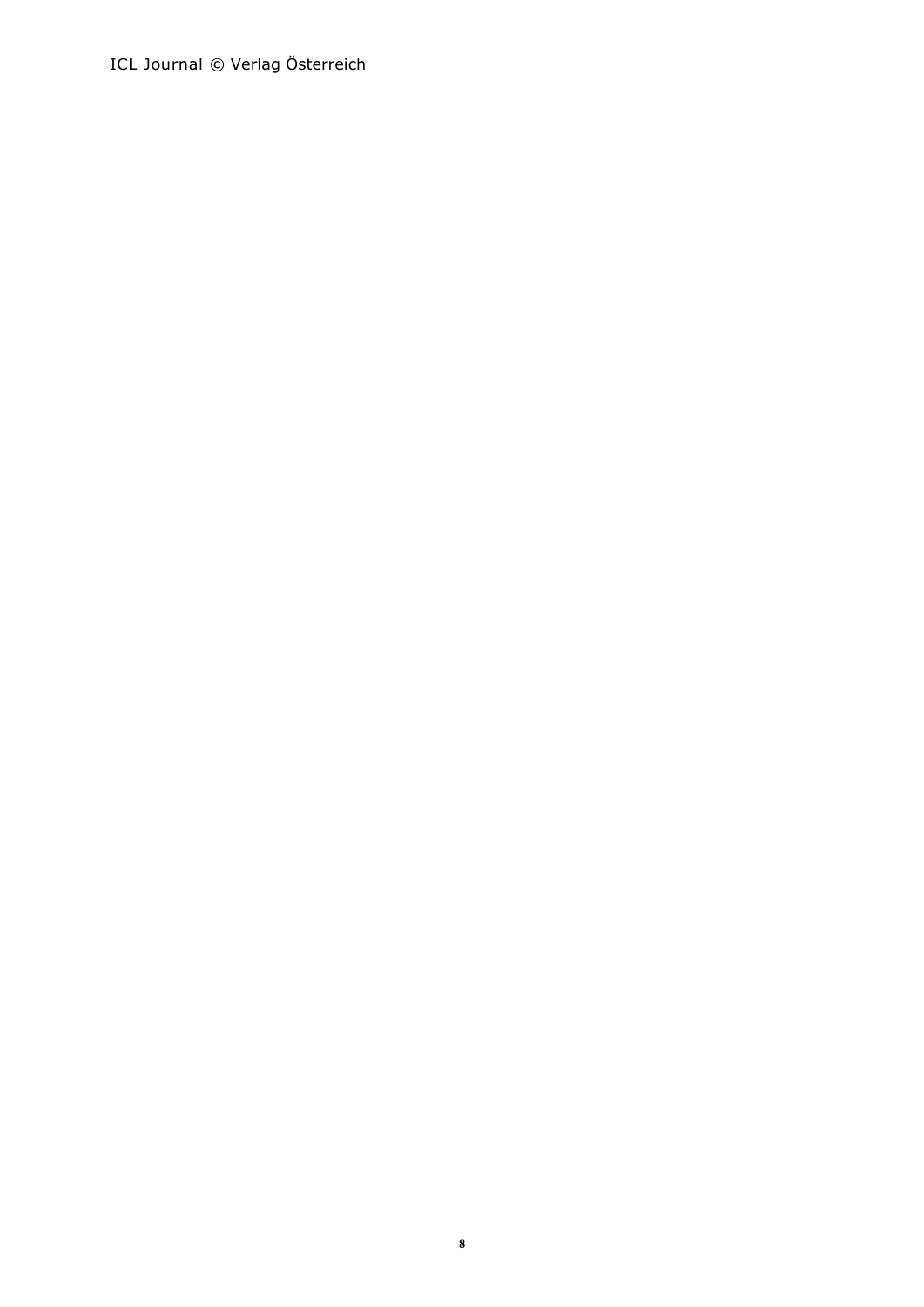#### a. Relevant regional sources - general

In the search for a definition of the crime of torture, regional jurisprudence by human rights tribunals is helpful to bring elements in for establishing a concept. The ECtHR holds the opinion that torture, as a specific terminology, has its own discrete legal implication. According to the ECtHR the drafters of the ECHR intentionally mentioned "torture" and "inhuman or degrading treatment" separate for the reason to make a clear distinction between them.<sup>52</sup> Aside from this expression the Court has never tried to define exactly what the term includes,<sup>53</sup> although it has identified the elements that characterise a treatment or punishment as torture with focus on the minimum level of severity<sup>54</sup> and unnecessary physical force.<sup>55</sup> The iACHR, in interpreting the crime of torture set forth in art. 5 of the ACHR, is guided by the specific iACPPT.<sup>56</sup> Art. 2 of that iACPPT defines torture as: "any act intentionally performed whereby physical or mental pain or suffering is inflicted on a person for purposes of criminal investigation, as a means of intimidation, as personal punishment, as a preventive measure, as a penalty, or for any other purpose" Also understood to include "...the use of methods upon a person intended to obliterate the personality of the victim or to diminish his physical or mental capacities, even if they do not cause physical pain or mental anguish." In comparison with the European<sup>57</sup> and Inter-American systems, Africa does not have a specific convention on torture and its prohibition. The question of torture is examined on the same level as the other human rights violations. Both the ACtHPR and the ACoHPR support on the abovementioned ACHPR in cases dealing with torture and reaffirm the art. 1 CAT definition.<sup>58</sup>

#### b. Specific documents - international

Aside from the description of torture upheld by the UN GA as "an aggravated and deliberate form of cruel, inhuman or degrading treatment or punishment", $59$  the Convention against Torture (CAT) provides for the clearest definition. CAT states in art. 1 that torture means "any act by which severe pain or suffering, whether physical or mental, is intentionally inflicted on a person for such purposes as obtaining from him or a third person information or a confession, punishing him for an act he or a third person has committed or is suspected of having committed, or intimidating or coercing him or a third person, or for any reason based on discrimination of any kind, **when such pain or suffering is inflicted by or at the instigation of or with the consent or acquiescence of a public official or other person acting in an official capacity.** (...)."<sup>60</sup>

This provision on the prohibition of torture is non-derogative since art 2. CAT explicitly states that a situation of war cannot be invoked as a justification of torture.<sup>61</sup> The CAT identifies the following three elements that, if combined, constitute torture: 1) intentional infliction of severe pain or suffering, 2) for a specific purpose, 3) and a clear connection with State authorities. It seems that under the CAT definition, a certain degree of official involvement is needed for acts,<sup>62</sup> which bring severe pain or suffering that is intentionally inflicted for any of the specified purposes, committed by NSA. If no degree of official involvement exists, should these acts

l

<sup>52</sup> Eg *Dikme v Turkey* App no 20869/92 (ECtHR, 11 July 2000).

<sup>53</sup> Hathaway, Nowlan and Spiegel (n 51) 834.

<sup>54</sup> *Ireland v The United Kingdom* App no 5310/71 (ECtHR 18 January 1978); Wainwright *v. United Kingdom* App no [12350/04](http://hudoc.echr.coe.int/sites/eng/pages/search.aspx#{"appno":["12350/04"]}) (ECtHR, 26 September 2006).

<sup>55</sup> *Selmouni v. France* App No [25803/94](http://hudoc.echr.coe.int/sites/eng/pages/search.aspx#{"appno":["25803/94"]}) (ECtHR, 28 July 1999).

<sup>56</sup> Commission on Human Rights, The right to a remedy and reparation for victims of violations of international human rights and humanitarian law - Note by the High Commissioner for Human Rights (10 November 2003) UN Doc E/CN.4/2004/57 [<http://daccess-dds-](http://daccess-dds-ny.un.org/doc/UNDOC/GEN/G03/170/98/PDF/G0317098.pdf?OpenElement)

[ny.un.org/doc/UNDOC/GEN/G03/170/98/PDF/G0317098.pdf?OpenElement>](http://daccess-dds-ny.un.org/doc/UNDOC/GEN/G03/170/98/PDF/G0317098.pdf?OpenElement) accessed on 16.01.2015, 7. <sup>57</sup> Cf the European Convention for the Prevention of Torture and Inhuman or Degrading Treatment or Punishment of the Council of Europe, 2002.

<sup>58</sup> Art 5 ACHPR.

<sup>&</sup>lt;sup>59</sup> GA Resolution 3452 (XXX) Declaration on the protection of all persons from being subjected to torture and other cruel, inhuman and degrading treatment or punishment (9 December 1975) UN Doc A/RES/30/3452 (XXX), art 1.

 $60$  Emphasis added.

<sup>61</sup> Art 2.2. CAT; Tonkin (n 9) 146.

<sup>&</sup>lt;sup>62</sup> Hathaway, Nowlan and Spiegel (n 51) 829.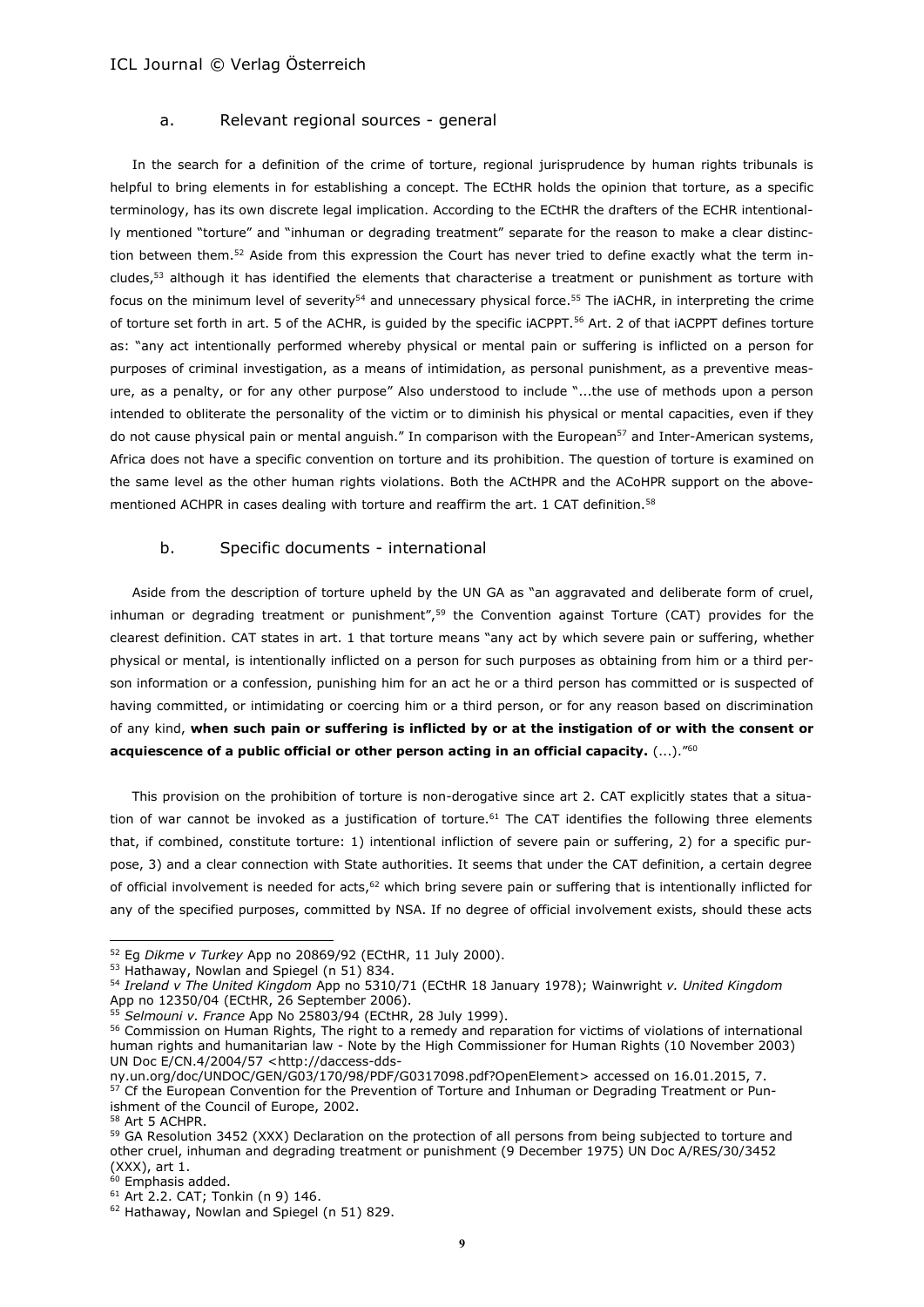by NSA then not be qualified as torture? The urge for defining other actors aside from the state in international legal discourse, is being fed by the need to build up the assumption that the state is still the central actor.<sup>63</sup> Based on this assumption, can all those other entities only be identified in terms of their relationship to the state? This is partly illustrated by the definition of torture as we take the "acting in an official capacity" into consideration.

The discussed definitions vary slightly between the different international documents, but they generally cover any act which causes severe physical and/or mental pain or suffering; are intentionally or deliberately inflicted; are applied in the pursuit of a certain purpose (confusion, information, intimidation, discrimination…) and include state responsibility since a public official or other persons acting in an official capacity must be involved.

Torture within the scope of this thesis is defined as the intentional infliction of severe pain or suffering, whether physical or mental, upon a person in the custody or under the control of the accused; for such purposes as obtaining information or a confession, punishing him, or intimidating or repress him or for any reason based on discrimination of any kind. It explicitly includes conduct by a private entity which would constitute torture if committed by a public official. The question whether anti-torture legislation is applicable to NSA, and PMSCs in particular, is subject of Section 3.

#### c. U.S. national level

Torture is defined in countless instruments and there is no single, consistent definition of the crime.<sup>64</sup> The United States (U.S.) acceded to the CAT, but in its reservations made upon ratification, the U.S. focused on what the Senate understands as constitutive elements of the crime of torture. In order to be labelled as torture an act requires a specific intent to "inflict severe physical or mental pain or suffering" where "mental pain or suffering refers to prolonged mental harm caused by or resulting from", inter alia, "the intentional infliction or threatened infliction of severe physical pain or suffering" or "the threat of imminent death" of the victim or a third party.<sup>65</sup> In further limiting the application of this definition, the U.S. mentions that the description of art. 1 CAT is "to apply only to acts directed against persons in the offender's custody or physical control." Concerning the level of official involvement, the U.S. understands that the term 'acquiescence' requires that "the public official, prior to the activity constituting torture, have awareness of such activity and thereafter breach his legal responsibility to intervene to prevent such activity." The U.S. definition seems to be very narrow<sup>66</sup> and since states cannot make treaties to contract around *ius cogens* norms,<sup>67</sup> the U.S. obligation under the CAT norm against torture should be unchanged by its reservations, understandings and declarations to the CAT.

There exists significant<sup>68</sup> domestic jurisprudence interpreting torture in the context of the Alien Tort Claims Act (ATCA).<sup>69</sup> The U.S. Supreme Court addressed the definition of torture in *Sosa v. Alvarez-Machain*, in which it found that a single detention for less than one day did not violate a well-defined norm of customary international law against torture, and therefore could not be found to be torture.<sup>70</sup> *Sosa* refers to the UDHR and the ICCPR, but is silent on the CAT.<sup>71</sup> A second U.S. attempt to interpret the prohibition of torture is represented by the Torture Victim Protection Act (TVPA).<sup>72</sup>

 $\overline{a}$ 

<sup>8</sup> Hathaway, Nowlan and Spiegel (n 51) 820.

<sup>63</sup> Alston (n 6) 4.

<sup>64</sup> Joshua A Decker, 'Is the United States Bound by the Customary International Law of Torture? A proposal for ATS Litigation in the War on Terror' (2005)2006) 6 Chi J Int'l L 2, 803, 821.

<sup>&</sup>lt;sup>65</sup> CAT, Reservation by the US (21 October 1994), II.1 (a). This altered definition is codified by 18 USC.,

<sup>§2340 (2000).</sup> 

<sup>66</sup> Decker (n 64) 822.

<sup>&</sup>lt;sup>67</sup> Vienna Convention on the Law of Treaties (23 May 1969) art 53. US is not a party to this convention, but the principle should be apply just the same. Cf Section III.

<sup>69</sup> Alien Tort Claims Act (24 September 1789). Or "Alien Tort Statute." Cf Section III.

<sup>70</sup> *Sosa v Alvarez-Machain* (2004) 542 US 692, 738. Further: Sosa.

<sup>71</sup> ibid 734-736.

<sup>72</sup> Torture Victim Protection Act (12 March 1991). Further: TVPA.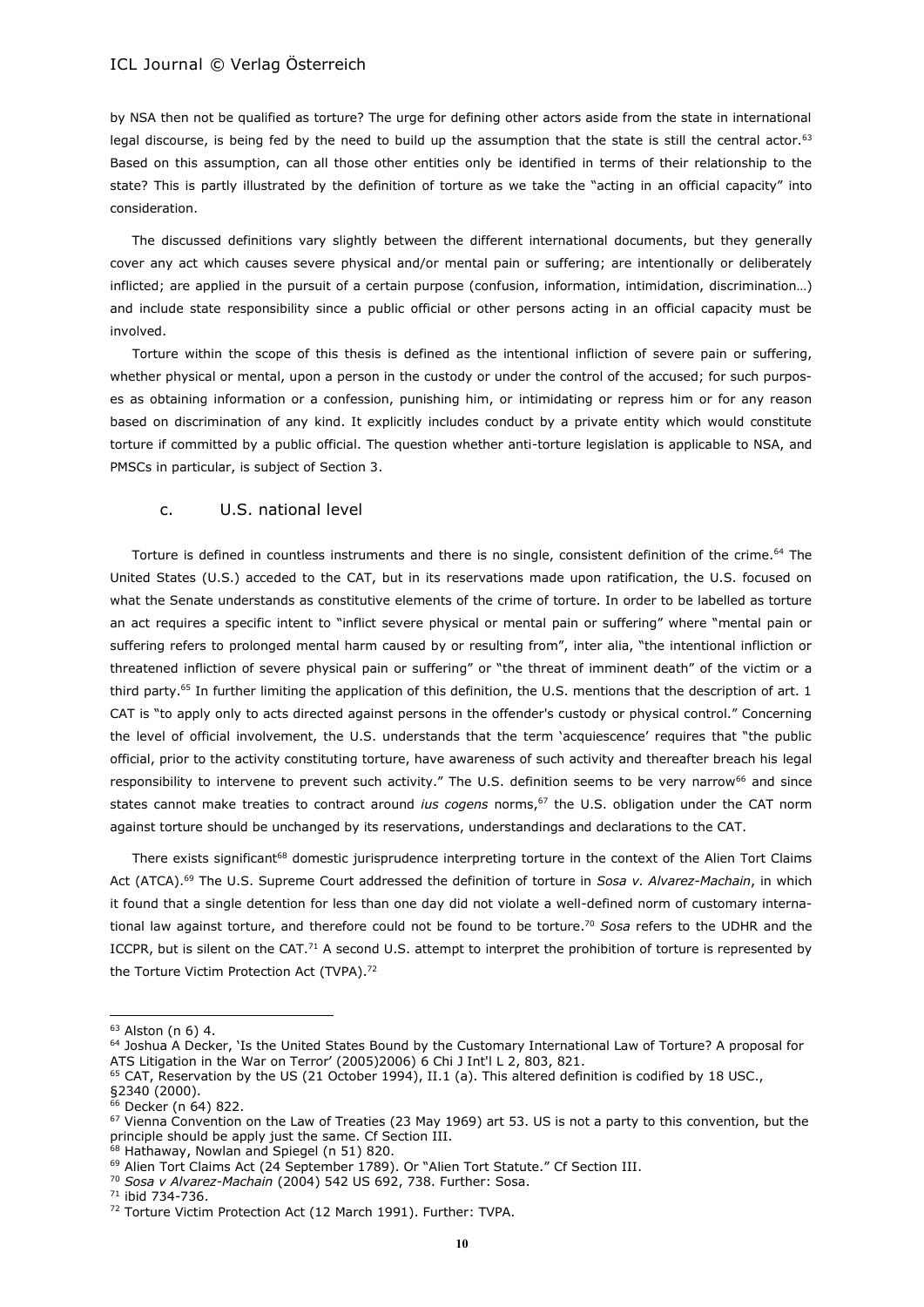Torture under the TVPA is defined as a specific intended crime<sup>73</sup> similar to that of the CAT, yet with different focus: "Any act, directed against an individual in the offender's custody or physical control, by which severe pain or suffering … whether physical or mental, is intentionally inflicted on that individual for such purposes as obtaining from that individual or a third person information or a confession, punishing that individual for an act that individual or a third person has committed or is suspected of having committed, intimidating or coercing that individual or a third person, or for any reason based on discrimination of any kind."74

As conclusion, the U.S. follows at first sight international standards set forth in the relevant IL documents for the content of the global condemned crime of torture. These documents are considered by the U.S. as upholding a customary law prohibition of torture, though the U.S. attempts to narrow this definition down were possible.

## A. The rise of PMSCs

Although not the focus of this thesis, the historical development of the PMSCs and the industry they are active in might be useful to comprehend the existing consensus of a regulatory framework, rather than abolish these NSA.<sup>75</sup> This part also includes an estimation of the U.S. its role in the privatized war-market, and some reasons will be given for the national emphasis on U.S. Lastly, an attempt is made to frame the context of the global industry where the PMSCs are active in.

### 1. Emergence of PMSCs

There is no need to proof that a 'mercenary' bears negative connotation since the end of the '90s, $76$  which resulted in the restriction of the organized private armies by the international community in the twentieth century.<sup>77</sup> Yet, PMSCs instead of mercenaries, are subject of this research since they are different from these soldiers of fortune and can be considered as the embodiment of evolution made by private actors in warfare.<sup>78</sup>

Some scholars state that there are four generations of PMSCs which represent the current global phenomenon.<sup>79</sup> The first generation was mainly centred on individuals, mercenaries, rather than companies. Their activities fell in a grey zone between legal and illegal.<sup>80</sup> The second generation of PMSCs was more skilled and tried to give more credence to the industry. Since they could be considered as real companies then, the assumption is that they showed a higher level of professionalism.<sup>81</sup> The third generation expanded to even more skilled employees attracted from the field outside of what we generally consider the military context.<sup>82</sup> The reason for that is to provide better client-services by attracting those specialists that fit the needs of that client. The fourth and last generation focuses on the academic level.<sup>83</sup> This development is still ongoing since PMSCs are just now main subject of academic debate and research. It can be said that all four generations are still operative despite the evolution of the industry and its establishment as a respectable player.<sup>84</sup> The abovementioned elements of evolution were accompanied by the excessive boom of the Private Military industry itself.<sup>85</sup>

<sup>73</sup> Hathaway, Nowlan and Spiegel (n 51) 821.

<sup>74</sup> TVPA §3 (b) (1).

<sup>75</sup> Tonkin (n 9) 17-27.

<sup>76</sup> Stinnett (n 8) 213.

<sup>77</sup> Cockayne (n 13) 7; Singer (n 28) 37.

<sup>78</sup> Stinnett (n 8) 214.

 $79$  Matthys (n 18) 212 -213; Sarah Percy, 'Regulating the private security industry: a story of regulating the last war' (2012) *94 International Review of the Red Cross 887*, 941, 944 (talks about 'phases'). <sup>80</sup> Percy (n 79) 945-946.

<sup>81</sup> ibid 950.

<sup>82</sup> Public relations are for example in high demand.

<sup>83</sup> Singer (n 28) 35-37.

<sup>84</sup> Matthys (n 18) 214.

<sup>85</sup> Rosemann (n 11) 77.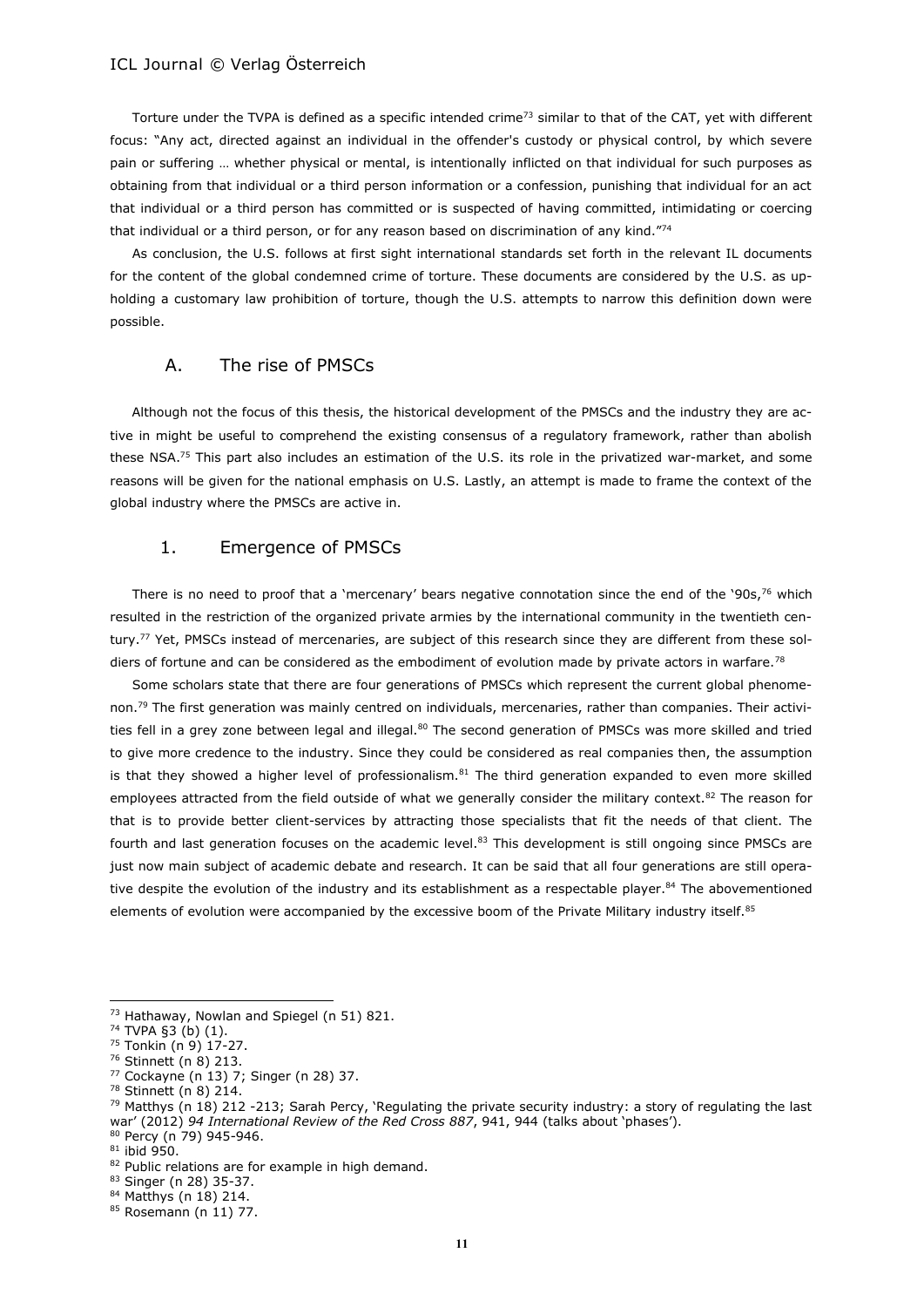## 2. The U.S. in the privatised-war market

The reason for a national emphasis on the U.S. is because of them being the home and hiring state of the majority of PMSCs in overseas conflict zones.<sup>86</sup> The U.S. makes the most extensive use of the privatized military industry, as the U.S. strategy considers PMSCs as an opportunity and not a threat.<sup>87</sup> A reason for this can be the close link between U.S.-based PMSCs and the U.S. government, where these PMSCs act in line with the national interest. States generally permit the activities of commercial military entrepreneurs, as long as they remain aligned with the interests of that state.<sup>88</sup> The government in turn provides also market incentives since it is a significant costumer of the PMSC services and the maintenance of those contracts can even stimulate U.S. corporations to comply with U.S. foreign policy.<sup>89</sup> Concerning the deployment of PMSCs in armed conflicts, U.S.-based PMSCs constitute the largest share of the global market with a very high percentage of their revenues coming from U.S. government contracts.<sup>90</sup>

## 3. Global phenomenon

There exists no doubt about the enormous impact transnational business enterprises have on the modern worlds' global picture of privatisation and outsourcing of security.<sup>91</sup> This dynamic military service market constituted in the beginning of a limited number of companies offering a limited number of military specialties, and expanded to a whole industry that provides a wide range of sophisticated and expert services.<sup>92</sup>

As PMSCs are essentially following the standard business techniques for market engineering used by other types of firms, this business also responds to the marketplace demands.<sup>93</sup> In sum, well known reasons for the global growth of the PMSCs industry are:<sup>94</sup> the demobilization of former Cold War troops, the availability of globalised transport, marketing technologies, new techniques to facilitate the global organization, the popularity of privatization of government services in Western democracies, the lower military budget of the states, new threats and security demands.<sup>95</sup>

As the private military industry became more globalised, it had to redesign itself as well.<sup>96</sup> The business opportunities allowed networks of military contractors to be developed into a worldwide corporisation of private military forces.<sup>97</sup> These networks were first represented in corporate form in the Western democracies, allowing the extension of corporisation to the developing countries and countries in transition to democracy. The results are corporatized joint ventures between government officials and commercial military and security entrepreneurs throughout Africa, Russia, South-Eastern Europe, Latin-America and Asia.<sup>98</sup> The role of PMSCs fulfils now an important function in the global security market.<sup>99</sup>

The context of privatisation in general, privatization of the security services and the globalisation, expanded

<sup>86</sup> Thomas Jäger and Gerhard Kümmel, *Private Military and Security Companies. Chanses, Problems, Pitfalls and Prospects* (VS Verslag fur Zocialwissenschaften 2007) 48-51; Singer (n 28) 14.

<sup>87</sup> Deborah Avant, *The Market of Force. The consequences of Privatizing security* (Cambridge University Press 2010) 146; Singer (n 28) 15. The US Defence Department (DoD) entered into more than 3.000 contracts with US-based firms, estimated at a contract value of more than \$300 billion.

<sup>88</sup> Cockayne (n 13) 3.  $89$  Tonkin (n 9) 26-27.

<sup>90</sup> Avant (n 87) 147-148; Tonkin (n 9) 36. Eg in Iraq alone private contracts between 2003 and 2007 were awarded to US military companies of \$85 billion; which represented a continuous trend in 2010 when contractors represented 54% of the DoD's workforce in Iraq and Afghanistan.

<sup>91</sup> David Forsythe, *Human Rights in International Relations* (Cambridge University Press 2012) 278; Rosemann (n 11) 82.

 $92$  Supra II.A.2.

<sup>93</sup> Singer (n 28) 83.

 $94$  Jäger and Kümmel (n 86) 44-45; Cockayne (n 13) 15.

<sup>95</sup> Rosemann (n 11) 83.

<sup>96</sup> Cockayne (n 13) 2.  $97$  ibid 16.

<sup>98</sup> ibid 15.

<sup>99</sup> Stinnett (n 8) 215.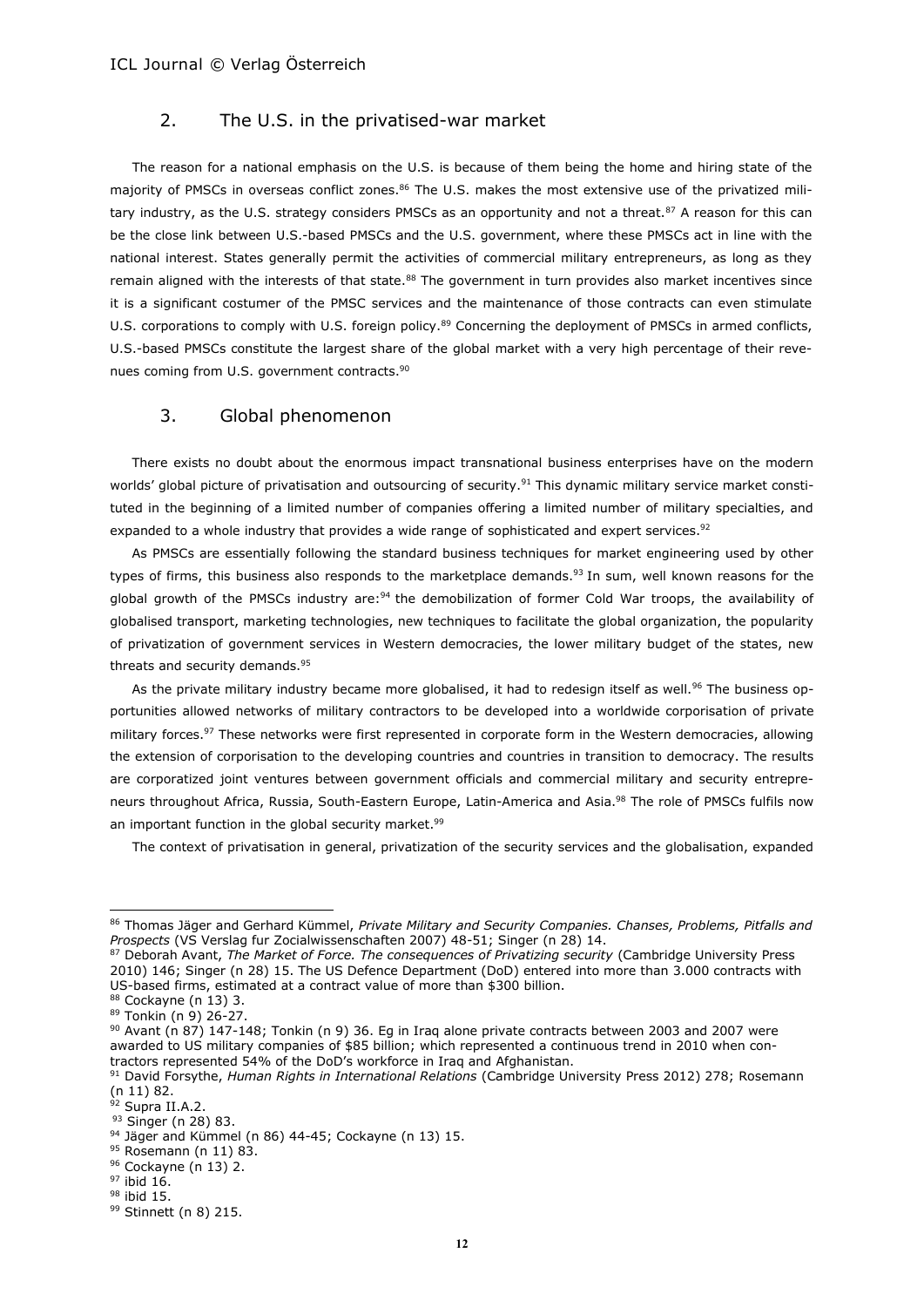the de facto roles played by PMSCs in national and international affairs.<sup>100</sup> As the 'dogs of war' benefit from globalization, the lines between economics and warfare were, and never will be, clear-cut.<sup>101</sup> In the future, organised crime will not be located only in the public sphere. This does not necessarily mean that PMSCs will act in private sphere alone, since they provide one of the most publically and semi-official military service: the use of force.

This Section was to underline the need to establish a global-oriented framework which acknowledges the rights and responsibilities of all actors, and protects the principles upon which the International Human Rights regime is based. If not, this regime will carry no credibility and will proof itself to be irrelevant in relation to torture cases, let alone HR issues.

## B. Identification of existing regulatory frameworks for PMSC

The previous sections showed the growth of NSA and their status of a force to be reckoned with. This is partly the reason why the International Human Rights (IHR) regime has to take the accountability of all major actors and their roles into account when creating a more effective framework.<sup>102</sup> If not, this would result in escaping IHR norms. The following part will describe elements of the existing regulatory framework consisting of international soft-law, together with self-regulation by the private military industry. Each of the proposed documents its development, content and added value will be assessed. Yet, first an overall international legislative development created by the Open-ended Working Group on PMSCs will be mentioned. This part will not elaborate on Corporate Social Responsibility (CSR), although it certainly serves its purposes. Different international and regional organisations<sup>103</sup> sought to create regulatory systems that could be applied to business under this CSR-heading. But, since the broad concept covers business as such, this approach seems too general and non-concrete to regulate torturous conduct by PMSCs.

## 1. Intergovernmental Open-ended Working Group on PMSCs

On the first of October 2010, the UN Human Rights Council (HRC) adopted a resolution<sup>104</sup> by which it established an Open-ended Intergovernmental Working Group (IGWG) to consider the possibility of elaborating an international regulatory framework on the regulation, monitoring and oversight of the activities of PMSCs. The HRC entrusted this IGWG with the mandate to "consider (…) inter alia, the option of elaborating a legally binding instrument on the regulation, monitoring and oversight of the activities of private military and security companies, including their accountability, taking into consideration the principles, main elements and draft text as proposed by the Working Group on the use of mercenaries as a means of violating human rights  $(...)^{''}.^{105}$ 

The 'draft text' in the mandate refers to the one developed by the Working Group on the use of Mercenaries within their mandate to "monitor and study the effects of the activities of private companies offering military assistance, consultancy and security services on the international market on the enjoyment of Human Rights (…) and to prepare draft international basic principles that encourage respect for human rights on the part of those companies in their activities".<sup>106</sup> During the past five years, the Working Group on the use of Mercenaries has been studying emerging issues, manifestations and trends regarding PMSCs, which resulted in this Draft of

<sup>100</sup> Alston (n 6) 18.

<sup>101</sup> Cockayne (n 13) 1; Singer (n 28) 39.

<sup>102</sup> Stinnett (n 8) 218.

<sup>103</sup> Fransesco Francioni and Natalino Ronzitti, *War by contract - Human Rights, Humanitarian law and Private Contractors* (Oxford University Press 2011) 344.

<sup>104</sup> HRC Resolution 15/26: Open-ended intergovernmental working group to consider the possibility of elaborating an international regulatory framework on the regulation, monitoring and oversight of the activities of private military and security companies (7 October 2010) UN Doc

A/HRC/RES/15/26<http://www.europarl.europa.eu/meetdocs/2009\_2014/documents/droi/dv/804\_unhrcresolu tion /804 unhrcresolution en.pdf> accessed on 16.01.2015.

 $105$  ibid para 4.

<sup>106</sup> HRC Resolution 7/21 (18 December 2008) UN Doc HRC/7/21

<sup>&</sup>lt;http://ap.ohchr.org/documents/E/HRC/resolutions/A\_HRC\_RES\_7\_21.pdf> accessed on 16.01.2015.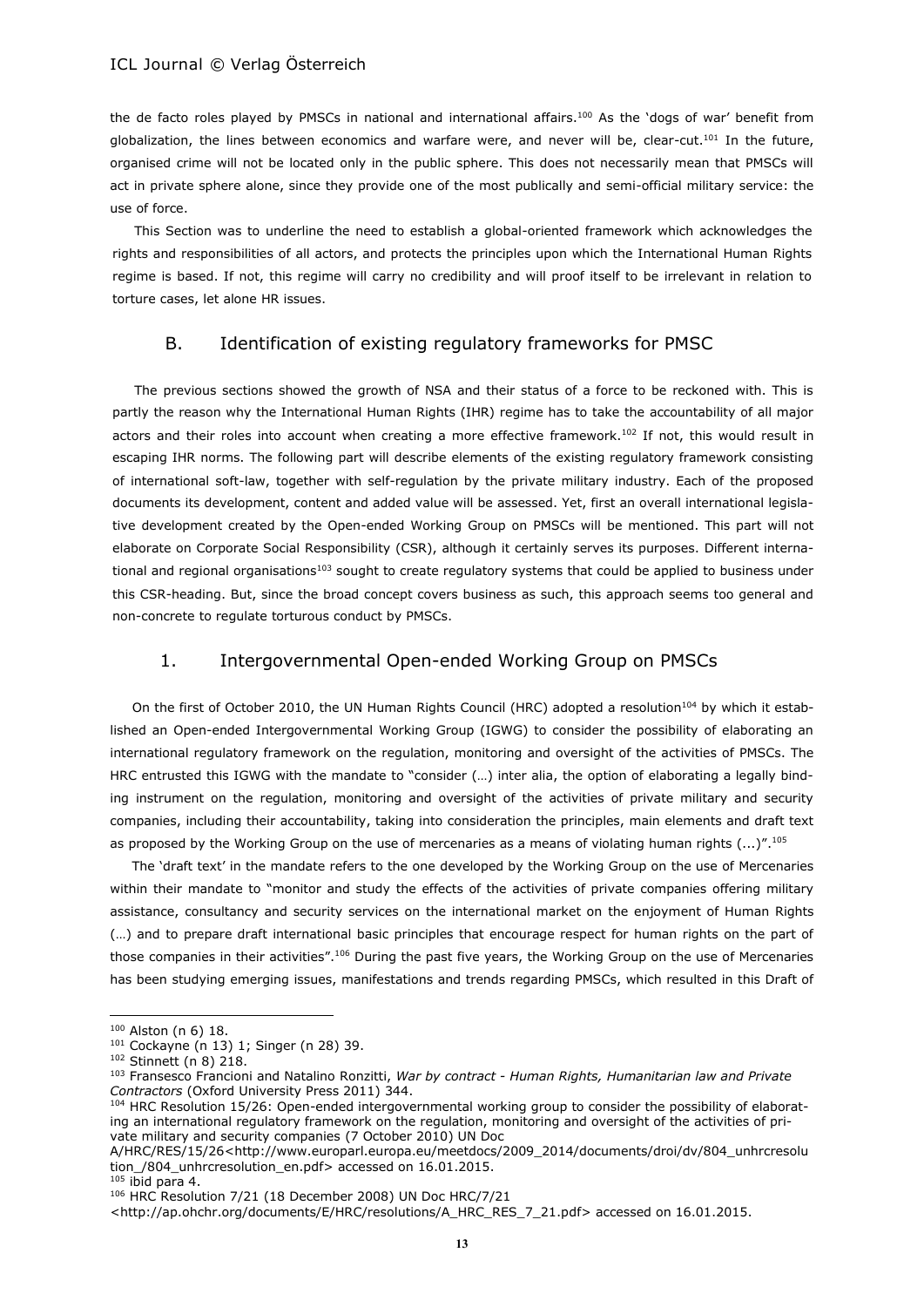a possible Convention on PMSCs for consideration by the HRC.<sup>107</sup> The IGWG discussed the Draft Convention in their first session.<sup>108</sup>

The establishment of both working groups is a positive development on the global level; nevertheless, no international legally binding document exists that strictly regulates the conduct of PMSCs. It provides a good opportunity as platform for dialogue, since all UN Member and Observer States, Intergovernmental organisations and NGOs can and may attend both the Working Group sessions. These working-groups and the Montreux Document, will both be subject of Section VI its in-depth analyses, since they provide for realistic solutions of regulation and can be used to the maximum of their capacities.

## 2. International soft-law: the Montreux Document

Another recently launched policy initiative at aiming to improve the international regulation of the PMSindustry is the Montreux Document.<sup>109</sup> The Montreux Document was produced in 2008 by seventeen states<sup>110</sup> as a result of an initiative launched jointly by the ICRC and Switzerland and contains a set of guidelines of good practice for states and the industry. It seeks to provide interpretive guidance on the legal obligations of States related to PMSCs in the absence of a clear applicable treaty or provision.<sup>111</sup>

In doing so, it makes reference to existing international legal obligations. However, it does not create new duties and remains a non-binding legal document, which can constitute a very low-cost solution for the states. The document consists of two parts. Part I sets out the understanding of the existing obligations states, PMSCs and their personnel have under IL in relation to PMSCs in armed conflict. Part II covers a set of recommendations for 'good state practices' related to operations of PMSCs. According to Montreux, regardless of their status, personnel of PMSCs and the PMSC itself must comply with both IHL and IHRL.<sup>112</sup>

This proposal chooses to regulate the existence of PMSCs in situations of armed conflict, an approach which has garnered significant governmental approval, $113$  rather than to prohibit their participation. It is therefore more likely to achieve governmental acceptance and recognition, especially by countries in which the PMSC industry already is established.<sup>114</sup> As said, proposals for the maximum use of Montreux its capacities, will be covered in Section VI.

## 3. Instruments of self-regulation

## a. Codes of Conduct initiated by corporations

The Codes of Conduct (CoC) cover a variety of initiatives, coming from 'ethical codes', 'private regulation', to 'private codes of conduct' or 'voluntary principles'.<sup>115</sup> All of them represent the idea that PMSCs willingly

l

Poland, Sierra Leone, South Africa, Sweden, Switzerland, the UK, Ukraine and the US.

<sup>107</sup> HRC Report (n 42).

<sup>108</sup> HRC Working Group on the use of Mercenaries, Draft of a possible Convention on Private Military and Security Companies (PMSCs) for consideration and action by the Human Rights Council (13 May 2011) UN Doc A/HRC/WG.10/1/2[<http://daccess-dds-](http://daccess-dds-y.un.org/doc/UNDOC/GEN/G11/131/83/PDF/G1113183.pdf?OpenElement)

[y.un.org/doc/UNDOC/GEN/G11/131/83/PDF/G1113183.pdf?OpenElement>](http://daccess-dds-y.un.org/doc/UNDOC/GEN/G11/131/83/PDF/G1113183.pdf?OpenElement) accessed on 16.01.2015. Further: Draft Convention.

<sup>109</sup> GA Montreux Document on Pertinent International Legal Obligations and Good Practices for States Related to Operations of Private Military and Security Companies during Armed Conflict (6 October 2008) UN Doc A/63/467-S/2008/636 <http://www.europarl.europa.eu/meetdocs/2009\_2014/documents/droi/dv/801\_emontr eux\_/801\_emontreux\_en.pdf> accessed on 16.01.2015. Further: The Montreux Document or Montreux. <sup>110</sup> The seventeen states were Afghanistan, Angola, Australia, Austria, Canada, China, France, Germany, Iraq,

<sup>&</sup>lt;sup>111</sup> Montreux, 5. Foreword by Seger and Spoerri.

<sup>112</sup> Montreux, para 22.

<sup>113</sup> Tonkin (n 9) 129-130; Fifty states currently support the Montreux Document. See Participating States of the Montreux Document, Swiss Federal Department of Foreign Affairs.

<sup>114</sup> J C Hansen, 'Rethinking the regulation of private military and security companies under international humanitarian law' (2011-2012) 35 Fordham Int'l L J *3, 735*.

<sup>&</sup>lt;sup>115</sup> Francioni and Ronzitti (n 103) 363.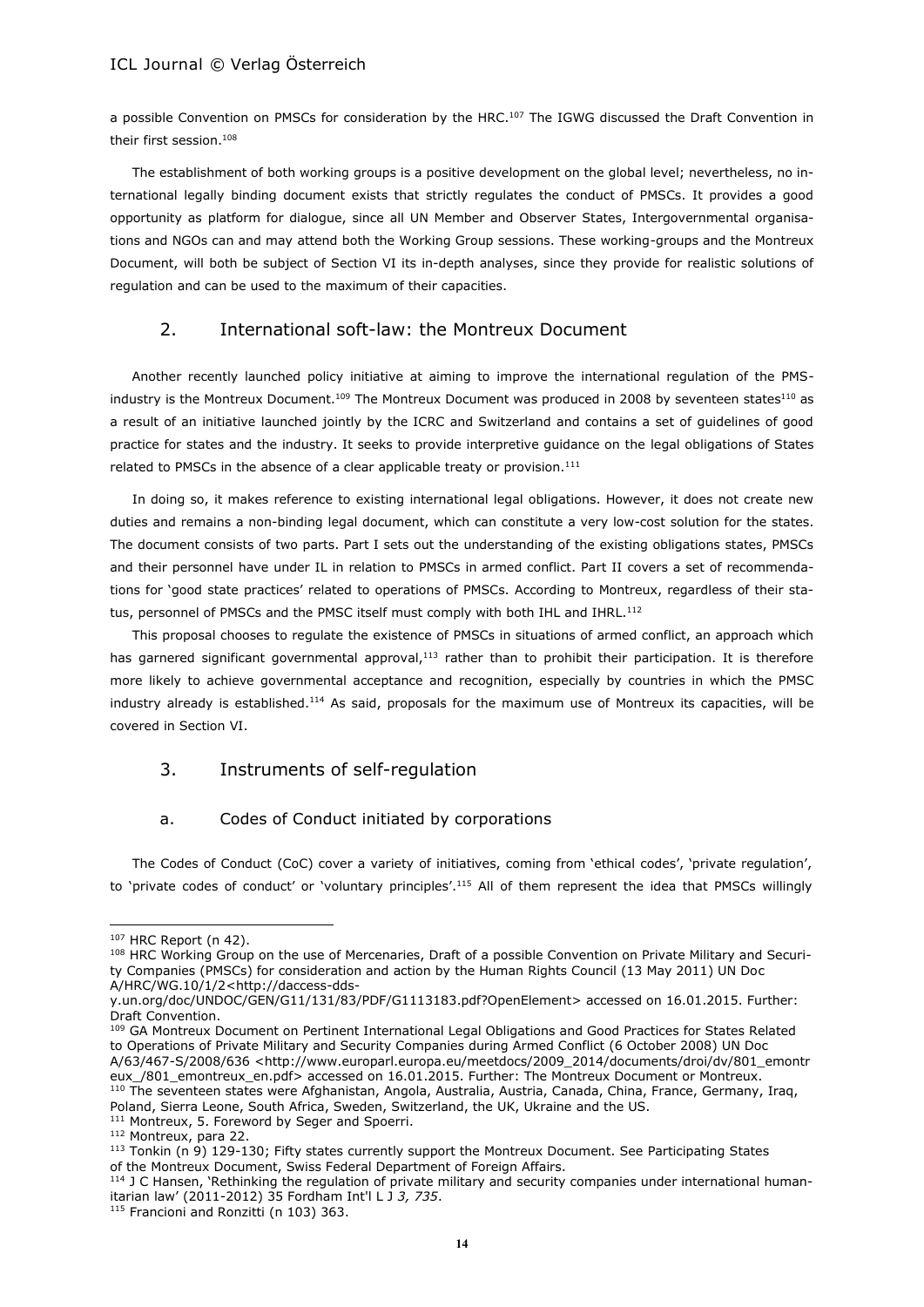submit themselves to regulation that is not (only) imposed by a public body outside the industry.

Much is written about the voluntary approach's assets, and one can argue that it is better than nothing. Although these voluntary codes of conduct, from time to time identified under CSR,<sup>116</sup> could not be powerful enough to regulate the whole PMSC industry on its own. These agreements should represent the bare minimum on which the actors agree upon, the lowest common-denominator as to say.<sup>117</sup>

It is questionable if this 'bare minimum' is sufficient enough to regulate the outsourcing of the use of force. Additionally, the unavoidable danger exists that voluntary codes of conduct have little impact on the actual behaviour of PMSCs. Moreover, a multiplication of voluntary rules can create fragmented regulation of the same industry, what, in its turn, damages the PMS industry its predictability and equal competition.

#### b. International Code of Conduct for Private Military Service Providers

After creating soft-law instruments, PMSCs themselves began to complete a parallel International Code of Conduct for Private Security Service Providers (ICoC) that would shed some light on the appropriate behaviour of PMSCs. Several multi-stakeholder meetings were held and this resulted in the signing of the ICoC in 2010.<sup>118</sup>

Similar to the Montreux Document, the ICoC is two-folded, reminding the companies on the one hand of their obligations under IHRL, and indicating best practices on the other hand. Since the ICoC is more directed at companies rather than states,<sup>119</sup> one can argue this to be a significant accomplishment in the slow and difficult process of creating an international regulatory framework. The provisions seem to be more encouraging to adopt minimum standards of behaviour in relation to a range of human rights issues, which the ICoC upholds a high standards for. The consequences for those companies who fail to adopt the code or to uphold the standards will be found in the ICoC.<sup>120</sup> Thus, PMSCs are often initiating regulation since they benefit from the resulting good business and drive 'bad companies' out of the industry.

As conclusion, stating that soft-law instruments, the voluntary approach and self-regulation, failed to fit the expected shoe, is oversimplifying the problem. Indeed they have a questionable legal value, are non-binding, and create problems of enforceability. Though, the shoe might be too big in the first place. In other words, attempts to regulate private actors who use force resulted in inadequate regulatory instruments. In turn, this string of inadequate regulation has encouraged the perception that the problem is too difficult to regulate and resulted in various types of voluntary regulations. An important step, yet insufficient. Section VI uncovers proposals for combining the existing approaches that would fit the shoe.

## C. Conclusion

The PMSCs are considered to be a category within NSA. Reasons for that include the shared autonomously from governments funding and control, their action network across state boundaries which results in transnational relations and them being initiators of political outcomes within states or within international institutions. The U.S. legislation confines perpetrators of torture to state actors, while this thesis argues that NSA can commit torture.

The PMSCs do not represent 'present-day-mercenaries,' but do incorporate PMCs and PSCs. Although both can be differentiated from each other, the focus lies with their provided activities and their common characteristics. To sum up, PMSCs cover an increasing demand created by globalisation, they provide a temporary and wide range of services, they maintain a highly specialised military and security expertise, they are organised into incorporated business and they can be internally separated according to whether or not they change the strategic environment in which they operate.

 $116$  ibid 362.

<sup>117</sup> Percy (n 79) 955.

<sup>118 208</sup> Company Headquarters have signed the ICoC, with a total of 708 companies <http://www.icocpsp.org/> accessed on 16.01.2015.

p<del>op.e</del><br><sup>119</sup> Percy (n 79) 954.

 $120$  ibid.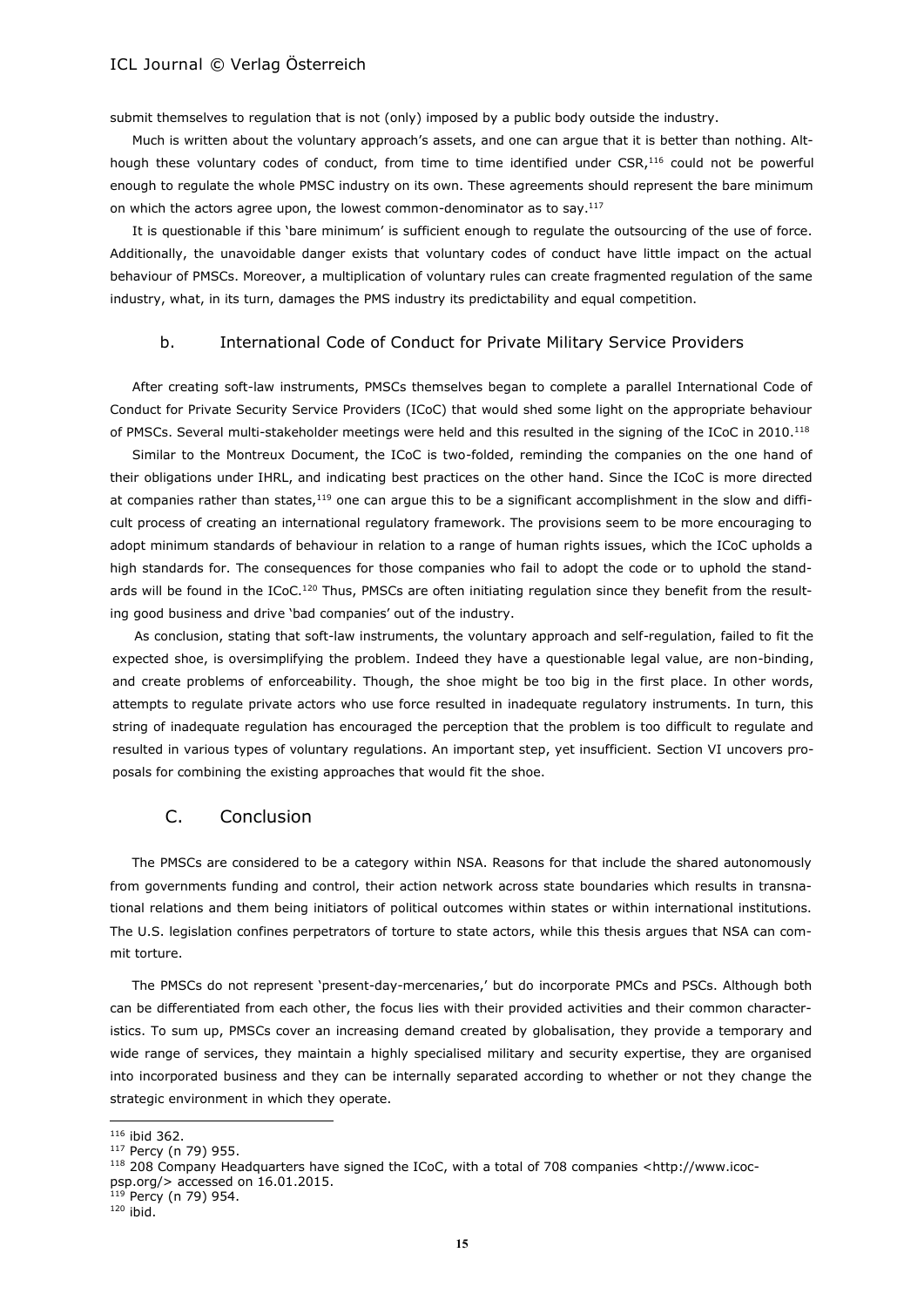In defining the crime of torture, definitions vary slightly between the different international documents, but they generally cover any act which causes severe physical and/or mental pain or suffering; is intentionally or deliberately inflicted; is applied in the pursuit of a certain purpose and included state responsibility. The U.S. seems at first sight to follow international standards set forth in IL documents, though they attempt to narrow the definition of torture down were possible.

The rise of PMSCs taken together with the global privatisation of war, resulted in a market that needs a global-oriented framework that acknowledges the rights and responsibilities of all the actors, and protects the principles upon which the IHR regime is based. This international regulatory framework is currently formed by the Intergovernmental Working Group who considers the possibility of an international binding Convention on PMSCs. Additionally, international soft-law initiatives occurred, embodied by the Montreux Document. The existing general Codes of Conduct, representing the voluntary initiatives, fragmentise the regulation of the PMSCindustry. Yet, this fragmentation could be avoided by the International Code of Conduct for Private Security Service Providers (ICoC). Thus, a non-fulfilling framework currently stands, which will be subject of Section VI that assesses the opportunities and contains some proposals for combining the existing approaches to maximise their capacity, especially focused on torture by PMSCs.

## III. Applicable legal means

*Now the actors are identified, it is necessary to question the legal means through which PMSCs are bound by International Human Rights Law (IHRL) in condemning torturous conduct. What (direct) obligations under IHRL rest on PMSCs and their contractors? It will be researched by analysing the different overall legal propositions incorporating the prohibition of torture, and by assessing their scope, application and value. This doing so, by connecting international legislation prohibiting torture with the domestic U.S. legislation. The expectation is to find a clear nexus between both. Although not the main focus, this critical legal analysis requires relying on case law of HR bodies and national U.S. case law where necessary. Only short attention will be given*  to criminal law, since the domestic civil claims are the most problematic in the U.S.. Additional, international *criminal law will not make up for a separate section.*

## A. International legislation

## 4. General legal instruments

On global level can torture be considered as an issue of IL, as the crime of torture is prohibited in several provisions, both international and regional.<sup>121</sup> These general international and regional legal instruments with respective provisions will be provided and assessed in an overview. This overview is followed-up by an analyses of the value of specific legislation focusing on the crime of torture by several international (treaty)bodies as the Human Rights Committee (HRCm) that monitors the implementation of the ICCPR. Additional, there is the Convention Against Torture (CAT) and the jurisprudence of its aligning Committee Against Torture (CmAT). In each legal instrument, elements relating to PMSCs will be searched for.

## a. International sources - general

Art. 5 UDHR upholds an explicit general prohibition to torture and states that "No one shall be subjected to torture or to cruel, inhuman or degrading treatment or punishment." This provision is literally adopted by the ICCPR in its art. 7. An identical, prefabricated prohibition is used on global level, which represents the highest standard actors in IL are comfortable with and have agreed upon.

<sup>121</sup> UDHR, ICCPR, ECHR, ACHR, ACHPR, etc.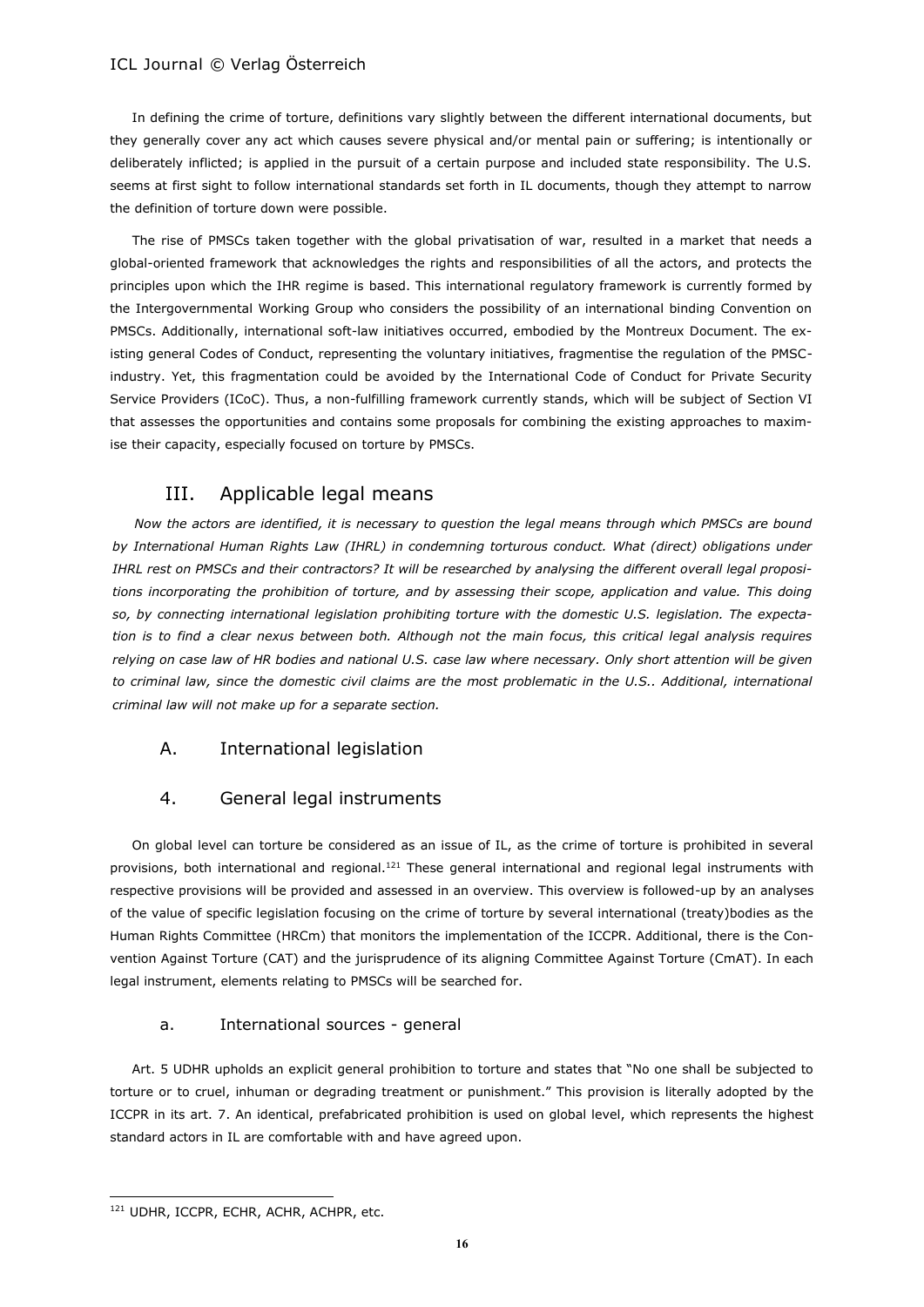The Human Rights Committee (HRCm) repeatedly criticised the United States on its prohibition of torture.<sup>122</sup> The HRCm expressed its concern about the lack of comprehensive legislation criminalising all forms of torture and the inability of torture victims to claim compensation $123$  due to the existence of broad doctrines of legal privilege and immunity in the U.S..<sup>124</sup> The recommendations of the HRCm include prohibiting acts committed by 'public officials or other persons *acting on behalf of the State, or even by private persons*'.<sup>125</sup> Ideally, one can interpret this wording as covering NSA, or PMSCs at the least.

## b. Regional sources – general

Regionally, the ECHR provides a general prohibition of the crime of torture. Art. 3 repeats the international standards by stating it in absolute terms, therefore are (domestic legal) limitations not allowed.<sup>126</sup> Concerning the America's, the ACHR covers in its art. 5 i.a. the physical integrity and human dignity of persons combined with a general explicit prohibition to prevent any infringements of those concepts by torture. Art. 5 ACHR: "1.Every person has the right to have his physical, mental, and moral integrity respected. 2. No one shall be subjected to torture or to cruel, inhuman, or degrading punishment or treatment. All persons deprived of their liberty shall be treated with respect for the inherent dignity of the human person." On the African continent<sup>127</sup> the ACHPR applies, more specifically for the crime of torture is art. 5. It states: "Every individual shall have the right to the respect of the dignity inherent in a human being and to the recognition of his legal status. All forms of exploitation and degradation of man particularly slavery, slave trade, torture, cruel, inhuman or degrading punishment and treatment shall be prohibited." In sum, the regional instruments display their more specific approach in prohibiting torture and put the relation between torture and the infringement of human dignity or physical integrity forward.<sup>128</sup> The core purpose of the articles attempts to protect those two last concepts.

## c. Direct and horizontal human rights obligations for PMSCs?

As established in Section II, and by adopting an action-focused definition of the crime, NSA can commit torture. Subsequently, as a matter of IHRL, does there rest a legal obligation on NSA not to commit torture? The collection of international standards, although applicable to states, can in parallel be applied to NSA in search of direct and horizontal prohibitions on torture by NSA. This is especially the case when the Private Military Industry itself<sup>129</sup> declared its commitment by creating regulatory initiatives to comply with the international standards.

Obligations on PMSCs – The relevant question is whether or not NSA are more than indirect beneficiaries of HR norms which are directly addressed to states? Consequently, the debate can go both ways. But, do those numerous voluntary Codes of Conduct of PMSCs create enough direct obligations to conclude that NSA could be the direct addressees of HR standards?<sup>130</sup> Additional, does the fact that PMSCs benefit from the IHR system correlate with the application of direct HR obligations or private duties?<sup>131</sup>

<sup>122</sup> Infra III.B.

<sup>123</sup> HRC Concluding observations on the fourth report of the United States of America (23 April 2014) UN Doc CCPR/C/USA/CO/4<http://tbinternet.ohchr.org/\_layouts/treatybodyexternal/Download.aspx?symbolno=CCPR %2fC%2fUSA%2fCO%2f4&Lang=en> accessed on 16.01.2015, para 12.

<sup>124</sup> Infra Section IV.A.

<sup>125</sup> HRC (n 123).

 $126$  Aisling Reidy, 'The prohibition of torture. A guide to the implementation of Article 3 of the European Convention on Human Rights' (2002) Council of Europe Human Rights Handbooks 6, 19.

<sup>&</sup>lt;sup>127</sup> 53 African countries have signed and ratified, only South Soudan did not

[<sup>&</sup>lt;http://www.achpr.org/instruments/achpr/ratification/>](http://www.achpr.org/instruments/achpr/ratification/) accessed on 16.01.2015.

<sup>128</sup> Especially Reidy (n 126) 19. <sup>129</sup> Cf Section II.C.

<sup>130</sup> August Reinisch, 'The changing International Framework for dealing with Non-State Actors' in Alston Philip (ed.), *Non-State Actors and Human Rights* (Oxford University Press 2005) 37, 70.

<sup>&</sup>lt;sup>131</sup> Question posed in John H. Knox, 'Horizontal Human Rights Law' (13 September 2007) 2

<sup>&</sup>lt;http://works.bepress.com/john\_knox/1> accessed on 16.01.2015.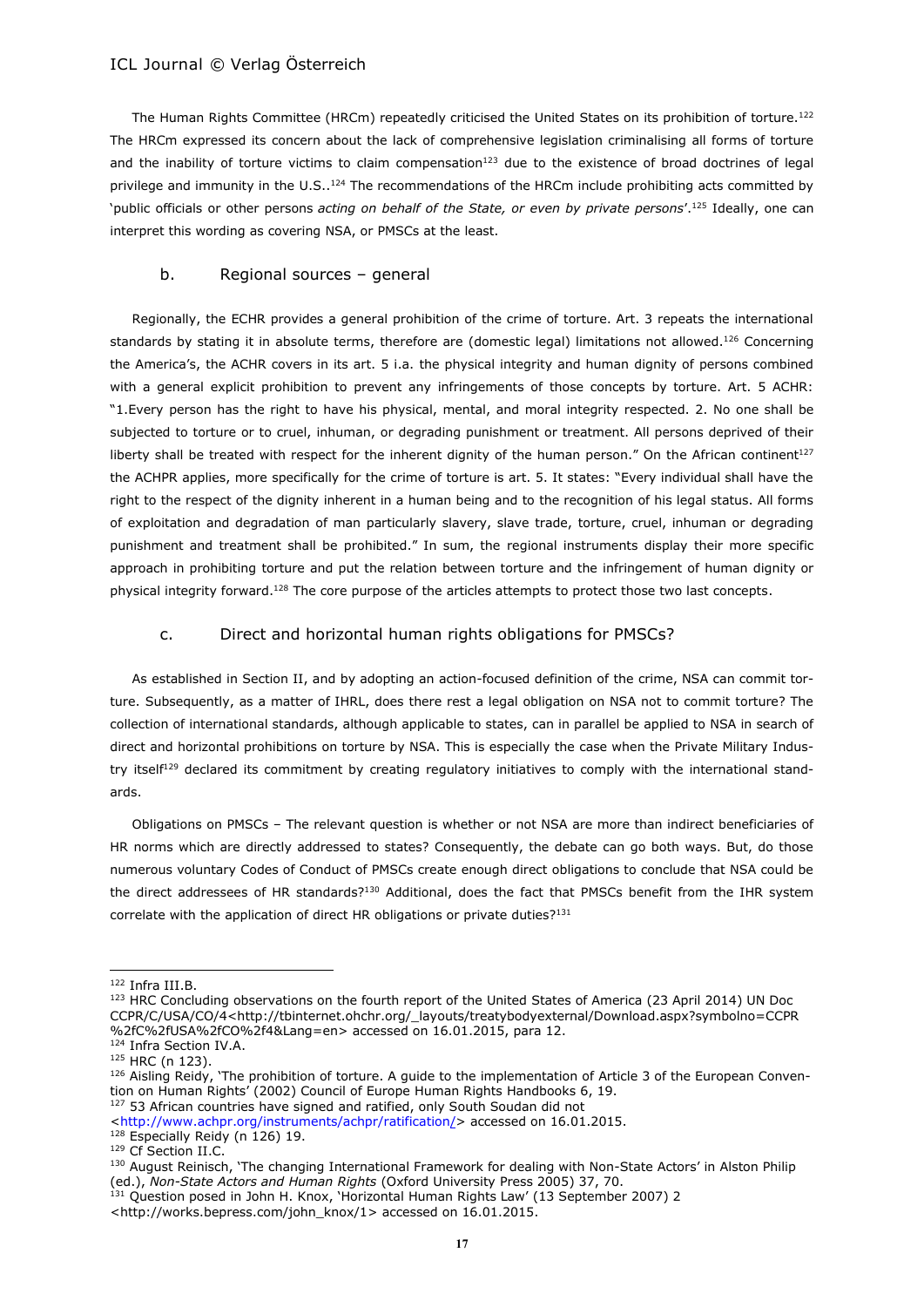One can easily argue that it is not possible under current IHRL to hold private actors as private military contractors or their companies directly accountable for HR violations.<sup>132</sup> The reason for this is that NSA<sup>133</sup> are no party to international HR treaties. Moreover, it is the general rule<sup>134</sup> that HR treaties only contain obligations for states, and not individuals. Initially, these obligations are only meant to work on a vertical basis. The direct horizontal application of HR has not yet been accepted.<sup>135</sup> Additional to this, NSA are not subject of HR protection systems created by various universal and regional HR conventions.<sup>136</sup>

Moreover, regarding treaties and U.S. PMSCs, the additional problem of CAT its self-executing character rises, what the U.S. upholds to be non-existent.<sup>137</sup> Thus, the IHRL system offers prima facie no direct protection against, nor accountability of PMSCs as NSA. This lacuna is created because IHRL mainly addresses the relationship between states and individuals and bases itself upon state responsibility.<sup>138</sup> It upholds clearly the principle that states are still the main subjects in IL. NSA, in contrast, do not acquire responsibility as an entity in context of general IL.

Yet, on the other hand, NSA should and could indeed be bound by IHRL.<sup>139</sup> It has been argued that several HR instruments emphasise the duty and responsibility of individuals and groups to protect HR.<sup>140</sup> As example the Preambule of the UDHR and the ICCPR can be given, but this has not given rise to the creation of concrete obligations. In addition, several states see the possible application of IHRL to NSA as "diluting the focus from the distinct nature of HR violations as acts involving state officials and engaging state responsibility,"<sup>141</sup> torture as being a prime example.

The reasoning in favour of a human rights compliance could be a 'contemporary' reading of the relevant HR instruments, which shows that NSA are also addressees of HR norms.<sup>142</sup> This in addition to a possible legally binding future for Codes of Conduct can make up the basis for concluding that PMSCs, as NSA, have gained to some extend international legal personality. When following this reasoning, PMSCs with their quasi-legal personality, can be subject to direct international HR norms.

These mentioned arguments underline that there exists a vivid and actual debate on whether or not direct obligations rest on PMSCs to comply with HR standards. Though, it clearly did not result in a full-closing legal responsibility yet. It was the aim to emphasize the important role direct HR duties can have, rather than criticise the current debates. Thus, for purpose of this thesis, assumption will be made that PMSCs are not direct addressees of HR standards and do not carry a full international legal personality.

## 5. Specific legal instruments

First, case law of the CmAT on basis of CAT will be analysed in relation to the United States, the crime of torture and the possible influence of the cases where American PMSCs were involved in.<sup>143</sup> Second, an assessment of the CAT prohibition of torture and whether or not it ascertains *ius cogens* or Customary International Law (CIL), is included. This section ends with a short word on the international criminal responsibility which the crime of torture can bring upon the perpetrator.

l

<sup>142</sup> de Wolf (n 132) 347.

<sup>143</sup> Abu Ghraib (Iraq).

<sup>132</sup> Antenor de Wolf, 'Modern Condottieri in Iraq: Privatising war from the Perspective of International and Human Rights Law' (2006) *13* Ind J Global Legal Stud 2, 315, 325; Oette and Ferstman (n 4) 61; Reinisch (n 130) 82.

<sup>133</sup> In the Section II hypotheses that PMSCs are NSA.

<sup>134</sup> Oette and Ferstman (n 4) 35.

<sup>135</sup> De Wolf (n 132) 346.

<sup>136</sup> Reinisch (n 130) 68.

<sup>137</sup> HRC (n 123) para 4.

<sup>138</sup> De Wolf (n 132) 346; Oette and Ferstman (n 4) 35.

<sup>139</sup> Oette and Ferstman (n 4) 35.

<sup>140</sup> ibid; Reinisch (n 130) 69 ff.

<sup>&</sup>lt;sup>141</sup> Cf HRC Report of the Inter-Sessional Open-Ended Working Group to elaborate a draft legally binding normative instrument for the protection of all persons from enforced disappearance (10 March 2005) UN Doc E/CN.4/2005/66 <http://daccess-dds-

ny.un.org/doc/UNDOC/GEN/G05/128/31/PDF/G0512831.pdf?OpenElement> accessed on 16.01.2015, para 31; Oette and Ferstman (n 4) 36.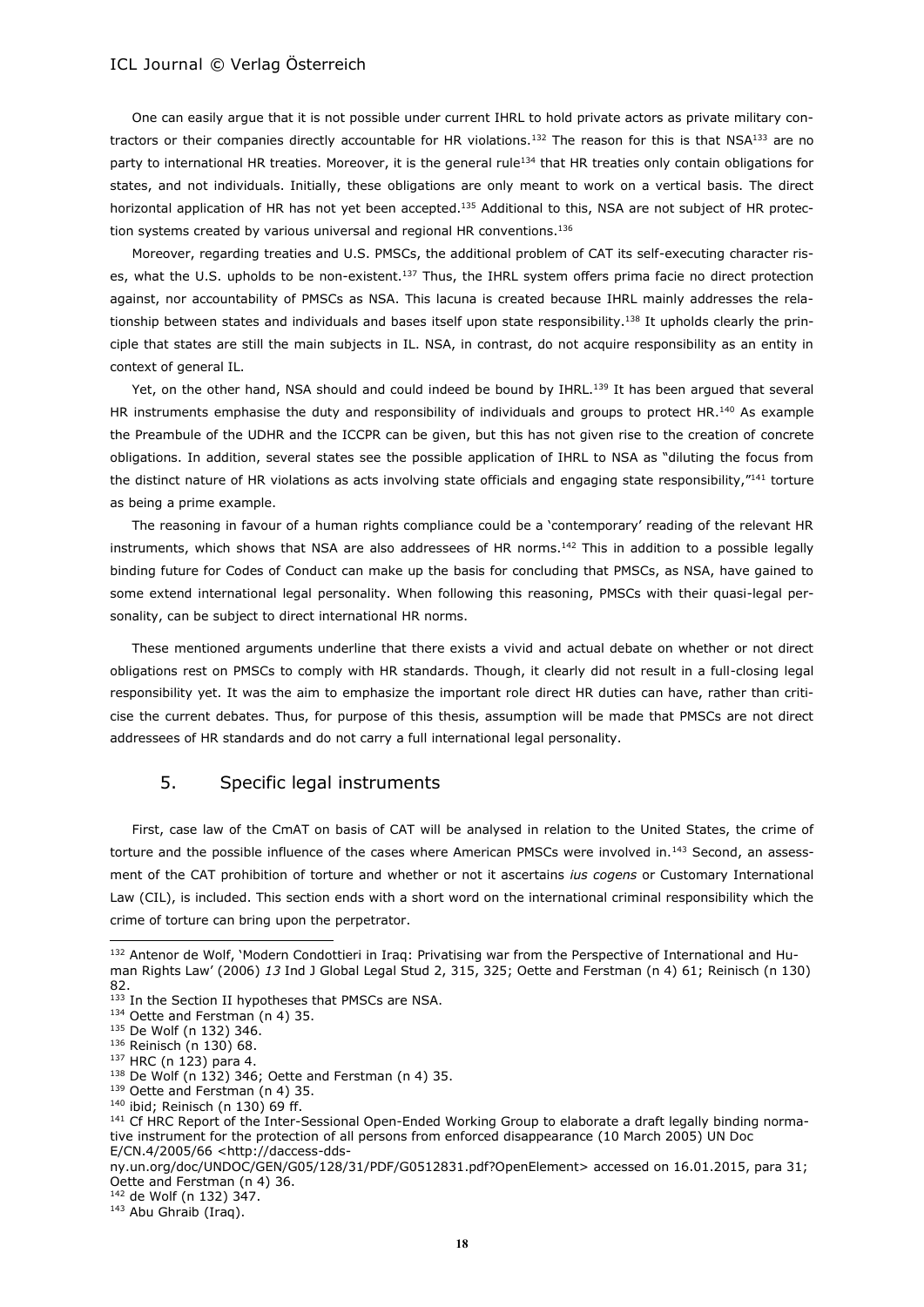### a. CmAT case law on the basis of CAT

Concerning the specific legislation, the CAT forms the most prominent legal source. It places a direct and active obligation on State Parties to take "effective legislative; administrative, judicial or other measures to prevent the acts of torture" within their respective territories and to incorporate the crime of torture as defined in the CAT<sup>144</sup> into their national criminal systems.<sup>145</sup> The United States adopted, in relation to the art. 5 CAT obligation, implementing legislation concerning jurisdiction over extraterritorial acts of torture by U.S. citizens.<sup>146</sup>

The non-derogability position the U.S. upholds on the prohibition of torture, is commented upon.<sup>147</sup> The CmAt expressed its concern about the absence of a clear legal provision in the U.S. ensuring that derogation from the torture prohibition does not occur under any circumstances. Thus, an effective translation of the absolute prohibition on torture in the U.S. domestic law, without any possible derogation, is needed.

The CmAT noticed the incapacity of the U.S. to govern a situation like Abu Ghraib in either Iraq or Afghanistan, although the CmAT not explicitly referred to a 'Private Military & Security Company'.<sup>148</sup> It was diplomatic enough to only express its concern about torture by 'certain members of the State party's military or civilian personnel'.<sup>149</sup> With reason, the CmAT also mentioned the insufficient sentences as result of the little amount of investigations and prosecutions.<sup>150</sup>

The subject of PMSCs got touched upon by the CmAT, when it highlighted torture by U.S. PMSCs, and subsequently pressured the U.S. to take and describe steps how it will ensure prompt and effective investigation into any allegation of torture by PMSCs and prosecute the alleged perpetrators.<sup>151</sup>

In relation to redress and compensation<sup>152</sup> the CmAT is of the opinion that the treaty obligation of art. 14 CAT is not met by the current U.S. system. On the basis of that article, every victim of torture within the U.S. has the legal right to redress and an enforceable legal right to fair and adequate compensation from the alleged offender. The Committee mentions hereby the difficulties victims have to face and the limited number that eventually succeeded to file a claim, especially under the Alien Tort Claims Act.<sup>153</sup> Full redress, compensation providing and rehabilitating mechanisms should indeed be in place.<sup>154</sup>

**Reply by the U.S.** - The U.S. in turn brought its Report<sup>155</sup> before the CmAT, prepared by the U.S. Department of State (DoS), with main assistance from the U.S. Department of Justice (DoJ) and the U.S. Department of Defence (DoD). The report makes mention of the national criminal law context in the U.S. It proclaims that all acts of torture are offences under criminal law in the United States,<sup>156</sup> but underlines that the precise man-

 $\overline{a}$ 

<http://www.state.gov/documents/organization/213267.pdf.> accessed on 16.01.2015, para 24.

<sup>152</sup> Art 14 CAT. Obligation to ensure a legal system through which the victim of an act of torture can obtain redress and upholds an enforceable right to compensation.

 $155$  CmAT (n 151).

 $156$  ibid para 8.

<sup>144</sup> Cf Section II.

<sup>145</sup> Respectively art 2.1 and art 4 CAT.

<sup>146</sup> Infra III.B.3.; CmAT General Comment in consideration of reports submitted by State Parties - United States of America (9 February 2000) UN Doc CAT/C/28/Add.5 [<http://daccess-dds-](http://daccess-dds-ny.un.org/doc/UNDOC/GEN/G00/406/56/PDF/G0040656.pdf?OpenElement)

[ny.un.org/doc/UNDOC/GEN/G00/406/56/PDF/G0040656.pdf?OpenElement>](http://daccess-dds-ny.un.org/doc/UNDOC/GEN/G00/406/56/PDF/G0040656.pdf?OpenElement) accessed on 16.01.2015.  $147$  CmAT (n 146) paras 19 ff.

<sup>&</sup>lt;sup>148</sup> CmAT General Comment in consideration of reports submitted by State Parties - United States of America (25 July 2006) UN Doc CAT/C/USA/CO/2

<sup>&</sup>lt;http://docstore.ohchr.org/SelfServices/FilesHandler.ashx?enc=6QkG1d%2fPPRiCAqhKb7yhsuLMmIdNURtE47f FHU%2bcDW3DsBM%2b%2bgDNfgwCjkmL9ezVYdT9BnWQhYqd%2f%2bJJbAz43KUrnRFNvlU7JtfRneaXfrxzVll57 eBhtoOUK12B VOZ> accessed on 16.01.2015.

 $149$  ibid para 26.

<sup>150</sup> ibid.

<sup>151</sup> Periodic Report of the United States of America to the Committee Against Torture (Third to Fifth Periodic Reports) (12 August 2013) UN Doc CAT/C/USA/Q/5

<sup>153</sup> CmAT (n 148) para 28.

<sup>154</sup> CmAT General Comment in consideration of reports submitted by State Parties - United States of America (9 February 2000) UN Doc CAT/C/28/Add.5 [<http://daccess-dds-](http://daccess-dds-ny.un.org/doc/UNDOC/GEN/G00/406/56/PDF/G0040656.pdf?OpenElement)

[ny.un.org/doc/UNDOC/GEN/G00/406/56/PDF/G0040656.pdf?OpenElement>](http://daccess-dds-ny.un.org/doc/UNDOC/GEN/G00/406/56/PDF/G0040656.pdf?OpenElement) accessed on 16.01.2015, para 278.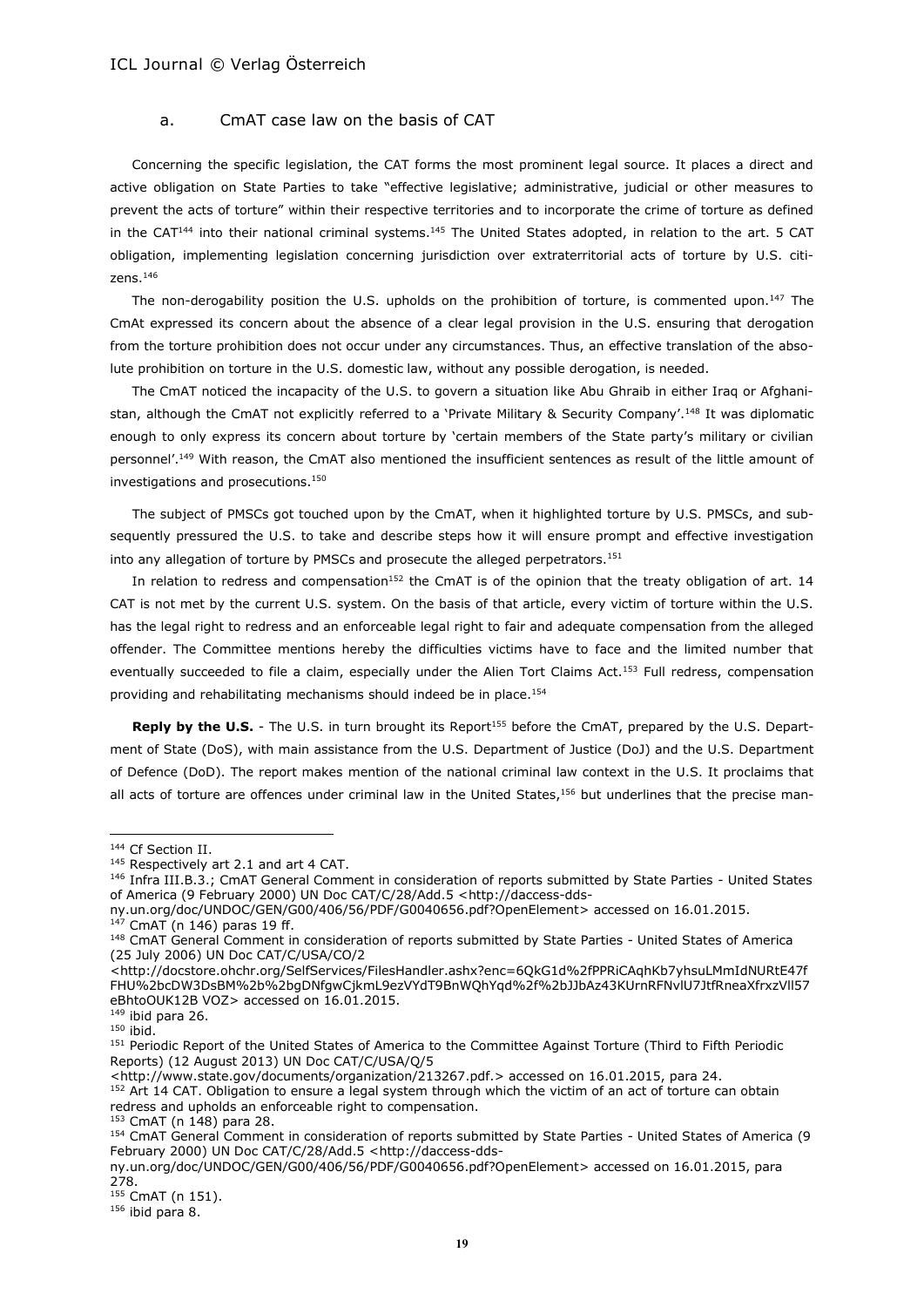ner in which State Parties to CAT fulfil this accomplishment, constitutes a matter of domestic law. According to the U.S., that the CAT does not hold a requirement to satisfy its obligations through criminal laws at the federal level only. Concluding, the U.S. reaffirms its finding that every act of torture within the meaning of CAT is criminalised under federal and/or state law.<sup>157</sup> The latter observation brings in differentiation in the approach towards torture. Concerning the CmAT its comments on the inadequate possibilities for victims to obtain redress and compensation, the U.S. states that its legislation provides some avenues for seeking redress in cases of torture. A detailed list of available criminal and civil actions was cited, $158$  which mentions possible national legislation to rely on when bringing a PMSC before the U.S. court.<sup>159</sup>

#### b. Qualification of the prohibition of torture as *ius cogens*

*Ius cogens* is the classification of a peremptory norm in IL from which no derogation by the international community of states is allowed.<sup>160</sup> The provision prohibiting torture is generally accepted to be such an *ius cogens* norm.<sup>161</sup> CIL derives from what is been considered as custom, as it is the product of a general and consistent practice of states on the one hand, and opinion juris (the requirement that states conform to this custom out of a sense of legal obligation) on the other hand.<sup>162</sup>

A partial reason for the assumption of the *ius cogens* value is a list<sup>163</sup> of outstanding characteristics the CAT shows. Firstly, it condemns torture regardless of the circumstances.<sup>164</sup> Secondly, the principle of compulsory universal application is upheld in CAT, by making torture an extraditable offence within any State Party.<sup>165</sup> Thirdly, the CAT excludes the 'Superior Orders'-plea by stating that orders of a superior officer or public authority cannot be raised as a defence by a person charged with torture.<sup>166</sup> And lastly does CAT obligate states to increase the public awareness concerning the prohibition of torture.<sup>167</sup> Thus, since the torture prohibition levels up to *ius cogens*, it should also be considered as CIL as all *ius cogens* norms are in se provisions of CIL.<sup>168</sup>

In the recent case of Belgium v. Senegal,<sup>169</sup> the International Court of Justice (ICJ) even examined and clarified the nature of State obligations in the context of the CAT. When violations of CIL norms, as the IHR norm of the prohibition of torture is considered to be, occurred State Parties to the CAT have the obligation to ensure "...that acts of torture are prevented and that, if they occur, their authors do not enjoy impunity..."170 One can argue that this judgement establishes the prohibition of torture as CIL and ensures the obligation of the state to prevent and address the impunity PMSCs or individual contractors enjoy when committing acts of torture abroad. Since the U.S. has ratified the CAT, it is clear that under IL the U.S. not only has the authority but also the obligation to provide for a forum in order that these international standards are justified.

The CmAT seems to affirm the ICJ statement, when it observed the U.S. Federal Court jurisprudence on this topic, and came to the finding that the right to be free from torture is an accepted norm of CIL.<sup>171</sup> Generally, U.S. courts refer to the CAT for guidance in determining whether there exists a CIL norm which prohibits torture. The international legal scholars agree that there is at least an international custom against torture.<sup>172</sup> The CAT played thus a significant role in the U.S. courts their development of IHRL.

<sup>157</sup> ibid.

 $158$  ibid para 147.

<sup>159</sup> Infra Section V.

<sup>&</sup>lt;sup>160</sup> Art 53 Vienna Convention on the Law of Treaties (23 May 1969); de Wolf (n 132) 340-341.

<sup>161</sup> For the first time: *Prosecutor v Furundžija* (ICTY, 10 December 1998) 213.

<sup>162</sup> Decker (n 64) 816.

<sup>163</sup> Selected from Johan van der Vyver, 'Torture as a crime under international law' (2003) 67 Alb L Rev 2, 427, 430 ff.

<sup>164</sup> Art 2.2 CAT.

<sup>165</sup> Art 5 CAT; van der Vyver (n 163) 431.

<sup>166</sup> Art 2.3. CAT.

<sup>167</sup> Art 10 CAT.

<sup>168</sup> Decker (n 64) 817.

<sup>169</sup> *Belgium v Senegal* (ICJ, 20 July 2012) Questions Concerning the Obligation to Prosecute or Extradite.

<sup>170</sup> ibid. para 68. Emphasis added.

<sup>171</sup> CmAT (n 154) para 61-63.

<sup>172</sup> Decker (n 64) 819-821.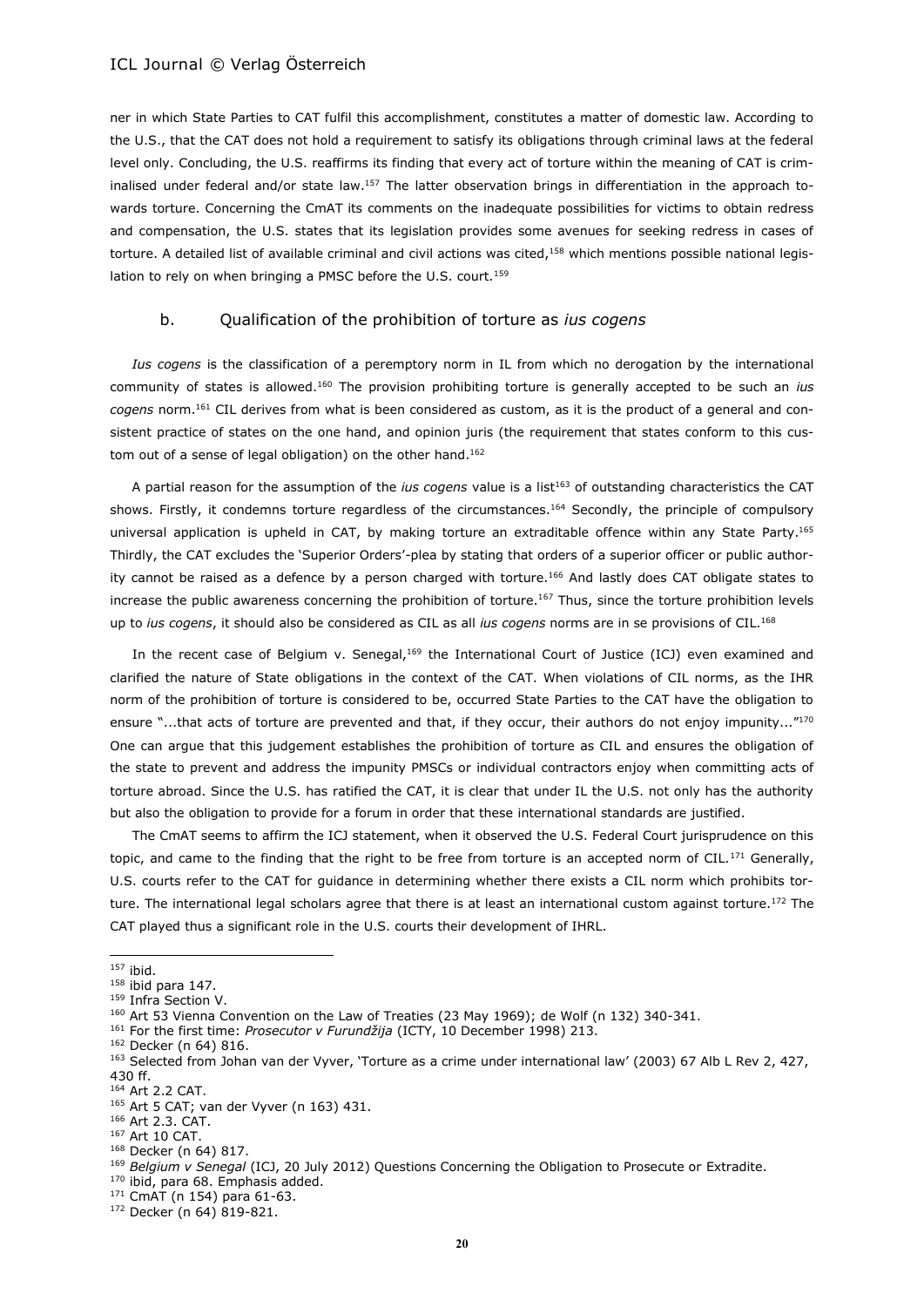In this context, one can ask if it would be too far to link the possibility of direct HR obligations to the *ius cogens* value of the prohibition against torture. If the violated human right can appropriately create an obligation on the PMSC concerned, is it not right that this PMSC can be held accountable for its crime? In this sense, the right can be justified independent of any link to the state or public function.<sup>173</sup>

**International Criminal Court** - Concerning international criminal responsibility of PMSCs and their employees who committed torture abroad, the U.S. is up till today no party to the Rome Statute of the International Criminal Court.<sup>174</sup> A fact that is regrettable and repeatedly asked to reconsider by some specific international monitoring bodies, as CmAT.<sup>175</sup> U.S. in its turn, made clear that it is not considering becoming party to the Rome Statute.<sup>176</sup>

## B. National legislation

After establishing the international legal framework where the U.S. has to comply with and problem areas are identified, the national legislation of the U.S. is at hand. Justification for this focus is represented by firstly, following the state of origin-doctrine<sup>177</sup> in the scenario of a U.S. PMSC contractor torturing abroad and, secondly, when we take the U.S. as home and hiring state of several PMSCs into account. In mentioning the national legal basis an individual can rely on to prosecute PMSCs and their contractor, this section is divided into Military Statutes, Civil Acts and domestic Criminal Law of the United States. Only the Uniform Code of Military Justice (UCMJ) and the Military Extraterritorial Jurisdiction Act (MEJA) will make up for the Military Justice System. The civil claims will be researched under the Alien Tort Claims Act (ATCA) and the Torture Victim Protection Act (TVPA). This section ends with the criminal dimension to the U.S. legal context. First, the U.S. Constitution is shortly addressed.

## 6. Eighth Amendment U.S. Constitution

The Eighth Amendment to the United States Constitution provides the strongest and clearest<sup>178</sup> national protection against torture since it explicitly prohibits "cruel and unusual punishments," what torture at the least constitutes to. The application of this prohibition is almost waterproof because it is directly applicable to actions of the Federal Government, the states and localities.<sup>179</sup> Nevertheless, technical legal limitations exist, since the Eighth Amendment protections only apply to 'punishments', which means the treatment of individuals that have been convicted and are therefore in custody of the Government.<sup>180</sup>

7. Military Justice System

## a. Military Extraterritorial Jurisdiction Act

Since 2000 can the Military Extraterritorial Jurisdiction Act (MEJA)<sup>181</sup> be found in Title 18 of the U.S. Constitutional Code concerning criminal offences committed by certain members of the Armed Forces and by persons employed by or accompanying the Armed Forces outside the U.S.<sup>182</sup> The MEJA is applicable to American military contractors living abroad. The Act its 2004 Amendment considered the, aside from civilian employees, the in-

<sup>173</sup> See also Clapham (n 9) 441. Further development thereof in Section IV.

<sup>174</sup> UN Treaty Collection, Status of Rome Statute on 16 January 2015.

<sup>175</sup> CmAT (n 148) para 39.

<sup>176</sup> CmAT (n 151) para 254.

<sup>177</sup> US courts will refrain from examining the validity of acts of foreign governments where those acts take effect within the territory of the foreign State.

CmAT (n 154) para 103.

<sup>&</sup>lt;sup>179</sup> Through the Fourteenth Amendment to the US Constitution.

<sup>180</sup> *Ingraham v Wright*, 430 US 651 (1977).

<sup>181</sup> Military Extraterritorial Jurisdiction Act (22 November 2000) Further: MEJA.

<sup>&</sup>lt;sup>182</sup> Title 18 US Constitution, para 3261.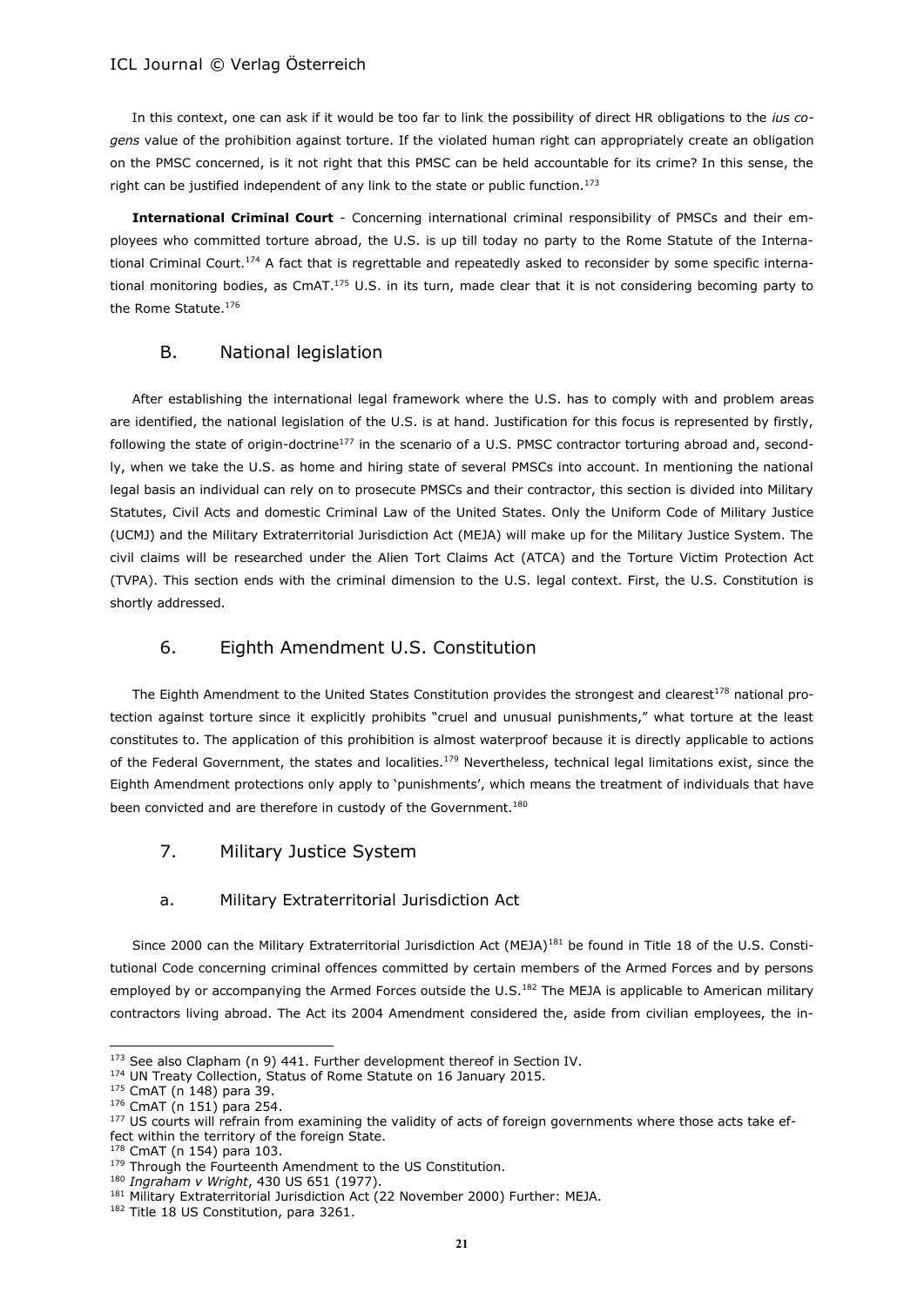clusion of other civilian contractors or federal employees who support the armed forces overseas.<sup>183</sup> Unfortunately, the effective scope and influence of MEJA can be questioned. Firstly, its scope is limited to felony offences. Meaning, the conduct happening outside the U.S. has to constitute an act punishable by imprisonment for more than one year, and must be within the territorial jurisdiction of the United States, while the offender was subject to the UCMJ accompanying the Armed Forces outside the U.S.<sup>184</sup> Secondly, the effect of MEJA is debated since it has proven to be almost mythical in application to the private military contractor- industry. The reason for this, some find in the fact that the MEJA was never designed to apply to military or security missions or even in context of conflict zones.<sup>185</sup> Moreover, circumvention by PMSCs occurs by contracting with other departments than the DoD.<sup>186</sup>

#### b. Uniform Code of Military Justice

The Uniform Code of Military Justice<sup>187</sup> (UCMJ) makes up for the authority of military law in the United States. Relevant is the 2007 small but significant amendment Congress made to the 1950 original. The 2007 Defence Bill places civilian contractors accompanying the Armed Forces in the field under the UCMJ by defining the UCMJ to include civilians, not just in times of war but also in contingency operations.<sup>188</sup> The value of this changement can be debated.

On the one hand, it can be seen as the single biggest legal development for the private military industry since it holds potential for some legal status and accountability of a business that has expanded past the laws. Additional to this, one can say that the debate has changed from denial of the private military industry its role to acceptance.<sup>189</sup> Yet, on the other hand, a less positive view would downplay the added value of the interpretation and implementation of the new UCMJ in practice. Subsequently, to who would be the amended UCMJ be applicable? Only to contractors directly hired by the Department of Defence (DoD), or also to contractors of other agencies working in the same (war)zones, or should even third party nationals fall within the scope of UCMJ? The latter demonstrates the broadest view, and is supported by the importance to define whether or not these contractors are operating in an area that is part of an overall U.S. military mission.<sup>190</sup> Thus, the link should be 'working for an U.S. military mission'. In anyway, with the expansion of the UCMJ, a military officer or the DoD can now legally speaking have authority over contractors.

Relating to the crime of torture, the UCMJ does not explicitly mention a prohibition on this, although it does punish "cruelty and maltreatment"<sup>191</sup> by every person subject to Chapter 47. This can cover torture since not all the Eighth Amendment cruel and unusual punishments level up to torture, but every torture crime can be qualified as a cruel and unusual act.<sup>192</sup> A reasoning that the U.S. Supreme Court also upholds in determining whether a particular punishment is 'cruel and unusual'.<sup>193</sup>

The UCMJ and the MEJA provide thus in context of national military justice for a confusing framework. Can there still be spoken of lacuna in the U.S. legal order? Indeed, the UCMJ, whose legal strength was originally to be improved with the creation of MEJA in the first place, underwent the amendment of being applicable to U.S. military and to civilians accompanying the forces overseas. As said, MEJA was intended to fill the gap the UCMJ

 $183$  ibid para 3267.

 $184$  ibid para 3261, A (1) and (2).

<sup>&</sup>lt;sup>185</sup> Cf Peter Singer, 'Frequently Asked Questions on the UCMJ and its applicability to Private Military Contractors' (12 January 2007) 4 <http://www.brookings.edu/research/opinions/2007/01/12defenseindustry-singer> accessed on 16.01.2015. Its origin was a family abuse case at US base in Germany.

<sup>&</sup>lt;sup>186</sup> Ingrid L Price, 'Criminal liability of civilian contractors in Iraq and Afghanistan' (2013) 2 Stan J Int'l L 49, 491, 493-494.

<sup>187</sup> Uniform Code of Military Justice (5 May 1950). Further: UCMJ.

<sup>188</sup> Art 2 (10) UCMJ, para 802 as amended by the 2007 Defense Bill. "Persons subject to this chapter".

<sup>189</sup> Singer (n 185) 2.

 $190$  ibid 3-4.

<sup>191</sup> Art 93 UCMJ, para 893.

<sup>&</sup>lt;sup>192</sup> Eighth Amendment to the US Constitution: "Excessive bail shall not be required, (...), nor cruel and unusual punishments inflicted."

<sup>193</sup> *Furman v Georgia,* 408 US 238 (1972). In pointing out that the punishment must not by its severity be degrading to human dignity, especially torture.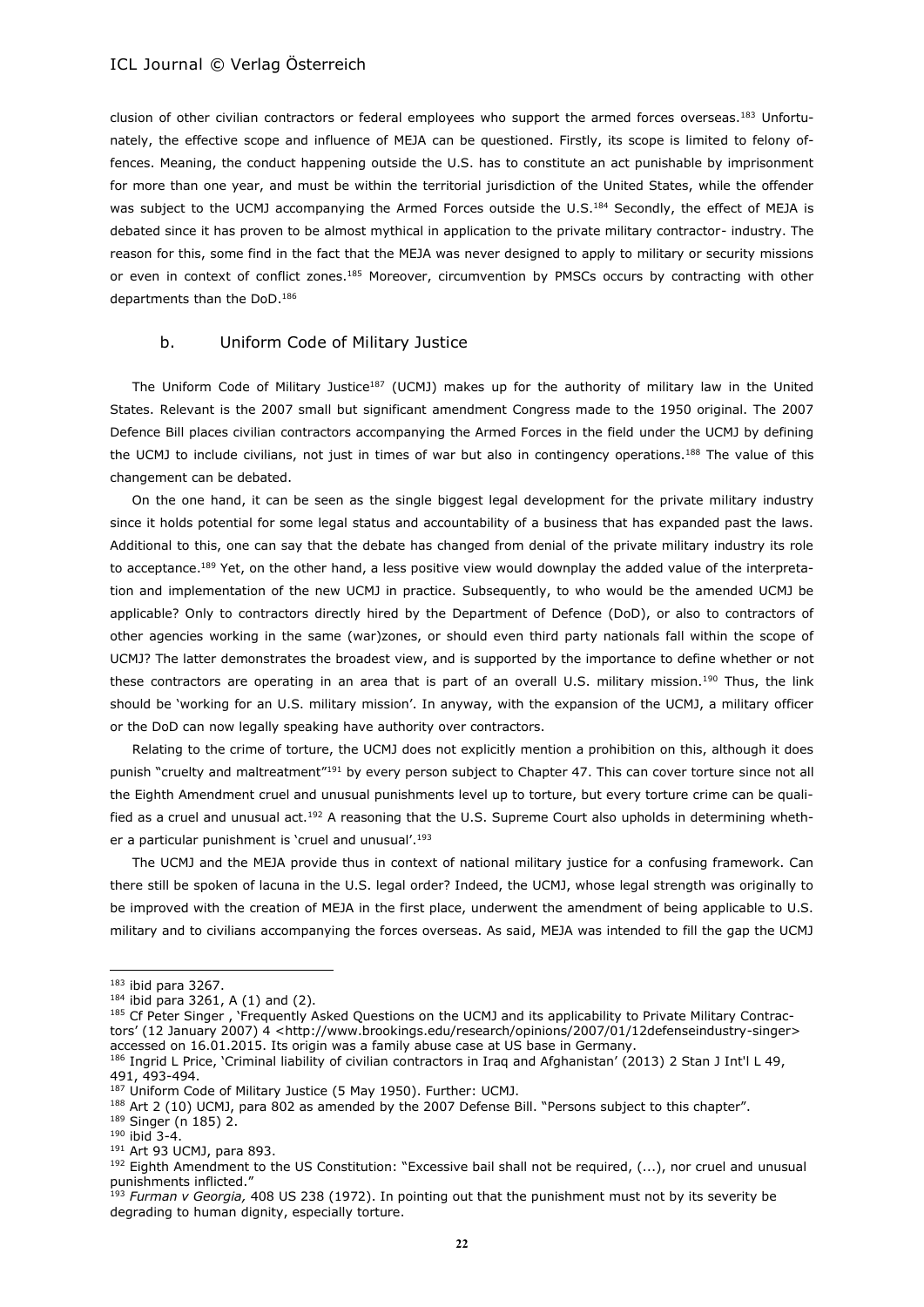had left open. Still, it ignored civilians serving in the U.S. military operations outside the U.S. itself by only mentioning those who work directly for the U.S. DoD on their military facilities. The contractors working for another U.S. agency, like the Central Intelligence Agency or the DoJ can, but might not, fall under the UCMJ. It is still a fact that the crimes in Abu Ghraib resulted only in minor sentences after a selective prosecution, although CmAT expressively reminded the U.S. of art. 12 CAT, that obligates to investigate promptly and impartially.<sup>194</sup> The international opinion, as from HRCm, prefers dealing with detainees who are held in military facilities within the ordinary criminal justice system of the U.S., rather than through military commissions and its military justice system.<sup>195</sup> This is why the civil and criminal national legislation is analysed below.

### 8. Civil claims

The civil HR claims against companies can be based upon several U.S. jurisdictional statutes. Because of the topic, only the Alien Tort Claims Act and the Torture Victims Protection Act will be mentioned. With the first application of the Alien Tort Claims Act<sup>196</sup> in cases of human rights violations occurring outside the United States and the subsequent revival of the ATCA, comes the understanding of the context the TVPA was conducted in. Both of these acts are currently used in the U.S. courts against multinationals accused of participating in HR violations outside the U.S.<sup>197</sup> No extensive case-law analyses in connection with PMSCs is given here, reference for this goes to Section V.

#### a. Under the Alien Tort Claims Act

The ATCA, originally enacted as part of the 1789 Judiciary Act, provides essentially<sup>198</sup> that the federal courts "shall have original jurisdiction of any civil action by an alien or a tort only, committed in violation of the law of nations or a treaty of the United States."<sup>199</sup>

As result of this provision, federal district courts are granted jurisdiction in civil actions by aliens for violations of the 'law of nations,' what includes torture. The origins of this statute remain unclear, $200$  which led to the 2004 U.S. Supreme Court assumption from its history that "Congress intended the ATCA to furnish jurisdiction for a relatively modest set of actions alleging violations of the law of nations".<sup>201</sup> Further to be understood as "including … a body of judge-made law regulating the conduct of individuals situated outside domestic boundaries".<sup>202</sup> This consequently carries out an international flavour. Whatever the reason,<sup>203</sup> the effects of the Act today remain very real, as corporations find themselves in the role of defendants facing lawsuits.

One of the criteria that must be fulfilled if a torture-case is to be successfully litigated under the ATCA, is proof that the harm plaintiffs suffered was committed in violation of the 'law of nations' or 'a treaty of the United States.' If there is not a treaty available, or the CAT specifically would not suffice, the benchmark on the jurisdictional issue is whether the alleged conduct violates the law of nations.<sup>204</sup> An international tort claim must satisfy the following guidelines: 205

- There is a recognisable 'universal' consensus of prohibition against the act. *In casu*: torture is a globally legal convicted crime according to universal consensus.
- There are sufficient criteria to determine whether a given action amounts to the prohibited act and

<sup>194</sup> CmAT (n 146) para 231.

 $195$  HRC (n 123) para 21. By referring to art 7, 9, 10 and 14 ICCPR.

<sup>196</sup> *Filartiga v Pena-Irala* (1980) 630 F.2d 876 (2d Cir).

<sup>197</sup> Clapham (n 9) 253.

<sup>198</sup> Hathaway, Nowlan and Spiegel (n 51) 820.

<sup>&</sup>lt;sup>199</sup> Alien Tort Claims Act (24 September 1789) para 1350. Further: ATCA.

<sup>200</sup> Clapham (n 9) 252; Daniel E Lee and Elisabeth J Lee, *Human Rights and the Ethics of Globalization* (Cambridge University Press 2010) 210.

<sup>201</sup> *Sosa v Alvarez-Machain* (2004) 542 US 692, 25.

<sup>202</sup> ibid. 20.

<sup>203</sup> D Lee and E Lee (n 200) 210.

<sup>204</sup> *Filartiga v Pena-Irala* (1980) 630 F.2d 876 (2d Cir.) 880.

<sup>205</sup> *Forti v Suarez-Mason 672 F Supp 1531 (*ND Cal 1987*),* 1539-1540.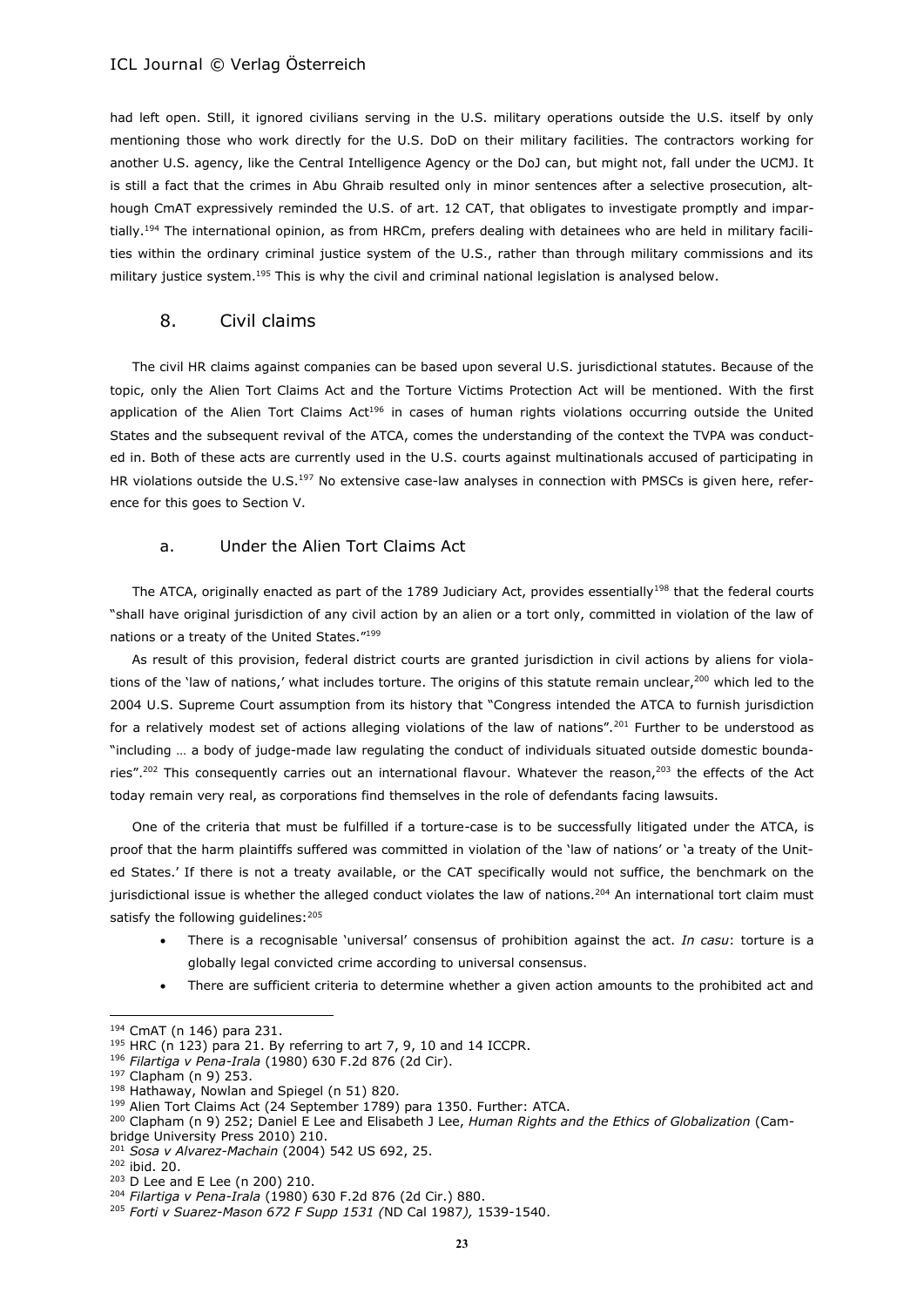thus violates the norm. *In casu*: to constitute torture, the CAT poses several requiring conditions.<sup>206</sup>

 The prohibition against it is steadfast and therefore binding at all times upon all actors. *In casu*: torture is to be considered as *ius cogens*.

U.S. Courts have been gradually refining the list of possible violations of the 'law of nations', resulting in the statement that the law of nations constitutes to CIL.<sup>207</sup>

Additionally, *ius cogens* norms are the strongest norms recognised within the law of nations.<sup>208</sup> The Vienna Convention on the Law of Treaties defines *ius cogens* norms as "peremptory norm(s) of general international states."<sup>209</sup> Examples of that include torture according to the U.S. jurisprudence.<sup>210</sup> In Filártiga<sup>211</sup> the 2nd Circuit Court restated that torture had been recognised as a violation of the law of nations and was therefore actionable under the ATCA.<sup>212</sup> Forti stated that torture constitutes a cognisable violation of the law of nations under the ATCA.<sup>213</sup> In re Estate made mention that it is appropriate to rely on international law to give torture victims the right to enforce causes of action under the ATCA that occurred outside the U.S.<sup>214</sup> Thus, the prohibition of torture being *ius cogens*, makes that violations thereof are litigable violations of 'the law of nations' under the ATCA.

## b. Under the Torture Victim Protection Act

The Torture Victim Protection Act (TVPA) of 1991 is created to carry out obligations of the United States under its international agreements related to the protection of human rights.<sup>215</sup> This doing so by specifically providing an action for damages to victims who suffered torture at the hands of any person acting under actual or apparent authority or colour of law of any foreign nation.<sup>216</sup>

The interconnection between the TVPA and the ATCA starts with the reason why Congress enacted the TVPA. The aim of the law was codifying the holding of Filártiga by introducing it into the TVPA since it is useless for victims of torture to prohibit an act without providing a method of remedy.<sup>217</sup> Additionally, some parallels of prohibition can also be drawn between the use of the ATCA in Filártiga and the clear language of the TVPA. By providing an unambiguous statutory remedy, the assuming goal was to make it easier for victims of torture to achieve civil redress.<sup>218</sup>

*Prima facie* this seems a very useful legal ground to rely on when victims of torture abroad bring a private military contractor by civil action before a U.S. court since the right to claim damages is not limited to nationals. It encloses any individual who is tortured by officials of a foreign nation. The TVPA is even several times identified by the U.S. itself as a clear avenue in search of redress.<sup>219</sup> Moreover, its wording allows a parallel reasoning for PMSCs and their employees. The TVPA creates a cause<sup>220</sup> of action against "any individual who, under actual or apparent authority ... of any foreign nation"; meaning that private military contractors hired by

 $\overline{a}$ 

- <sup>211</sup> *Filartiga v Pena-Irala* (1980) 630 F.2d 876 (2d Cir) 876.
- <sup>212</sup> ibid 878.

<sup>214</sup> In re Estate of Ferdinand E Marcos, 25 F.3d 1467 (9<sup>th</sup> Cir 1994) 600.

<sup>218</sup> Martin (n 217) 179 and 196.

<sup>206</sup> Art 1 CAT.

<sup>207</sup> *Doe v Islamic Salvation Front (ISF)* 993 F Supp 3, 10 (DDC 1998). Further: *Doe;* van der Vyver (n 163) 435. <sup>208</sup> D Lee and E Lee (n 200) 213.

<sup>&</sup>lt;sup>209</sup> Art 53 Vienna Convention on the Law of Treaties (23 May 1969).

<sup>210</sup> D Lee and E Lee (n 200) 213; Hathaway, Nowlan and Spiegel (n 51) 820.

<sup>213</sup> *Forti v Suarez-Mason* 672 F Supp 1531 (ND Cal 1987), 1541.

<sup>215</sup> Cf ICCPR, CAT, […]

<sup>216</sup> TVPA, §2(a)(1). Codified by 28 US Constitution (2000) para 1350.

<sup>217</sup> Emily M Martin , 'Torture, Inc.: Corporate Liability under the Torture Victim Protection Act' (2010-2011) 31 *N Ill U L Rev*, 175, 179; 76. Beth Stephens, *International Human Rights Litigation in U.S. Courts* (Martinus Nijhof Publishers 2008) 76.

<sup>&</sup>lt;sup>219</sup> CmAT List of issues prior to the submission of the fifth periodic report of (20 January 2010) UN Doc CAT/C/USA/3-5

<sup>&</sup>lt;http://docstore.ohchr.org/SelfServices/FilesHandler.ashx?enc=6QkG1d%2fPPRiCAqhKb7yhsuLMmIdNURtE47f FHU%2bcDW39nbH%2bbk%2bVuWMmCzIMBTNZIzV9N8o73cfSHMXiNulbTVnZ2NAExEh%2bAl3xvEWMrSA%2b a%2fSPOi1G05yDf5cEvX1d> accessed on 16.01.2015, para 147.

<sup>&</sup>lt;sup>220</sup> Hathaway, Nowlan and Spiegel (n 51) 821.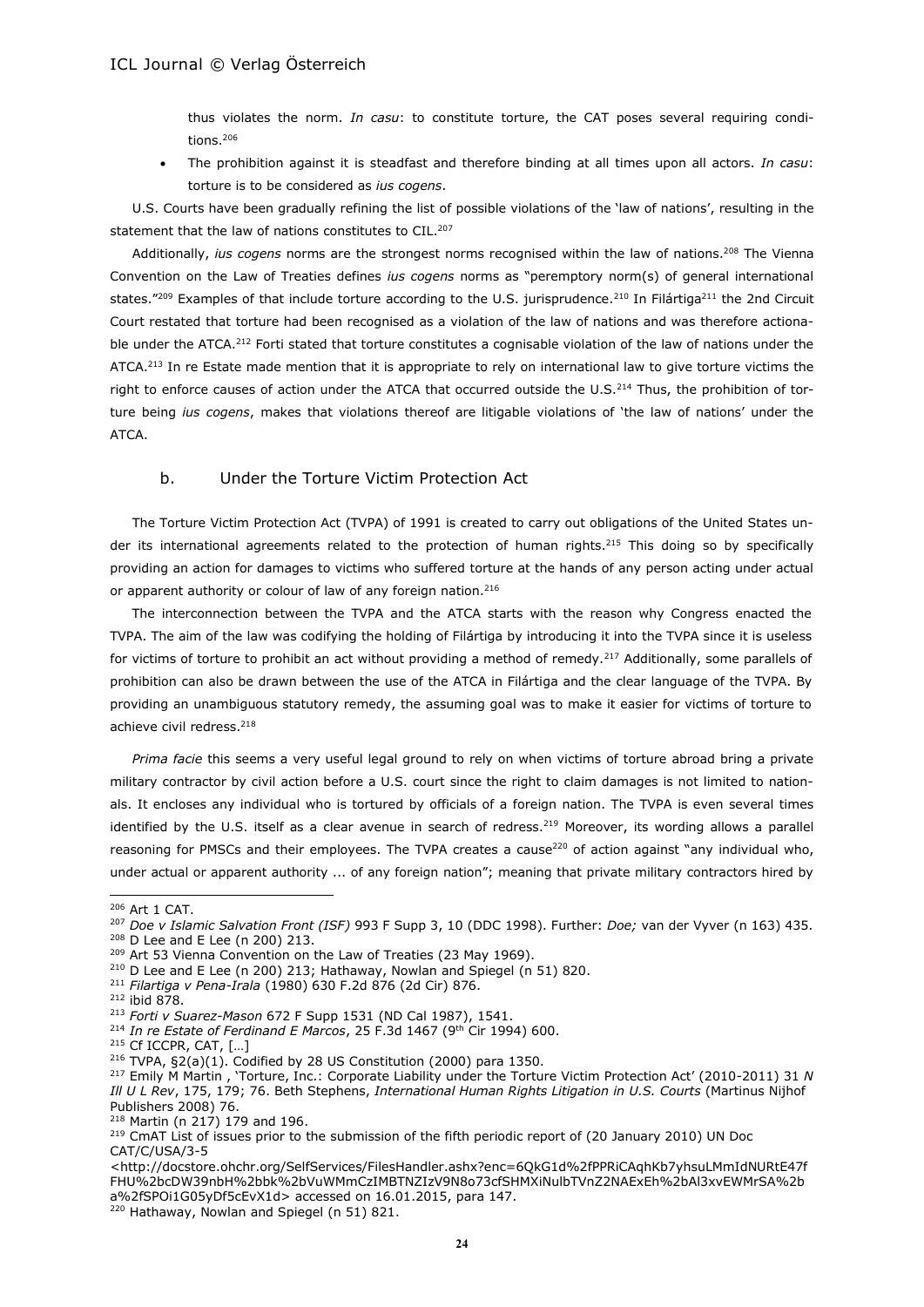the U.S. to provide for government functions and the use of force, or even non-U.S. contractors could fall within the scope of this phrase. Nevertheless, one has to keep in mind the overall limitation of U.S. legislation that limits perpetrators of torture to state actors, $221$  additional to how the TVPA can create liability for corporations.<sup>222</sup>

## 9. Domestic criminal law

The Torture Convention Implementation Act (TCIA) constitutes the domestic criminal context in the U.S. regarding torture. The TCIA is part of Title 18 of the United States Code, which is the criminal and penal code of the federal government. The perpetrator of a torture crime outside the United States awaits the possibility of a fine or imprisonment not more than 20 years, or both. If the result of his actions is the death of the victim, this punishment can be death or long life imprisonment.<sup>223</sup>

As said, ratified the U.S. the CAT in 1990 and enacted subsequently the domestic instrument of ratification by the TCIA.<sup>224</sup> This clearly illustrates the intention to bring U.S. criminal code into conformity with the CAT.<sup>225</sup>

There are two elements to comment upon here. First, the fact that the United States of America is a federal republic consisting of 50 states and a federal district. Since criminal law in the U.S. can be enacted by both the federal government and the States, no fully identical criminal code exists for the entire country and all 50 states have their own penal codes (statutes). On this result the CmAT observed that, even with differences in naming and defining from jurisdiction to jurisdiction, it is clear that acts constituting torture falling within the CAT should be criminally prosecutable in every jurisdiction within the U.S.<sup>226</sup> This, due to art. 3 CAT obligations of setting torture as a criminal offence in domestic criminal law. Yet, noteworthy is that no federal statute specifically prohibits torture, or directly implements the core provisions of the CAT, something that also is remarked upon by the CmAT.<sup>227</sup>

## C. Conclusion

As expected, a clear link between international legislation and domestic U.S. legislation prohibiting acts of torture was found. However, the re-statement of the absolute prohibition of torture differs from level to level and from instrument to instrument.

The legal framework, whether general or specific; international or regional; provides for a strong and rigid prohibition. However, up to this point, it is not accepted that NSA as PMSCs would carry direct horizontal HR obligations themselves. Subsequently, an assessment of the value of the torture prohibition was made in order to contribute an alternative. In general, the ICJ, the doctrine and U.S. courts widely agree on the minimal value of an international custom against torture, although only the ICJ goes that far in stating this regardless of who 'the author' of torturous conduct might be. Yet, the prohibition of torture, based on CAT and its CmAT, bears even *ius cogens* value. A possible avenue was thus created for torture victims to underpin their claims before court against PMSCs, since the U.S. clearly has to provide for a forum in order to uphold this international standard.

Several civil and criminal national Acts are relevant for victims of torture. Yet, all of them have limitations concerning their scope. While the MEJA its significant influence or its appliance in the context of the private military contractor-industry is questioned, the expanded UCMJ has the potential to provide for a closure of the

<sup>&</sup>lt;sup>221</sup> Supra Section II.

<sup>&</sup>lt;sup>222</sup> Cf *Doe* (n 207) 245. In explaining that the clear language of the TVPA imposes liability only on those who act under actual or apparent governmental authority, not private groups.

TVPA, para 2340A - Torture.

<sup>224</sup> TVPA, para 2340.

<sup>&</sup>lt;sup>225</sup> Hathaway, Nowlan and Spiegel (n 51) 807-808; van der Vyver (n 163) 434.

<sup>226</sup> CmAT (n 219) para 100-102.

 $227$  ibid para 178.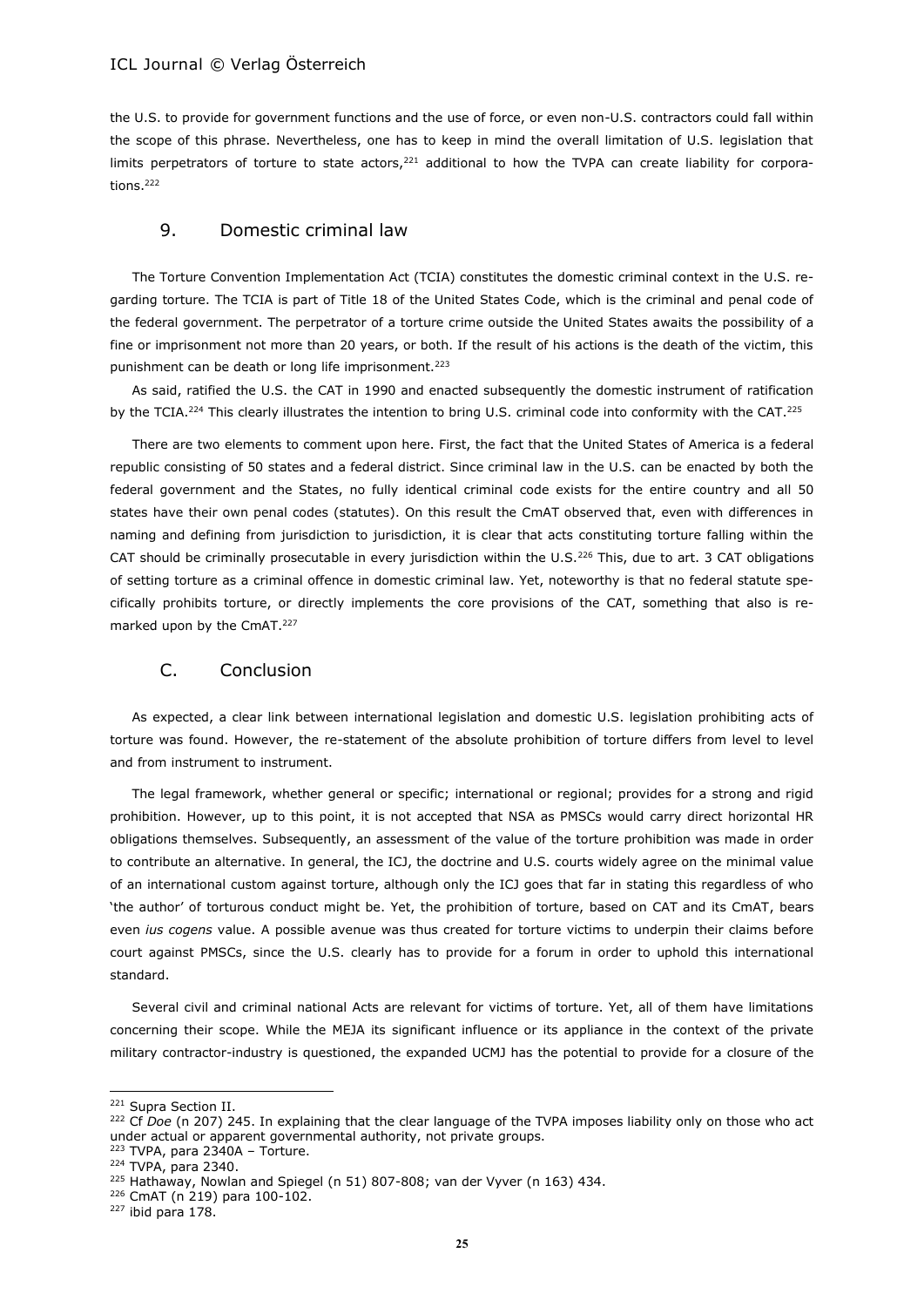accountability gaps relating to an overall U.S. military mission. International preference goes to the ordinary criminal justice system, rather than the patched-up U.S. Military Justice System. Under the ATCA, violations of the *ius cogens* norm against torture constitute a violation of 'the law of nations', making it actionable before court. Shown by both the ATCA and TVPA, civil laws are present that provide for possible avenues to state claims by victims of torture occurring outside the U.S.

Regarding the domestic criminal context, represented by TCIA, a prohibition on torture was found, yet not explicitly in any federal statute and not uniformly presented since no identical criminal code exists. The remaining question is which claims (civil or criminal) are the most successful in bringing PMSCs and their employees before court. Although there could be a narrow way to accountability of PMSCs and their employees for torturous conduct, the general lack of full, clear-cut and solid accountability makes one wonder about the consequent responsibility these actors also might be avoiding. Section IV will discuss the presence of gaps in the responsibility PMSCs and their contractors carry.

# IV. Gaps in the U.S. responsibility picture: impunity of PMSC and

## their contractors for torture

*The above developed legal frameworks make room for questioning the responsibility: who bears responsibility for the crime of torture committed by PMS contractors abroad and to what extent? This Section will identify obstacles embodied by different interpretations on extra-territoriality of HR conventions and the U.S. doctrine of immunities that torture victims are confronted with, when tracing back the responsibility. These obstacles result in domestic impunity the contractor and his PMSC enjoy before the U.S. courts. Intertwined in this part, some alternative approaches are provided that could be applied in the outlined scenario.*

## A. Identifying the gaps in PMSCs their responsibility

In order to provide meaningful and relevant approaches that could counter the lack of responsibility, one has to identify the problem first. As illustrated in previous Sections, is the United States bound by international agreements and the *ius cogens* prohibition of torture. The U.S. has the obligation to prohibit and prevent torture, and to provide for necessary means that ensure the protection of and redress for victims of the crime of torture (in essence: to respect, protect and fulfil). Thus, a legitimate question is whether the U.S. violates IHRL when outsourcing responsibility for torture to PMSCs, who themselves enjoy impunity for the crime of torture?<sup>228</sup> This question resulted from two kinds of responsibility gaps which gave way for approaches to these shortcomings, also twofold.

The first deficit relating to responsibility covers the outsourcing to PMSCs. In general, if a state makes use of outsourcing, those actions accordingly lose their link with the state. Thus, actions by the hired PMSCs are in theory not attributable to the home/hiring state, which leaves the victims of their wrongful conduct behind. In the hypothesis of this thesis both the home- and hiring state are the U.S. Although little attention will be given to determining state responsibility, the specific link between governmental functions and PMSCs is addressed. In further creating state and corporate responsibility, awarding a quasi-official status to the outsourced PMSCs can be mentioned as countering approach. Then, the actions and conduct of PMSCs could be directly attributable to the hiring state, this resulting in violation by the U.S. of its obligation to respect, protect and fulfil HR under the ICCPR and the CAT. Additionally, the extra-territorial enforceability of the international legal conventions the U.S. is a State Party to, is at stake. The jurisprudence of respectively the HRCm and the CmAT will proof that the U.S. leaves a gap behind with its opposition on extra-territorial enforcement of the prohibition of torture. The establishment of extraterritorial jurisdiction could be an approach to counter this lack of responsibility. Some proof will be found that the international as well as the domestic legal instruments are present

<sup>&</sup>lt;sup>228</sup> Since focus lies elsewhere, a detailed answer is outside the scope of this thesis.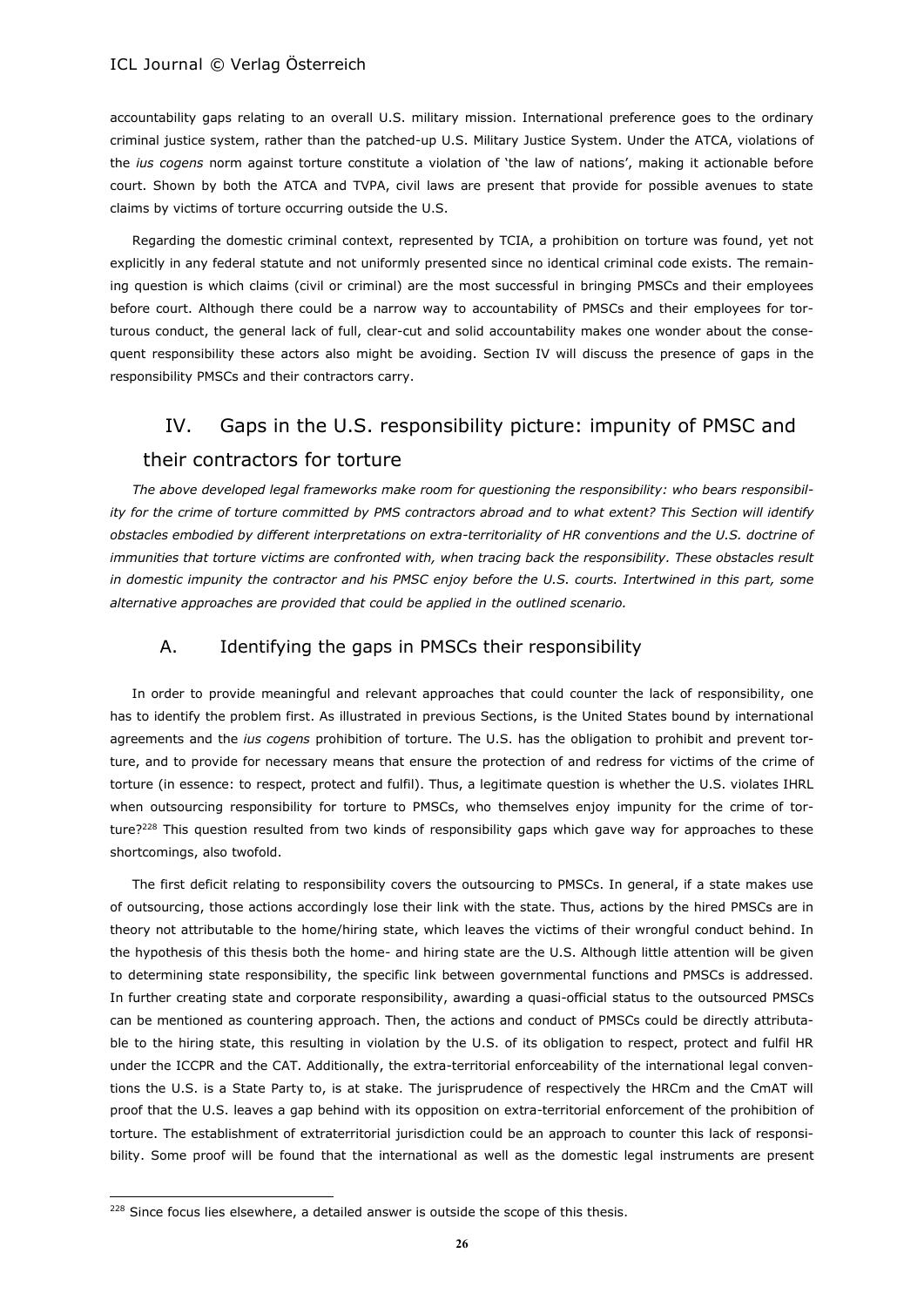which provide for a strong web of extraterritorial jurisprudential accountability for the crime of torture.

A second option contains the domestic obstacles for a territorial state (e.g. Iraq) to enforce the *ius cogens* prohibition of torture and fulfil their own obligations under IHRL,<sup>229</sup> because the home/hiring state awards specific legal immunities to the outsourced PMSCs in the territorial state. This proofs the bad faith of U.S. since it has the national legislation in place which incriminates the crime of torture and includes either civil or criminal responsibility, $230$  and which can be extended to domestic NSA operating abroad. Additionally, the U.S. chooses to obstacle the development of a tort theory, which recognises that HR obligations, wherever committed, might trigger legal responsibility. The U.S. questions the appropriateness of the extraterritorial litigation and grants a special status to corporations regarding their liability for HR violations. To counter these specific acts of bad faith by the U.S., an abolishment of the domestically created legal immunities could follow, or some kind of corporate responsibility under IHRL could be created. The latter is meant to cover the responsibility to respect HR, not the imposition of direct obligations under IHRL.<sup>231</sup>

The described reasoning allows the research of respectively the practice of opposition the U.S. upholds to extraterritorial applicability of HR treaties relating to torture (ICCPR and CAT) and the policy of immunities in the U.S. for PMSCs. These two aspects leave gaps behind that can be overhauled. The subjects of research are the establishment of an extraterritorial jurisdiction, and the concept of corporate (social) responsibility. This reasoning leaves out the individual criminal responsibility of the private military contractor who committed acts of torture,<sup>232</sup> international criminal law and state responsibility to certain extent.

## B. Extraterritoriality as understood by the U.S.

#### 10. Extraterritorial application of relevant HR conventions

Extraterritoriality can generally be considered two-ways: as creating responsibility of states for the activities of their state agents operating outside the national borders and as creating responsibility of states to protect HR beyond their national territory.<sup>233</sup> This Section views extraterritoriality in the latter meaning since PMSCs are not considered as state agents, with exception of part C.3. of Section IV . This part will research the U.S. interpretation of ICCPR and CAT extraterritoriality.

#### a. The ICCPR

The importance of the question whether or not ICCPR is extraterritorial applicable and whether or not the U.S. agrees with this, covers the central criterion of assessing the U.S. obligations under the ICCPR: if the Covenant does not apply to the U.S. actions outside U.S. territory, the highly contested allegations surrounding the activities in Afghanistan and Iraq could be not governed by the Covenant's terms.<sup>234</sup>

The Human Rights Committee (HRCm) defended its first position on the extraterritorial appliance of the IC-CPR stating that if States Parties take actions on a foreign territory which violate the rights of persons subject to their sovereign authority, it would be contrary to the purpose of the Covenant if they could not be held responsible.<sup>235</sup> The U.S. on the other hand highlighted from the start<sup>236</sup> its disagreement with the statement of

<sup>&</sup>lt;sup>229</sup> Iraq has ratified the CAT on 7 June 2011.

<sup>&</sup>lt;sup>230</sup> ATCA, TVPA and TCIA as discussed with relevant provisions in Section III.B.

<sup>231</sup> Supra Section III.A.1.

<sup>232</sup> Cf Section III.B.4.

<sup>&</sup>lt;sup>233</sup> Steven R Ratner, 'Corporations and Human Rights: A theory of legal responsibility' (2001) Yale L J 111, 443, 162.

<sup>&</sup>lt;sup>234</sup> Colette Connor, 'Recent Development: The United States' Second and Third Periodic Report to the United Nations Human Rights Committee' (2008) 49 Harv Int'l L J Harvard International Law Journal 2, 509, 518. <sup>235</sup> Manfred Nowak, *UN Covenant on Civil and Political Rights: ICCPR Commentary* (Engel 2005) 43-44.

<sup>&</sup>lt;sup>236</sup> HRC Third Periodic Reports of States Parties Due in 2003: United States of America (28 November 2005) UN Doc CCPR/C/USA/3 <http://tbinternet.ohchr.org/\_layouts/treatybodyexternal/Download.aspx?symbolno=C CPR%2fC%2fUSA%2f3&Lang=en> accessed on 16.01.2015.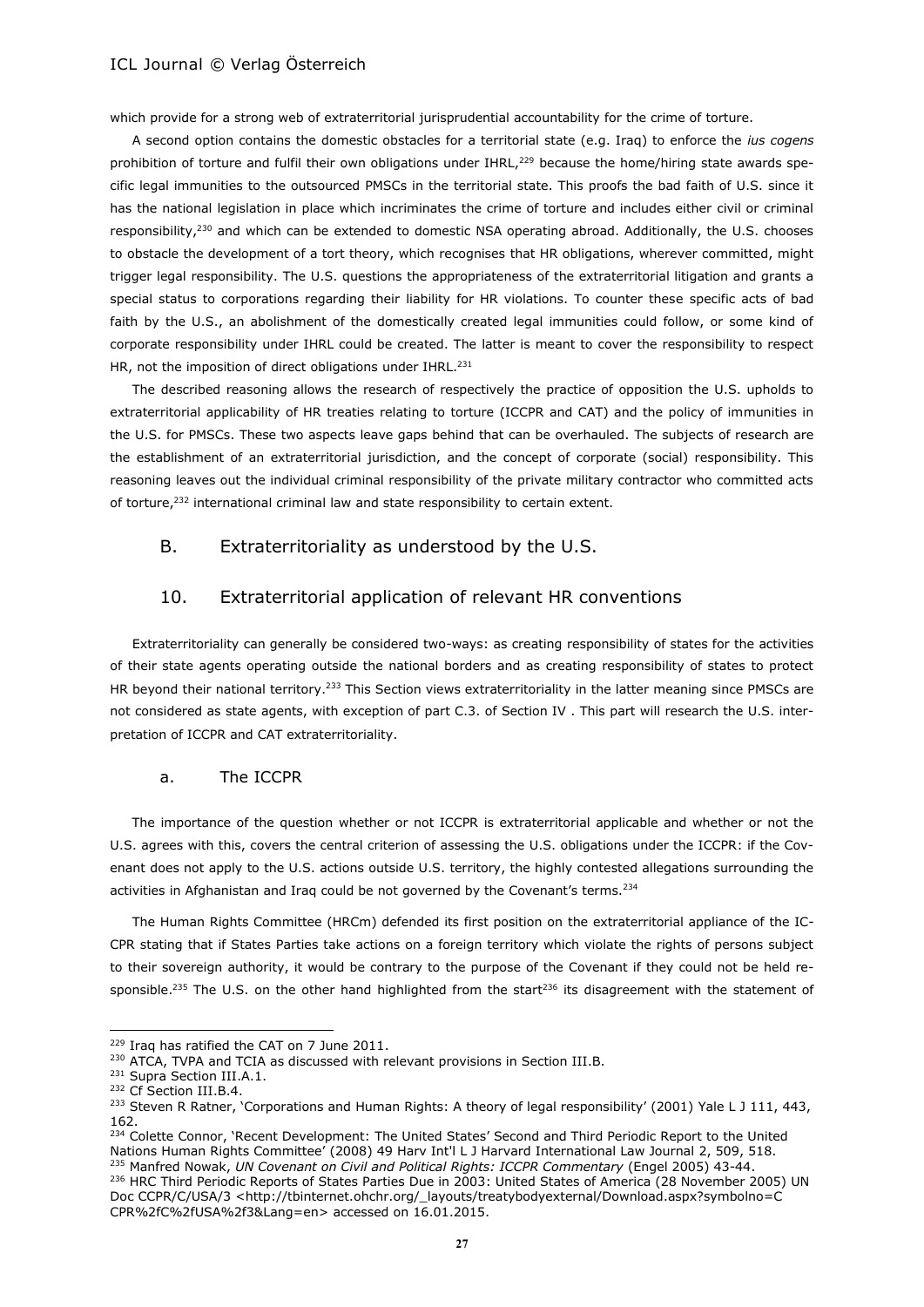the HRCm.<sup>237</sup> According to the U.S., the ICCPR only applies to state actions against individuals who are both in the state's territory and under its jurisdiction,<sup>238</sup> whereas the HRCm took the position that it applies outside the state party's territory in certain limited situations.<sup>239</sup> In its most comprehensive interpretation<sup>240</sup> of art. 2.1. ICCPR,<sup>241</sup> the HRCm made clear that the Covenant bears extraterritorial applicability and that the two elements of the key phrase 'within the state party's territory' and 'subject to its jurisdiction' are to be interpreted distinctively.<sup>242</sup> Thus, it made the ICCPR also applicable to persons outside the state territory but within a State Parties' jurisdiction, which was again opposed by the U.S. $^{243}$  The HRCm<sup>244</sup> continues to regret the position the U.S. upholds despite the contrary interpretation of art. 2.1 ICCPR supported by the Committee's established jurisprudence and state practice.<sup>245</sup> Consequently, the U.S. should legally acknowledge the extraterritorial application of the Covenant under certain circumstances.<sup>246</sup>

The HRCm continuously expresses the opinion that the U.S. interpretation is defective, since they refuse to address serious allegations of violations of the rights protected under the Covenant<sup>247</sup> and are involved in several extraterritorial situations with HR implications.<sup>248</sup> Some criticism towards the authorization of enhanced interrogation techniques on detainees, as well as the access to judicial review was expressed by the HRCm.<sup>249</sup> The consensus within the HRCm on the point of extraterritorial applicability of the ICCPR is remarkable.<sup>250</sup>

#### b. The CAT

The CAT and its extraterritorial scope are, contrary to ICCPR, largely accepted.<sup>251</sup> This is due to the nature of the HR that it seeks to protect and due to its wording. The aim of the CAT is to strengthen the existing *ius*  cogens prohibition of torture<sup>252</sup> by a number of supporting measures<sup>253</sup> and setting out more detailed obligations for state parties.<sup>254</sup> The territorial scope seemed to be understood broadly, as exceeding the state's national borders to include territories under its factual control.<sup>255</sup>

On the extraterritorial applicability of the CAT, the CmAT stated that 'any territory' in art. 2.1. includes "all areas where the State Party exercises, directly or indirectly, in whole or in part, de jure or de facto effective control, in accordance with international law."<sup>256</sup> It is the unambiguous opinion of the CmAT that State Parties have the obligation to prevent torture in their own national territory, as well as in other places where they exercise effective control. This could be a response to the recent challenges relating to 'war on terror' and extra-

 $\overline{a}$ 

<sup>251</sup> ibid 247.

 $237$  ibid para 3.

 $238$  ibid para 110.

<sup>&</sup>lt;sup>239</sup> HRC General Comment No. 31: The Nature of the General Legal Obligation Imposed on State Parties to the Covenant (26 May 2006) UN Doc CCPR/C/21/Rev.1/Add.13 [<http://daccess-dds-](http://daccess-dds-ny.un.org/doc/UNDOC/GEN/G04/419/56/PDF/G0441956.pdf?OpenElement)

[ny.un.org/doc/UNDOC/GEN/G04/419/56/PDF/G0441956.pdf?OpenElement>](http://daccess-dds-ny.un.org/doc/UNDOC/GEN/G04/419/56/PDF/G0441956.pdf?OpenElement) accessed on 16.01.2015.

<sup>&</sup>lt;sup>240</sup> Gondek (n 248) 232.

 $241$  HRC (n 239).

<sup>242</sup> ibid paras 10 and 12.

<sup>&</sup>lt;sup>243</sup> HRC Third Periodic Reports of States Parties Due in 2003: United States of America (28 November 2005) UN Doc CCPR/C/USA/3 <http://tbinternet.ohchr.org/\_layouts/treatybodyexternal/Download.aspx?symbolno=C CPR%2fC%2fUSA%2f3&Lang=en> accessed on 16.01.2015, para 5.

<sup>&</sup>lt;sup>244</sup> HRC Concluding observations on the fourth report of the United States of America (23 April 2014) UN Doc CCPR/C/USA/CO/4 <http://tbinternet.ohchr.org/\_layouts/treatybodyexternal/Download.aspx?symbolno=C CPR%2fC%2fUSA%2fCO%2f4&Lang=en> accessed on 16.01.2015, para 4.

<sup>245</sup> ibid. <sup>246</sup> ibid.

<sup>247</sup> HRC (n 243) para 3.

<sup>248</sup> Michal Gondek, *The Reach of Human Rights in a Globalising World: Extraterritorial Application of Human Rights Treaties* (Human Rights Research 2009) 231.

<sup>249</sup> Connor (n 234) 520.

<sup>250</sup> Gondek (n 248) 243.

<sup>&</sup>lt;sup>252</sup> Art 1.1. CAT. As established in Section III.

<sup>253</sup> Gondek (n 248) 248.

 $254$  Cf art 2.1. CAT basis: "to take legislative, administrative, judicial or other measures to prevent acts of torture in any territory under its jurisdiction."

<sup>&</sup>lt;sup>255</sup> CAT, Preamble.

<sup>&</sup>lt;sup>256</sup> CmAT General Comment No. 2 on the implementation of Article 2 by State Parties (24 January 2008) UN Doc CAT/C/GC/2 <http://www.refworld.org/docid/47ac78ce2.html> accessed on 16.01.2015, para 16.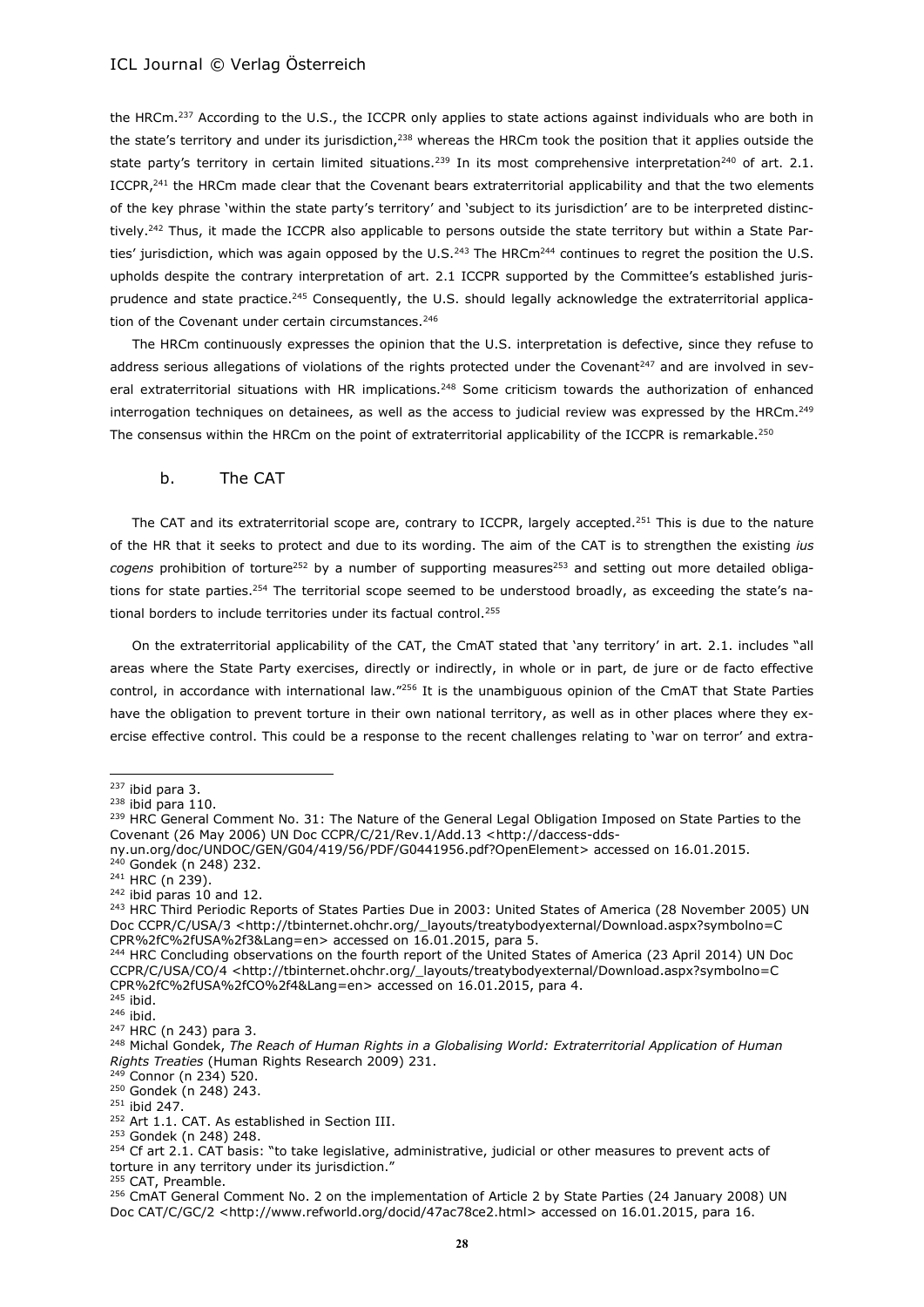territorial military activities of the states.<sup>257</sup> Relating to the U.S., attention grew from 2004 on because of the condition of detention and interrogation in Guantánamo Bay, at Bagram prison in Afghanistan, and in Abu Ghraib in Iraq.<sup>258</sup> Nevertheless, the U.S. again holds a restrictive position on applicability of the CAT outside its territory. To the CmAT, U.S. stated the rejection of the concept that 'de facto-control' equated to 'territory under its jurisdiction'.<sup>259</sup>

**Jurisdiction under ICCPR and CAT** - Jurisdiction under the ICCPR is understood as the exercise of power or control over a person, rather than over a territory.<sup>260</sup> The HRCm justifies this statement by using the standard "when the person is under power and effective control of the armed forces of a state party."<sup>261</sup> Thus, extending the application to cases where the state has power over individuals.<sup>262</sup> The CmAT confirmed the application of the CAT by the U.S. in 'any territory under its jurisdiction<sup>263</sup> and recommended the U.S. to undertake measures to eradicate all forms of torture therein.<sup>264</sup>

## 11. Extraterritorial jurisdiction on the national U.S. level

The outline on applicability and jurisdiction, together with the vague concepts of 'under power and effective control of the armed forces' and 'any territory under its jurisdiction,' leaves much room for discussion. The U.S. domestic level is now at hand, where either the TCIA or ATCA may contain a way to extraterritorial jurisdiction.

## a. CAT jurisdiction translated by TCIA on national level

Art. 5(2) CAT is the clearest tie to extraterritorial jurisdiction in the Convention. It contemplates universal criminal jurisdiction over torture by requiring states to prosecute suspected torturers found within their territory.<sup>265</sup> Additional, art. 14(1) CAT provides that "each State Party shall ensure in its legal system that the victim of an act of torture obtains redress and has an enforceable right to fair and adequate compensation."266 The article does not explicitly specify whether a state must provide an enforceable right to compensation for any victim within its territory regardless of where the torture took place or the nationality of the victim. However, such an interpretation seems to be consistent with the text, as it would promote the purpose of the CAT to

 $\overline{a}$ <sup>257</sup> Gondek (n 248) 248.

<sup>&</sup>lt;sup>258</sup> ibid, 252; CmAT Second Periodic Report of the United States to the CmAT (6 May 2005) UN Doc

CAT/C/48/Add.3/Rev.113

<sup>&</sup>lt;http://docstore.ohchr.org/SelfServices/FilesHandler.ashx?enc=6QkG1d%2fPPRiCAqhKb7yhsnQY8F0WHVitaW NyngB7kYHxFNNJVuRuYn-

So3y7jK5KszPeor1Mwams6IgJW05G515PRvX%2fTybewqcR9pgaXvt2jxDH33cAId75MqaRk9NaLkpVcV6Y%2bWif dPGHYeTCZw%3d%3d> accessed on 16.01.2015.

<sup>&</sup>lt;sup>259</sup> CmAT Consideration of the Second Periodic Report of the United States of America - Summary record of the 703rd meeting (12 May 2006) UN Doc CAT/C/SR.703

[<sup>&</sup>lt;http://docstore.ohchr.org/SelfServices/FilesHandler.ashx?enc=6QkG1d%2fPPRiCAqhKb7yhsmoIqL9rS46HZRO](http://docstore.ohchr.org/SelfServices/FilesHandler.ashx?enc=6QkG1d%2fPPRiCAqhKb7yhsmoIqL9rS46HZROnmdQS5bM6%2fW42j1X8RlcsilEJjFlz9NQUFA7FixK9OpCGNaWi5C07aH45zWtd9%2fT949W47MxTDYywr2%2fVV%2bibJBOyPTcs) [nmdQS5bM6%2fW42j1X8RlcsilEJjFlz9NQUFA7FixK9OpCGNaWi5C07aH45zWtd9%2fT949W47MxTDYywr2%2fVV](http://docstore.ohchr.org/SelfServices/FilesHandler.ashx?enc=6QkG1d%2fPPRiCAqhKb7yhsmoIqL9rS46HZROnmdQS5bM6%2fW42j1X8RlcsilEJjFlz9NQUFA7FixK9OpCGNaWi5C07aH45zWtd9%2fT949W47MxTDYywr2%2fVV%2bibJBOyPTcs) [%2bibJBOyPTcs>](http://docstore.ohchr.org/SelfServices/FilesHandler.ashx?enc=6QkG1d%2fPPRiCAqhKb7yhsmoIqL9rS46HZROnmdQS5bM6%2fW42j1X8RlcsilEJjFlz9NQUFA7FixK9OpCGNaWi5C07aH45zWtd9%2fT949W47MxTDYywr2%2fVV%2bibJBOyPTcs) accessed on 16.01.2015, para 60.

<sup>260</sup> Gondek (n 248) 233.

<sup>261</sup> *Delia Saldias de Lopez v Uruguay* App No 52/1979 (HRC Communication, 29 July 1981) UN Doc

CCPR/C/OP/1 <http://www1.umn.edu/humanrts/undocs/html/52\_1979.htm> accessed on 16.01.2015, para 12.3.

<sup>262</sup> Corinna Seiberth, *Private Military and Security Companies in International Law – A challenge for Non-binding norms: The Montreux Document and the International Code of Conduct for Private Security Providers* (Intersentia 2013) 77.

<sup>&</sup>lt;sup>263</sup> CmAT General Comment in consideration of reports submitted by State Parties, United States of America (25 July 2006) UN Doc CAT/C/USA/CO/2

<sup>&</sup>lt;http://docstore.ohchr.org/SelfServices/FilesHandler.ashx?enc=6QkG1d%2fPPRiCAqhKb7yhsuLMmIdNURtE47f FHU%2bcDW3DsBM%2b%2bgDNfgwCjkmL9ezVYdT9BnWQhYqd%2f%2bJJbAz43KUrnRFNvlU7JtfRneaXfrxzVll57 eBhtoOUK12B VOZ> accessed on 16.01.2015, paras 13 and 26.

<sup>&</sup>lt;sup>264</sup> In the 2006 report, mention was made of acts of torture committed by members of US military or civilian personnel in Iraq and Afghanistan, and the regret of CmAT that no prosecutions have been initiated at that time.

<sup>265</sup> Art 5. CAT.

<sup>266</sup> Art 14(2) CAT.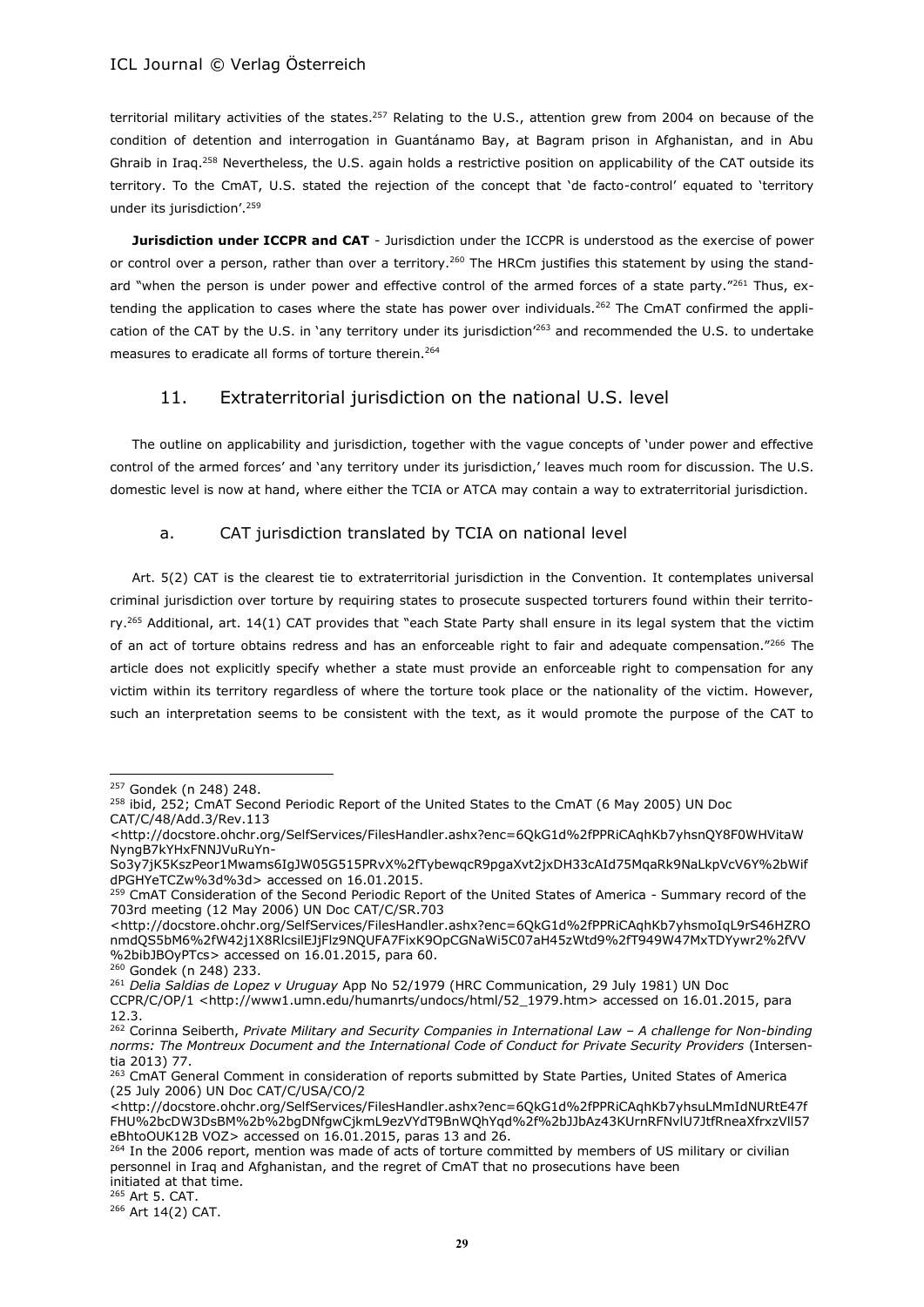bring tortures to justice.<sup>267</sup> The United States upholds the contrary view that a private right of action for damages under art. 14 will only be given for acts of torture committed in the territory "under the jurisdiction of that State Party."<sup>268</sup> Nevertheless, by implementing the CAT through enacting the TCIA, a cause of action and criminal remedies were created for torture victims.<sup>269</sup> The TCIA authorizes the exercise of jurisdiction over conduct without a traditional jurisdictional link with the U.S. itself. It prescribes the exercise of universal criminal jurisdiction by U.S. courts to bring perpetrators of torture committed outside the U.S., irrespective of the nationality of the victim.<sup>270</sup> Thus, one can conclude that the TCIA let the CAT allow for exercising the universal criminal jurisdiction over torture.<sup>271</sup>

## b. Creation of universal civil jurisdiction by ATCA

The revival of the ATCA can be seen as the best example of the exercise of extraterritorial jurisdiction in protection of HR.<sup>272</sup> Currently debated is whether this extraterritorial jurisdiction is a prescriptive or an adjudicative one. When states adopt legislation with an extraterritorial jurisdictional scope of application, they generally allow their domestic courts to adjudicate on claims based on that legislation.<sup>273</sup> Thus, they give 'adjudicative jurisdiction' the meaning of authorizing the courts to entertain suits by extraterritorial enforcement. 'Prescriptive jurisdiction' on the other hand, is the authority to make and apply laws to persons or things by using extraterritorial regulation.<sup>274</sup> The mainstream view is that there exists no general obligation under IHRL that is imposed on states to exercise extraterritorial jurisdiction (understood here as a combination of adjudicative and prescriptive jurisdiction).

The international responsibility of states may be engaged when a NSA conducts actions under the instructions of or under the direction or control of that state.<sup>275</sup> Alas, this is the exception to the negative principle. Hence the absence of a clear obligation for states to control private actors who operate outside their national territory and to ensure that these actors will not violate the HR of others. As alternative, the application of national laws was extended to the domestic NSA operating abroad to prevent some avoidance strategies by NSA, which could be based on the revival of the ATCA.

The usage of the ATCA is founded on a tort theory that recognises that HR violations, wherever committed, may trigger legal responsibility.<sup>276</sup> A requirement can be found in the literature for the extraterritorial jurisdiction to have, since only a specific justification would legitimise its existence under IL.<sup>277</sup>

Traditionally, a state's territory was considered as the basis for jurisdiction which provides for enough justification. Thus, if one aims to extend the territorial jurisdiction, some jurisdictional connections need to be made which in this case is justified by the ATCA. From the U.S. standpoint this jurisdictional connection covers activities that are universal condemned and are in general interest to be suppressed.<sup>278</sup> For the crime of torture, the first criterion is fulfilled since the prohibition of torture holds *ius cogens* value which underlines the universality of the prohibition. Secondly, there seems to be a shared interest in the current cases of extraterritorial prose-

l

<sup>&</sup>lt;sup>267</sup> Donald Donovan and Anthea Roberts, 'The Emerging of Universal Civil Jurisdiction' (2006) 100 Am J Int'l L 142, 142, 148.

<sup>268</sup> US, Understanding attached to the ratification of CAT (27 October 1990) 492. About art 14.

<sup>&</sup>lt;sup>269</sup> TVPA, §1350; Donovan and Roberts (n 267) 149.

 $270$  TCIA, §2340A(a)-(b); in declaring that the US will have jurisdiction over both a national of the United States and also people in the US even if they are not a United States national; Van der Vyver (n 163) 434. <sup>271</sup> Donovan and Roberts (n 267) 149.

<sup>&</sup>lt;sup>272</sup> Olivier De Schutter, *International Human Rights Law: Cases, Materials, Commentary* (Cambridge University Press 2010) 170; Reinisch (2002), 55. Since 1980.

<sup>273</sup> De Schutter (n 272) 162.

<sup>&</sup>lt;sup>274</sup> Anthony Colangelo, 'Adjudicative versus prescriptive jurisdiction, translating historical intent, and a brief universal jurisdiction rejoinder' (20 July 2012) <http://www.scotusblog.com/2012/07/response-adjudicativeversus-prescriptive-jurisdiction-translating-historical-intent-and-a-brief-universal-jurisdiction-rejoinder/> accessed on 16.01.2015; Donovan and Roberts (n 267) 142.

<sup>275</sup> De Schutter (n 272) 162.

<sup>276</sup> Reinisch (n 130) 56.

<sup>277</sup> ibid.

<sup>&</sup>lt;sup>278</sup> Cf Third Restatement of the Foreign Relations Law of the United States (14 May 1986) para 404 (a).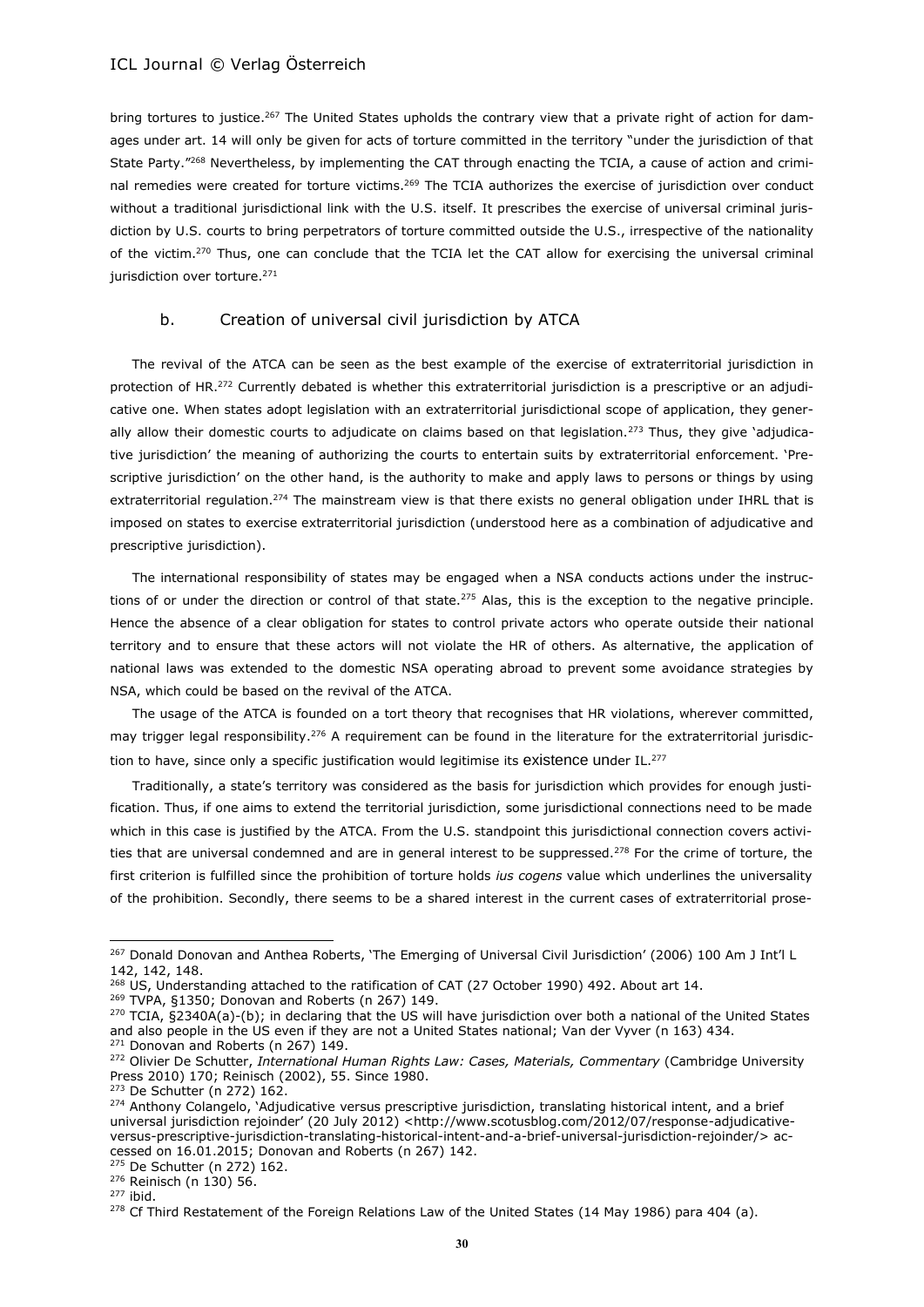cution of HR violations, for preventing these HR infringements in general. The phrase to be understood in the meaning of 'infringements by states and by NSA,' since the primary national legal instrument<sup>279</sup> covers the incrimination of torturous acts which then leads to criminal or civil responsibility. Regardless of whether torture is committed within or outside the territory of the U.S., this responsibility rises. Additional, a general interest to suppress the act of torture is the silver thread through all the international HR documents that contain a prohibition on torture<sup>280</sup> to which the U.S. has committed to. Thus, ATCA provides for a strong basis to the extraterritorial civil jurisdiction.

The ATCA grants original jurisdiction over "any civil action by an alien for a tort only, committed in violation of the law of nations or a treaty of the United States."<sup>281</sup> This provision with prescriptive jurisdiction can reinforce international HR norms.<sup>282</sup> The ATCA seems to expand federal jurisdiction to cover private individuals' tort lawsuits arising under IL. It creates even a kind of universal civil jurisdiction, $283$  since the international legal principle of 'universal jurisdiction' allows states to suspend traditional boundaries for prosecutions of certain IL violations.<sup>284</sup> Aside from the academic controversies around the concept of universal civil jurisdiction,<sup>285</sup> the granting of the extraterritorial jurisdiction by ATCA creates a mechanism to enforce IHRL.

This is most welcome since enforcement of IHRL remains underdeveloped<sup>286</sup> and obstacles to effective national courts occur. Some illustrations of the obstacles that rise when applying the legitimate tort theory are the legal status of corporations (see further) and the question of appropriateness of extraterritorial litigation.

Concluding, the U.S. seems to behave rather contrarily: it is restrictive in interpreting the scope of its international legal obligations but, at the same time, provides an alternative that can be seen and hence is used as a forum for bringing extraterritorial cases of to court. The TCIA and the ATCA provide for sufficient ground to substantiate the extraterritorial jurisdiction- principle when posing civil or criminal actions that are founded on torture.<sup>287</sup>

## C. State responsibility for conduct of PMSCs and contractors

Although state responsibility is not the main focus, still some elements will be brought up embodied in the relevant Draft Articles on State Responsibility.

**Attribution of unlawful PMSC conduct to the state** – Literature agrees on the fact that states do have a responsibility: to respect, to protect and fulfil.<sup>288</sup> General principles<sup>289</sup> exist according to which violations of HR that are committed by private actors can trigger the responsibility of the state, be it the home state, the hiring state or the host state. The ways that engage the responsibility of the state for HR violations committed by private entities are twofold. Firstly, the violation can be attributed to the state, and second, when the state (U.S. *in casu*) does not provide for the necessary mechanisms for victims of torture in order to fight impunity.<sup>290</sup> The U.S. themselves should be aware of their responsible role to play in the global PMSCs phenomenon.<sup>291</sup>

<sup>279</sup> Through ATCA, Cf TCIA.

<sup>280</sup> UDHR, ICCPR, CAT, etc.

<sup>281</sup> ATCA, para 1350.

<sup>282</sup> Schuman (n 285) 1281.

<sup>&</sup>lt;sup>283</sup> Contra: Curtis A Bradley, 'Universal Jurisdiction and U.S. Law' (2001) 2 U Chi Legal F, 323, 326.

<sup>&</sup>lt;sup>284</sup> Third Restatement of the Foreign Relations Law of the United States (14 May 1986) para 404. Criticised as lacking citation to any authority, cf Bradley (n 283) 343.

<sup>&</sup>lt;sup>285</sup> Jacob Schuman, 'Developments in the Law - Extraterritoriality' (2011) 124 Harv L Rev, 1226, 1282-1283. <sup>286</sup> Ibid, 1283.

<sup>287</sup> Van der Vyver (n 163) 435.

<sup>288</sup> Robin White and Claire Ovey, *The European Convention on Human Rights* (Oxford University Press 2010) 143-166.

 $^{289}$  Alston (n 6), 10; Francioni and Ronzitti (n 103) 153; Jäger and Kümmel (n 86) 388 and 390.

<sup>&</sup>lt;sup>290</sup> Further reading about state responsibilities: Francioni and Ronzitti (n 103) 152-154.

 $291$  Alston (n 6), 10; Clapham (n 9) 263; Oette and Ferstman (n 4) 42.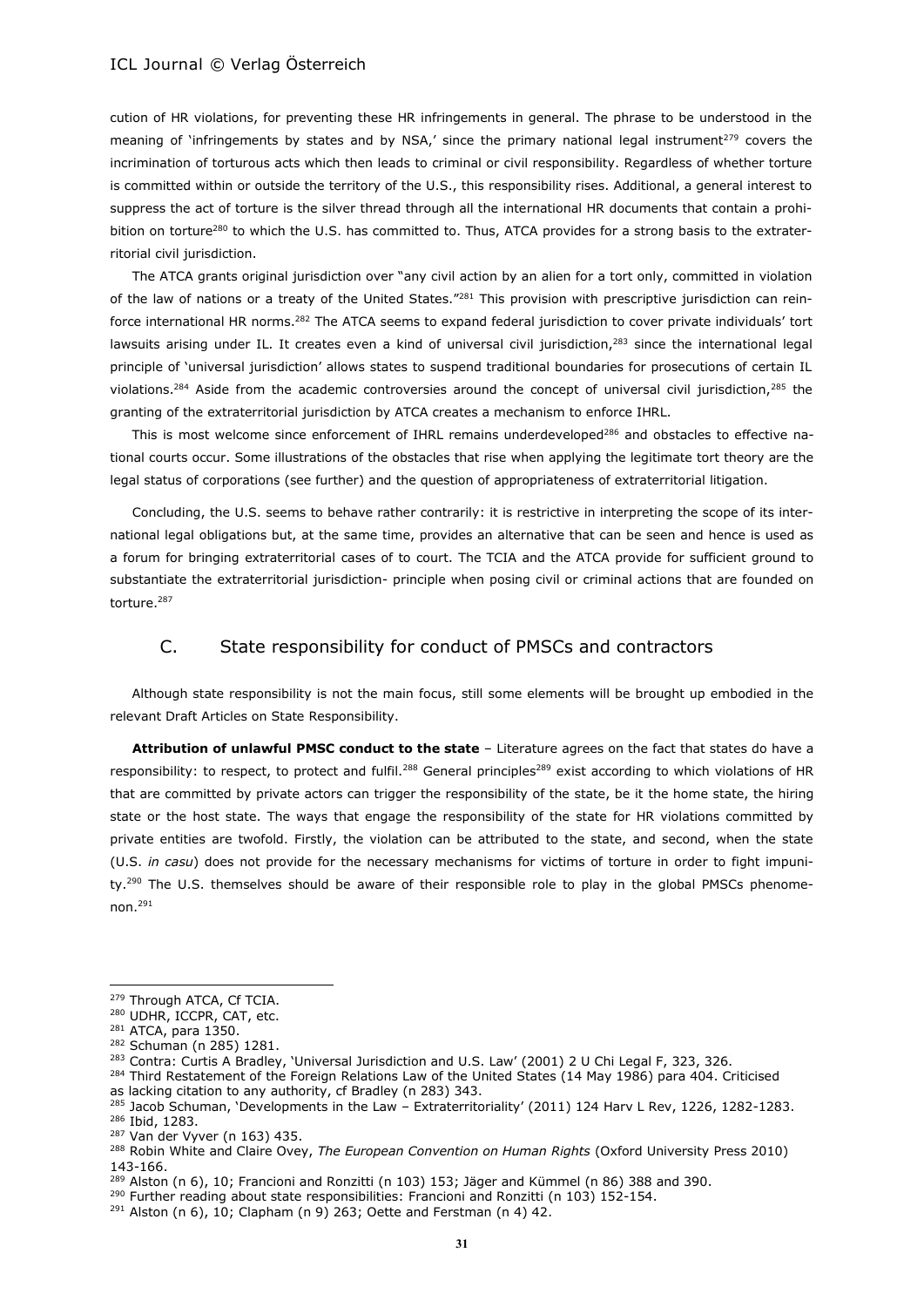Since PMSCs carry a private character, this bars the recognition as a state organ.<sup>292</sup> Consequently, any part of a PMSC its conduct would not be attributable to the state according to art. 4 ILC Draft Articles.<sup>293</sup> Thus, two other ways of attribution are relevant. First, if the PMSC exercises elements of 'governmental authority' and is authorized to exercise these governmental powers.<sup>294</sup> Although art. 5 ILC Draft Articles does not identify the scope of 'governmental authority', the question remains whether or not PMSCs generally are exercising government authority.<sup>295</sup> Second way to attribute responsibility is in cases where the state has instructed, controlled, or directed the private conduct.<sup>296</sup> While considering art. 8 ILC Draft Articles,<sup>297</sup> one can argue that a contract entailing detailed instructions on services to be provided by the PMSC could give a status of 'semiofficial' to the PMSC in question and create state accountability for their conduct.<sup>298</sup> The academic consensus is that states cannot absolve themselves from their responsibilities under IHRL by contracting out certain duties to private companies since a state with authority over military contractors remains responsible under IHRL for the contractor's actions.<sup>299</sup>

## D. Outsourcing responsibility for torture: impunity in the U.S.

This section covers the impunity the PMSCs and their personnel enjoy in the U.S. for acts they committed abroad, thus, referring to the ability to act without negative consequences. Subsequently, this impunity results in immunity in practice, and comprises the meaning of a legally granted freedom from prosecution.

## 1. Attempts to secure impunity in the U.S.

## a. Immunity from civil claims before domestic U.S. courts

The answer to the question what the consequences are of the failure of a legal mechanism that allows impunity, points again in the direction of the ATCA. The U.S. federal government has sovereign immunity, unless it is waiverd.<sup>300</sup> When passing the ATCA, Congress listed thirteen exceptions to the general amnesty.<sup>301</sup> This piece of federal legislation bars inter alia suits against the federal government for "any claim arising out of the combatant activities of the military (...), during time of war."<sup>302</sup>

The so called 'combat activities exception'<sup>303</sup> is just one of the exceptions covered by this paragraph where case law has further developed a doctrine for, yet under the heading of product liability for civil contractors. The basic test for shielding contractors is whether there are "unique federal interests" at stake.<sup>304</sup> A court thus has to determine whether the application of the state tort law would produce a 'significant conflict' with federal

<sup>&</sup>lt;sup>292</sup> Hence the Section II conclusion of being NSA.

<sup>&</sup>lt;sup>293</sup> ILC, Draft Articles on Responsibility of States for Internationally Wrongful Acts (9 August 2001) Further as: ILC Draft Articles. Chesterman and Lehnard (n 19) 143.

<sup>294</sup> Art 5 ILC Draft Articles; ibid.

<sup>&</sup>lt;sup>295</sup> Detailed analyses is beyond the scope of this Thesis.

<sup>296</sup> Art 8 ILC Draft Articles.

<sup>&</sup>lt;sup>297</sup> "The conduct of a person or group of persons shall be considered an act of a State under international law if the person or group of persons is in fact acting on the instructions of, or under the direction or control of, that State in carrying out the conduct."

<sup>298</sup> Jäger and Kümmel (n 86) 390.

<sup>&</sup>lt;sup>299</sup> Alston (n 6) 10; Francioni and Ronzitti (n 103) 152-154; Jäger and Kümmel (n 86) 388. Meaning that the US cannot outrun its international legal obligations to ensure that hired contractors treat their prisoners properly.

<sup>&</sup>lt;sup>300</sup> Spencer R Nelson, 'Establishing a practical solution for tort claims against Private Military Contractors: Analyzing the Federal Tort Claims Act´s "Combatant activities exception" via a Circuit split' (2012-2013) 23 Civil Rights J 1, 109, 111.

 $\sim$  28 US Constitution, (2006) para 2680.

<sup>302</sup> Cf 18 US Constitution (2006) para 2680(j).

<sup>303</sup> Nelson (n 300) 109; Cedric Ryngaert, 'Litigating abuses Committed by Private Military Companies' (2008) 19 Eur J Int'l L 5, 1035, 1050.

*<sup>304</sup> Boyle v United Technologies Corporation,* 487 US 500 (1988) paras 507-513*.*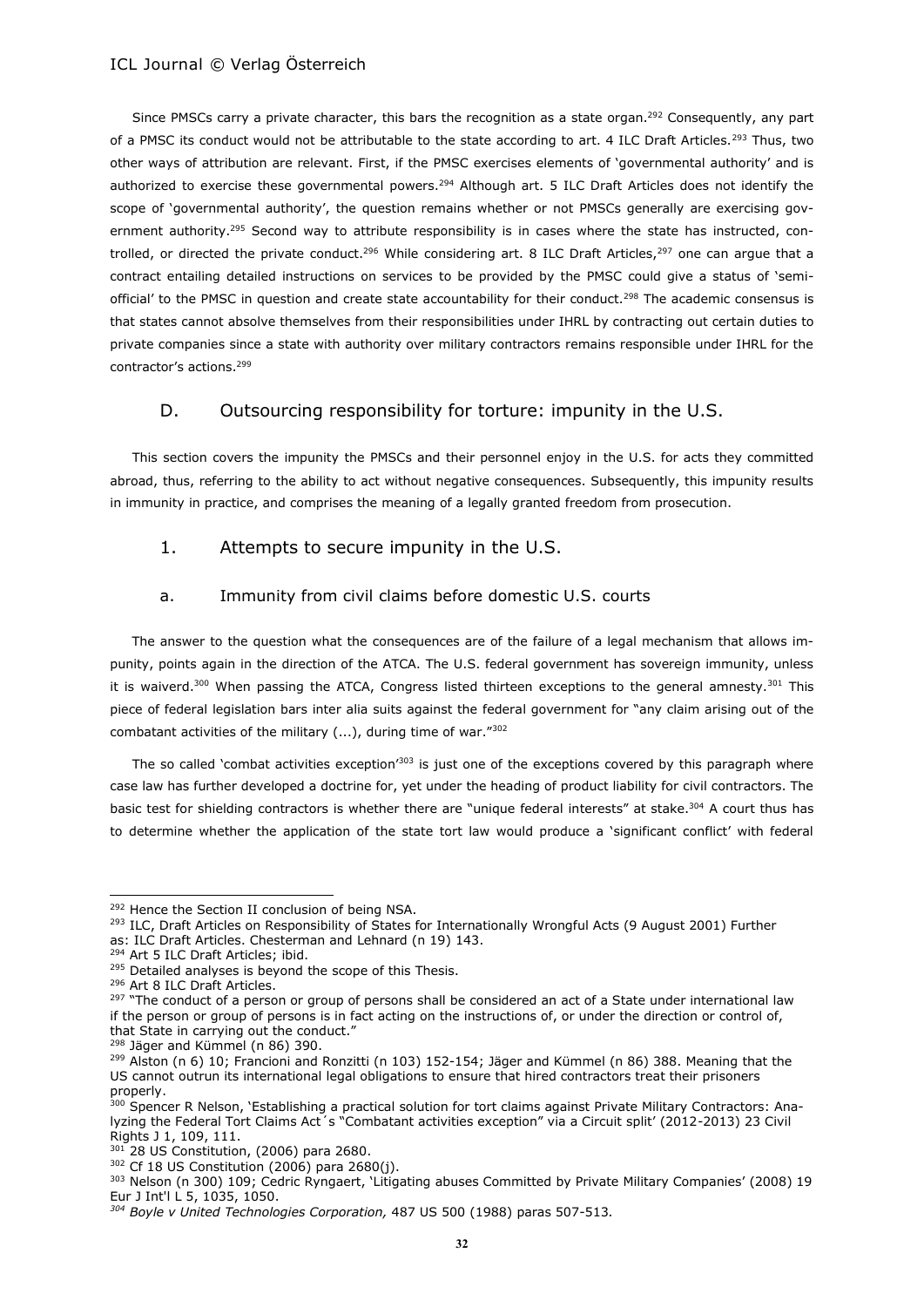interests.<sup>305</sup> If yes, the combat activities exception is activated; if not, the contractor enjoys no immunity and can be sued. In time, this immunity is extended to government contractors on the ground that imposing liability on such contractors "would create a duty of care where the combatant activities exception is intended to ensure that none exists".<sup>306</sup> Hence, the usage of the ATCA exceptions to bar claims against private military contractors.<sup>307</sup>

One can question the relevance of this doctrine of government contractor immunity in relation to suits against PMSCs, since these cases do not specifically entail product liability.<sup>308</sup> Nevertheless, in the recent domestic cases against PMSCs Titan<sup>309</sup> and CACI,<sup>310</sup> who were allegedly involved in the mistreatment of prisoners at the Abu Ghraib prison, the court granted ATCA immunity to the PMSCs.<sup>311</sup> It held that, after the application of the doctrine, there were "uniquely federal interests" involved since the activities were "both necessary to and in direct connection with the actual hostilities."<sup>312</sup>

With regard to employees of Titan, the Court applied the unique federal interest doctrine in questioning whether or not they were under the exclusive direction and control of the military chain of command.<sup>313</sup> The District judge of Columbia stated that Titan employees were indeed, therefore barred from the suit because of a legitimate usage of the government contractor immunity under the ATCA.<sup>314</sup> For the employees of CACI, the court came to a different decision when applying the exclusive operational control test, holding that they were both under the control of the military and the company. Therefore the supervisors retained some authority independent from the military, which resulted in the absence of granting immunity to the employees and the company.<sup>315</sup> The developed 'exclusive operational control'-test could be a fine criterion when ruling in similar cases.

Nevertheless the Court of Appeals stated a different opinion when revising the judgment towards CACI, and affirming the Titan decision.<sup>316</sup> The Court rejected the used 'exclusive operational control'-test since it does not protect the full measure of the federal interest embodied in the combatant activities exception.<sup>317</sup> The Court of Appeals' approach underlines that the scope of the 'unique federal interest'-concept is broader than the 'exclusive operational control'-test.

More recent, in Al Quraishi v. Al Nakhla and ors., $318$  some Iraqi detainees brought an ATCA claim against the PMSC L-3<sup>319</sup> and a contractor, where the District Court refused to follow the abovementioned Court of Appeals

 $\overline{a}$ 

<sup>315</sup> *Ibrahim v Titan* (2005), 10.

<sup>305</sup> ibid para 507.

<sup>306</sup> *Koohi v US*, 976 F2d 1328 (9th Cir 1992) 1337.

<sup>307</sup> Kathryn Johnson, 'Shields of war: defining military contractors' liability for torture' (2012) 61 Am U L Rev, 1417, 1424.

<sup>308</sup> Ryngaert (n 303) 1050; Stinnett (n 8) 659.

<sup>&</sup>lt;sup>309</sup> Titan Corporation. Acquired by L-3 Communications and previous named "Titan Group".

<sup>310</sup> CACI International Incorporated.

<sup>311</sup> *Ilham Nassir Ibrahim et al v TITAN Corp et al,* 391 FSupp2d 10 (DDC, 2005) Further: *Ibrahim v Titan* (2005); *Saleh et al v Titan Corp*, App No 08-7008 ( DC, 11 September 2009) Further: *Saleh v Titan* (2009). <sup>312</sup> *Ibrahim v Titan Corp*, 556 F Supp2d 1 (DDC 2007) 4 and 10. Further: *Ibrahim v Titan* (2007).

<sup>313</sup> *Ibrahim v Titan* (2007), 6; Avery Fellow, 'Judge Throws Out Blackwater Charges', in *Courthouse News Service* (4 January 2010) <http://www.courthousenews.com/2010/01/04/23311.html> accessed on 16.01.2015;

Ryan Larose, 'Jurisdiction over American Private Military Contractors: the illusion of a loophole in the law and the reality of no oversight' (2012) *Buff Hum Rts L Rev* 18, 223; Charlie Savage, 'Judge Drops Charges From Blackwater Deaths in Iraq' in *New York Times* (31 December 2009)

<sup>&</sup>lt;http://www.nytimes.com/2010/01/01/us/01blackwater.html?r=0> accessed on 16.01.2015. This being contrary to criminal proceedings, as in the case of Blackwater at the Nisour Square incident on  $16<sup>th</sup>$  of September 2007 and the subsequent proceeding on basis of MEJA. The Defense's arguments against extending jurisdiction over PMSCs focused around the fact that their contract employment supported State, not Defense, and therefore MEJA should not apply because of the contract with DoS. With comparing the DoD and the DoS, and the loophole in MEJA's jurisdictional reach over contractors not connected to DoD, suggested that courts did not have jurisdiction over the defendants. These arguments prove that in contrast to civil ATCA jurisprudence, the link with DoD is by all means kept as limited as possible in order to argue for non-applicability of MEJA. While the governmental 'combat activities exception' requires a strong link with 'federal interests'. However, the District found in favour of prosecution.

<sup>314</sup> *Ibrahim v Titan* (2005); *Saleh v Titan* (2009).

<sup>316</sup> *Saleh v Titan* (2009).

<sup>317</sup> Ibid 15.

<sup>318</sup> *Al Quraishi v Nakhla*, PJM 08-1696 (DM, 29 July 2010) Further: *Al Quraishi v Nakhala.*

<sup>&</sup>lt;sup>319</sup> Formerly Titan Corporation.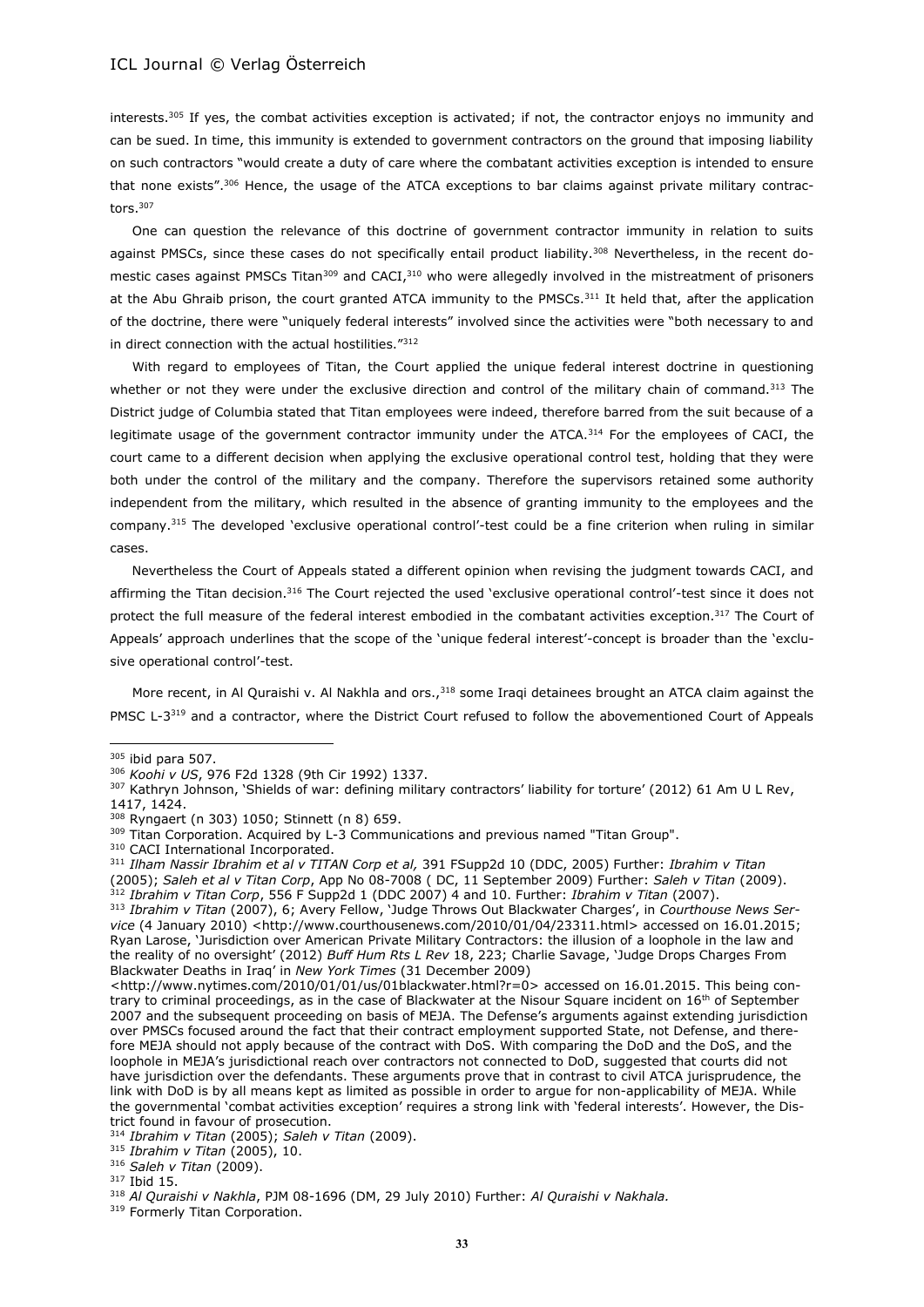reasoning and decision.<sup>320</sup> It stated that the combatant activities exception was not meant to apply to all contractors as Congress had not designed the legislation in such terms.<sup>321</sup> Quite predictable was the reversion of this decision by the Court of Appeal.<sup>322</sup> Yet, when relying on the non-unanimously of the decision and the strong dissenting opinion, it seems that the subject of the combatant activities exception is far from settled.<sup>323</sup>

## b. Immunity from liability in host states' courts

The Coalition Provision Authority (CPA) Order No. 17 is an additional source for immunity since it shielded the PMSCs from suit in Iraqi courts. The Order No. 17 was unilaterally established in June 2004 and expired 31st of December 2008 with the simultaneous ceasing of the UN Mandate that was established by the Security Council Resolution 1511.<sup>324</sup> The Order No. 17 states expressly: "(…) the MNF (Multinational Force), the CPA, Foreign Liaison Missions, their Personnel, (…), and all International Consultants shall be immune from Iraqi legal process." Thus, the non-Iraqi PMSCs and their non-Iraqi employees were granted immunity from Iraqi laws.<sup>325</sup> Consequently, no litigation before an Iraqi forum against the misconduct of PMSC employees in Iraq was possible, although that Iraq might have been the appropriate and logical forum for that.<sup>326</sup>

## c. Responsibility of the state when granting immunities

As the previous parts illustrate, both the PMSCs and their personnel are often granted immunity from jurisdiction of the host and the contracting state. As alternative, the granting of immunity to private contractors could under certain circumstances constitute a separate violation of HR provisions by the state. In the case of blank immunities, this seems all the more appropriate.<sup>327</sup> States still have the obligation to prosecute and punish the alleged wrongdoers since State Parties cannot absolve themselves from their obligations under a treaty (be that CAT or ICCPR) by contracting out core state activities which involve the use of force and the detention of persons to the commercial private security sector.<sup>328</sup> Thus, the U.S., by affording immunity from its justice system while providing no alternative avenue, violates its positive obligation to keep the U.S. legislation in compliance with the HR standards.<sup>329</sup>

## E. Corporate (social) responsibility

Some attempts have been made to address the general international rights and duties of corporations concerning HR.<sup>330</sup> Currently there are no IHR legal obligations for PMSCs to comply with HR and the corporations escape accountability even on domestic level, as illustrated by abovementioned shortcomings. With this lack of justice and compensation for the HR violations, IHRL has to fill the gap and some legal theories could initiate new approaches. The mentioning of theories is justified by the fact that unclear doctrines of corporate liability are an obstacle in bringing the PMSCs to court and for creating successful transnational tort litigation against

325 Section 2, 1 CPA Order No 17.

l

<sup>320</sup> *Al Quraishi v. Nakhala,* 739. Refering to *Ibrahim v Titan Corp* (2007), concerning the decision on CACI. <sup>321</sup> *Al Quraishi v. Nakhala*, 739. "...in no sense did it suggest that all of the FTCA exceptions should be incorporated into government contractor immunity."

<sup>322</sup> *Al Quraishi v L-3 Services Inc,* App No 10-1891 (4th Cir, 21 September 2011). It based itself on the *Al Shimari* decision of the Fourth Circuit in 2013 denying the applicability of the ATCA to violations occurring outside the US This case is now pending before the Fourth Circuit Court of Appeals. Cf Section V. <sup>323</sup> Ryngaert (n 303) 1051; Stinnett (n 8) 661.

<sup>324</sup> Kristine A Huskey, PRIV-WAR Report-The United States of America - 'The American Way: Private Military Contractors & U.S. Law After 9/11 An Update' (1 October 2010) in National Reports Series No 03/10 <file:///C:/Users/Lisa/Downloads/SSRN-id2184090.pdf> accessed on 16.01.2015, 21.

<sup>326</sup> Jäger and Kümmel (n 86) 660-661. 327 Francioni and Ronzitti (n 103) 168.

<sup>&</sup>lt;sup>328</sup> HRC Concluding observations on the fourth report of the United States of America (23 April 2014) UN Doc CCPR/C/USA/CO/4 <http://tbinternet.ohchr.org/\_layouts/treatybodyexternal/Download.aspx?symbolno=C CPR%2fC%2fUSA%2fCO%2f4&Lang=en> accessed on 16.01.2015, para 347. ICCPR art 7 and 10 as example. <sup>329</sup> Francioni and Ronzitti (n 103) 169.

<sup>330</sup> Alston (n 6) 3; Clapham (n 9) 513 ff; Ratner (n 233) 443.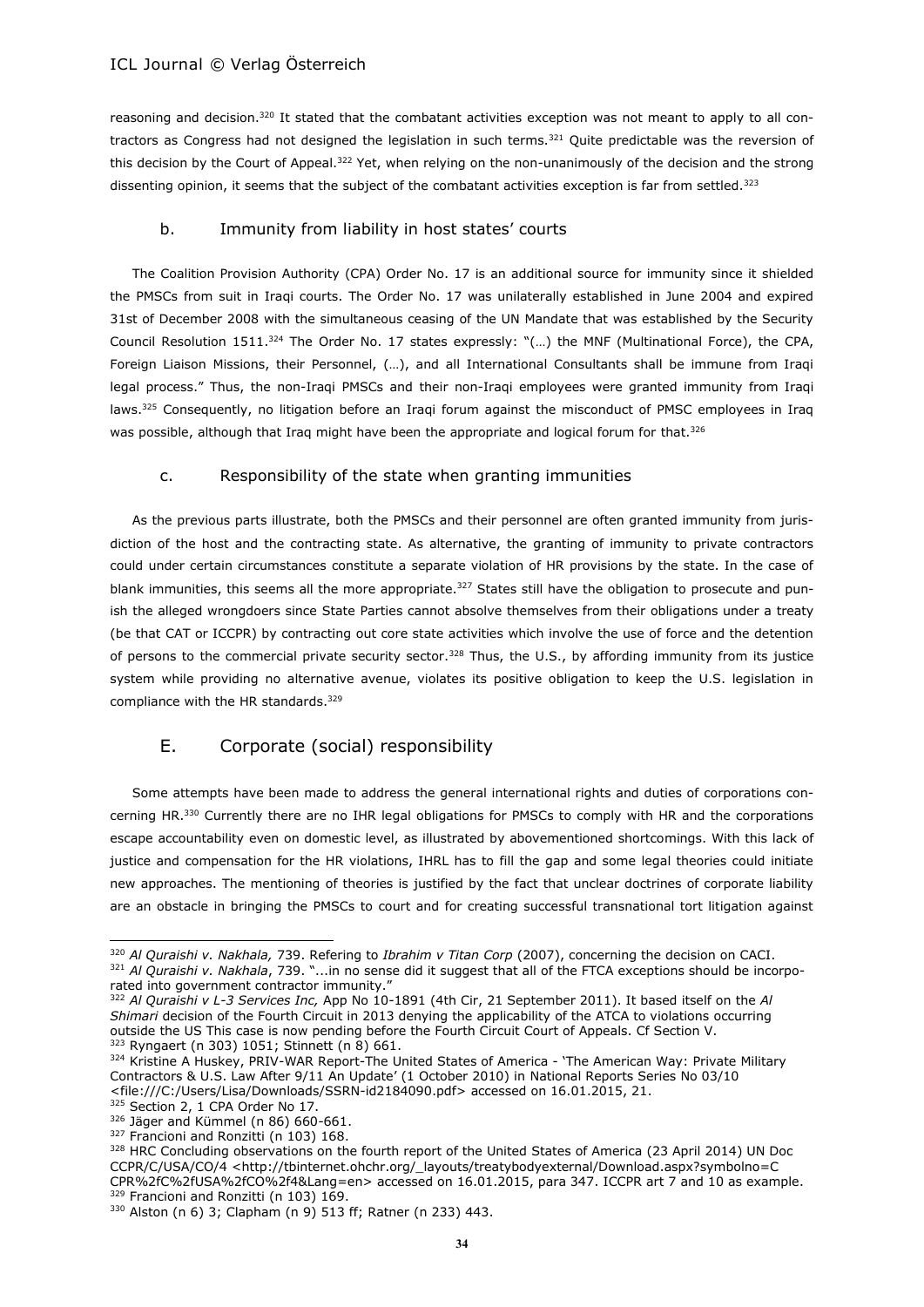them.<sup>331</sup> One of the new approaches could be the liability of the PMSC itself, but can the concept of corporate (social) responsibility provide answer to the U.S. practice of impunity?

## 2. Corporate responsibility

NSA, such as PMSCs, are traditionally not considered as duty-bearers under IL.<sup>332</sup> Nevertheless, voices appear to attribute some responsibility to NSA, since the denial of rights and remedies for victims of HR abuses by NSA would be inappropriate.<sup>333</sup>

Several propositions by scholars for theories of corporate responsibility are justified by the assumption that a corporation is less than a state but more than an individual, thus needs specific regulating norms.<sup>334</sup> When a private entity acts, in some way on behalf of the state, it is as liable as the state would be for its violations of HR. Subsequently, this theory needs to determine when acts of private individuals are so closely linked with the state to make them liable.<sup>335</sup> A contract, the subsequent payment, the use of force on demand or the exercise of previous exclusive governmental functions could underpin this statement. Then, the responsibility for private military businesses could be similar to the state responsibility, even more so when PMSCs are considered to be semi-officials.

In the case of torture, 336 reliance on a link with the state is appropriate since one of the CAT constitutive elements is a 'public official or other person acting in an official capacity'.<sup>337</sup> Torture under CAT is a crime in need of some state involvement, making a connection with the government a necessary factor for the derivation of company responsibility. Also, since NSA do not carry direct horizontal HR obligations,<sup>338</sup> the engagement of the state is needed. For the purpose of U.S. PMSC, this should not be a problem since they generally act on behalf of the U.S., are hired by the U.S., exercise state powers, act on the basis of governmental contracts closed with U.S. representatives,<sup>339</sup> or accompany official military forces. This enumeration consequently justifies the statement in this thesis that PMSC can commit torture.

## 3. Corporate social responsibility

Since PMSC as private entities can pose a threat to the human dignity, a contemporary notion of HR should envisage duties on them as well. In search of some valid approaches, one finds opportunity in the broadly termed concept of corporate social responsibility (CSR).<sup>340</sup> These CSR principles emerged in the wake of globalisation and the subsequent widespread growth of commercial military services together with the global reach of the private military business.<sup>341</sup> The concept indicates a responsibility of a corporation towards society that can be defined as "abiding by the laws, regulations and customs of a country, (…), to human rights in general."<sup>342</sup> With the appointment of JOHN RUGGIE as Special Representative on Business and Human Rights with a man-

<sup>331</sup> Ryngaert (n 303) 1053.

<sup>332</sup> Supra Section III; Ryngaert (n 303) 1038; HRC Report of the Special Representative of the UN Secretary General to the UN Human Rights Council on the issue of human rights and transnational corporations and other business enterprises (9 February 2007) UN Doc A/HRC/4/035 <http://business-

humanrights.org/sites/default/files/media/bhr/files/SRSG-report-Human-Rights-Council-19-Feb-2007.pdf> accessed on 16.01.2015, para 44.

<sup>333</sup> Commission on Human Rights, The right to a remedy and reparation for victims of violations of international human rights and humanitarian law - Note by the High Commissioner for Human Rights (10 November 2003) UN Doc E/CN.4/2004/57 [<http://daccess-dds-](http://daccess-dds-ny.un.org/doc/UNDOC/GEN/G03/170/98/PDF/G0317098.pdf?OpenElement)

[ny.un.org/doc/UNDOC/GEN/G03/170/98/PDF/G0317098.pdf?OpenElement>](http://daccess-dds-ny.un.org/doc/UNDOC/GEN/G03/170/98/PDF/G0317098.pdf?OpenElement) accessed on 16.01.2015, para 13. 334 Ratner (n 233) 463-465, 495.

<sup>335</sup> ibid 495 – 504.

<sup>336</sup> In this alinea: in meaning of art 1 CAT.

<sup>337</sup> Art 2 (1) CAT.

<sup>338</sup> Cf Section II.

<sup>&</sup>lt;sup>339</sup> Dep of Justice, Dep of Defense, etc.

<sup>340</sup> Other voluntary, non-binding initiatives under the CSR heading is eg the UNs Global Impact; Francioni and Ronzitti (n 103) 345; Seiberth (n 262) 118.

<sup>341</sup> Cf Section II; Francioni and Ronzitti (n 103) 344.

<sup>&</sup>lt;sup>342</sup> Jäger and Kümmel (n 86) 255.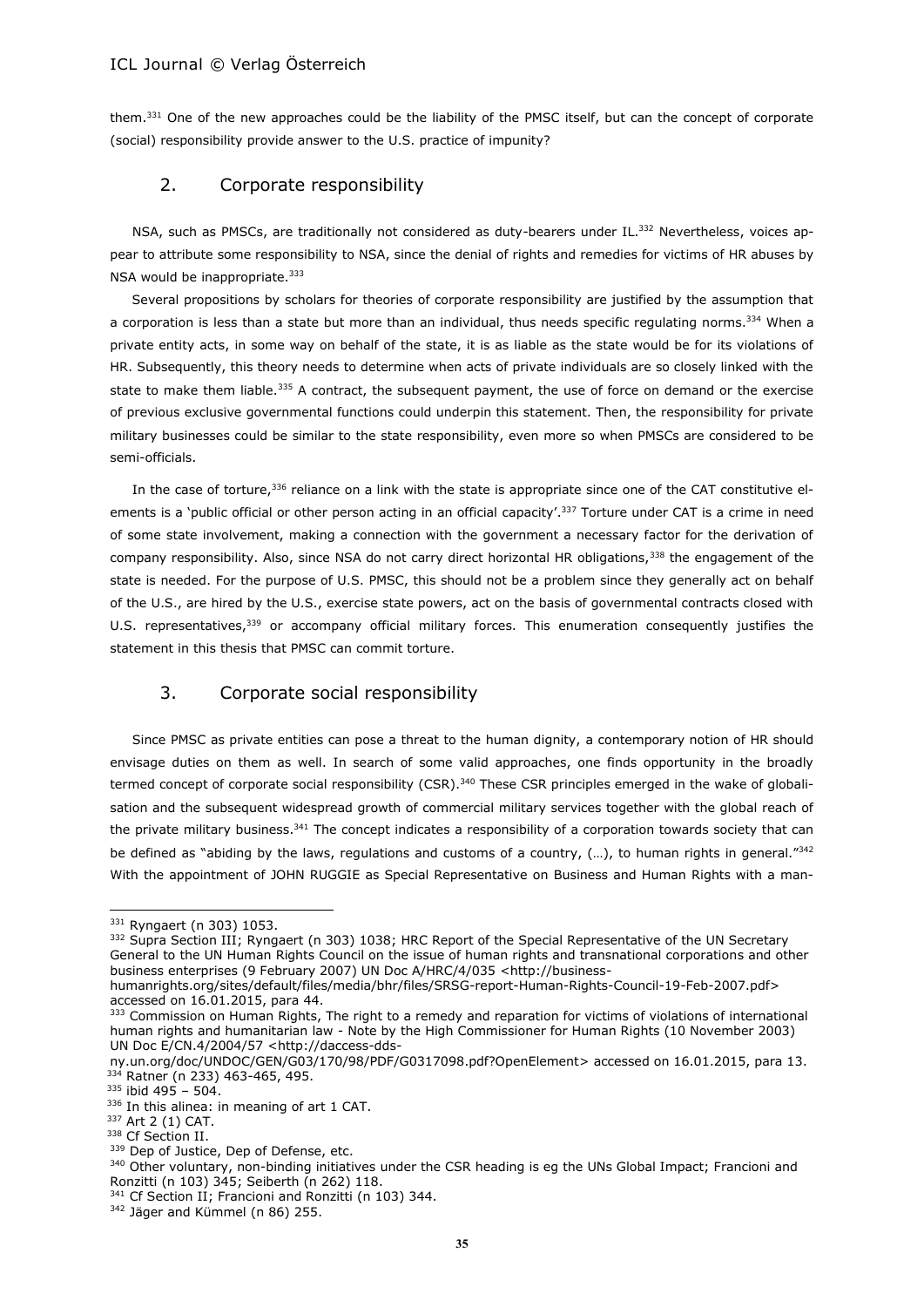date to identify issues around business & HR and to search for solutions, the development of CSR benefitted in a structural way. RUGGIE posed the benchmark standard of 'Protect, Respect and Remedy',<sup>343</sup> wherein each element supports the others in achieving sustainable progress.<sup>344</sup>

According to this Ruggie Framework, the primary duty to protect HR rests with the states but businesses do have a basic responsibility to respect HR. Plus, it requires the establishment of an adequate and appropriate remedy for HR abuses, which fulfils the dual functions of punishment and redress.<sup>345</sup> Thus, companies are obligated to respect HR.<sup>346</sup> The private military market itself seems willing to consider HR complicit behaviour within market value,<sup>347</sup> since the corporate self-restriction resulted in Codes of Conduct and the mentioned CSR. The PMSC industry has recently attempted to implement the Ruggie Framework through the ICoC, as a selfimposed commitment.

The Ruggie Framework constitutes thus merely a baseline<sup>348</sup> and an indicator of the aim for practical tactics to develop CSR further.

## F. Conclusion

The narrow U.S. interpretation became clear regarding the extraterritoriality principle of both the ICCPR and the CAT. This is contradicted and continuously criticised by the jurisprudence of the HRCm and CmAT. Yet, the CAT's extraterritorial jurisdiction is translated on the national U.S. level by both criminal and civil legislation, providing avenues for victims to bring PMSCs who tortured them abroad before the U.S. courts. The translated criminal instrument is embodied by the TCIA that allows the exercise of universal criminal jurisdiction over torture by the CAT. On the civil side, the national instrument represented by the ATCA, adds an extraterritorial applicability to the prohibition of torture. Where the U.S. is restrictive in interpreting the scope of its international legal obligations, it provides for legal alternatives that are justifiably used as forum for extraterritorial cases of cases before U.S. courts. The TCIA and the ATCA hereby provide substantial ground to underpin the extraterritorial jurisdiction-principle when posing civil or criminal claims that are founded on torture.

Although states cannot absolve themselves from their responsibilities under IHRL by contracting out certain duties to private companies, the outsourcing in the sketched scenario included ultimately the outsourcing of the responsibility for torture itself. This because of immunities the U.S. government granted from civil claims before domestic courts and from liability in the host state's courts. The former includes the ATCA, connected with the currently used jurisprudential doctrines of the 'combat activities exception' and the 'unique federal interest'. A clear, unique governmental interest should be present in order for a PMSC to obtain the combat activities exception, and thus enjoy immunity before U.S. courts. While a clear governmental connection is desired by defendants in civil claims, this is by all means kept reduced in criminal claims under MEJA. Because of immunity from liability in host state's court, no litigation before Iraqi courts for the misconduct of PMSC employees in Iraq took place. The U.S., by affording immunity from its justice system when providing no alternative avenue, violates its obligation to keep U.S. legislation in compliance with HR standards.

<sup>343</sup> HRC Protect, Respect and Remedy: A framework for business and human rights - Report of the Special Representative of the Secretary General on the Issue of Human Rights and Transnational Corporations and other Business Enterprises (7 April 2008) UN Doc A/HRC/8/5 <http://daccess-dds-

ny.un.org/doc/UNDOC/GEN/G08/128/61/PDF/G0812861.pdf?OpenElement> accessed on 16.01.2015. Hereinafter: Ruggie Framework.

<sup>&</sup>lt;sup>344</sup> Ruggie Framework, para 9.

<sup>345</sup> Francioni and Ronzitti (n 103) 347.

<sup>&</sup>lt;sup>346</sup> HRC Report of the Special Representative of the Secretary-General on the issue of human rights and transitional corporations and other business Enterprises - John Ruggie, Principles on Business and Human Rights: Implementing the United Nations 'Protect, Respect and Remedy' Framework (21 March 2011 UN Doc A/HRC/17/31 <http://daccess-dds-ny.un.org/doc/UNDOC/GEN/G11/121/90/PDF/G1112190.pdf?OpenElement> accessed on 16.01.2015; Seiberth (n 262) 118.

<sup>347</sup> Rosemann (n 11) 96.

<sup>348</sup> UN Preliminary Work Plan Mandate of the Special Representative on the Issue of Human Rights and Transnational Corporations and other Business Enterprises (10 October 2008).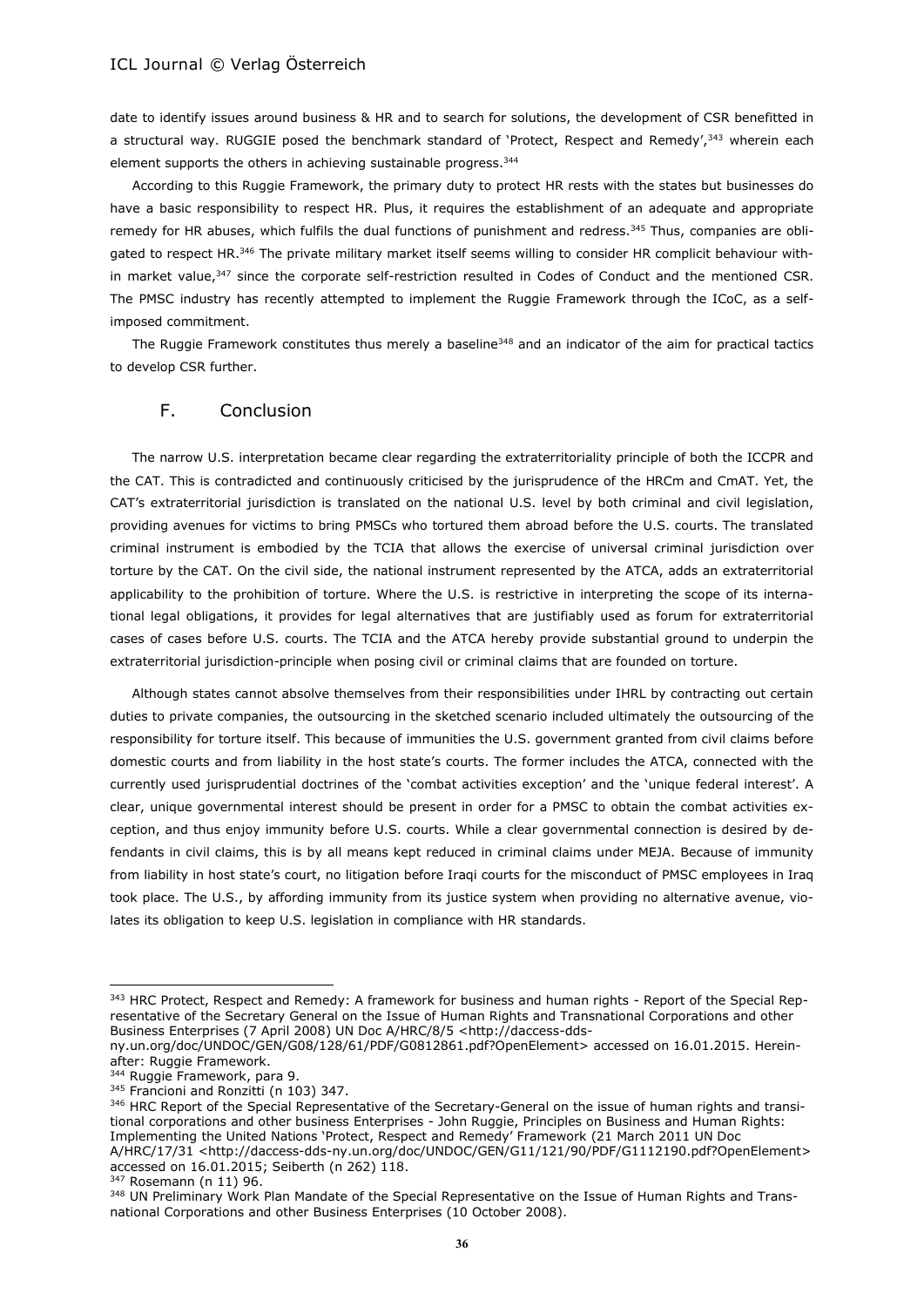In addressing general international rights and duties of corporations concerning HR, corporate responsibility was mentioned that demands the determination of the level of official involvement in order to hold private military businesses liable.<sup>349</sup> In turn, this might lead to a responsibility similar to the state. CSR on the other hand, still has to be developed by some practical tactics where the Ruggie Framework constitutes a basis for. Some concerns remain about the abovementioned initiatives and principles, which are included in Section VI by the proposed options to bring PMSCs before U.S. Courts.

## V. Redress in the U.S. for the tortured victim: how can U.S. jurisprudence help to bring PMSCs before Court?

*A subsequent problem is the accountability for torture, which relates to litigation of HR abuses committed abroad by U.S. PMSCs. In this Section the domestic efforts made by the U.S. courts to ensure redress for the victims of torture and to hold contractors accountable for their conduct, will be discussed. In limiting the scope of included jurisprudence to civil claims before U.S. courts and focusing on a current case, one arrives at Al Shimari v CACI brought before the Court of Appeals.<sup>350</sup> The significance of this case lies with the little amount of people that are held accountable for the abuses at Abu Ghraib.<sup>351</sup> This appeal case addresses responsibility and accountability of those corporate entities that conspired with high level U.S. marshals who ordered them to undertake the torturous abuse.<sup>352</sup> First, a short analyses of the relevant ramifications of the landmark Kiobel case<sup>353</sup> will be presented only to be followed by an overview of the jurisprudential history that resulted in Al Shimari v CACI. From this case, the plaintiffs' opposition in first instance, the subsequent judgement and the appellant brief are discussed. The placement of U.S. developed jurisdiction in international context closes this part.*

## A. Relevant ramifications of *Kiobel*

 $\overline{a}$ 

There exists no case with more intense (media) interest,<sup>354</sup> juridical debate, academic disputes,<sup>355</sup> and legal analyses<sup>356</sup> as *Kiobel* has in its short existence. In order to comprehend post-*Kiobel* developments, one has to be familiar with the relevant legal consequences *Kiobel* encouraged regarding the ATCA and the development of U.S. HRL. The following *Kiobel* ramifications draw attention: extraterritorial application of the ATCA and the ´touch and concern´-doctrine, which both lead down to a road of uncertainty.

**Bright line rule against extraterritorial application** – In *Kiobel*, the presumption against extraterritorial application was applied to the ATCA.<sup>357</sup> Since the relevant conduct took place within the territory of a foreign

 $349$  A contract, the subsequent payment, the use of force on demand, [...] were given examples.

<sup>350</sup> *Suhail Najim Abdullah, Al Shimari, Taha Yaseen, Arraq Rashid, Salah Hasan Nusaif Al-Ejaili, Asa'ad Hamza Hanfoosh Al-Zuba'e v CACI Premier Technology Inc, Timothy Dugan, L-3 Services*, App No 13-1937 (4th Cir, 30 July 2014) Further: *Al Shimari v CACI*, 2014.

<sup>&</sup>lt;sup>351</sup> Only some military personnel who directly participated in the atrocities and lower level soldiers.

<sup>352</sup> Baher Azmy, 'A date with justice for victims of Abu Ghraib' (23 April 2014) <http://iissonline.net/a-datewith-justice-for-victims-of-abu-ghraib/voorzitter center> accessed on 16.01.2015.

<sup>353</sup> *Kiobel et al v Royal Dutch Petroleum Co et al*, 569 US \_\_\_ (2013) Further: *Kiobel.* In making the presumption against extraterritoriality applicable to ATCA claims.

<sup>354</sup> Cf CCR press, 'Judge Rejects Last Ditch Attempt by Shell to Stop Human Rights Trial' (26 May 2008) <http://ccrjustice.org/newsroom/press-releases/judge-rejects-last-ditch-attempt-shell-stop-human-rightstrial> accessed on 16.01.2015; Max Planck Institute, 'The Kiobel Judgment of the US Supreme Court and the Future of Human Rights Litigation in Civil Courts' (4 July 2013) <http://www.mpi.lu/news-and-

events/upcomingevents/detail/detail/understanding-kiobel/> accessed on 16.01.2015; R Samp, 'Supreme Court Observations: Kiobel v. Royal Dutch Petroleum & the Future of Alien Tort Litigation' (18 March 2013) <http://www.forbes.com/sites/wlf/2013/04/18/supreme-court-observations-kiobel-v-royal-dutch-petroleumthe-future-of-alien-tort-litigation/> accessed on 16.01.2015.

<sup>355</sup> David Stewart and Ingrid Wuerth, 'Kiobel v. Royal Dutch Petroleum Co.: The Supreme Court and the Alien Tort Statute' (2013) *107 Am J Int'l L 3*, 601.

<sup>356</sup> Ibid; Andrew Clapham, *Human Rights obligations of Non-State Actors* (Oxford University Press 2006); Johnson (n 307); Odette Murray, David Kinley and Chip Pitts, 'Exaggerated rumours of the death of an alien tort? Corporations, human rights and the remarkable case of Kiobel' (2011) 12 Melbourne J of Int'l L*,* 1-38. <sup>357</sup> *Kiobel* (n 353) [3-14] (Opinion of the Court)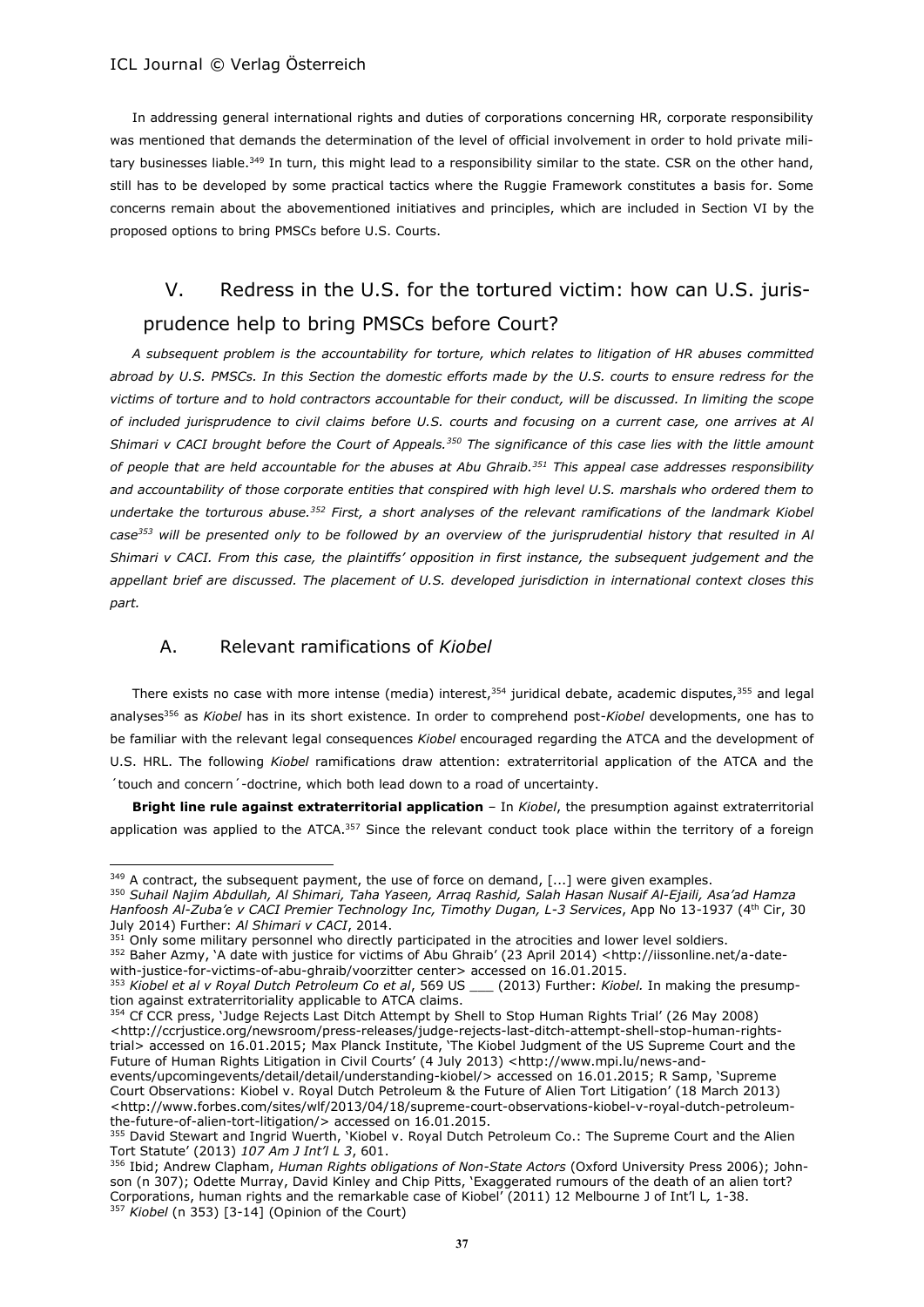sovereign and the foreign defendants had no more than a "corporate presence" in the U.S.,<sup>358</sup> the presumption was not overcome.<sup>359</sup> This led to the unanimous decision that the claims lack sufficient connection with the U.S.. The presumption is considered as particular fierce in order to "protect against unintended clashes between our laws and those of other nations which could result in international discord."<sup>360</sup>

**Creating the 'touch and concern'-doctrine -** When applying the presumption against extraterritoriality to the *Kiobel* facts, the Court concluded that this presumption could be overcome.<sup>361</sup> It declared that cases brought under the ATCA must "touch and concern" U.S. territory with "sufficient force" to "displace" the presumption against extraterritoriality.<sup>362</sup> Additional, a second consideration was upheld since the Court reasoned that corporations are often "present" in many countries.<sup>363</sup> Thus, some kind of U.S. connection or presence might suffice to pose claims arising from torts abroad, which could displace the presumption. Yet, the Court did not provide detailed guidance on the factors that would realise this displacement. It did however recognise that ATCA causes of action are to be evaluated on a case-by-case basis.<sup>364</sup>

Creation of uncertainty - The U.S. Supreme Court injected uncertainty<sup>365</sup> into an otherwise well-settled doctrine relating to the scope of ATCA.<sup>366</sup> In pre-*Kiobel* times, one could assume that corporations are subjects of litigation for alleged infringements of the 'law of nations' under the ATCA.<sup>367</sup>

However, the Court adapted this line of reasoning by concluding that corporations should not be sued under the ATCA. Thus, the doctrine used this uncertainty as leeway for a debate around the Supreme Courts' inability to distinguish between requirements for legal responsibility and that what is necessary to invoke ATCA jurisdiction.<sup>368</sup> Contributing to the uncertainty is the increasing quantity of the issues that are being litigated in the lower courts,<sup>369</sup> additional to the already existing dissimilarities in the interpretation of *Kiobel* by those courts.<sup>370</sup>

The Supreme Court could have provided clarity with *Kiobel*, but it did not. As a result, the lower courts remain divided over issues as corporate liability, the ATCA interpretation, the law of nations and extraterritoriality. In achieving some uniformity, an Act of Congress could clarify the purpose and objectives of the ATCA.<sup>371</sup>

## B. *Al Shimari v CACI*: jurisprudential history

AI Shimari v CACI is a case decided<sup>372</sup> before the Fourth Circuit Court of Appeals. The relevant judgments that comprise the jurisprudential background of this case on appeal, are the two Virginia District Court opinions in *Al-Quraishi v L-3 Services, Inc*. <sup>373</sup> and *Al Shimari v CACI International, Inc.<sup>374</sup>* Both cases involved suits brought by Iraqi citizens who claimed to have been held and tortured by the U.S. military with the aid of government contractors<sup>375</sup> and were filed against American military contractors.<sup>376</sup> Both also addressed the ability of federal courts to review U.S. government contractors' misbehaviour abroad.<sup>377</sup> The panel of judges en banc concluded i.a. that state tort actions against military contractors are pre-empted by important federal inter-

<sup>358</sup> ibid [14], [21]

<sup>359</sup> ibid [1], [14].

<sup>360</sup> Ibid [10]; Stewart and Wuerth (n 355) 606.

<sup>361</sup> *Kiobel (*n 353*)* [6] (Breyer concurring)

<sup>&</sup>lt;sup>362</sup> Kionel (n 353) [14] (Opinion of the Court); [1] (Alto concurring), [1] (Breyer concurring).

<sup>363</sup> *Kiobel* (n 353) [4] [6] [14] (Opinion of the Court).

<sup>364</sup> Ibid [3].

<sup>365</sup> Scott E Allbright, 'Corporate tort liability under the Alien Tort Statute post-Kiobel' (2013) 21 U Miami Bus L Rev, 281, 325. About corporate ATCA liability.

<sup>366</sup> Cf contra: Stewart and Wuerth (n 355) 602.

<sup>367</sup> *Filartiga v Pena-Irala* (1980) 630 F2d 876 (2d Cir); *Sosa* (n 70), 729; *Doe* (n 307); Stewart and Wuerth (n 355) 601.

<sup>368</sup> Murray, Kinley and Pitts (n 356) Eg whether or not corporations can violate norms of IL.

<sup>&</sup>lt;sup>369</sup> Stewart and Wuerth (n 355) 603. US conduct in aiding and abetting violations occurring elsewhere.

<sup>370</sup> Murray, Kinley and Pitts (n 356), 33. The first victim of doctrinal chaos.

<sup>371</sup> Allbright (n 365) 284 and 326.

<sup>372</sup> Oral arguments were heard on 18 March 2014. Decided on 30 July 2014.

<sup>373</sup> *Al-Quraishi v L-3 Services Inc (*4th Cir DCV, 21 September 2011. Further as: L-3 Services. Vacated sub nom: Al Shimari v CACI Int'l Inc, App No 09-1335 ( 4th Cir, 11 May 2012) (en banc).

<sup>374</sup> *Shimari v CACI Int'l, Inc* (4th Cir D Va, 11 May 2012) (en banc). Further as: L3-Services & CACI (en banc).

<sup>375</sup> L-3 Services (n 373) 202; L-3 Services & CACI (n 374) (en banc) 414.

 $376$  L-3 Services & CACI (n 374)(en banc) 13.

<sup>377</sup> Ibid 414-415; L-3Services (n 373) 202.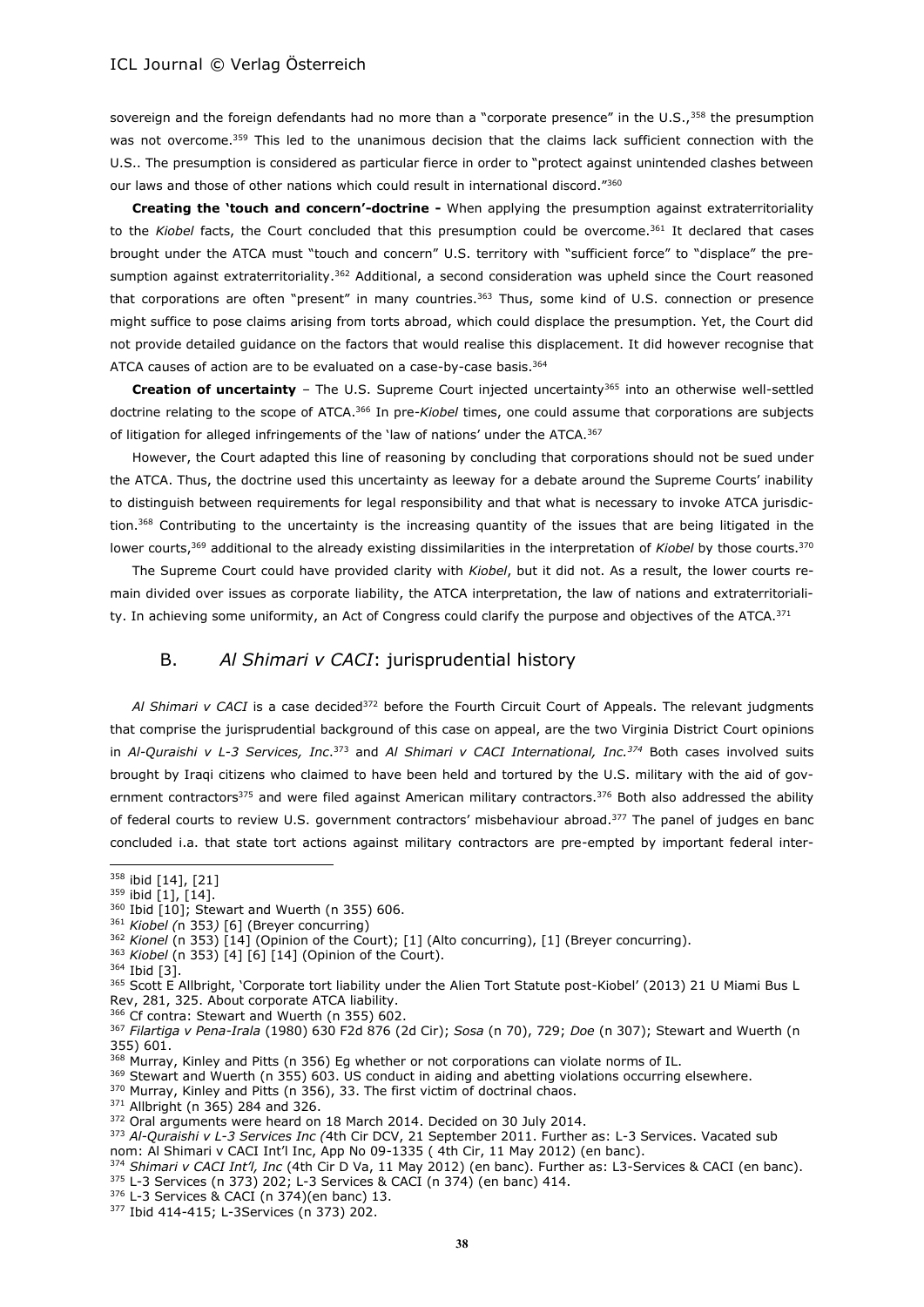#### ests.<sup>378</sup>

However, the District Court en banc decision also clarified that the contractor defences do not rise to the level of immunity from suit, yet without elaborating on the content of 'contractor defences'.<sup>379</sup> It seems that the doctrines of immunity and pre-emption are intertwined as a result of the federal interests at stake in military contractor litigation.<sup>380</sup>

Although the acts of torture in this case lie at the heart of the HR protection ATCA was designed to enforce, the case was dismissed.<sup>381</sup> This being reason for the plaintiffs to file twice a reinstatement of their ATCA claims of torture,<sup>382</sup> which were dismissed.<sup>383</sup> Following this, plaintiffs filed for appeal with the Fourth Circuit Court of Appeals Virginia.<sup>384</sup>

## C. Taking chances to survive *Kiobel*

The majority tends to believe that *Kiobel* marks the end of ATCA litigation for human rights abuses committed outside the U.S.<sup>385</sup> Nevertheless, some seem hopeful that the alien civil torts are not dead yet and that *Al Shimari* is the case that could survive the established *Kiobel*-doctrine.<sup>386</sup> Their opinion is shared by the Centre for Constitutional Rights (CCR)<sup>387</sup> in representing the plaintiffs<sup>388</sup> or appellants<sup>389</sup> before either the District Court Virginia and the Fourth Circuit Court of Appeal against CACI<sup>390</sup> as defendant/appellate.<sup>391</sup> This part will further cover the Opposition CCR filed at first instance and the Appellant Brief in appeal, who both make a strong case for surviving *Kiobel*.

## 1. Plaintiffs' Opposition before the District Court

The CCR provides in its Opposition<sup>392</sup> a clear view on *Kiobels*' rejection of a bright line rule against extraterritorial application. The CCR assumes that a categorical bar prohibiting the Court from recognising any otherwise cognisable ATCA claim when the alleged violation would occur "outside the United States", was not the majority opinion in *Kiobel*. <sup>393</sup> Secondly, the CCR states that *Kiobel* did not question the application of ATCA to corporations and under what circumstances the ATCA could be applied to their conduct committed abroad. The CCR hereby averted the focus on highly contested liabilities for corporations. Only two claims which the Plaintiffs built their claim on are mentioned below: the presumption against extraterritorial application of the ATCA, and the 'touch and concern'-doctrine.

 $\overline{a}$ 

393 Plaintiffs' Opposition (n 392) 4.

<sup>378</sup> L-3 Services & CACI (n 374)(en banc) 417.

<sup>&</sup>lt;sup>379</sup> Cf The application of the doctrines of collateral order jurisdiction, sovereign immunity and federal preemption to military contractors' actions overseas. Further reading: Johnson (n 307) 1420-1423. <sup>380</sup> Johnson (n 307) 1431.

<sup>381</sup> L-3 Services & CACI (n 374) (en banc). Remanding to the District Court. 382 Amongst others: war crimes and cruel, unusual and degrading treatment.

<sup>&</sup>lt;sup>383</sup> CACI filed their motion to dismiss plaintiffs' ATCA claims on 24 April 2013.

<sup>384</sup> On 29 October 2013. Oral arguments were heard on 18 March 2014.

<sup>385</sup> Cf FJZCabot, 'Kiobel and the question of extraterritoriality' (2013) Huri-age. Consolider-Ingenio 2*,* 1-12; Murray, Kinley and Pitts (n 356); Stewart and Wuerth (n 355).

<sup>386</sup> Ia R Steinhardt, 'The ATS after Kiobel' (31 January 2014) <http://www.asil.org/blogs/ats-after-kiobel> accessed on 16.01.2015.

<sup>&</sup>lt;sup>387</sup> CCR is a non-profit legal and educational organization committed to the creative use of law as a positive force for social change. See: http://ccrjustice.org/about. Terms 'CCR', 'plaintiffs', 'appellants' are used as synonyms since CCR legally represents the victims.

<sup>&</sup>lt;sup>388</sup> Suhail Najim and Abdullah Al Shimari.

<sup>389</sup> Suhail Najim Abdullah Al Shimari, Taha Yaseen Arraq Rashid, Salah Hasan Nusaif Al-Ejaili and Asa'ad Hamza Hanfoosh Al-Zuba'e.

<sup>390</sup> CACI Premier Technology, Inc.

<sup>&</sup>lt;sup>391</sup> Together with Timothy Dugan, L-3 Services, Inc.

<sup>392</sup> filed on 3 May 2013 in Al Shimari v CACI Premier Technology, Inc (n 350) Further: Plaintiffs' Opposition.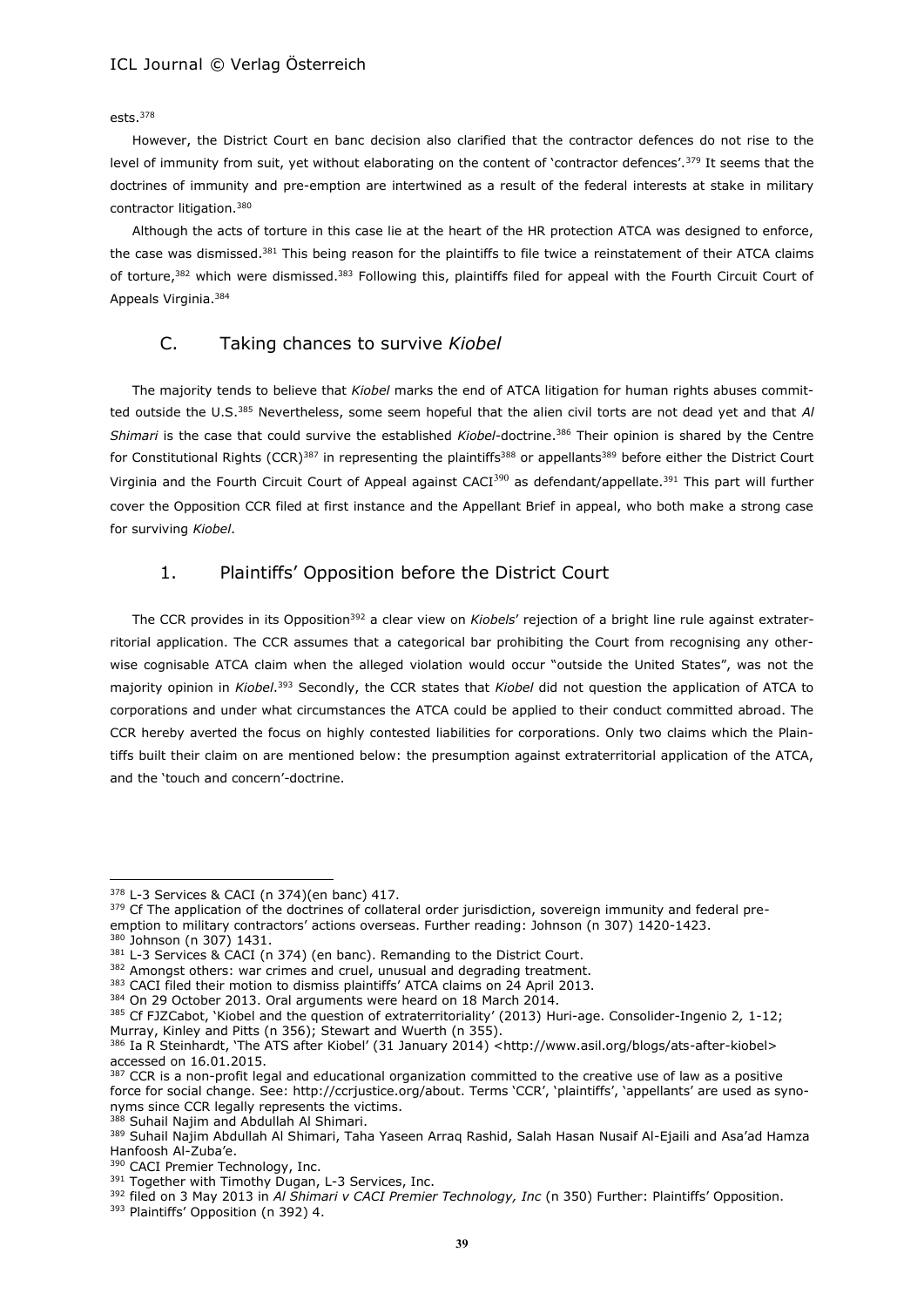### a. Presumption against extraterritorial application of the ATCA

According to CCR, *Kiobe*l's presumption against extraterritorial application does not apply to the alleged torts in Abu Ghraib over which the United States exercised exclusive authority and control,<sup>394</sup> because the conduct occurred when the U.S. exercised "complete jurisdiction and control" over Iraq. Of particular relevance is the U.S.-controlled CPA and its Order 17, which placed Abu Ghraib under the "exclusive authority, and control" of the CPA.<sup>395</sup> An "international discord" between the U.S. and Iraq seems not possible for the CCR, since at the time of the relevant conduct the contractors were subject to liability by U.S. domestic law.<sup>396</sup>

#### b. The *Kiobel* 'Touch and concern'- doctrine

Even if the presumption against extraterritorial application applies, this might be denied under the 'touch and concern'-doctrine of *Kiobel* as mentioned above. The CCR therefore sums up elements to justify why this case sufficiently 'touches and concerns' the U.S. to displace the presumption,<sup>397</sup> concluding its enumeration that CACI's conduct in the U.S. is indeed sufficient for displacing it.<sup>398</sup>

As said, this reasoning allows arguing that the U.S. Supreme Court in *Kiobel* at least recognised that there exist connections to the U.S.,<sup>399</sup> which are so strong, that U.S. courts have to provide victims with forms of redress for IL violations. Hence, the unacceptable denial by the U.S. to provide an avenue of redress. The CCR shares this opinion in stating that the doctrine was meant to address "claims for which the U.S. would be held responsible for providing redress in the view of the international community".<sup>400</sup>

## 2. Memorandum Opinion of the District Court

The District Court judge, relying on *Kiobel*, dismissed the case<sup>401</sup> "because the acts giving rise to their tort claims occurred exclusively in Iraq, a foreign sovereign".<sup>402</sup>

Subsequently, the ATCA does not provide jurisdiction over plaintiffs' claims which involve conduct occurring exclusively outside the territory of the U.S.<sup>403</sup> On the Common Law claims brought by the plaintiffs, the Court applied a choice of law-analyse that resulted in an application of Iraqi law to Al Shimari's claims.<sup>404</sup> The plaintiffs' failure to state a claim under Iraqi law was then an easy step in deciding to grant CACI's motion to dismiss.<sup>405</sup> The court even concluded that CACI was immune from lawsuits "for claims arising from acts related to its contract or performed in connection with military combat operations".<sup>406</sup>

## 3. Appellant Brief before the U.S. Court of Appeal

The Abu Ghraib torture survivors, again represented by the CCR, appealed the decision challenging the courts' dismissal. Also in response to the Memorandum Opinion, six amici briefs were submitted<sup>407</sup> supporting

l

397 Plaintiffs' Opposition (n 392) 19-20: The torts were committed on territory and in a detention facility over which the US exercised plenary legal and political authority; CACI is a US corporation, with US headquarter, protected by US laws, entered into contract with the US Government.

<sup>398</sup> Plaintiffs<sup>'</sup> Opposition (n 392), 20-25.

<sup>&</sup>lt;sup>394</sup> ibid 11.

<sup>395</sup> Section 9 CPA Order 17, 9.

<sup>396</sup> Plaintiffs' Opposition (n 392) 15 and 17; Section 4.1-4.2 CPA Order 17, 4.

<sup>399</sup> US corporation, in contract with US government, US run prison, conspiracy with US contractors.

<sup>400</sup> Plaintiffs' Opposition (n 392), 28.

<sup>401</sup> *Suhail Najim Abdullah, Al Shimari, et al, v CACI International, Inc, et al* (DV, June 2013) Further: Memorandum Opinion.

<sup>402</sup> Memorandum Opinion (n 401) 13-14.

<sup>403</sup> ibid 19. <sup>404</sup> ibid 24.

<sup>405</sup> ibid 29.

<sup>406</sup> ibid 26.

<sup>&</sup>lt;sup>407</sup> By retired military officers, former UN Special Rapporteurs on Torture and the current Rapporteur Juan Méndez, etc. (9 November 2013).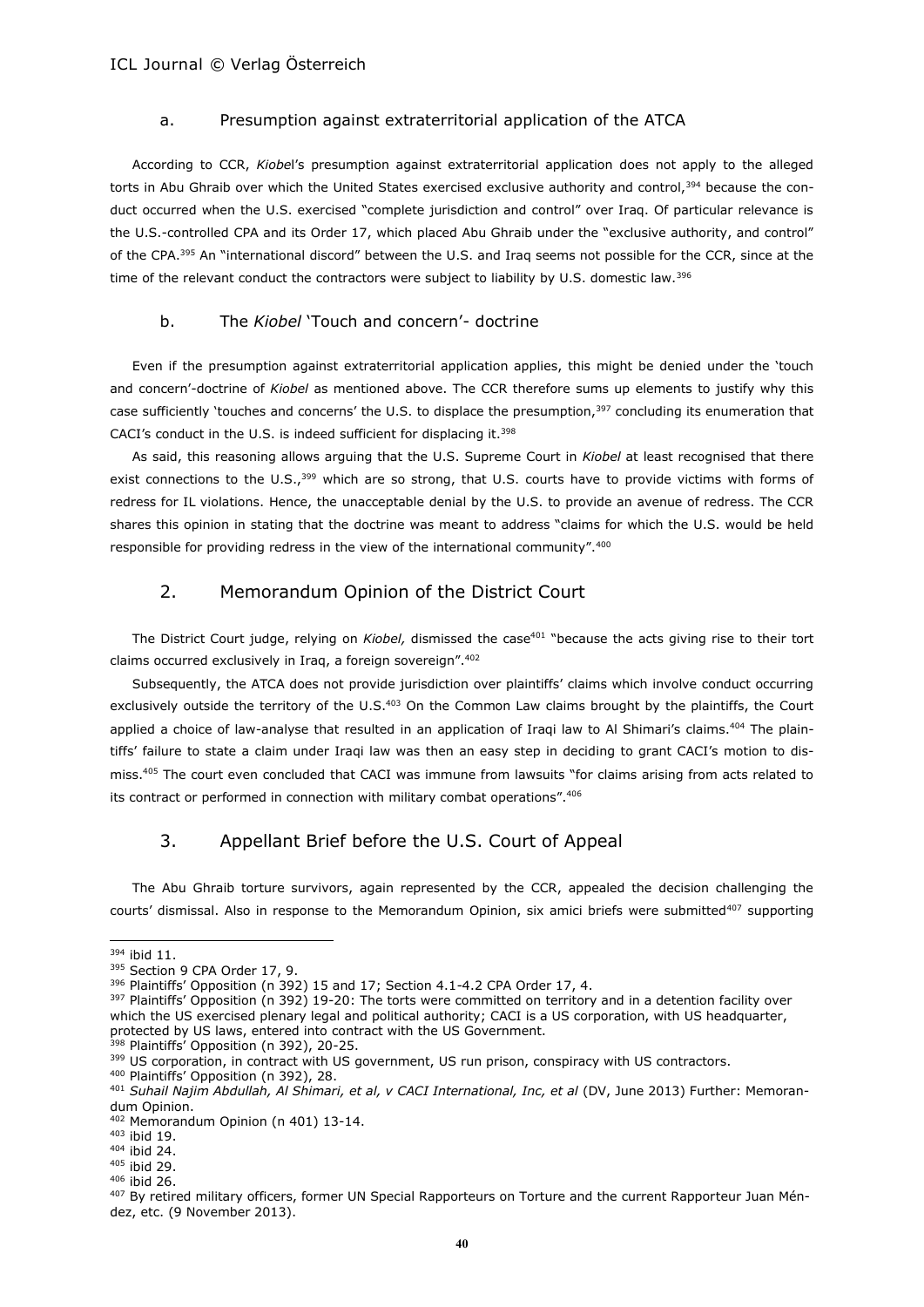the plaintiffs' appeal of the case. All argued that *Al Shimari* is permitted under *Kiobel*, and that IL requires the U.S. to provide a forum for accountability and redress concerning the abuses at Abu Ghraib.<sup>408</sup>

The plea of plaintiffs/appellants is built around two<sup>409</sup> pillars: first, the CCR states that the District Court erred in dismissing plaintiffs' ATCA claims under *Kiobel*. <sup>410</sup> This argument covers concepts as the failure of the District Court to apply the Supreme Court's 'touch and concern'-test<sup>411</sup> and the displacement of the *Kiobel* presumption because the claims do fall within the focus and objects of the ATCA. $412$  Their second argument consists of contesting the District Courts' dismissal of the plaintiffs' Common Law claims.<sup>413</sup>

#### a. First pillar: Dismissal of ATCA claims

The incorrect reading of the presumption against extraterritorial application by the District Court when imposing a categorical rule prohibiting recognition of any claim arising out of conduct abroad, can be reversed.<sup>414</sup> Moving on to the core focus of the ATCA, plaintiffs allude to its provision of jurisdiction over civil claims by aliens for core IL violations, thus ensuring accountability for grave IL violations committed by U.S. subjects.<sup>415</sup> According to CCR, the claims *in casu* do lie at the core of the ATCA concerns and present no risk of international discord<sup>416</sup> because of two apparent differences with the *Kiobel* facts. First, the claims concern territory over which the U.S. exercised plenary legal and political control at the time the torts were committed.<sup>417</sup>

Moreover, it tries to proof that the diminishment by the District Court of the legal significance of U.S. control over Iraq and Abu Ghraib is simply incorrect.<sup>418</sup> Second difference with *Kiobel* is the inclusion of universally recognised norms against a U.S. defendant and no risk of "international discord".<sup>419</sup> Consequently, adjudicating claims against U.S. domiciled CACI would benefit also U.S. international obligations and interest.<sup>420</sup> The plaintiffs' claims do 'touch and concern' U.S. territory with sufficient force to displace the *Kiobel* presumption.

#### b. Second pillar: *Al Shimari* Common Law claims

The District Court dismissed also all of Plaintiffs' common law claims, thus effectively immunising CACI from liability. The CCR is of the opinion that the District Court made the wrong choice-of-law analysis, resulting in the application of no law at all.<sup>421</sup>

In explaining its reasoning, CCR refers to the purpose of Iraqi law (in the form of CPA Orders issued by the U.S. government) if it would apply. Its purpose would be anything but creating blanket immunity for contractor misconduct. Instead, CPA Orders dictate that in exchange for immunity from jurisdiction of Iraqi tribunals, contractors are subject to the laws of their "Parent State".<sup>422</sup>

Likewise, the plaintiffs contest the District Courts interpretation of the 'Combat Activities' exception in CPA Order 17, which they find too broad and in contradiction with the court's prior ruling and U.S. law.<sup>423</sup> It can be said that the District Court correctly identified the CPA Order 17 as the key to the choice-of-law doctrine, but

 $\overline{a}$ 

<sup>422</sup> ibid 47-48. Cf Section 2.4 of CPA Order 17, 4. Consistent with jurisdictional principles.

<sup>408</sup> Mohammad Abushehab, 'The fight for Justices Continues: Six Amici Submitted briefs to the Court in Support of the Abu Ghraib torture survivors' (26 November 2013) <http://ihrib.org/fight-justice-continues-amicisubmitted-briefs-court-support-abu-ghraib-torture-survivors/> accessed on 16.01.2015. 409 Relevant for this thesis.

<sup>410</sup> Brief for Plaintiffs-Appellants to the US Court of Appeals Fourth Circuit, in *Al-Shimari v CACI* ( n 350) (29 October 2013) 17. Further: Appellant Brief.

<sup>411</sup> Appellant Brief (n 410) 21.

<sup>412</sup> ibid 26-34.

<sup>413</sup> ibid 40.

<sup>414</sup> Appellant Brief (n 410) 21-22.

<sup>415</sup> ibid 26-27.

<sup>416</sup> *Kiobel* (n 353)[2] [4] (Opinion of the Court).

<sup>417</sup> Appellant Brief (410) 29-30.

<sup>418</sup> ibid 32-34.

<sup>419</sup> ibid 35-36. <sup>420</sup> ibid 37.

<sup>421</sup> Appellant Brief (n 410) 47.

<sup>423</sup> Appellant Brief (n 410) 50-51. Cf Section IV: the combat activities exception is not meant to apply to all contractors as Congress did not designed the legislation in such terms.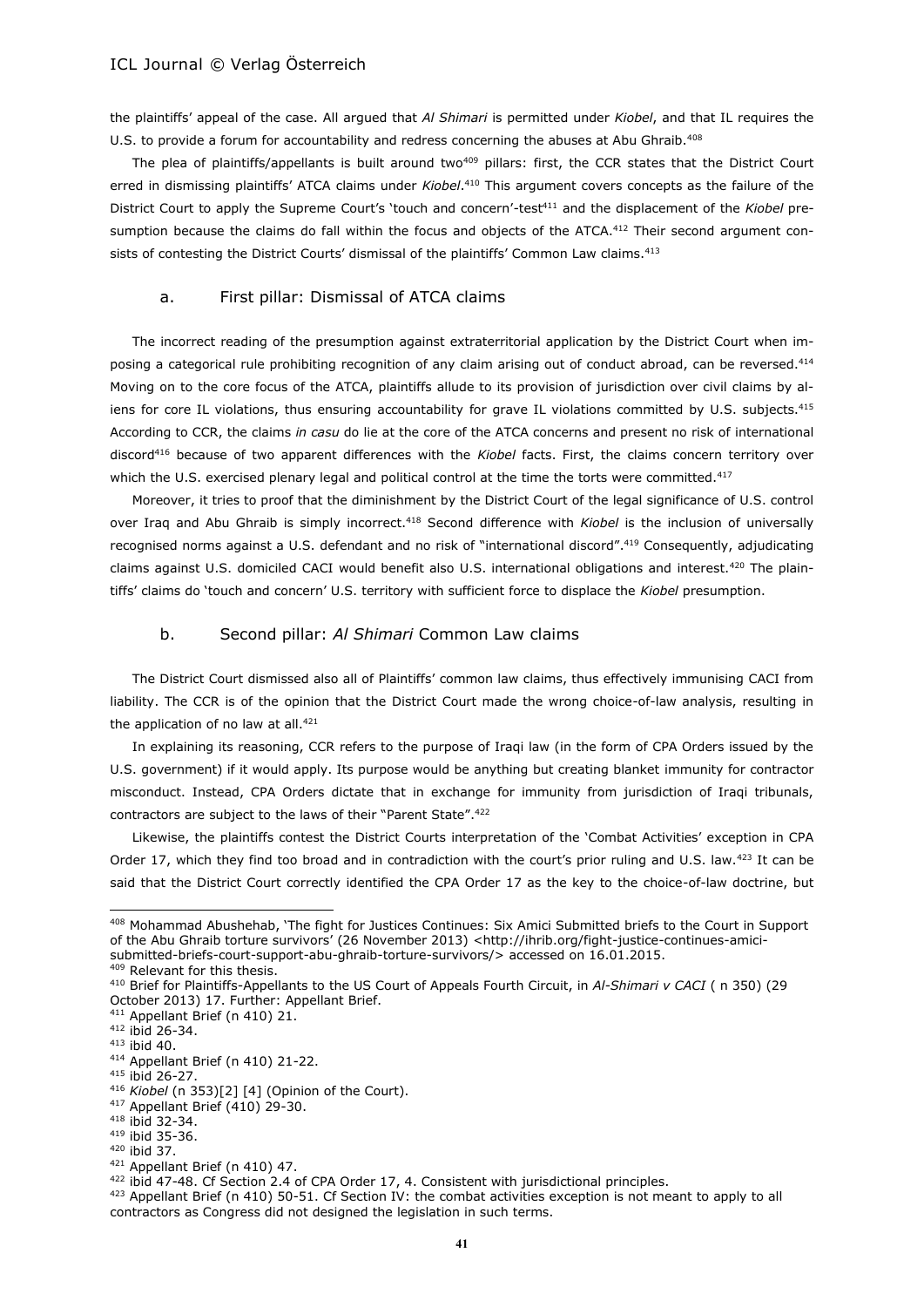wrongfully interpreted the CACI acts as falling under "combat activities", and thus providing immunity from civil claims before domestic U.S. Courts.<sup>424</sup> Lastly, the CCR focuses on how the District Court generalised the narrow immunity from Iraqi law for actions regarding contractual disputes.<sup>425</sup>

Indeed, the District Court took into consideration that CACI's conduct was a result of performing its mere contractual duty, and decided therefore they should enjoy immunity from suit.<sup>426</sup>

#### D. Conclusion

From the above sketched jurisprudential analyses, concerns remain on how the inconsistent interpretation by U.S. courts of an identical argument covering the combat activities exception still exists<sup>427</sup> and whether *Kiobel* is not being interpreted too freely, which reduces the clarity of cases where a U.S. actor is involved who commits a tort in violation of the law of nations abroad. The Supreme Court indeed has firmly re-stated that the U.S. should not become a "safe haven" for torturers.<sup>428</sup> Still, the lower courts seem not able to interpret *Kiobel* in its human rights legacy correctly. Their decisions since *Kiobel* confirm that 'foreign-cubed' cases against corporations must be dismissed. But, because they carry the responsibility for defining the elements of the 'touch and concern'-test, one can expect that Courts of Appeals in general will generate jurisprudential conflicts.<sup>429</sup> The dismissal by the District Court of Virginia illustrates already a very narrow and formalistic reading of the *Kiobel* decision.

The ATCA is not fully able to offer some measure of justice to Abu Ghraib torture survivors, since it seems a non-resolved and deliberately vague issue. Crimes of this severity, perpetrated by a U.S. PMSC, must be redressable by U.S. courts. And yet, there seems no jurisprudential change underway. This leaves the door open for repetition of conduct and impunity, keeping the ghost of Abu Ghraib alive instead of confronting it.

**Can** *Al Shimari* **survive in the post-***Kiobel* **era?** – From what is discussed, the U.S. District Court of Appeal seemed not likely to decide in favour of the appellants' claims under the ATCA. Nevertheless, in a broader jurisprudential view, cases as *Al Shimari* could survive the *Kiobel* reasoning to a certain extent. In the hypotheses that lower courts would simply apply the created 'touch and concern'-doctrine, and assess in good faith the significant links with the U.S., rather than overestimate the presumption against extraterritoriality or try to overly interpret the doctrine in clear cases with an extra territorial element, a survival could be likely. Yet, In addition to the *Al Shimari* case, several other long-running ATCA cases remain undecided after *Kiobel.<sup>430</sup>*

The decision in *Al Shimari* of 30 July 2014 seems to agree with abovementioned criticism and comply with the proposed prospects. The judgement criticises the language and terminology which is used in the *Kiobel* majority opinion and which obstructs a fact-based analysis of ATCA claims in search of substantial ties to the U.S.<sup>431</sup> The judgement also denounces the mechanical appliance of the presumption against extraterritorial application.<sup>432</sup> The Court of Appeal thus correctly concludes that the plaintiffs their ATCA claims 'touch and concern' the territory of the U.S. with sufficient force to displace the presumption against extraterritorial application.<sup>433</sup> And this conclusion based on CACI's status as U.S. corporation, the U.S. citizenship of CACI's employees, the issued contracts by the Department of Interior and Congress' intents through the TVPA and ATCA to

<sup>424</sup> Appellant Brief (n 410) 50. Cf Section V.

 $425$  Appellant Brief (n 410) 54-55.

<sup>426</sup> Memorandum opinion (n 401) 3 and 26.

 $427$  Cf Section IV, concerning the link between immunities and the government as it fits best.

<sup>428</sup> Plaintiffs' Opposition (n 392) 25 and 27; *Kiobel* (n 353) [13] *(*Breyer concurring) Also: *Sosa* (n 70), 732; the domestic legal criminalisation of torture with extraterritorial reach by the TVPA and the TCIA. <sup>429</sup> Steinhardt (n 386).

<sup>430</sup> *Cardona, et al v Chiquita Brands Int'l, et al* (11th Cir 2014) No 12-14898; *Kivalina v Exxon Mobil Corp, et al,* US Supreme Court, No 12-1072; *In re: South African Apartheid Litigation*, (SDNY, 28 August 2014) No 02-md-01499.

<sup>431</sup> *Al Shimari v CACI* (n 350) 21-22.

<sup>432</sup> ibid, 25.

 $433$  ibid 30.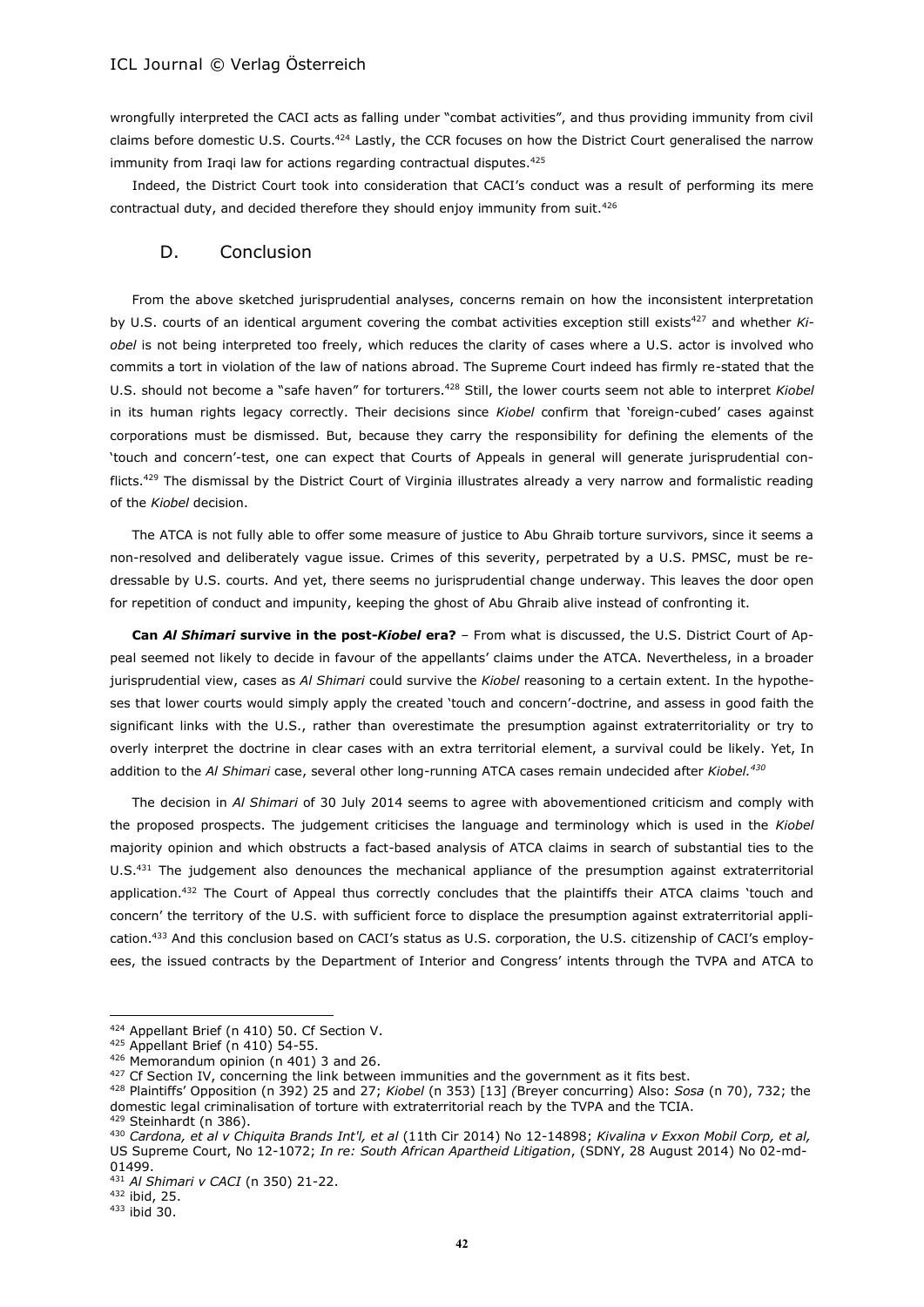avoid U.S. becoming a safe haven for torture perpetrators.<sup>434</sup> The District Court judgement was vacated and the Court of Appeals remanded the case to the same District Court. There, the case is now considered for additional discovery. Briefing on legal questions about the scope of plaintiffs' Alien Tort Statute Claims were added,<sup>435</sup> as well as the viability of CACI's asserted immunity to suit under the political question doctrine.<sup>436</sup> The defendants' filed motion to dismiss the case for lack of subject-matter jurisdiction asserts that Plaintiffs' claims raise political questions the judiciary cannot answer. This new development places the focus on other legal qualifications and justifies the appliance of another doctrine, partly because CACI still doubts the factual grounds of the case. One can questions the true relevance for the Abu Ghraib victims to obtain redress, since the ATCA is proven to be counterproductive and insufficient to do so. Oral arguments containing the political questions doctrine will be held in January 2015. A second outcome, which holds the preference, would be when Congress clarified the focus and purpose of the ATCA, since courts cannot patch up this lacuna for ages.

## E. Scope of judgement in international context

It is important to frame this civil tort litigation on HR violations by PMSCs committed abroad in international context. Important, not only because torture survivors have a legitimate claim to justice, but also because these cases have wide implications beyond the *Al Shimari* situation. If there are no consequences for these HR violations, courts might come to the conclusion that 'anything goes if you are a private military contractor'. A hint of this slippery slope was present in the District Courts' reasoning that immunity came to the ones who are exercising their contractual duty.<sup>437</sup>

The ATCA is usually perceived as the best example of extraterritorial jurisdiction resulting from extending the national legislation with HR relevant provisions to NSA operating abroad.<sup>438</sup> But, some obstacles in practice still occur for the general tort theory which recognises that HR violations, wherever committed, may trigger legal responsibility. These obstacles include questions as whether extraterritorial litigation is appropriate and the conformity around the special status of corporations. Inconsistent policy<sup>439</sup> seems to make up for the main reason why extraterritoriality is still a problem in the U.S., and jurisprudence clearly does not help,<sup>440</sup> it even increases the uncertainty. Significant is that the U.S. itself makes mention of the flawed ATCA and the flawed jurisprudence in proving its compliance with obligations of international documents.<sup>441</sup> One could wrongfully assume that the U.S. does have an adequate mechanism in place by which it upholds its obligations to punish torturous acts.

Prominent question lingers why the jurisprudential shoe still not fits the ATCA-foot? If torture victims cannot obtain redress, how can they file a claim for redress against the U.S. PMSC who tortured them abroad? If the domestic level fails, one has to search for other instruments to hold PMSCs accountable for their torturous conduct abroad. The next Section will therefore discuss the Montreux Document, together with the International Code of Conduct and assess if these recent initiatives in the global PMSC scene are sufficient in reaching the goals of establishing responsibility.

 $\overline{a}$ 

<sup>440</sup> Illustrated by *Al-Shimari v CACI.*

<sup>434</sup> ibid, 27.

<sup>&</sup>lt;sup>435</sup> Plaintiffs' Memorandum on the elements of their claims under the Alien Tort Statute (E D Va, 5 November 2014) and Defendant CACI Premier Technology Inc's Memorandum on the elements of plaintiffs' Alien Tort Statute Claims ( E D Va, 14 November 2014) in *Al Shimari v CACI* (n 350) No 1:08-CV-00827-GBL-JFA. <sup>436</sup> Defendant CACI Premier Technology Inc's Memorandum on the elements of plaintiffs' Alien Tort Statute Claims (E D Va, 21 November 2014); Plaintiffs' Memorandum in opposition to defendant CACI Premier Technology's motion to dismiss (E D Va, 19 December 2014) and Reply of defendant CACI Premier Technology Inc in support of motion to dismiss for lack of subject-matter jurisdiction (E D Va, 2 January 2015) in *Al Shimari v CACI* (n 350) No 1:08-CV-00827-GBL-JFA.

<sup>437</sup> Memorandum opinion (n 401) 3 and 26.

<sup>438</sup> Seiberth (n 262) 268-269.

<sup>439</sup> Cf Section IV.

<sup>441</sup> Eg CmAT General Comment in consideration of reports submitted by State Parties, United States of America (9 February 2000) UN Doc CAT/C/28/Add.5 [<http://daccess-dds-](http://daccess-dds-ny.un.org/doc/UNDOC/GEN/G00/406/56/PDF/G0040656.pdf?OpenElement)

[ny.un.org/doc/UNDOC/GEN/G00/406/56/PDF/G0040656.pdf?OpenElement>](http://daccess-dds-ny.un.org/doc/UNDOC/GEN/G00/406/56/PDF/G0040656.pdf?OpenElement) accessed on 16.01.2015, para 51. Remedies.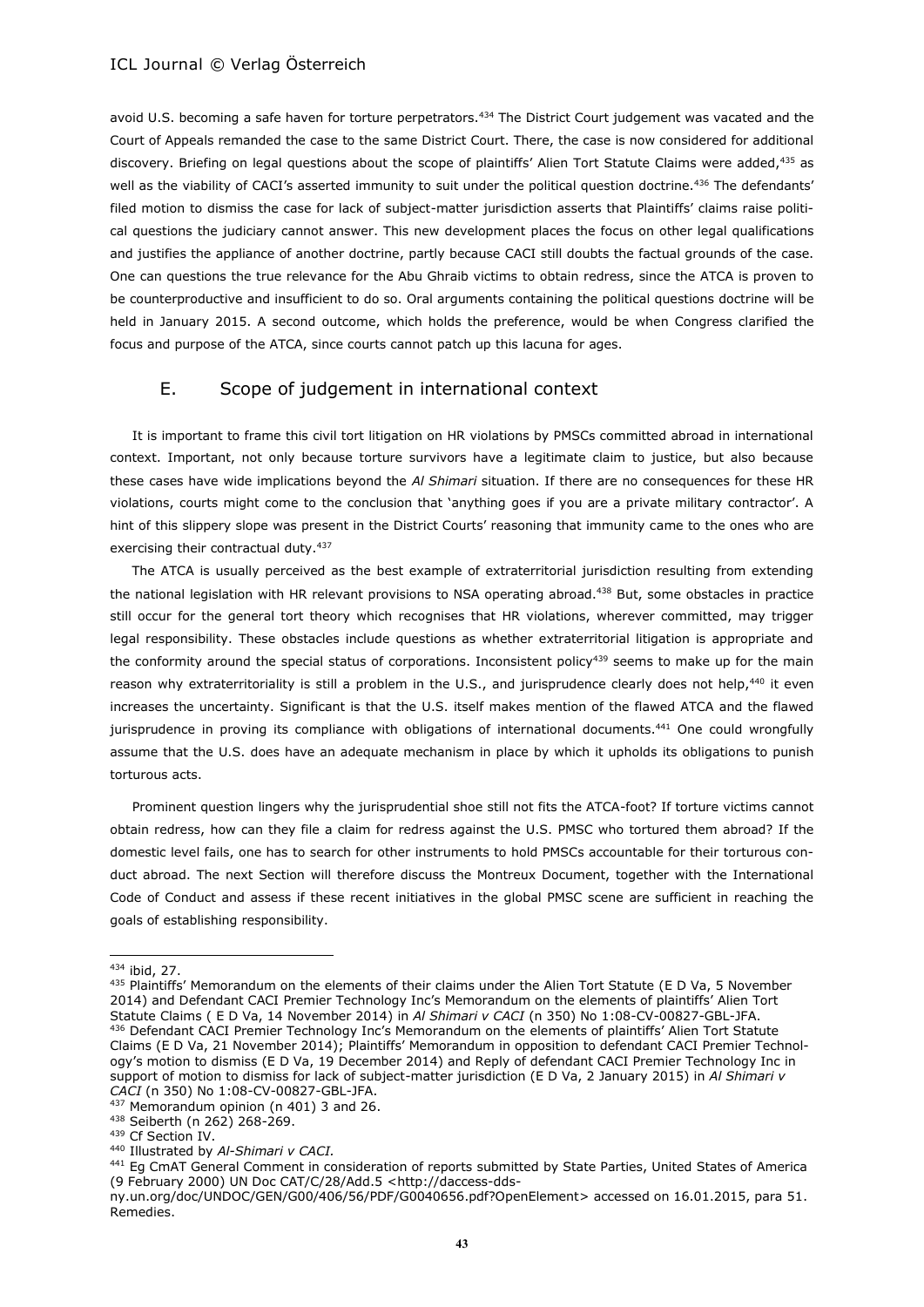## VI. Propositions to regulate conduct of PMSC abroad regarding the crime of torture: lex ferenda?

*The propositions that could become lex ferenda regarding acts of torture by PMSCs abroad will be presented by an analysis and assessment of the existing instruments that were created by and for the PMSC industry: the Montreux Document and the ICoC. This will be followed by propositions for regulation based on a double dualistic approach that aims at improving the prestige and the enforcement of the prohibition of torture applicable to PMSCs and their personnel when they exercise their contracted services abroad.*

## A. Existing instruments: Montreux & ICoC

The focus lies on international soft law, represented by the existing 2008 Montreux Document (Montreux) and the 2010 International Code of Conduct (ICoC) as self-regulating instrument.<sup>442</sup> The ICoC is the follow-up process to Montreux,<sup>443</sup> creating a complementary nexus between both. This is underlined by the fact that Montreux focuses on the state duty to protect, whilst the Code addresses corporate responsibility of PMSCs to respect IHRL and to ensure that their employees comply with IHRL. The Preambule of the ICoC prescribes this and affirms the corporate responsibility of Signatory Companies to respect as expressed in the Ruggie Framework.<sup>444</sup> Each of these instruments will be analysed on their level of reinforcement regarding the prohibition of torture and their effectiveness regarding the punishment of (U.S.) PMSCs who torture in particular. The expected outcome is a strong re-statement with yet some issues regarding applicability and effectiveness occurring.

## 1. General comparison of scope and concepts

**Corporations** – The ICoC is applicable to the activities of 'Private Security Companies and other Private Security Providers' (collectively named PSCs<sup>445</sup>) that have signed and agreed to operate in compliance with the Code's principles and standards.<sup>446</sup> The notion PSC covers "any company whose business activities include the provision of Security Services either on its own behalf or on behalf of another, irrespective of how such a company describes itself."447 The 'Private Military and Security Providers' (PMSCs), who appear in Montreux are "private entities that provide military and/or security services, irrespective of how they describe themselves."<sup>448</sup>

**Services –** In comparing the ICoC 'security services' with the Montreux 'military and security services', a difference emerges. According to Montreux, PMSCs' services include, "in particular, armed guarding and protection of persons and objects, such as convoys, buildings and other places; maintenance and operation of weapons systems; prisoner detention; and advice to or training of local forces and security personnel."449

As defined in the ICoC, security services consist of "guarding and protection of persons and objects, such as convoys, facilities, designated sites, property or other places (whether armed or unarmed), or any other activity for which the Personnel of Companies are to carry or operate a weapon in the performance of their duty".<sup>450</sup> Since the States set the limits for outsourcing in Montreux,<sup>451</sup> the ICoC reflects more an industry perspective that includes the focus on armed or unarmed services.

**Application** – Montreux is limited to armed conflict, where the ICoC applies in a much wider range of set-

<sup>442</sup> Cf Section II.

<sup>443</sup> ICoC, para 2 explicitly refers to the Montreux Document.

<sup>444</sup> ICoC, paras 2-4.

<sup>445</sup> ICoC, para 1.

<sup>446</sup> ICoC, Section B and para 13.

<sup>447</sup> ICoC, Section B.

<sup>448</sup> Montreux, para 9 (a), 9.

<sup>449</sup> ibid.

<sup>450</sup> ICoC, Section B.

<sup>451</sup> Montreux, para 9; Seiberth (n 262) 131.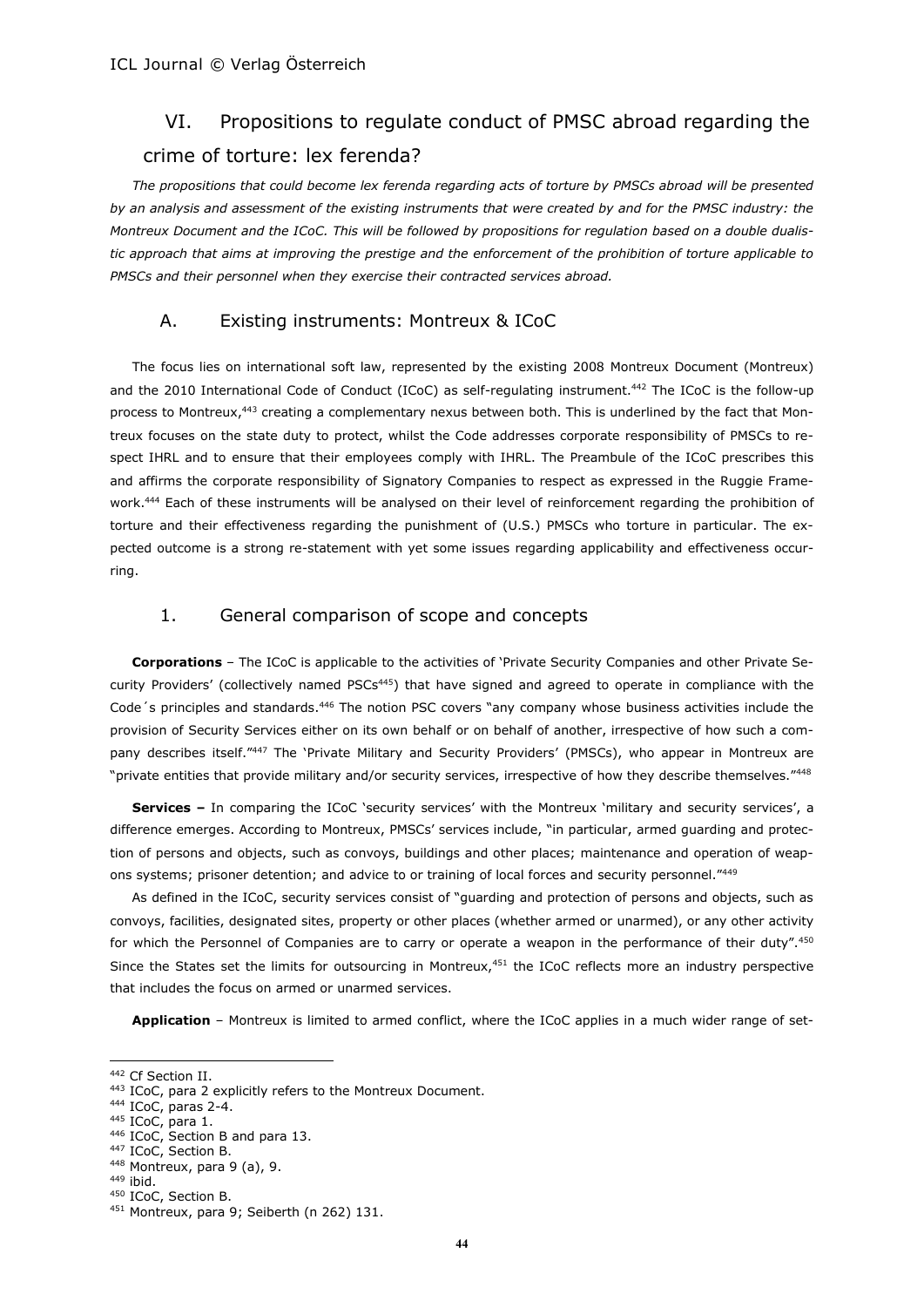tings, including pre-, during- and post conflict situations.<sup>452</sup> This raises the debate about the wide scope of their action radius;<sup>453</sup> nevertheless could the broad applicability of the ICoC outweigh the narrow scope of Montreux.

**General conduct in compliance with IHRL** – In both documents, be it at state responsibility level or at the Signatory Company level, some HR principles are reflected in the HR catalogue. Montreux categorises this under the obligations states should endorse to ensure respect for IHRL and mentions the good practices of particular relevance for the protection of HR.<sup>454</sup> Similarly, the ICoC addresses their general conduct by incorporating HR principles that reflect areas of potential adverse PMSC influence. The Code is founded on the principle<sup>455</sup> that companies and their personnel have to "treat all persons humanely and with respect for their dignity and privacy".<sup>456</sup>

**Conclusion -** Even though the ICoC builds upon the foundations of Montreux,<sup>457</sup> there is no uniform use of terminology and the ICoC does not fully cover the same detailed services of Montreux. The services not appearing in the ICoC could nevertheless fall under ICoC's category of "any other activity for which Personnel of Companies are required to carry or operate a weapon in the performance of their duties."458 This lack of terminological uniformity could be derived from the negative connotation the PMSC-label still holds derived from the mercenary-like military companies active in the 1990s.<sup>459</sup> Regardless of the great difference in action radius between the two documents, some built in HR principles are present that need to be respected.

## 2. Relevant provisions

## a. Specific provisions relating to torture

Montreux does not carry a specific provision focused on torture, although it makes recommendations to ensure HR compliance based on the good practices.<sup>460</sup> The document restates international legal obligations of the states to investigate, or prosecute persons suspected of having committed crimes under IL.<sup>461</sup> These 'crimes under IL' include explicitly torture, posing a post-crime obligation on states regarding torturous acts of PMSCs. The ICoC on the other hand, specifically regulates conduct of personnel that is covered by the absolute<sup>462</sup> prohibition of torture. The Code explicitly requires that Signatory Companies and their personnel abstain from engaging in conduct that falls under the ban of torture.<sup>463</sup> Remarkably are the constitutive elements of torture under the ICoC, since it includes the conduct by a private entity which would constitute torture if it was committed by a public official. Thus, this definition avoids the controversial debate regarding the necessary level of official engagement. In accordance with IHRL,<sup>464</sup> the prohibition is formulated in absolute terms, allowing no exceptions justified through extraordinary circumstances.<sup>465</sup>

<sup>452</sup> Cf ICoC, Section B. Definition of 'Complex Environments'.

<sup>453</sup> Seiberth (n 262) 164. Due to lack of control and accountability for HR abuses by PMSCs.

 $454$  Montreux, GPs 13, 38, 36. Including, labour law, anti-discrimination, welfare standards, etc.

<sup>455</sup> Seiberth (n 262) 168.

<sup>456</sup> ICoC, para 28.

<sup>457</sup> ibid para 2.

<sup>458</sup> ibid Section B.

<sup>459</sup> Seiberth (n 262) 59 ff; David A Wallace, 'International Code of Conduct for private Security Service Providers, Introductory Note' (2011) 50 Int'l L Materials 1, 89, 90.

<sup>460</sup> Montreux, 16.

<sup>461</sup> Montreux, Part I, 6, 12, 17, 21.

<sup>462</sup> Cf its *ius cogens* value Section III.

<sup>463</sup> ICoC, para 35.

<sup>464</sup> Art 5 UDHR, art 7 ICCPR, CAT, [...]

<sup>465</sup> ICoC, para 36. Cf contractual obligations, superior orders, [...]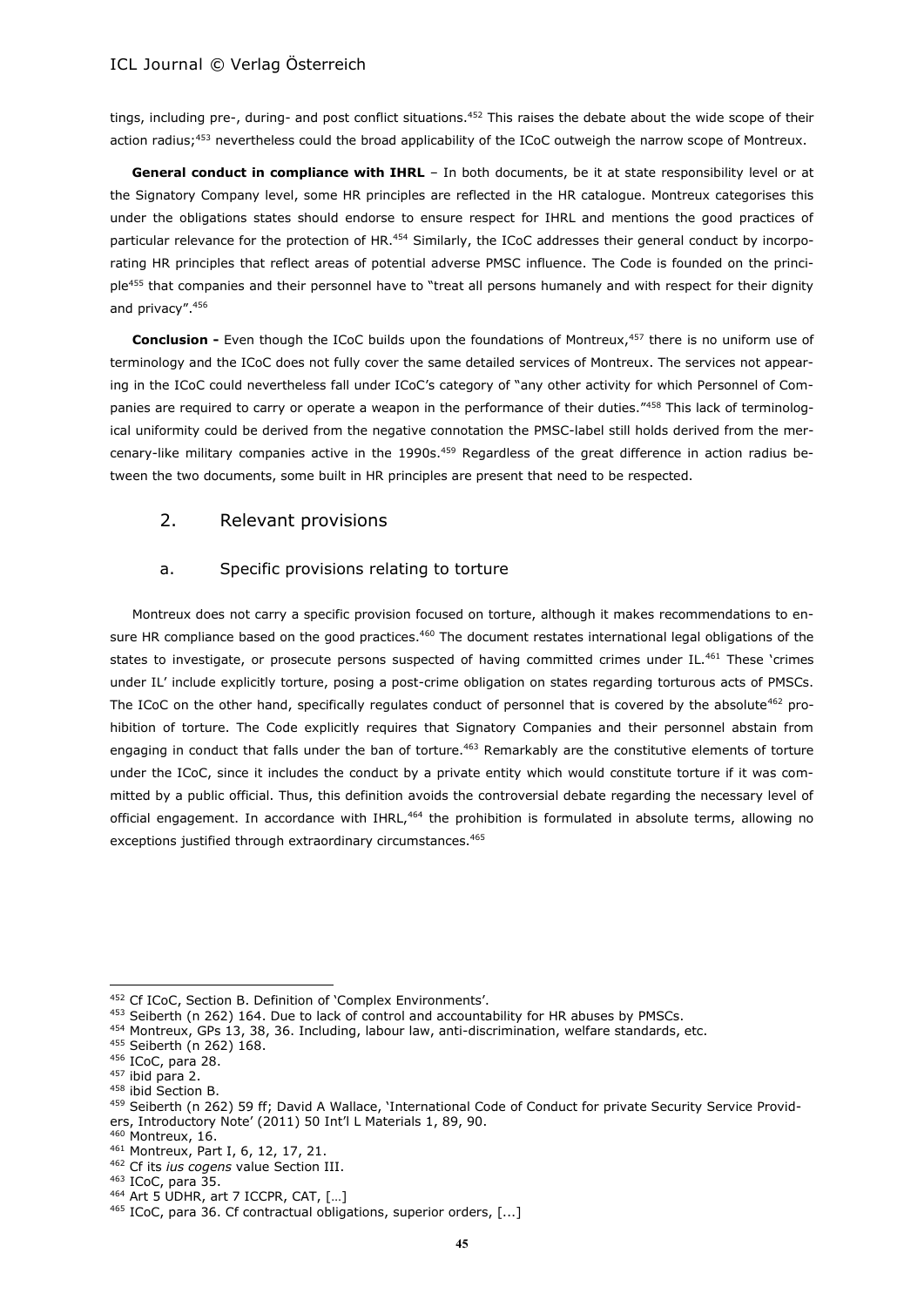#### b. Compliance, accountability and remedies

With respect to the HR of victims of the unlawful PMSC conduct, Montreux seeks to ensure that adequate remedies exist and that the victims can claim reparation.<sup>466</sup> To quarantee that PMSCs provide for compensation, Montreux recommends taking into account the financial and economic capacity of the company, including the ability to pay for potential liabilities, when granting licences or authorisations.<sup>467</sup> Apart from clear individual criminal liability recommendations, Montreux suggests furthermore that the states<sup>468</sup> should provide for a civil liability or otherwise require PMSC personnel, or their clients to provide reparations to victims of their unlawful conduct.<sup>469</sup> Nevertheless, the possibility of a civil claim does not necessarily lead to accountability for this wrongful conduct.<sup>470</sup> The proposed contractual sanctions of termination, financial penalties, dismissal of the perpetrator and the passing on to investigative authorities, could provide for some alternatives when torture occurs.<sup>471</sup> The ICoC in turn makes mention of effective remedies that the Signatory Companies have to offer when the reporting procedure after unlawful conduct is initiated.<sup>472</sup> Further, compliance and accountability are only generally mentioned,<sup>473</sup> what can be considered as a result of industry self-regulation. Lastly, Montreux suggests that the effects of immunity and jurisdiction over the PMSCs still ensure some civil, criminal and administrative remedies for misconduct.<sup>474</sup>

## 3. Evaluation of existing instruments: shortcomings?

What was most welcome in both initiatives is the represented multilevel approach<sup>475</sup> by interlinking the state duties, with corporate responsibilities, and contractor compliance with IHRL. Regarding to the prohibition of torture specifically, one can conclude that a minimal standard for conduct of PMSCs is present, yet the implementation remains ineffective.<sup>476</sup> This does not change the fact that righteous attention is given to post-crime reparation and compensation. Also, it seems that Montreux assumes the criminal liability depending on international criminal law and considers the civil liability as bonus. Should one draw the subsequent conclusion that international consensus<sup>477</sup> supports criminal, instead of civil, claims for torture by the PMSCs abroad? How powerful the incorporated reinforcement of the torture prohibition in both documents turns out to be, depends on how the instruments proof to be effective overall.

**Montreux** – The Montreux Document clarifies hard law obligations of states by referring to IHL, IHRL and the Articles on State Responsibility; however it lists these duties in a general manner, without detailing provisions. Because of its narrow scope, Montreux is insufficient in giving guidance on the existing IL which is applicable to PMSCs.<sup>478</sup> It would have been more effective if Montreux referred to HR treaties or made mention of the extraterritorial application of IHRL. Further, the concept of good practices holds potential to improve oversight and accountability, in the hypotheses that states chose to implement them. The efficiency is curtailed by the willingness and arbitrariness of states in deciding which recommendations they will implement in their domestic legislation.<sup>479</sup> This results in non-consistent and non-uniform state practices.<sup>480</sup> Moreover, the serious

<sup>466</sup> Monteux, Explanatory Comments, 34; and GPs 7, 33, 61.

<sup>467</sup> Montreux, GPs 7, 33, 61. Making the request of CACI to the plaintiffs in *Al Shimari* (n 350) for remuneration of the Courts costs even more disgracing.

<sup>468</sup> For hiring state (GP 20a), as well as Territorial states (GP 50a) and Home states (GP 72a).

<sup>469</sup> Montreux, GPs 20 c), 50 a), 72 a).

<sup>470</sup> Section V.

<sup>471</sup> Montreux, GP 20.

<sup>472</sup> ICoC, para 67.

<sup>473</sup> ibid paras 7 and 8.

 $474$  Montreux, GPs 22 a) b), 51 a) b), 73 a) b).

<sup>475</sup> Jamie A Williamson, 'Guarding the Guards: The regulation of Private Military and Security Contractors' (2013-2014) The Business and Human Rights Review 3, 26.

 $5$  Wallace (n 456) 89.

<sup>477</sup> Cf The Montreux participating states.

<sup>478</sup> Seiberth (n 262) 157.

<sup>479</sup> Montreux, part II, 6.

<sup>480</sup> Seiberth (n 262) 267.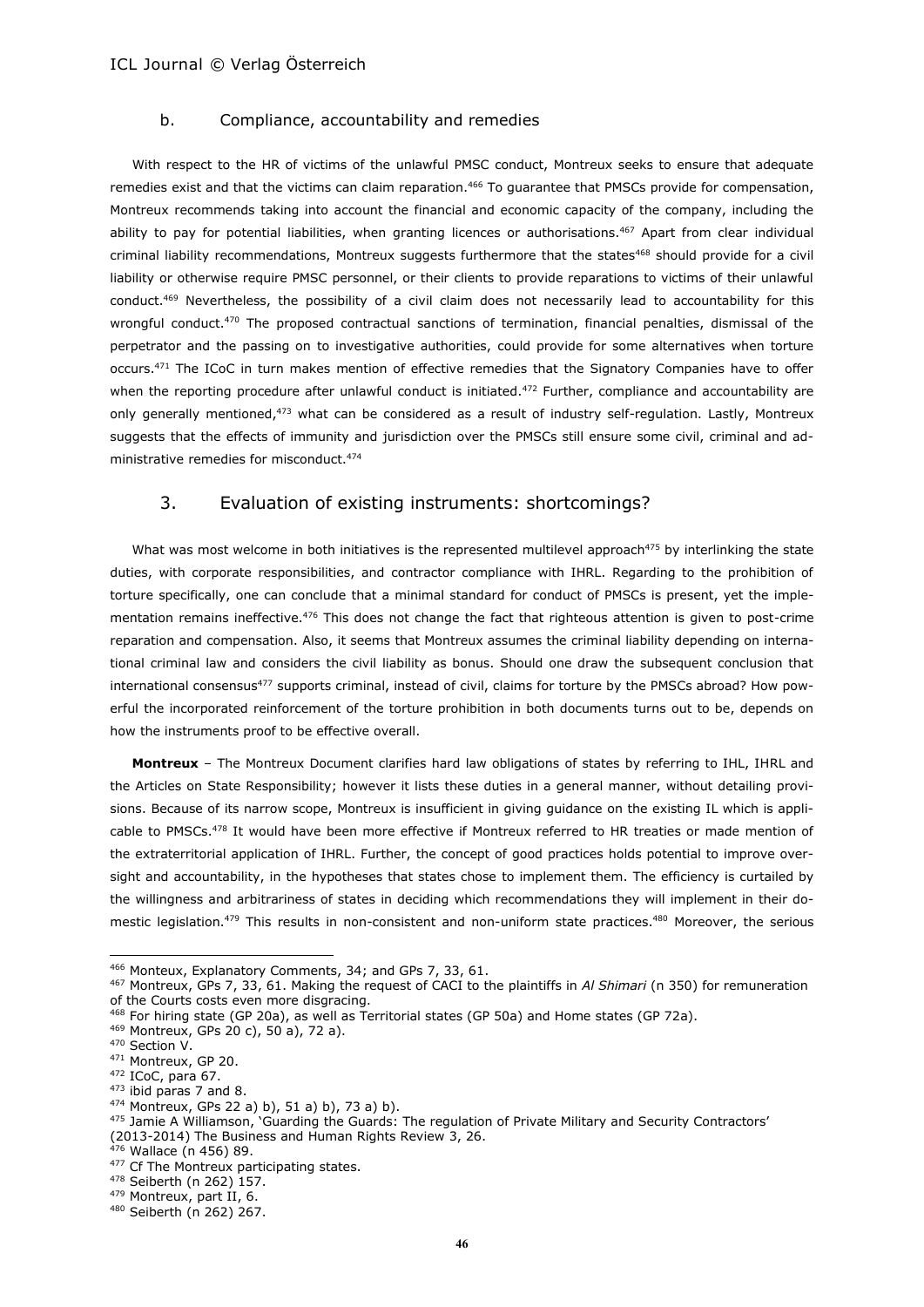lack of any mechanism to foster compliance and supervision makes one conclude that Montreux is only reaffirming existing applicable IL and not prohibiting torturous acts by PMSCs abroad.

**ICoC** – The ICoC is considered to be detailed and comprehensive as it unifies and incorporates core HR principles recognised by the industry. Clearly this acknowledges that PMSC can have a negative impact on HR, hence the need for preventing it.<sup>481</sup> Yet, the purely soft-law foundations of the Code make that it remains a non-binding self-regulatory instrument.<sup>482</sup> Of great benefit was the establishment of an independent mechanism for governance and oversight, based on the Charter for the Oversight Mechanism of the International Code of Conduct for Private Security Providers ('Articles of Association').<sup>483</sup> This is the founding document of the ICoC Association (ICoCA) which operates from September 2013 on.<sup>484</sup> Main tasks and competences of the ICoCA lie with certification attesting,<sup>485</sup> HR monitoring<sup>486</sup> and supporting fair and accessible remedy procedures.<sup>487</sup> The ICoC and its accompanying ICoCA compose a relatively new process and are still in the stadium of first developments what in turn makes the potential of the Code and its oversight mechanism uncertain.<sup>488</sup> Thus, the ICoC might be a better alternative to address torturous conduct by PMSCs since corporations are addressed whereas they not carry direct obligations under IHRL.<sup>489</sup> It will depend on how the ICoCA as oversight mechanism will deal with situations of torture by PMSCs abroad, how strict it will enforce the absolute prohibition and if it constitutes a priority, to see if the affirmation by the ICoC can be translated into practice.<sup>490</sup> An assessment of the ICoC in the context of the U.S. specifically follows below.

## B. Improvements to the enforcement of the prohibition of torture applicable to contractors

Second part of this Section covers suggestions to improve the enforcement of the prohibition of torture by PMSC personnel. It introduces a double dualistic approach, meaning that regulating efforts should link international level with the national level; additional to coordinating efforts in combining soft law with hard law. The first duality of the approach is thus represented by a coordinating and complementing interplay between the international and national instruments that can be used for enforcing the prohibition of torture on PMSCs. Be it soft law instruments or an international convention, those should not overlook the importance of a domestic connection. Regardless of their contractual functions, PMSC personnel should be obliged to comply with IHRL,<sup>491</sup> making it of essential importance that States -through strong national enforcement and regulatory mechanisms- and PMSCs -through oversight and adoption of best practices- create a rule-of-law-friendly environment. This combination of state obligations and corporate responsibilities makes up for the second duality of the approach. No attention is given to HR due diligence, although compliance with the prohibition of torture could make up for an essential element of reference.

 $\overline{a}$ 

 $491$  Williamson (n 472) 28.

<sup>481</sup> Cf the Ruggie Framework.

<sup>482</sup> ICoC, para 14.

<sup>483</sup> Drafted in February 2013 by PMSCs, Civil Society Organisations and states.

<sup>484</sup> Up to date 6 governments, 140 private security companies and 13 civil society organisations make up for the members of the ICoC Association [<http://www.icoca.ch/index.html>](http://www.icoca.ch/index.html) last accessed 16 January 2015. 485 Art 11 Articles of Association.

<sup>486</sup> ibid art 12.

<sup>487</sup> ibid art 13.

<sup>488</sup> Seiberth (n 262) 267.

<sup>489</sup> Cf Section III.

<sup>490</sup> ICoCA did not provide any quidance yet since the procedures of its mandate functions (certification, monitoring and complaints process) are currently being developed by the Board of Directors in several meetings (most recently 12-14 February 2014).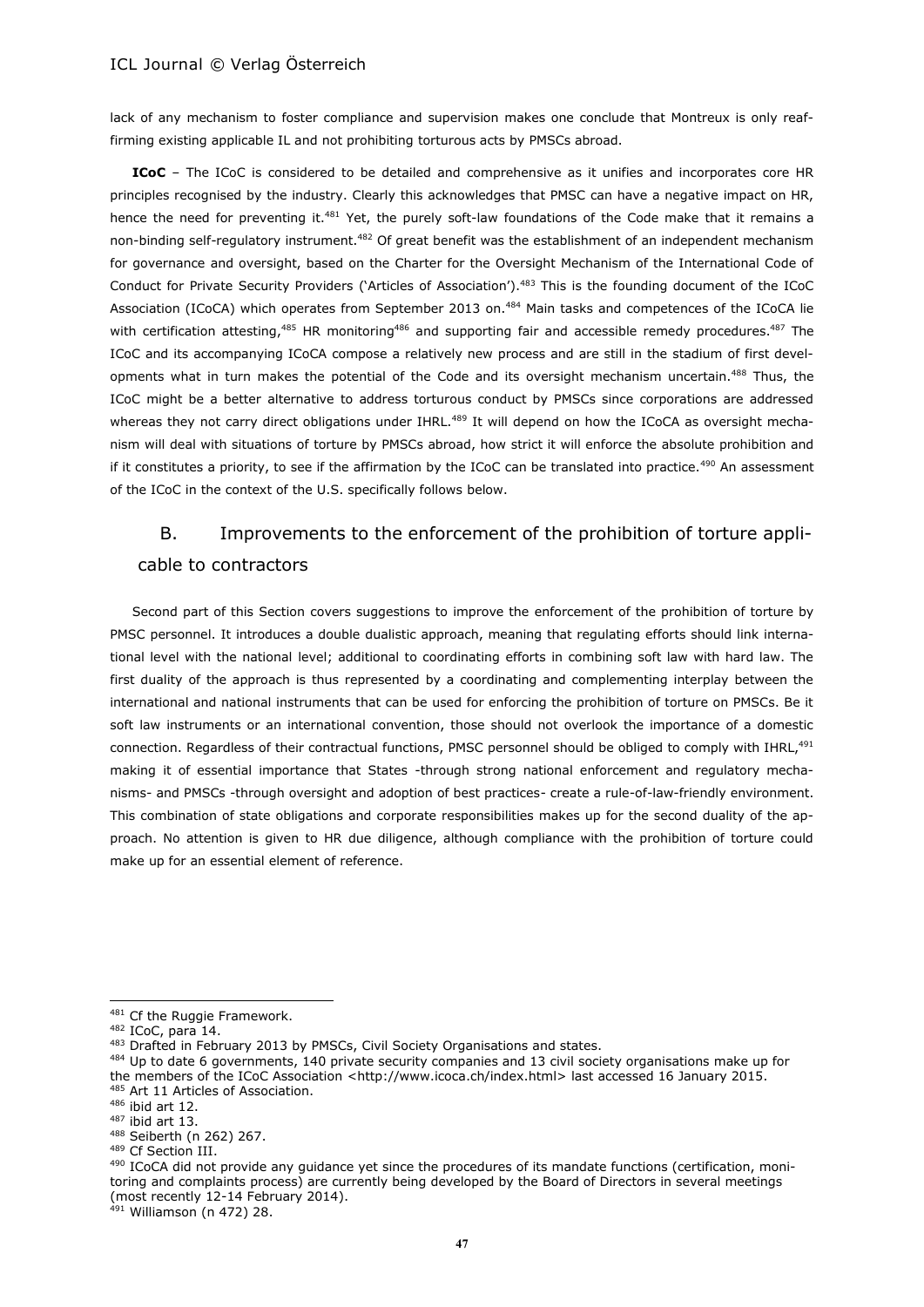## 1. International level

#### a. Soft law

As assessed above, the ICoC seems more likely to improve PMSC compliance with the prohibition of torture. Yet, the danger exists that industry self-regulations gain a more business perspective and diminish the scope of IHRL to suit better the needs of the PMSC industry.<sup>492</sup> Thus, soft law initiatives as Montreux and ICoC are to be complemented with hard law instruments. For the ICoC, this means depending on emerging corporate practice complemented with continuous state support.<sup>493</sup> Then, it has the possibility to become an accepted set of internationally applicable standards going beyond self-regulation. But, as mentioned, a great deal depends on how the ICoCA will exercise oversight and control in practice. Even though the ICoC was brought by the industry and for the industry, such international industry regulation<sup>494</sup> can never absolve states from their IHRL obligations to protect individuals from HR violations by PMSCs.<sup>495</sup>

#### b. UN Draft Convention

Abovementioned reasoning makes one turn to the UN Draft Convention<sup>496</sup> that is currently in development as a complementary hard law instrument representing state obligations under IHRL. The approach of combining hard- with soft law seems to be relevant and supported by many states as debates within the UN Draft Convention its accompanying Intergovernmental Working Group (IGWG) illustrate.<sup>497</sup> IGWG's first session after receiving its broader mandate, has been rescheduled,<sup>498</sup> making an assessment of progress or on the IGWG's view to implement and enforce the prohibition of torture impossible.

In the hypotheses that the UN Draft Convention will be concluded with a HR catalogue, how should an absolute prohibition on torture be incorporated? It constitutes indeed a core human right and is considered to be *ius cogens*. <sup>499</sup> First, a clear definition of the crime of torture must be included, or reference has to be made to existing instruments.<sup>500</sup> The latter holds the preference since the creation of a new concept of torture would not be free from criticism. The Code attempts to counter criticism of being business biased by taking a multistakeholder approach.<sup>501</sup> In essence, caution is required and the difference with mercenaries should be apparent.<sup>502</sup> Second, a clear and absolute prohibition of torture should be stated. Again, reference can be made to IHRL instruments that obtained global support.<sup>503</sup> Third, the UN Draft Convention should grant a clear mandate for oversight and enforcement of this prohibition to either a PMSC industry organ or make use of the effective existing mechanisms that strictly apply the provision and can pose sanctions. The former could point to the ICoCA, yet with high safeguards relating to their independency, effectiveness and overall acceptance by the PMSC industry.<sup>504</sup>

Though, arguments against an international convention as single solution include the prior need to reinforce existing specific PMSC initiatives. Assessing the impact of Montreux and ICoC before launching new initiatives

<sup>492</sup> Human Rights Council, Report of the Intergovernmental Working Group to consider the possibility of elaborating an international regulatory framework on the regulation, monitoring and oversight of the activities of private military and security companies (24 December 2012) UN Doc A/HRC/22/41 <http://www.ohchr.org/Documents/HRBodies/HRCouncil/RegularSession/Session22/AHRC2 241\_English.pdf>

accessed on 16.01.2015, paras 27 and 42. Further: IGWG; Reinisch (n 130) 52; Seiberth (n 262) 179-180. <sup>493</sup> Seiberth (n 262) 266.

<sup>494</sup> Ibid 257. Overall reasoning.

<sup>495</sup> IGWG (n 489) para 25.

<sup>496</sup> Cf Section II.C.

<sup>497</sup> IGWG (n 489) paras. 30, 40-46 and 61-74.

<sup>498</sup> To 21st-25th of July 2014 instead of 16th-20th December 2013. No documents thereof where available yet.

<sup>499</sup> Cf Section III. <sup>500</sup> Eg Art 1 CAT.

<sup>&</sup>lt;sup>501</sup> Seiberth (n 262) 259. <sup>502</sup> IGWG (n 489) para 22-23

<sup>503</sup> Cf Section II; art 5 UDHR; art 7 ICCPR.

<sup>504</sup> Meaning that Signatory Companies become the rule.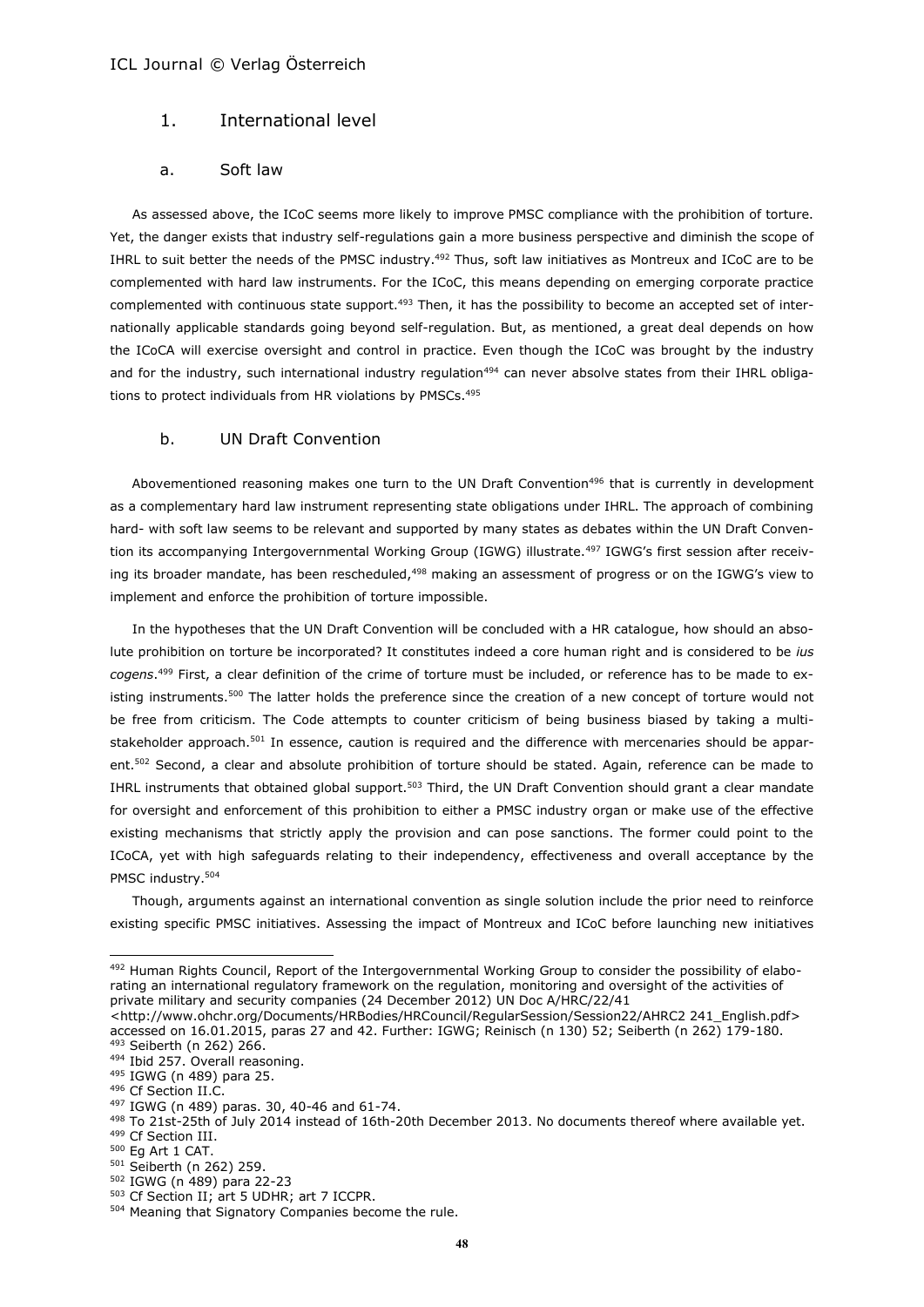which might result in a convention with only a few ratifications, enjoys preference.<sup>505</sup>Embodying legally binding results by applying a double dualistic approach, a set of coordinated international regulations implemented through national law or an international framework convention coordinating national instruments,<sup>506</sup> for both States and the PMSC industry, is needed.

## 2. National level

Although reinforcement of the prohibition of torture is present in PMSC regulatory instruments, it is mostly represented in soft law, hence depending on the willingness of states and corporations. Even if a monitoring mechanism is foreseen, questions remain about their effectiveness. Further, the IGWG correctly noted that criminal accountability for abuses committed by PMSC personnel was not ensured by the existing initiatives. Moreover, jurisdictional difficulties arose from the transnational nature of the private security business.<sup>507</sup> Addressing these difficulties is the exclusive task of states by taking legislative measures. Thus, in implementing the overall framework, a national link needs to be present to strictly apply and to be translated into domestic legislation accompanied by jurisdiction of the courts. Montreux and ICoC with its oversight mechanism are to be considered as initiatives which complement national regulations, resulting in an increasing role of governments in this multifaceted approach.<sup>508</sup>

## a. Using contracting and licensing in prohibiting torture

In recalling art. 5 of the Draft Articles, a connection with licenses and contracts could be made. Regarding conduct of persons or entities exercising elements of governmental authority, the required "empowerment by law" of a person or entity, which is not an organ of the state, could give rise to state responsibility. In a nonstringent application of the Draft Articles, government authorisation through license or contract should satisfy the requirement for empowerment.<sup>509</sup> Thus, both licenses and contracts, distributed by governments as hiring states, can provide for a more individual and specific reinforcement of the prohibition of torture by PMSCs since states are responsible for ensuring it.

**Contract -** Neither Montreux, nor the ICoC require that States contract only with companies that should sign and adhere to the Code. Since both documents cannot be invoked before a court unless they have been integrated into a contract or into national legislation, the good practices and recommendations should be included in the contract, and make it part of national private contract law.<sup>510</sup> The sanctions for non-compliance with the prohibition of torture could cover determination of the contract, pecuniary compensation, dismissal of the alleged perpetrator or one could bring this breach of contract before domestic courts under private contract law.<sup>511</sup>

Licensing - There is a general consensus<sup>512</sup> that a national regulatory regime should at the minimum include a strong state licensing regime for the services PMSCs provide.<sup>513</sup> In the licensing agreement with the government, standards could be set out that companies are expected to meet which should incorporate an absolute prohibition on torture in exercising the licensed activities abroad.

<sup>505</sup> IGWG (n 489) para 48.

<sup>506</sup> ibid para 40; Cockayne (n 13) 14 and 31.

<sup>507</sup> IGWG (n 489) para 32.

<sup>508</sup> ibid para 29.

<sup>509</sup> Oliver Jones, 'Implausible Deniability: State Responsibility for the actions of Private Military Firms' (August 2008) <http://works.bepress.com/cgi/viewcontent.cgi?article=1000&context=oliver\_jones> accessed on 16.01.2015, 44.

<sup>510</sup> IGWG (n 489) para 31.

<sup>511</sup> Simon Chesterman and Chia Lehnardt, *From mercenaries to market. The rise and regulation of private military companies* (Oxford University Press 2010) 220-221.

<sup>512</sup> Thomas R Mockaitis, *Soldiers of misfortune?* (Strategic Studies Institute and U.S. Army War College Press 2014) 50-51; Williamson (n 472) 31.

<sup>513</sup> Nathaniel Stinnett, 'Regulating the Privatization of war: How to stop Private Military Firms from committing Human Rights Abuses' (2008) 28 BC Int'l & Comp L Rev 1*,* 211.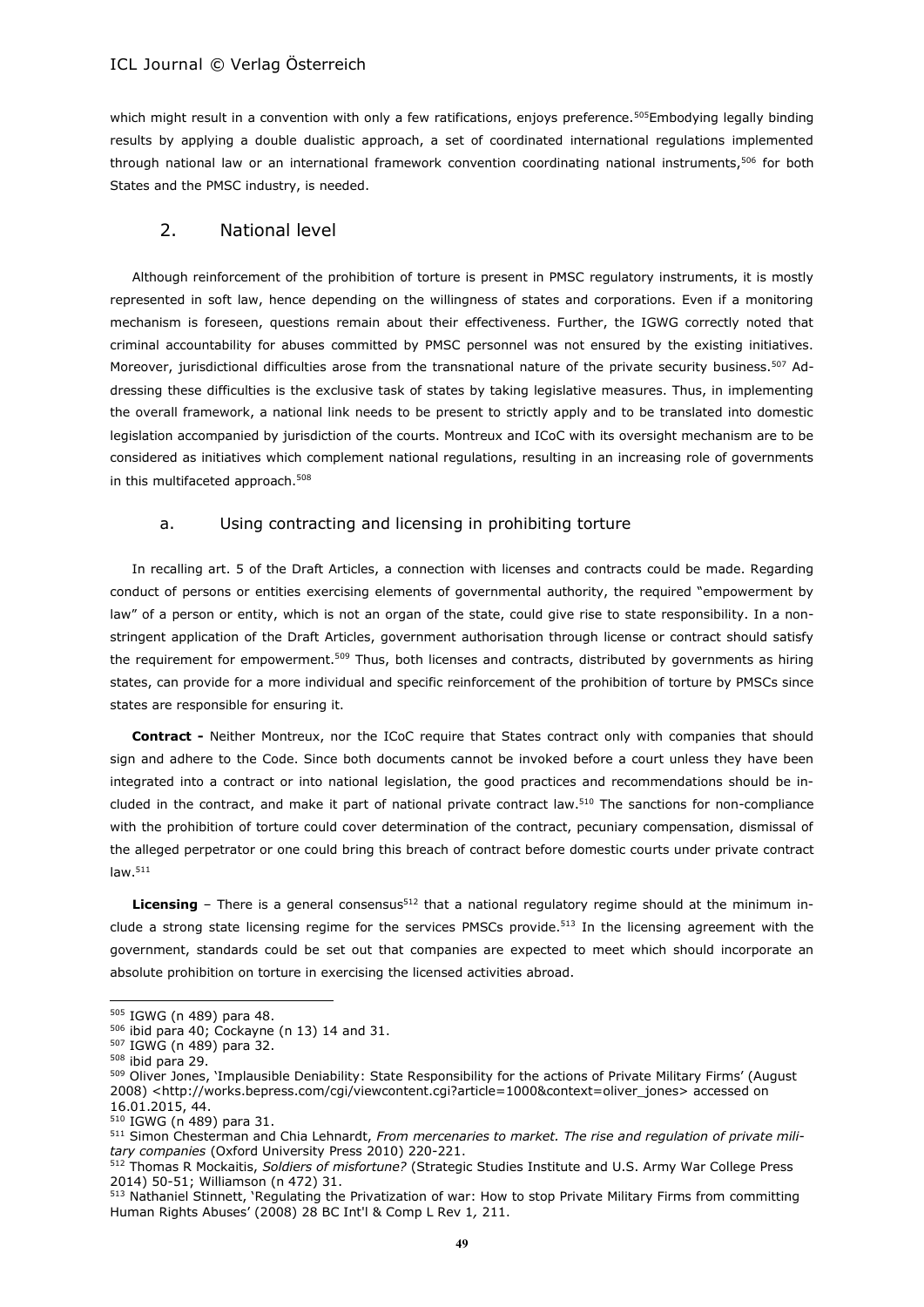The criminalisation by State Parties to the CAT of the crime of torture in their national legislation<sup>514</sup> supports these licensing standards and provides for a clear sanction possibility when the prohibition on torture is violated.<sup>515</sup> Yet, licensing as tool for holding PMSCs responsible for their torturous conduct can only be effective when room and capacity for post-license monitoring are present. Monitoring clears out situations of license withdrawal by the government in case of non-compliance.<sup>516</sup> Yet, the U.S. Government has not touched upon the possibility to improve accountability by requiring the PMSC to establish credible complaint and monitor mechanisms which allow victims of PMSC conduct to bring complaints.<sup>517</sup>

#### b. In the case of the United States

The chances that the U.S would sign and agree to an international binding Convention seem nevertheless to be very small. In view of the U.S., no 'one size fit all' solution can be recognised since different approaches are perceived. The U.S. itself emphasised that first a stock of existing initiatives should be taken and that reviewing state practices at the national level is needed.<sup>518</sup> Consequently, because of the U.S. opinion towards a binding Convention, the soft-law and self-regulation instruments must hold the capacity to regulate responsibility and liability of PMSCs regarding acts of torture abroad. The Montreux Document is currently<sup>519</sup> joined by 50 states that support the document. The United States was strongly involved with the 16 other countries in the development of the document,<sup>520</sup> making the principles incorporated in Montreux seemingly accepted by the U.S. itself. With regard to the ICoC, there are currently 60 United States PMSCs who have signed the code, on a total of 708 Signatory Companies.<sup>521</sup> Thus, there seems to be a relative common ground in the opinion of the industry to comply with certain principles of IHR, yet it all depends on the alignment of the U.S. Signatory Companies with the ICoC in practice.

The ICoC its translation of some HR guarantees could not correspond with the scope and interpretation of IHR guarantees by the CmAt or ICJ.<sup>522</sup> In the case of the U.S., this forms an accurate criticism as the U.S. narrows down the international prohibition of torture where possible and confines it to state actors.<sup>523</sup> Regarding accountability for HR violations of PMSCs specifically, the U.S. indicated that the PMSC staff could be held criminally accountable in the U.S. for offences committed outside U.S. territory under MEJA and UCMJ.<sup>524</sup> It stated as well that state common law and federal statutes in the U.S. allowed for private parties to bring suits against PMSCs, which in practice is hindered by many jurisdictional and jurisprudential obstacles.<sup>525</sup>

#### C. Conclusion

This exposition pleads for a regulatory framework that is applicable to PMSCs who commit(ed) torture by upholding a double dualistic approach. This includes a complementary and reinforcing function of hard law as well as of soft law instruments, accompanied by a coordinated interplay between the international level and domestic translations thereof.

Generally, Montreux and the ICoC differ from each other in areas of terminology, services and application. Yet, built in HR protection principles are present who need to be respected. In relation to torture, Montreux and

<sup>514</sup> Art 4 CAT.

<sup>515</sup> Stinnett (n 8) 222; Cf Section III.

<sup>516</sup> Francioni and Ronzitti (n 103) 138; Williamson (n 472) 21.

<sup>517</sup> Cockayne (n 13) 18. Making states accountable.

<sup>518</sup> IGWG (n 489) para 63.

<sup>519</sup> Cf <http://www.eda.admin.ch/eda/en/home/topics/intla/humlaw/pse/parsta.html> accessed 16.01.2015.

<sup>520</sup> Montreux, 9 (preface), 32, 41.

<sup>521</sup> Cf <http://www.icoc-psp.org/ICoCSignatoryCompanies.html>, together with <http://www.icocpsp.org/uploads/Signatory\_Companies\_-\_September\_2013\_-\_Composite\_List-1.pdf> (both accessed 16.01.2015).

<sup>522</sup> Seiberth (n 262) 180-181.

<sup>523</sup> Cf Section II.A.3 and Section III.

<sup>524</sup> IGWG (n 489) para 51.

<sup>525</sup> Cf Section V.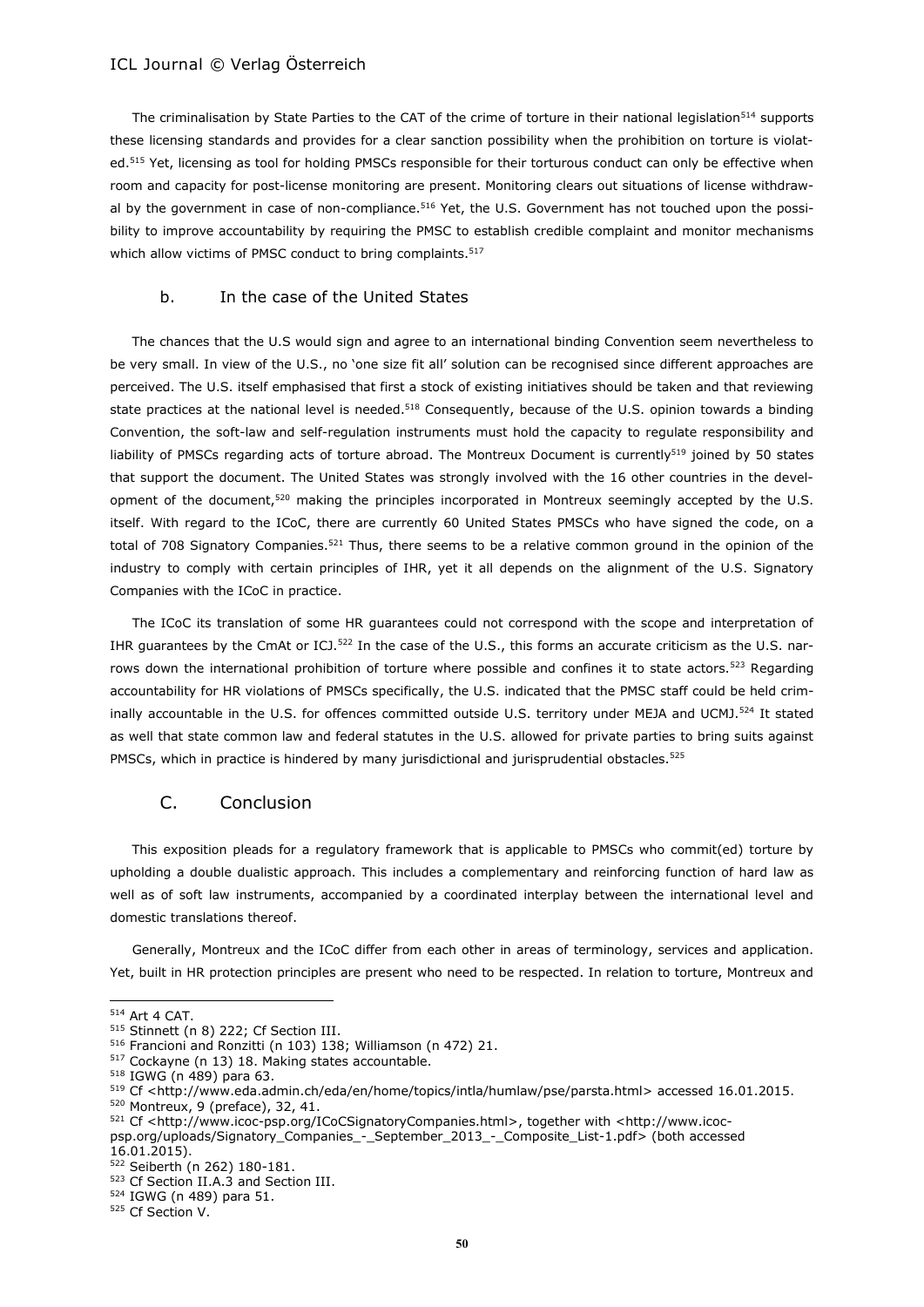its state focus seem not able to bring satisfactory results. A possibility is improving Montreux to explicitly address torture in its recommendations and obliging states to incorporate a core of good practices where the prohibition of torture is part of. The explicit incorporation, additional to creating an oversight mechanism that is currently absent. On the corporate side, the ICoC has more potential to deal with torture by PMSCs because of its oversight body (ICoCA) and the inclusion of a specific provision for the prohibition of torture. Subsequently, the Code could gain normative character beyond self-regulation by its incorporation into PMSC contracts, making it part of domestic private contract law. Yet, the danger exists that the ICoC would lead a 'life on its own', detached from all existing guarantees that the prohibition of torture is being complied with,<sup>526</sup> resulting in insufficiency of soft law. The future could hold an international binding convention when the UN Draft Convention on PMSCs is concluded with an integrated strong torture provision that fulfils some conditions. An efficient enforcement mechanism is a necessary addition, which could be embodied by a generally accepted ICoCA. A coordinated interplay with the national level needs assistance, which would benefit the domestic enforcement of the prohibition of torture to PMSCs to commit torture abroad. This can be realised by incorporating torture prohibiting standards in the contract or in the license process, with strict oversight and monitoring. The U.S. context seems to complicate the practical translation of these regulatory initiatives, either by the government opinion against a binding convention, or a fragmented interpretation of the prohibition of torture.

## VII. General Conclusions

In the international field of 'privatised war', it is clear that PMSCs can be considered as NSA since they act autonomously from governments and have an action network across state boundaries. In addition to that, PMSCs do not represent 'present-day-mercenaries' since they carry different characteristics. The corporately organized PMSCs cover an increasing demand, provide for temporary and wide ranged services, and maintain a highly specialised military and security expertise. Concerning the crime of torture, it was established that NSA can commit torture, while researched U.S. legislation confined perpetrators of torture to only state actors. In defining the constitutional elements of the crime the comparison of international and regional documents showed that slight differences exist, though all covered any act which causes severe physical and/or mental pain or suffering; is intentionally or deliberately inflicted; is applied in the pursuit of a certain purpose and includes state responsibility. At first sight, the United States adapted the international standards, yet it narrowed this definition down were possible. Thus, instead of blind staring on the specific level of state involvement, the focus when deciding whether an act constitutes to torture should lie with the act or conduct itself, rather than with the actors who commit the crime.

The rise of PMSCs taken together with the global privatisation of war conceived a market that is clearly in need of a global-oriented framework. This framework should acknowledge the rights and responsibilities of all actors involved and should protect the principles upon which the international human rights regime is based. The Intergovernmental Working Group on international binding Conventions, soft-law initiatives as the Montreux Document, general Codes of Conduct and the International Code of Conduct for Private Security Service Providers (ICoC) currently represent the regulatory framework of the industry. Due to their fragmentation, differences in scope, their lack of enforceability, low capacity and scattered focus of these representing instruments, this regulatory framework is dissatisfactory.

Concerning the legal means through which PMSCs are bound by International Human Rights Law (IHRL), an expected clear link was found between international and domestic U.S. legislation prohibiting torturous conduct. The legal foundation, whether general or specific; international or national, provides for a solid and established prohibition on torture. However, up to this point, it is not accepted that NSA as PMSCs would carry direct horizontal HR obligations themselves. Subsequently, in assessing the value of the torture prohibition as such, doctrine and U.S. courts agree on the minimal value of an international custom against torture. According to the ICJ, this norm of customary international law includes acts of torture conducted by any 'author'. Thus, not con-

<sup>526</sup> Cf ICCPR and CAT.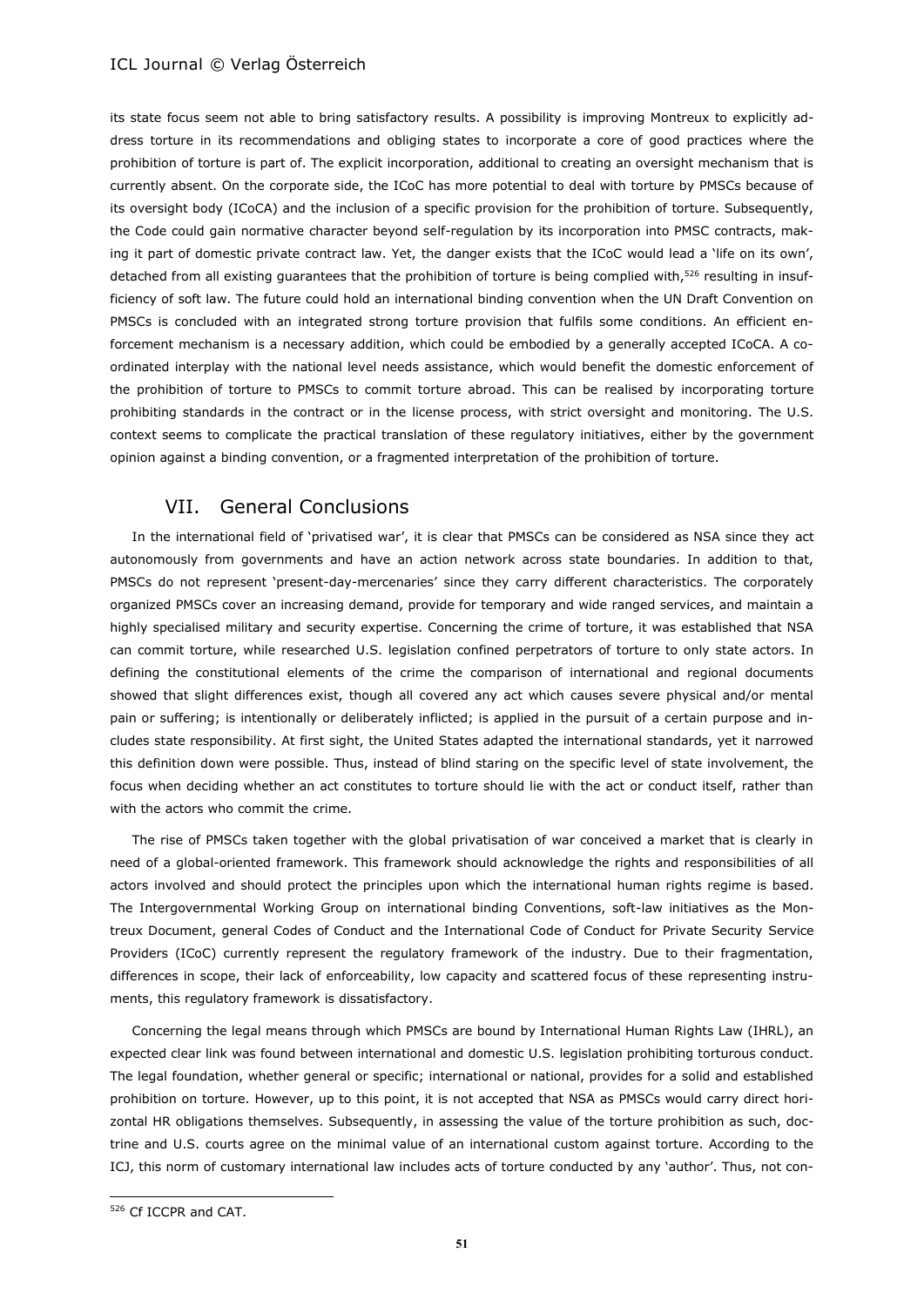fining perpetrators of torture to states necessarily, but extending it to officers, contractors and PMSCs. Yet, based on CAT and its CmAT, the prohibition on torture carries even *ius cogens* value. Thus, under international law, the U.S. not only has the authority but also the obligation to provide a forum in order that these international standards may be vindicated since the U.S. has the obligation to avoid impunity for those 'actors.' Several civil and criminal U.S. laws were found, that are pertinent for victims of torture. The MEJA and UCMJ, with their respective limited appliance, represent the failure of U.S. its patch-up actions to the Military Justice System. This is why the international preference goes to the ordinary criminal justice system when handling cases of PMSC misconduct. Both civil (ATCA and TVPA) and criminal (TCIA) legislation are in place where torture victims of PMSCs acting abroad can base their claims on. The *ius cogens* value of the prohibition of torture additionally increases chances of an actionable violation before U.S. courts. Although there exists a theoretical probability to hold PMSCs and their employees accountable for torturous conduct, the general lack of full, clearcut and solid liability makes the consequent responsibility avoidable, and translates into impunity these actors enjoy.

A first deficit of responsibility is represented by the very narrow U.S. interpretation regarding the extraterritoriality principle of both the ICCPR and the CAT. Yet, the CAT's extraterritorial jurisdiction is translated on national U.S. level in both criminal and civil legislation. The TCIA embodies the criminal instrument and allows exercise of universal criminal jurisdiction over torture by the CAT. On the civil side, the ATCA provides the torture prohibition with an extraterritorial applicability. The TCIA together with the ATCA hereby create substantial ground to underpin the extraterritorial jurisdiction-principle when posing civil or criminal claims founded on torture. Although states cannot absolve themselves from their responsibilities under IHRL by contracting out certain duties to private companies, it gives way to a second gap in assigning responsibility for torture. The reason for this is because of the immunities from civil claims granted by the U.S. government before its domestic courts and from liability in host state's courts. The former includes the ATCA, connected with jurisprudential doctrines of 'combat activities exception' and the 'unique federal interest', which should be present to obtain the combat activities exception. The U.S., by affording immunity from its justice system while providing no alternative avenue, violates its positive obligation to keep U.S. legislation in compliance with HR standards.

In search of redress for the tortured victim, the U.S. jurisprudence showed an inconsistent interpretation of the identical argument that is built around the combat activities exception. *Kiobel* seems to be interpreted too freely; and the lower courts seem not able to correctly asses *Kiobel* its human rights legacy. Because these lower courts carry the responsibility for defining the elements of the 'touch and concern'-test, one can expect that Courts of Appeals in general will generate jurisprudential conflicts. The dismissal by the District Court of Virginia illustrates already a very narrow and formalistic reading of the *Kiobel* decision. The chances of *Al Shimari* to survive in a post-*Kiobel* era seem to be very small. Nevertheless, in a broader jurisprudential view, cases as *Al Shimari* could survive the *Kiobel* reasoning to a certain extent, if lower courts would apply in good faith the essence of the 'touch and concern'-doctrine. This is something that is recently illustrated by the judgement in *Al Shimari.* Yet, a general jurisprudential change to mend the deliberately vague ATCA application is definitely needed. Alternatively, the repetition of torturous conduct and its subsequent impunity would result in keeping the ghost of Abu Ghraib alive, rather than confronting them.

As expected is the ATCA perceived in the international context as an example of extraterritorial jurisdiction resulting from extending national legislation with HR relevant provisions to NSA operating abroad. In practice, obstacles occur to establish this general tort theory which recognises that HR violations, wherever committed, may trigger legal responsibility. One could thus wrongfully assume that the U.S. upholds its obligations to punish torturous acts. In reality however, as illustrated by the *Al Shimari* appeal, the U.S. domestic level fails to fulfil these obligations. Consequently, when searching for other instruments to hold PMSCs accountable for their torturous conduct abroad, a double dualistic regulatory approach that assigns responsibility and creates clear liability for them should be applied. This framework adopts a complementary and reinforcing purpose of both hard law as soft law instruments; accompanied by a coordinated interplay between the international level and domestic translations thereof.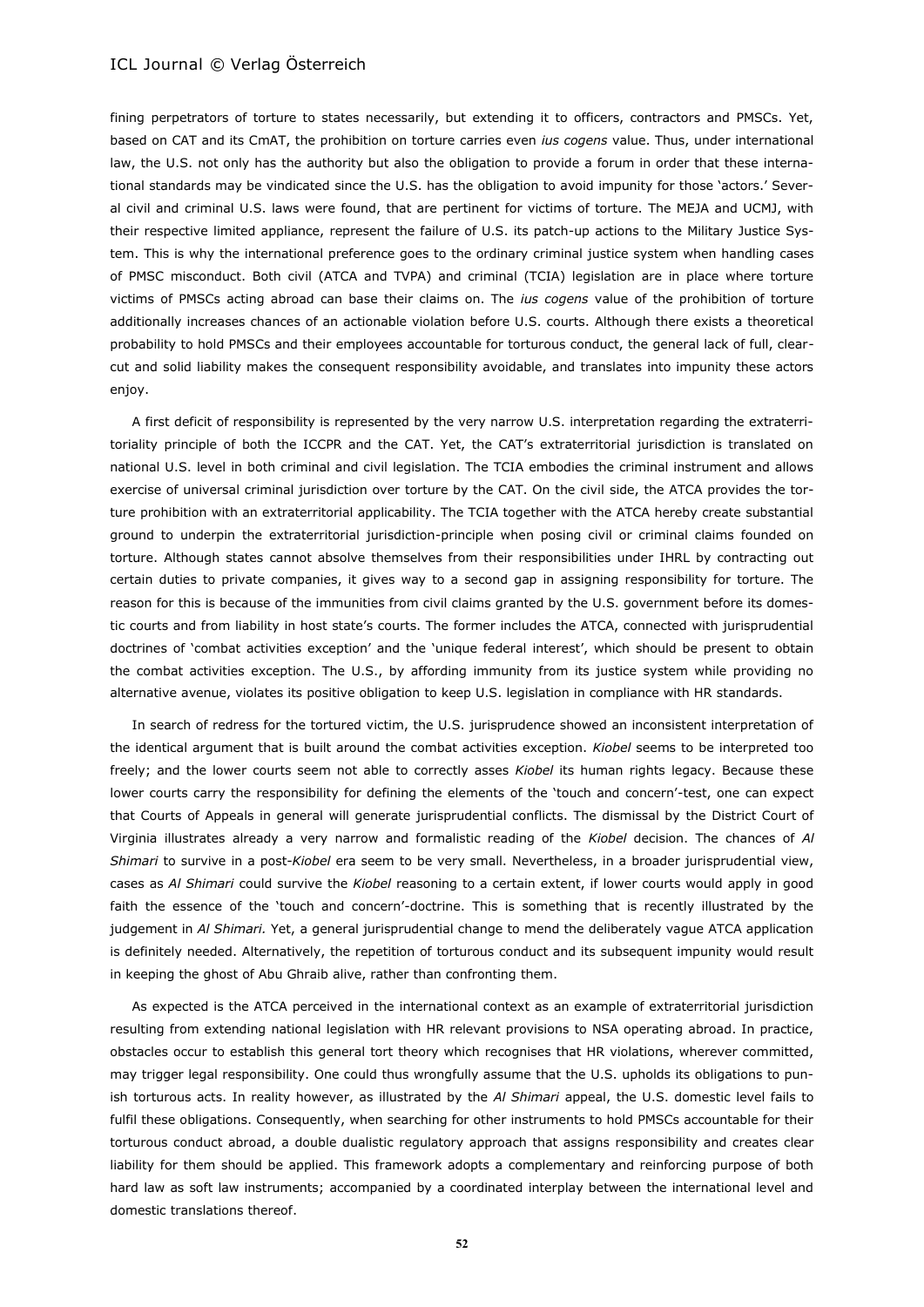In relation to the prohibition of torture, Montreux is not able to bring satisfactory results to the establishment of responsibility. This could be improved by addressing torture in its recommendations and obliging states to incorporate a core of good practices which include this prohibition. This, additional to the creation of a necessary oversight mechanism. On the corporate side, the ICoC could bring clear responsibility and accountability for torture to PMSCs because of its ICoCA oversight body and the inclusion of a specific provision relating to the prohibition of torture. Subsequently, the Code could gain normative character beyond self-regulation by its incorporation into PMSC contracts, making it part of domestic private contract law. Yet, the danger exists that the ICoC would lead a 'life on its own', resulting thus in insufficiency of soft law alone. This makes one turn to the UN Draft Convention on PMSCs that might integrate a strong provision of torture. Yet, given the negative U.S. opinion on the Draft Convention, it seems very unlikely that a binding convention will hold the solution in U.S. context.

Still, an efficient enforcement mechanism for oversight and monitoring is necessary and could be embodied by a largely accepted ICoCA. A coordinated interplay with the national level benefits the domestic enforcement of responsibility and increases chances to hold PMSCs accountable for torture committed abroad. Therefore that the creation of a regulatory framework which will bring redress for victims of torturous conduct by (U.S.) PMSCs and their personnel abroad, needs a double dualistic approach.

**Lisa van Besouw:** [lisavanbesouw@gmail.com](mailto:lisavanbesouw@gmail.com)**;** Mariakerksesteenweg 45, 9031 Drongen (Ghent), 0032 Belgium

#### **Reference List**

#### **Books and articles**

Allbright Scott E., 'Corporate tort liability under the Alien Tort Statute post-Kiobel', University of Miami Business law Review Vol. 21 (2013) 281-326.

Alston Philip (Ed.), *Non-State Actors and Human Rights* (Oxford University Press 2005) 387 pg.

Alston Philip, 'The Not-a-Cat-syndrome: can the International Human Rights regime accommodate Non-State Actors?' in Alston Philip (ed.), *Non-State Actors and Human Rights* (Oxford University Press 2005), 3-36.

Apostolova Ekaterina, 'The relationship between the alien Tort Statute and the Torture Victim Protection Act', Berkeley Journal of International Law Vol. 28 No. 2 (2000) 640-652.

Arts Bas, Noortmann Math and Reinala Bob, *Non-State Actors in International Relations* (Ashgate Publishing Lim 2001) 318 pg.

Avant Deborah, *The Market of Force. The consequences of Privatizing security* (Cambridge University Press 2010) 310 pg.

Bradley Curtis A, 'Universal Jurisdiction and U.S. Law', The University of Chicago Legal Forum Vol. 2 No. 323 (2001) 323- 350.

Cabot FJZ, 'Kiobel and the question of extraterritoriality', Huri-age. Consolider-Ingenio No. 2 (2013) 1-12.

Chesterman Simon and Lehnardt Chia, *From mercenaries to market. The rise and regulation of private military companies* (Oxford University Press 2010) 287 pg.

Clapham Andrew, *Human Rights obligations of Non-State Actors* (Oxford University Press 2006) 613 pg.

Connor Colette, 'Recent Development: The United States' Second and Third Periodic Report to the United Nations Human Rights Committee', Harvard International Law Journal Vol. 49 No. 2 (2008) 509-534.

Decker Joshua A, 'Is the United States Bound by the Customary International Law of Torture? A proposal for ATS Litigation in the War on Terror', Chicago Journal of International Law Vol. 6 No. 2 (2005-2006) 803-832.

De Schutter Olivier, *International Human Rights Law: Cases, Materials, Commentary* (Cambridge University Press 2010) 967 pg.

de Wolf Antenor, 'Modern Condottieri in Iraq: Privatising war from the Perspective of International and Human Rights Law', Indiana Journal of Global Legal Studies Vol. 13 Issue 2 (2006) 315-356.

Donovan Donald and Roberts Anthea, 'The Emerging of Universal Civil Jurisdiction', *The American Journal of International Law* Vol. 100 No. 142 (2006) 142-163.

Forsythe David, *Human Rights in International Relations* (Cambridge University Press 2012) 355 pg.

Francioni Fransesco and Ronzitti Natalino, *War by contract - Human Rights, Humanitarian law and Private Contractors* (Oxford University Press 2011) 532 pg.

Gaston E L, 'Mercenarism 2.0? The rise of the modern private security industry and its implications for international humanitarian law enforcement', Harvard International Law Journal Vol. 49 Nr. 1 (2008) 221-248.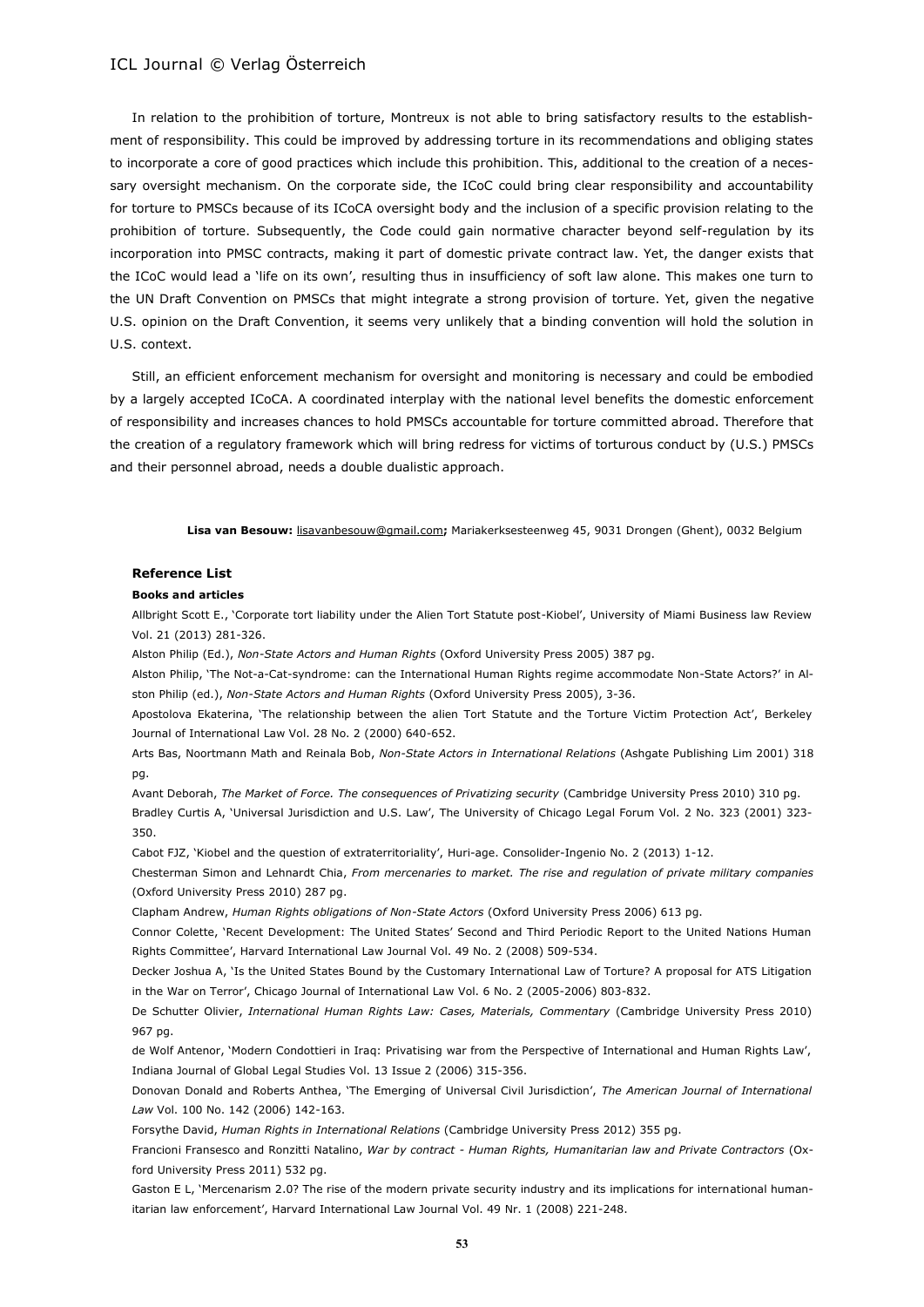Gondek Michal, *The Reach of Human Rights in a Globalising World: Extraterritorial Application of Human Rights Treaties* (Human Rights Research 2009) 442 pg.

Hansen JC, 'Rethinking the regulation of private military and security companies under international humanitarian law', Fordham International Law Journal Vol. 35 Issue 3 (2011-2012) 1-41.

Hathaway Oona, Nowlan Aileen and Spiegel Julia, 'Tortured Reasoning: The Intent to Torture Under International and Domestic Law', Virginia Journal of International Law Vol. 52 (2012) 791-837.

Jäger Thomas and Kümmel Gerhard, *Private Military and Security Companies. Chanses, Problems, Pitfalls and Prospects* (VS Verslag fur Zocialwissenschaften 2007) 502 pg.

Johnson Kathryn, 'Shields of war: defining military contractors' liability for torture', American University Law Review Vol. 61 (2012) 1417-1431.

Larose Ryan, 'Jurisdiction over American Private Military Contractors: the illusion of a loophole in the law and the reality of no oversight', Buffalo Human Rights Law Review No. 18 (2012) 223-252.

Lee Daniel E. and Lee Elizabeth J., *Human Rights and the Ethics of Globalization* (Cambridge University Press 2010) 264 pg. Martin Emily M., 'Torture, Inc.: Corporate Liability under the Torture Victim Protection Act', Northern Illinois University Law Review Vol. 31 (2010-2011) 175-209.

Matthys Joery, *Private Security Companies and Private Military Companies. A comparative and Economical Analysis* (Maklu 2010) 260 pg.

Mockaitis Thomas R., *Soldiers of misfortune?* (Strategic Studies Institute and U.S. Army War College Press 2014) 80 pg.

Murray Odette, Kinley David and Pitts Chip, 'Exaggerated rumors of the death of an alien tort? Corporations, human rights and the remarkable case of Kiobel', Melbourne Journal of International law Vol. 12 (2011) 1-38.

Neil Benjamin A., 'Are private Military Firms the answer to the expanding global crisis?', International Business & Economics Research Journal Vol. 10 No. 2 (2011) 13-20.

Nelson Spencer R., 'Establishing a practical solution for tort claims against Private Military Contractors: Analyzing the Federal Tort Claims Act´s "Combatant activities exception" via a Circuit split', Civil Rights Journal Vol. 23 No. 1 (2012-2013) 109-141.

Nowak Manfred, *UN Covenant on Civil and Political Rights: ICCPR Commentary* (Engel 2005) 1277 pg.

Oette Lutz and Ferstman Carla, *Not only the state: torture by Non-State actors. Towards enhanced protection, accountability and effective remedies; Redress seeking reparation for torture survivors* (The Redress Trust 2006) 99 pg.

Percy Sarah, 'Regulating the private security industry: a story of regulating the last war', International Review of the Red Cross Vol. 94 No. 887 (2012) 941-960.

Price Ingrid L., 'Criminal liability of civilian contractors in Iraq and Afghanistan', Stanford Journal of International Law Vol. 2 No. 49 (2013) 491-501.

Ratner Steven R., 'Corporations and Human Rights: A theory of legal responsibility', Yale Law Journal No. 111 (2001) 443- 542.

Reidy Aisling, 'The prohibition of torture. A guide to the implementation of Article 3 of the European Convention on Human Rights', Council of Europe Human Rights Handbooks No. 6 (2002) 1-52.

Reinisch August, 'The changing International Framework for dealing with Non-State Actors' in Alston Philip (ed.), *Non-State Actors and Human Rights* (Oxford University Press 2005) 37-92.

Rosemann Nils, 'The Privatisation of Human Rights Violations - Business' impunity or corporate Responsibility? The case of human rights abuses and torture in Iraq', Non-State actors and International law No. 5 (2005) 77-100.

Ryngaert Cedric, 'Litigating abuses Committed by Private Military Companies', European Journal of International Law Vol. 19 No. 5 (2008) 1035-1054.

Schuman Jacob, 'Developments in the Law – Extraterritoriality', Harvard Law Review Vol. 124 (2011) 1226-1304.

Seiberth Corinna, *Private Military and Security Companies in International Law – A challenge for Non-binding norms: The Montreux Document and the International Code of Conduct for Private Security Providers* (Intersentia 2013) 296 pg.

Sheehy Benedict and Maogoto Jackson N., 'The private military company-unravelling the theoretical, legal & regulatory mosaic', ILSA Journal of International & Comparative law Vol. 15 No. 1 (2008) 147-181.

Singer Peter, 'Corporate Warriors: the rise of the privatized Military Industry and its ramifications for international Security', International Security Vol. 26 No. 3 (2002) 186-220.

Singer Peter, *Corporate Warriors: The Rise of the Privatized Military Industry* (Cornell University Press 2008) 348 pg.

Skinner Gwynne, 'Nuremberg's Legacy Continues: the Nuremberg trials' influence on human rights litigation in U.S. Courts under the Alien Tort Statute', Albany Law Review Vol. 71 (2008) 321-367.

Stanger A. and Williams M.E., 'Private military Corporations: benefits and costs of outsourcing Security', Yale Journal of International Affairs Vol. 2 Issue 1 (2006-2007) 4-19.

Steinhardt Ralph G., 'Multinational Corporations and International Human Rights Law: The next Lex Mercatoria', in *Materials of Academy of European Law. Thirteenth Session-Human Rights Law* (European University Institute 2002) 17-28.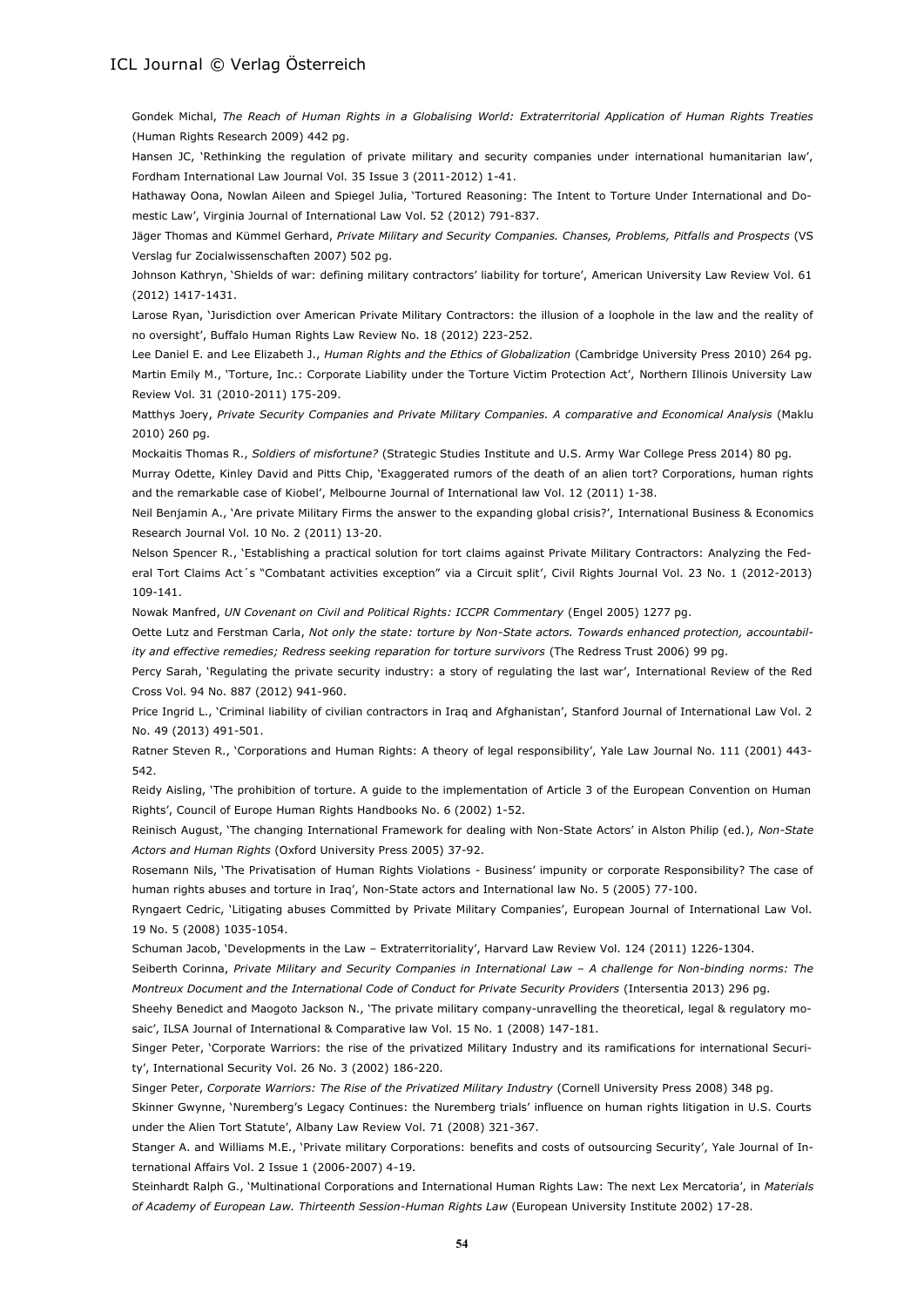Stephens Beth, *International Human Rights Litigation in U.S. Courts* (Martinus Nijhof Publishers 2008) 76 pg.

Stewart David and Wuerth Ingrid, 'Kiobel v. Royal Dutch Petroleum Co.: The Supreme Court and the Alien Tort Statute', The American Journal of International Law Vol. 107 No. 3 (2013) 601-621.

Stinnett Nathaniel, 'Regulating the Privatization of war: How to stop Private Military Firms from committing Human Rights Abuses', Boston College International and Comparative Law Review Vol. 28 No. 1 (2008) 211-223.

Tonkin Hannah, *State Control over Private Military and Security Companies in Armed Conflict* (Cambridge University Press 2012) 310 pg.

van der Vyver Johan, 'Torture as a crime under international law', Albany Law Review Vol. 67 Issue 2 (2003) 427-463.

Wallace David A., 'International Code of Conduct for private Security Service Providers, Introductory Note', International Legal Materials Vol. 50 No. 1 (2011) 89-104.

White Nigel D. and MacLeod Sorcha, 'EU Operations and Private Military Contractors: Issues of Corporate and Institutional Responsibility', The European Journal of International Law Vol. 19 No. 5 (2008) 965-988.

White Robin and Ovey, Clare, *The European Convention on Human Rights* (Oxford University Press 2010) 720 pg.

Williamson Jamie A., 'Guarding the Guards: The regulation of Private Military and Security Contractors', The Business and Human Rights Review Issue 3 (2013-2014) 26-32.

#### **Papers, reports and studies**

Arts Bas, 'Non-State Actors in Global Governance' (2003-2004) <http://www.coll.mpg.de/pdf\_dat/2003\_04online.pdf > accessed on 16.01.2015.

Cockayne James, 'Taming the dogs of war: the strategic logic of the professionalization of Private Military and Security Companies' (30 April 2008) in Conference of the A.E. Havens Centre for the Study of Social Structure and Social Change, *The Privatization of Security and Human Rights in The Americas: Perspectives from the Global South* (University of Wisconsin-Madison 2008) <http://www.havenscenter.org/privatemilitaryconference2008> accessed on 16.01.2015.

Defendant CACI Premier Technology Inc's Memorandum on the elements of plaintiffs' Alien Tort Statute Claims (14 November 2014) in *Suhail Najim Abdullah, Al Shimari, et al v CACI Premier Technology Inc*, No 1:08-CV-00827-GBL-JFA < http://ccrjustice.org/files/512\_2014.11.14%20Def%20Memo%20on%20Elements%20of%20ATS%20Claims.pdf> accessed on 16.01.2015.

Huskey Kristine A., PRIV-WAR Report-The United States of America - 'The American Way: Private Military Contractors & U.S. Law After 9/11 An Update' (1 October 2010) in *National Reports Series* No. 03/10 <file:///C:/Users/Lisa/Downloads/SSRN-id2184090.pdf> accessed on 16.01.2015.

Jones Oliver, 'Implausible Deniability: State Responsibility for the actions of Private Military Firms' (August 2008)

<http://works.bepress.com/cgi/viewcontent.cgi?article=1000&context=oliver\_jones> accessed on 16.01.2015.

Knox John H., 'Horizontal Human Rights Law' (13 September 2007) <http://works.bepress.com/john\_knox/1> accessed on 16.01.2015.

Major General Antonio M. Taguba, Article 15-6 Investigation at the 800th Military Police Brigade (2004) <http://www.npr.org/iraq/2004/prison\_abuse\_report.pdf> accessed on 16.01.2015.

Memorandum of Defendant CACI Premier Technology Inc in support of its motion to dismiss for lack of subject-matter jurisdiction (21 November 2014) in *Suhail Najim Abdullah, Al Shimari, et al v CACI Premier Technology Inc*, No 1:08-CV-00827-GBL-JFA < [http://ccrjustice.org/files/Al-Shimari\\_CACI-Memo-Mtn-Dismiss-PQD\\_Public\\_11-21-14.pdf>](http://ccrjustice.org/files/Al-Shimari_CACI-Memo-Mtn-Dismiss-PQD_Public_11-21-14.pdf) accessed on 16.01.2015.

OAU-OUA and the Association for the Prevention of Torture, The Robben Island Guidelines: Guidelines and Measures for the Prohibition and Prevention of Torture, Cruel, Inhuman or Degrading Treatment or Punishment in Africa (2002) <http://www1.umn.edu/humanrts/instree/RobbenIslandGuidelines.pdf> accessed on 16.01.2015.

Plaintiffs/Appellants' Opening brief to the Fourth Circuit U.S. Court of Appeals (29 October 2013) <http://ccrjustice.org/files/2013-10-29\_Al-ShimariPlaintiffsAppelants\_Opening\_Brief.pdf> accessed on 16.01.2015.

Plaintiffs' Memorandum in opposition to defendant CACI Premier Technology's motion to dismiss (19 December 2015) in *Suhail Najim Abdullah, Al Shimari, et al v CACI Premier Technology Inc*, No 08-cv-827 GBL-JFA < [http://ccrjustice.org/files/527\\_2014.12.19%20Pl%20Opp%20MTD%20PQD%20PUBLIC.pdf>](http://ccrjustice.org/files/527_2014.12.19%20Pl%20Opp%20MTD%20PQD%20PUBLIC.pdf) accessed on 16.01.2015.

Plaintiffs' Memorandum on the elements of their claims under the Alien Tort Statute (5 November 2014) in *Suhail Najim Abdullah, Al Shimari, et al v CACI Premier Technology Inc*, No 1:08-CV-00827-GBL-JFA [<http://www.ccrjustice.org/files/509\\_2014.11.05%20Pltfs%20Memo%20on%20Elements%20of%20ATS%20claims.pdf>](http://www.ccrjustice.org/files/509_2014.11.05%20Pltfs%20Memo%20on%20Elements%20of%20ATS%20claims.pdf) accessed on 16.01.2015.

Plaintiffs' Opposition to defendant CACI Premier Technology, Inc's motion for reconsideration of the court's order reinstating plaintiffs' Alien Tort Statute Claims [Dkt. #159] or in the alternative to dismiss the Alien Tort Statute Claims for lack of subject matter jurisdiction, in the case of *Suhail Najim, Abdullah Al Shimari et al, v CACI premier Technology, Inc.*, C.A, No. 08-cv-827 GBL-JFA (D Va, 3 March 2013).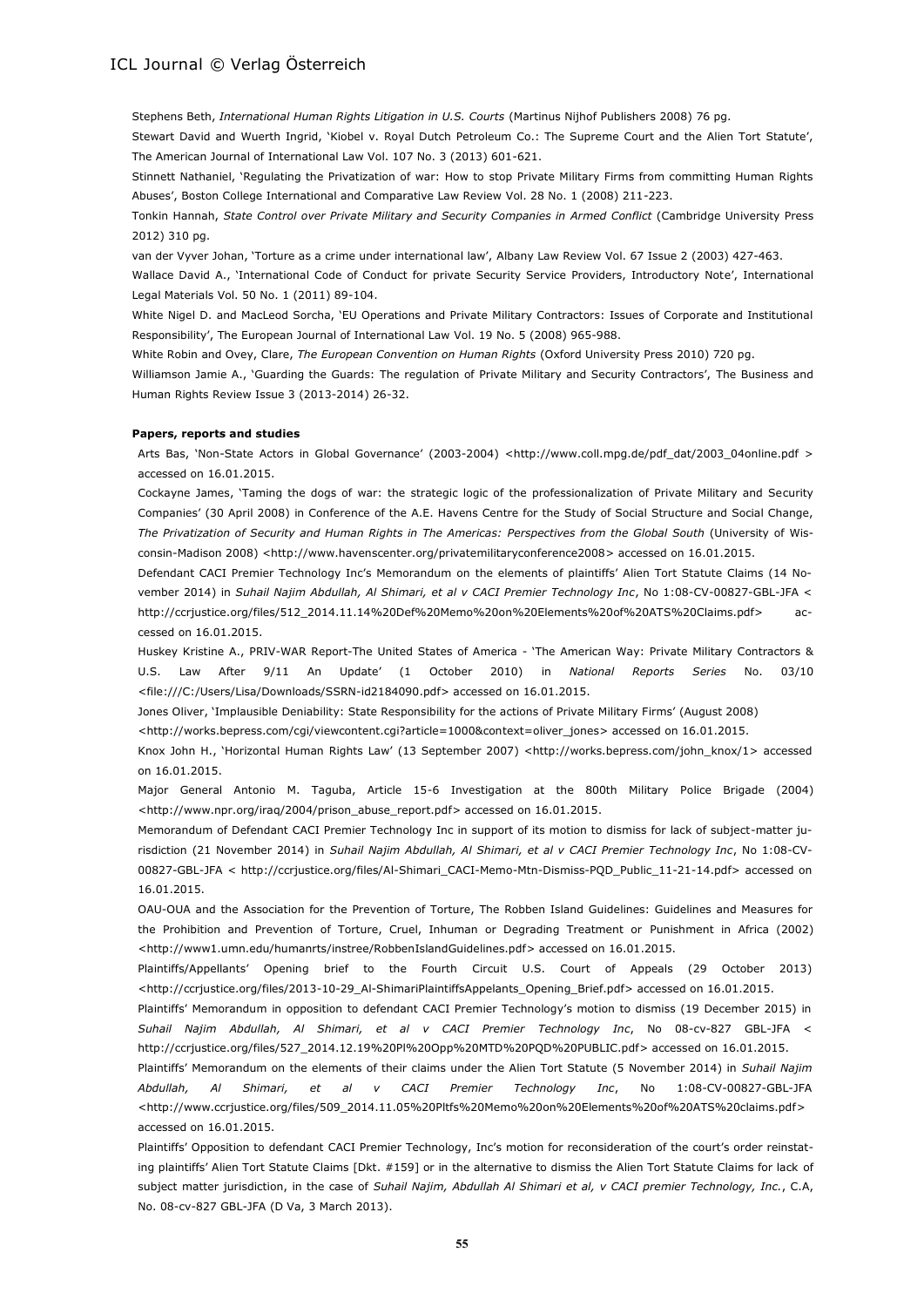Reply of defendant CACI Premier Technology Inc in support of motion to dismiss for lack of subject-matter jurisdiction (2 January 2015) in *Suhail Najim Abdullah, Al Shimari, et al v CACI Premier Technology Inc*, No 1: :08-CV-00827-GBL-JFA < [http://ccrjustice.org/files/534\\_2015.01.02%20Def%20Reply%20in%20Support%20of%20MTD%20PUBLIC.pdf>](http://ccrjustice.org/files/534_2015.01.02%20Def%20Reply%20in%20Support%20of%20MTD%20PUBLIC.pdf) accessed on 16.01.2015.

Ruggie John, Preliminary Work Plan Mandate of the Special Representative on the Issue of Human Rights and Transnational Corporations and other Business Enterprises (10 October 2008) <http://www.reports-and-materials.org/Ruggiepreliminary-work-plan-2008-2011.pdf> accessed on 16.01.2015).

Spear J. and Fafo Institute for Applied International Studies, 'Fafo Report 531 – Market forces: political economy of private military companies' (2006) [<http://www.fafo.no/pub/rapp/531/531.pdf>](http://www.fafo.no/pub/rapp/531/531.pdf) accessed on 16.01.2015.

#### **UN official documents**

Commission on Human Rights, The right to a remedy and reparation for victims of violations of international human rights and humanitarian law - Note by the High Commissioner for Human Rights (10 November 2003) UN Doc E/CN.4/2004/57 [<http://daccess-dds-ny.un.org/doc/UNDOC/GEN/G03/170/98/PDF/G0317098.pdf?OpenElement>](http://daccess-dds-ny.un.org/doc/UNDOC/GEN/G03/170/98/PDF/G0317098.pdf?OpenElement) accessed on 16.01.2015.

Commission on Human Rights, Report of the Special Rapporteur on the use of mercenaries as a means of impeding the exercise of the right of peoples to self-determination on the Sixty-first session of the Commission on Human Rights (8 December 2004) UN Doc E/CN.4/2005/14 [<http://daccess-dds-](http://daccess-dds-ny.un.org/doc/UNDOC/GEN/G04/167/92/PDF/G0416792.pdf?OpenElement)

[ny.un.org/doc/UNDOC/GEN/G04/167/92/PDF/G0416792.pdf?OpenElement>](http://daccess-dds-ny.un.org/doc/UNDOC/GEN/G04/167/92/PDF/G0416792.pdf?OpenElement) accessed on 16.01.2015.

Committee Against Torture, *Elmi v. Australia*, Communication of 17 November 1998, No. 120/1998, <http://www1.umn.edu/humanrts/cat/decisions/120-1998.html> accessed on 16.01.2015.

Committee Against Torture, General Comment in consideration of reports submitted by State Parties, United States of America (9 February 2000) UN Doc CAT/C/28/Add.5 [<http://daccess-dds-](http://daccess-dds-ny.un.org/doc/UNDOC/GEN/G00/406/56/PDF/G0040656.pdf?OpenElement)

[ny.un.org/doc/UNDOC/GEN/G00/406/56/PDF/G0040656.pdf?OpenElement>](http://daccess-dds-ny.un.org/doc/UNDOC/GEN/G00/406/56/PDF/G0040656.pdf?OpenElement) accessed on 16.01.2015.

Committee Against Torture, Second Periodic Report of the United States to the CmAT (6 May 2005) UN Doc CAT/C/48/Add.3/Rev.113 <http://docstore.ohchr.org/SelfServices/FilesHandler.ashx?enc=6QkG1d%2fPPRiCAq hKb7yhsnQY8F0WHVitaWNyngB7kYHxFNNJVuRuYnvSo3y7jK5KszPeor1Mwams6IgJW05G515PRvX%2fTybewqcR9pgaXvt2j xDH33cAId75MqaRk9NaLkpVcV 6Y%2bWifdPGHYeTCZw%3d%3d> accessed on 16.01.2015.

Committee Against Torture, Consideration of the Second Periodic Report of the United States of America - Summary record of the 703rd meeting (12 May 2006) UN Doc CAT/C/SR.703 [<http://docstore.ohchr.org/SelfServices/FilesHandler.ashx?enc=6QkG1d%2fPPRiCAqhKb7yhsmoIqL9rS46HZROnmdQS5b](http://docstore.ohchr.org/SelfServices/FilesHandler.ashx?enc=6QkG1d%2fPPRiCAqhKb7yhsmoIqL9rS46HZROnmdQS5bM6%2fW42j1X8RlcsilEJjFlz9NQUFA7FixK9OpCGNaWi5C07aH45zWtd9%2fT949W47MxTDYywr2%2fVV%2bibJBOyPTcs) [M6%2fW42j1X8RlcsilEJjFlz9NQUFA7FixK9OpCGNaWi5C07aH45zWtd9%2fT949W47MxTDYywr2%2fVV%2bibJBOyPTcs>](http://docstore.ohchr.org/SelfServices/FilesHandler.ashx?enc=6QkG1d%2fPPRiCAqhKb7yhsmoIqL9rS46HZROnmdQS5bM6%2fW42j1X8RlcsilEJjFlz9NQUFA7FixK9OpCGNaWi5C07aH45zWtd9%2fT949W47MxTDYywr2%2fVV%2bibJBOyPTcs) accessed on 16.01.2015.

Committee Against Torture, General Comment in consideration of reports submitted by State Parties, United States of America (25 July 2006) UN Doc CAT/C/USA/CO/2 <http://docstore.ohchr.org/SelfServices/FilesHandler.ashx?enc=6QkG1d%2fPPRiCAqhKb7yhsuLMmIdNURtE47fFHU%2bcD W3DsBM%2b%2bgDNfgwCjkmL9ezVYdT9BnWQhYqd%2f%2bJJbAz43KUrnRFNvlU7JtfRneaXfrxzVll57eBhtoOUK12B VOZ> accessed on 16.01.2015.

Committee Against Torture, General Comment No. 2 on the implementation of Article 2 by State Parties (24 January 2008) UN Doc CAT/C/GC/2 <http://www.refworld.org/docid/47ac78ce2.html> accessed on 16.01.2015.

Committee Against Torture, List of issues prior to the submission of the fifth periodic report (20 January 2010) UN Doc CAT/C/USA/3-5

<http://docstore.ohchr.org/SelfServices/FilesHandler.ashx?enc=6QkG1d%2fPPRiCAqhKb7yhsuLMmIdNURtE47fFHU%2bcD W39nbH%2bbk%2bVuWMmCzIMBTNZIzV9N8o73cfSHMXiNulbTVnZ2NAExEh%2bAl3xvEWMrSA%2ba%2fSPOi1G05y Df5cEvX1d> accessed on 16.01.2015.

Convention against the recruitment, use, financing and training of Mercenaries of 4 December 1989, *United Nations Treaty*  Series, Vol. 2163 [<http://treaties.un.org/pages/ViewDetails.aspx?src=TREATY&mtdsg\\_no=XVIII-](http://treaties.un.org/pages/ViewDetails.aspx?src=TREATY&mtdsg_no=XVIII-6&chapter=18&lang=en)

[6&chapter=18&lang=en>](http://treaties.un.org/pages/ViewDetails.aspx?src=TREATY&mtdsg_no=XVIII-6&chapter=18&lang=en) accessed on 16.01.2015.

General Assembly, resolution 2200A (XXI) International Covenant on Civil and Political Rights (16 December 1966) <http://www.ohchr.org/en/professionalinterest/pages/ccpr.aspx> accessed on 16.01.2015.

General Assembly, Resolution 3452 (XXX) (9 December 1975) UN Doc A/RES/3452 (XXX) <http://textus.diplomacy.edu/Thina/txGetXDoc.asp?IDconv=1277> accessed on 16.01.2015.

General Assembly, Convention against Torture and Other Cruel, Inhuman or Degrading Treatment or Punishment (10 December 1984) UN Doc A/RES/39/46 <http://www.un.org/documents/ga/res/39/a39r046.htm> accessed on 16.01.2015.

General Assembly, Montreux Document on Pertinent International Legal Obligations and Good Practices for States Related to Operations of Private Military and Security Companies during Armed Conflict (Annex) (6 October 2008) UN Doc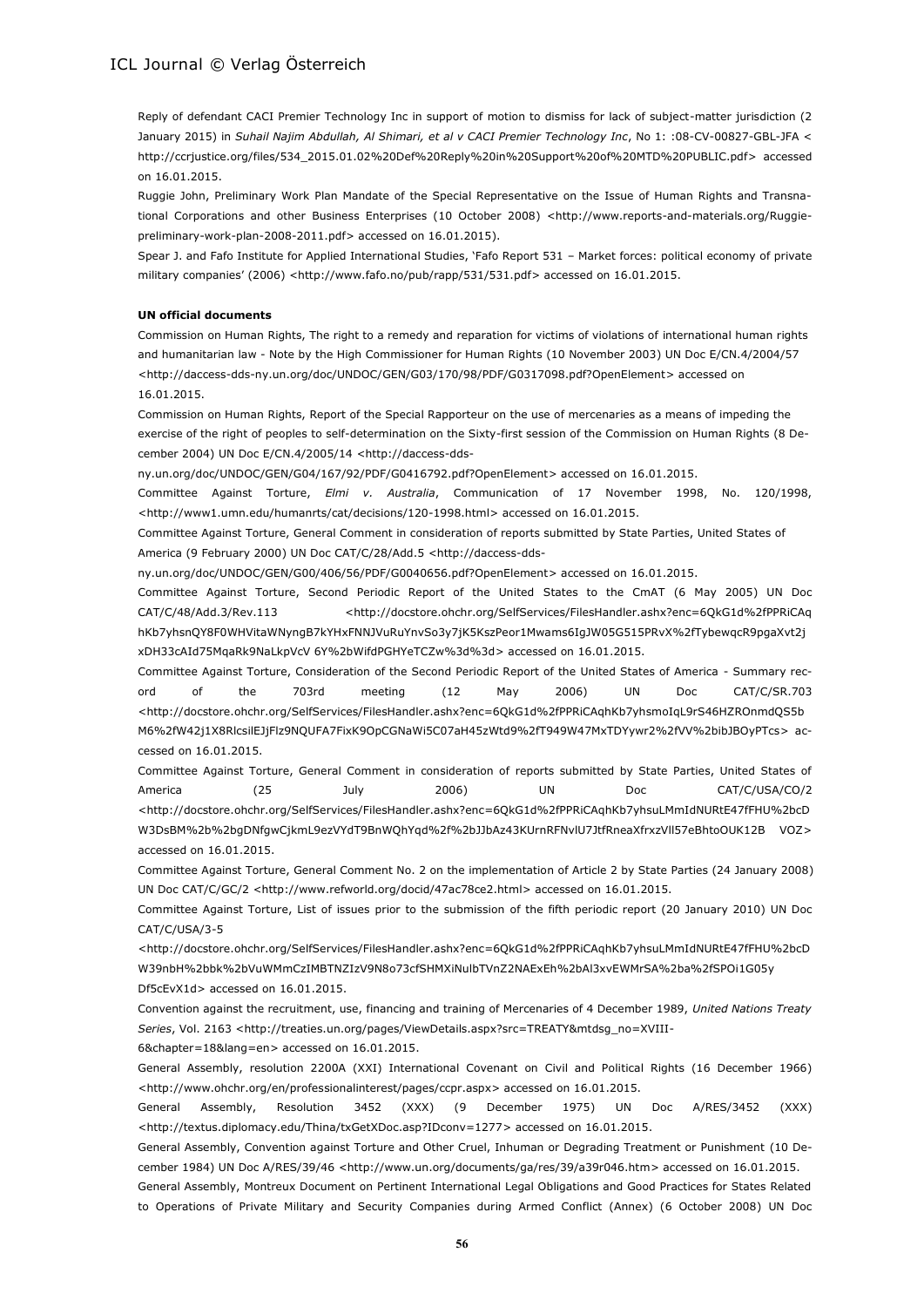A/63/467-S/2008/636 <http://www.europarl.europa.eu/meetdocs/2009\_2014/documents/droi/dv/801\_emontr eux\_/801\_emontreux\_en.pdf> accessed on 16.01.2015.

General Assembly, Resolution 63/164 (13 February 2009) UN Doc A/RES/63/164 <http://www.worldlii.org/int/other/UNGARsn/2008/238.pdf> accessed on 16.01.2015.

Human Rights Committee, *Delia Saldias de Lopez v. Uruguay* (Communication of 29 July 1981) App No. 52/1979, UN Doc CCPR/C/OP/1 <http://www1.umn.edu/humanrts/undocs/html/52\_1979.htm> accessed on 16.01.2015.

Human Rights Committee, Report of the Inter-Sessional Open-Ended Working Group to elaborate a draft legally binding normative instrument for the protection of all persons from enforced disappearance (10 March 2005) UN Doc E/CN.4/2005/66 <http://daccess-dds-ny.un.org/doc/UNDOC/GEN/G05/128/31/PDF/G0512831.pdf?OpenElement> accessed on 16.01.2015.

Human Rights Committee, Third Periodic Reports of States Parties Due in 2003: United States of America (28 November 2005) UN Doc CCPR/C/USA/3 <http://tbinternet.ohchr.org/\_layouts/treatybodyexternal/Download.aspx?symbolno=C CPR%2fC%2fUSA%2f3&Lang=en> accessed on 16.01.2015.

Human Rights Committee, General Comment No. 31: The Nature of the General Legal Obligation Imposed on State Parties to the Covenant (26 May 2006) UN Doc CCPR/C/21/Rev.1/Add.13 [<http://daccess-dds](http://daccess-dds-ny.un.org/doc/UNDOC/GEN/G04/419/56/PDF/G0441956.pdf?OpenElement)[ny.un.org/doc/UNDOC/GEN/G04/419/56/PDF/G0441956.pdf?OpenElement>](http://daccess-dds-ny.un.org/doc/UNDOC/GEN/G04/419/56/PDF/G0441956.pdf?OpenElement) accessed on 16.01.2015.

Human Rights Committee, Consideration of Reports Submitted by States Parties under Article 40 of the Covenant, Concluding Observations of the Human Rights Committee: United States of America (18 December 2006) UN Doc CCPR/C/USA/CO/3/Rev.1 <http://tbinternet.ohchr.org/\_layouts/treatybodyexternal/Download.aspx?symbolno=C CPR%2FC%2FUSA%2FCO%2F3%2FRev.1&Lang=fr> accessed on 16.01.2015.

Human Rights Committee, General Comment 20 - Compilation of General Comments and General Recommendations Adopted by Human Rights Treaty Bodies (27 May 2008) UN Doc HRI/GEN/1/Rev.9 (Vol. I) <http://tbinternet.ohchr.org/\_layouts/treatybodyexternal/Download.aspx?symbolno=HRI%2fGEN%2f1%2fRev.9%20(Vol. %20I)&Lang=en> accessed on 16.01.2015.

Human Rights Committee, Concluding observations on the fourth report of the United States of America (23 April 2014) UN Doc CCPR/C/USA/CO/4 <http://tbinternet.ohchr.org/\_layouts/treatybodyexternal/Download.aspx?symbolno=C CPR%2fC%2fUSA%2fCO%2f4&Lang=en> accessed on 16.01.2015.

Human Rights Council, Report of the Special Representative of the UN Secretary General to the UN Human Rights Council on the issue of human rights and transnational corporations and other business enterprises (9 February 2007) UN Doc A/HRC/4/035 <http://business-humanrights.org/sites/default/files/media/bhr/files/SRSG-report-Human-Rights-Council-19-Feb-2007.pdf> accessed on 16.01.2015.

Human Rights Council, Protect, Respect and Remedy: A framework for business and human rights - Report of the Special Representative of the Secretary General on the Issue of Human Rights and Transnational Corporations and other Business Enterprises (7 April 2008) UN Doc A/HRC/8/5 <http://daccess-ddsny.un.org/doc/UNDOC/GEN/G08/128/61/PDF/G0812861.pdf?OpenElement> accessed on 16.01.2015.

Human Rights Council, Resolution 7/21 (18 December 2008) UN Doc HRC/7/21 <http://ap.ohchr.org/documents/E/HRC/resolutions/A\_HRC\_RES\_7\_21.pdf> accessed on 16.01.2015.

Human Rights Council, Report of the Working Group on the use of mercenaries as a means of violating human rights and impeding the exercise of the right of peoples to self-determination (2 July 2010) UN Doc A/HRC/15/25 <http://www2.ohchr.org/english/issues/mercenaries/docs/A.HRC.15.25.pdf> accessed on 16.01.2015.

Human Rights Council, Resolution 15/26: Open-ended intergovernmental working group to consider the possibility of elaborating an international regulatory framework on the regulation, monitoring and oversight of the activities of private military and security companies (7 October 2010) UN Doc A/HRC/RES/15/26 <http://www.europarl.europa.eu/meetdocs/2009\_2014/documents/droi/dv/804\_unhrcresolution\_/804\_unhrcresolution\_e n.pdf> accessed on 16.01.2015.

Human Rights Council, Report of the Special Representative of the Secretary-General on the issue of human rights and transitional corporations and other business Enterprises - John Ruggie, Principles on Business and Human Rights: Imple-

menting the United Nations 'Protect, Respect and Remedy' Framework (21 March 2011) UN Doc A/HRC/17/31

<http://daccess-dds-ny.un.org/doc/UNDOC/GEN/G11/121/90/PDF/G1112190.pdf?OpenElement> accessed on 16.01.2015.

Human Rights Council, Report of the Intergovernmental Working Group to consider the possibility of elaborating an international regulatory framework on the regulation, monitoring and oversight of the activities of private military and security companies (24 December 2012) UN Doc A/HRC/22/41 <http://www.ohchr.org/Documents/HRBodies/HRCouncil/RegularSession/Session22/AHRC2 241\_English.pdf> accessed on 16.01.2015.

Human Rights Council Working Group on the use of Mercenaries, Draft of a possible Convention on Private Military and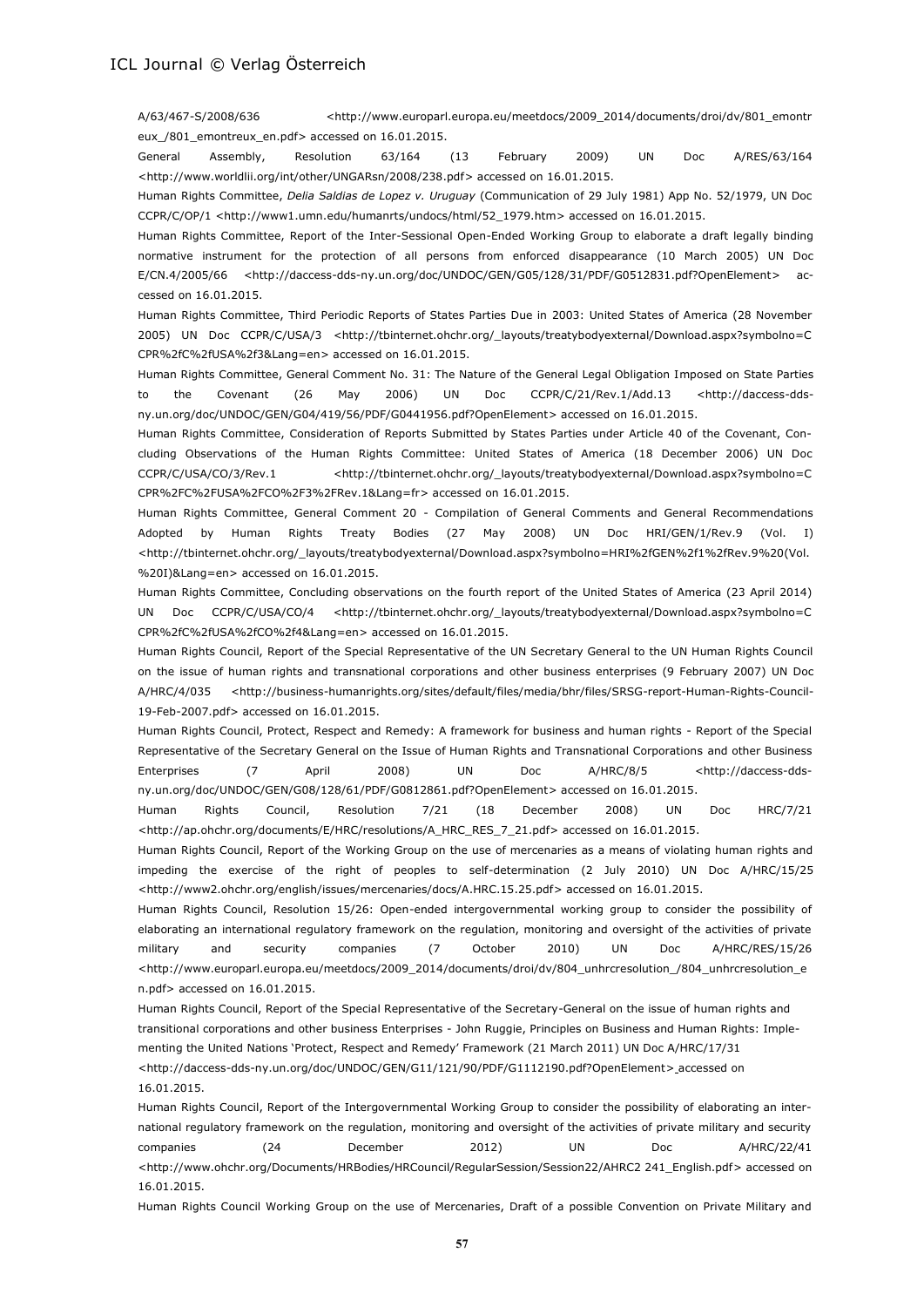Security Companies (PMSCs) for consideration and action by the Human Rights Council (13 May 2011) UN Doc A/HRC/WG.10/1/2 [<http://daccess-dds-y.un.org/doc/UNDOC/GEN/G11/131/83/PDF/G1113183.pdf?OpenElement>](http://daccess-dds-y.un.org/doc/UNDOC/GEN/G11/131/83/PDF/G1113183.pdf?OpenElement) accessed on 16.01.2015.

International Law Commission, Draft Articles on Responsibility of States for Internationally Wrongful Acts (9 August 2001) *Yearbook of the International Law Commission*, Vol.II

[<http://legal.un.org/ilc/texts/instruments/english/draft%20articles/9\\_6\\_2001.pdf>](http://legal.un.org/ilc/texts/instruments/english/draft%20articles/9_6_2001.pdf) accessed 16.01.2015.

UN High Commissioner for Human Rights, Manual on the Effective Investigation and Documentation of Torture and Other Cruel, Inhuman or Degrading Treatment or Punishment (9 August 1999) *Professional Training Series 2004*, No. 8/Rev.1 <http://www.ohchr.org/Documents/Publications/training8Rev1en.pdf> accessed on 16.01.2015.

United States of America, Periodic Report of the United States of America to the Committee Against Torture (Third to Fifth Periodic Reports) (12 August 2013) UN Doc CAT/C/USA/Q/5 <http://www.state.gov/documents/organization/213267.pdf.> accessed on 16.01.2015.

UN Sub-Commission on the Promotion and Protection of Human Rights, UN Norms on the Responsibilities of Transnational Corporations and Other Business Enterprises with Regard to Human Rights (26 August 2003) UN Doc E/CN/4/Sub2/2003/12/rev2 <http://daccess-dds-

ny.un.org/doc/UNDOC/GEN/G03/160/08/PDF/G0316008.pdf?OpenElement> accessed on 16.01.2015.

Vienna Convention on the Law of Treaties (23 May 1969) No. 18232, *United Nations Treaty Service* Vol. 1155 <https://treaties.un.org/doc/Publication/UNTS/Volume%201155/volume-1155-I-18232-English.pdf> accessed on 16.01.2015, 331.

#### **Other official documents**

Alien Tort Claims Act (24 September 1789) 28 U.S.C. para 1350 [<http://www.law.cornell.edu/uscode/text/28/1350>](http://www.law.cornell.edu/uscode/text/28/1350) accessed on 16.01.2015.

Coalition Provisional Authority Order No. 17 (revised) No CPA/ORD/27 (17 June 2004).

<http://www.iraqcoalition.org/regulations/20040627\_CPAORD\_17\_Status\_of\_CoalitionRevwithAnnexA.pdf> accessed on 16.01.2015.

Council of Europe, Convention for the Protection of Human Rights and Fundamental Freedoms (4 November 1950).

Council of Europe, European Convention for the Prevention of Torture and Inhuman or Degrading Treatment or Punishment of the Council of Europe (1 March 2002) <http://conventions.coe.int/Treaty/en/Treaties/Html/126.htm> accessed on 16.01.2015.

European Union, Charter of Fundamental Rights (7 December 2000).

Inter-American Specialized Conference on Human Rights, the American Convention on Human Rights (Pact of San Josi) (22 November 1969)

Military Extraterritorial Jurisdiction Act (22 November 2000) Publ L 106-523, 18 U.S.C. Chapter 212 <http://www.pubklaw.com/hi/pl106-523.pdf> accessed on 16.01.2015.

Organisation of African Unity, African Charter on Human and Peoples' Rights (the Banjul Charter) (27 June 1981) OAU Doc. CAB/LEG/67/3 in *International Law Magazine* Vol. 21 No. 58 (1982).

Organisation of American States, Inter-American Convention to Prevent and Punish Torture (9 December 1985) <http://www.oas.org/juridico/english/treaties/a-51.html> accessed on 16.01.2015.

Third Restatement of the Foreign Relations Law of the United States (14 May 1986) Vol. 1, paras 1-488

<http://internationalcriminallaw.org/Restatement(Third)\_of\_Foreign\_Relations\_Law/ RSecs334\_401-

04 411 432 442.PDF> accessed on 16.01.2015.

Torture Victim Protection Act (12 March 2991) Pub L No. 102-256, 106 Statute 73 <http://www.gpo.gov/fdsys/pkg/STATUTE-106/pdf/STATUTE-106-Pg73.pdf> accessed on 16.01.2015.

Uniform Code of Military Justice (31 May 1951) 10 U.S.C. Chapter 47 <http://www.law.cornell.edu/uscode/text/10/subtitle-A/part-II/chapter-47> accessed on 16.01.2015.

United States Constitution (17 September 1787).

Universal Declaration of Human Rights (10 December 1948).

#### **Case Law**

American (State) Courts:

Court of Appeals Columbia, *Saleh et al v Titan Corp* App No 08-7008 (11 September 2009) 580 F.3d 1.

Court of Appeals Columbia, *Haidar Muhsin Saleh et al v Titan Corporation and CACI* App No 08-7008 (11 September 2009).

District Court California, *Forti v Suarez-Mason* (6 July 1988) 672 F Supp 1531.

District Court Columbia, *Ilham Nassir Ibrahim et al v TITAN Corp et al* (12 August 2005) 391 F Supp 2d 10.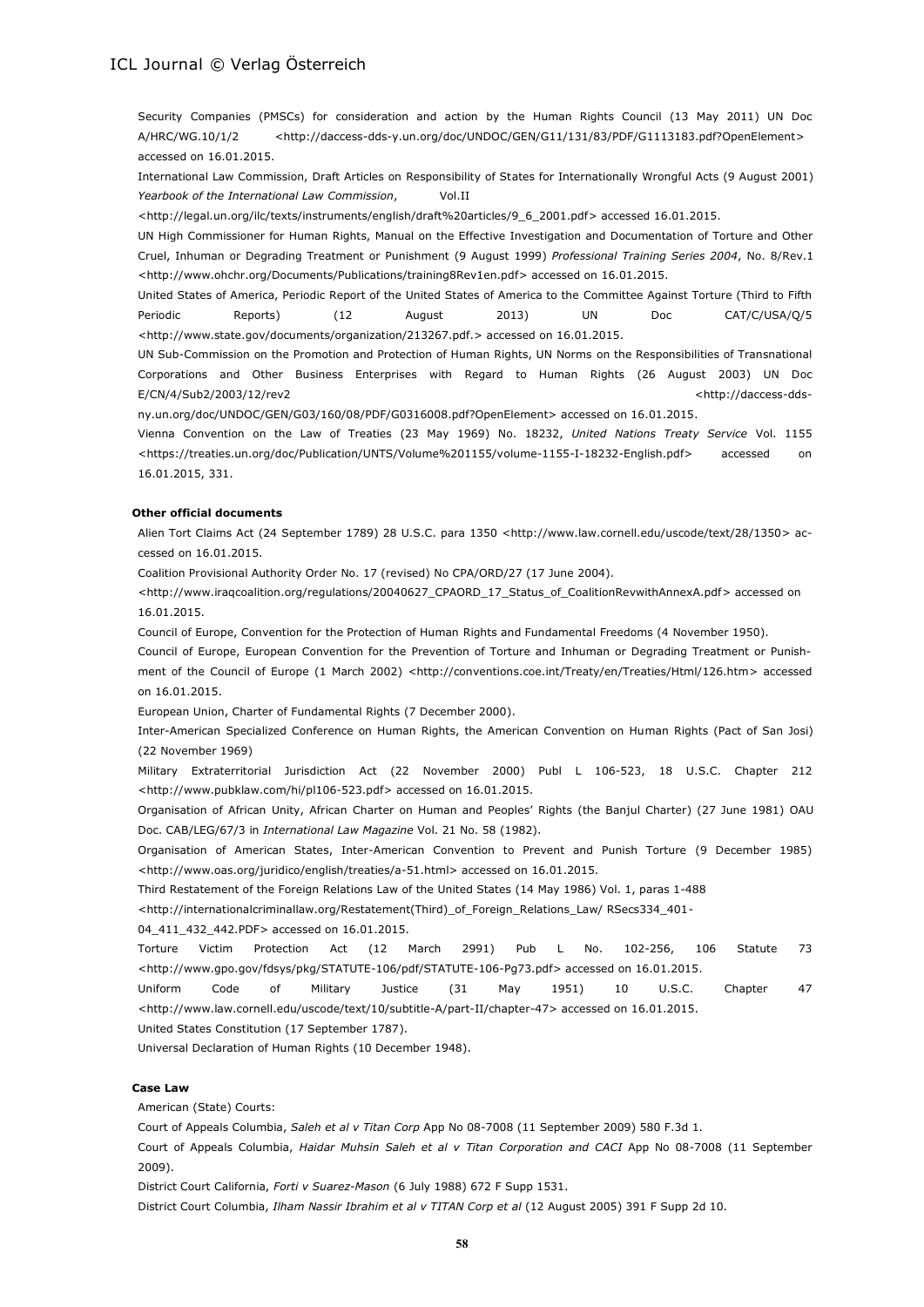District Court Columbia, *Ibrahim v Titan Corp* (6 November 2007) 556 F Supp 2d 1. District Court Columbia, *United States v Paul A. Slough et al* (Memorandum Opinion 31 December 2009) Criminal Action No 08-0360 (RMU). District Court Maryland, *Al Quraishi v Nakhala* (29 July 2010) 728 F Supp 2d 702. District Court Virginia, *Suhail Najim Abdullah, Al Shimari, et al v CACI International, Inc, et al* (Memorandum Opinion 25 June 2013) No 1:08-cv-827(GBL/JFA). District Court Virginia, *Al Shimari v CACI*, Bill of Costs by CACI (2 August 2013) <http://ccrjustice.org/files/465\_2013.08.02%20Defs%20Bill%20of%20Costs%20-Revised[1].pdf> accessed on 16.01.2015. District Court Virginia, *Al Shimari v CACI*, Order Bill of Costs (30 August 2013) <http://ccrjustice.org/files/474\_2013.08.30BillofCostsOrder.pdf> accessed on 16.01.2015. Fourth Circuit Court of Appeals, *Wissam Abdullasteff Sa'eed Al-Quraishi v L-3 Services, Inc and Adel Nakhla CACI* (21 September 2011) No 10-1891. Ninth Circuit Court of Appeals, *In re Estate of Ferdinand E Marcos (Human Rights Litigation) (*16 June 1994) 25 F 3d 1467. Fourth Circuit Court of Appeals, *Al Quraishi v L-3 Services Inc* (21 September 2011) <http://www.ca4.uscourts.gov/Opinions/Published/101891.P.pdf> accessed on 16.01.2015. Fourth District Court of Appeals, *Suhail Najim Abdullah Al Shimari; Taha Yaseen Arraq Rashid; Salah Hasan Nusaif Al-Ejaili; Asa'ad Hamza Hanfoosh Alzuba'e v CACI Premier Technology, Inc; CACI International, Inc and Timothy Dugan; L-3 Services, Inc* (30 June 2014) No 13-1937, 13-1937(L), 13-2162. Ninth Circuit Court of Appeals, *Koohi v US* (8 October 1992) 976 F 2d 1328. Second Circuit Court of Appeals, *Filartiga v Pena-Irala* (30 June 1980) 630 F 2d 876. Second Circuit Court of Appeals, *Doe v Kadic v Karadzic* (13 October 1995) 70 F 3d 232. U.S. Supreme Court, *Furman v Georgia* (29 June 1972) 408 US 238. U.S. Supreme Court, *Ingraham v Wright (*19 April 1977) 430 US 651. U.S. Supreme Court, *Boyle v United Technologies Corporation* (27 June 1992) 487 US. 500. U.S. Supreme Court, *Sosa v Alvarez-Machain* (29 June 2004) 542 US 692. U.S. Supreme Court*, Kiobel, et al v Royal Dutch Petroleum Co* (17 April 2013). European Court of Human Rights (cases available at[: http://hudoc.echr.coe.int/\)](http://hudoc.echr.coe.int/): *Dikme v. Turkey* App No 20869/92 (ECtHR, 11 July 2000). *Ireland v. The United Kingdom* App No 5310/71 (ECtHR, 18 January 1978). *Wainwright v. United Kingdom* App No 12350/04 (ECtHR, 26 September 2006). *Selmouni v. France* App No 25803/94 (ECtHR, 28 July 1999). Other courts: *Belgium v Senegal* (International Court of Justice, 20 July 2012) Questions Concerning the Obligation to Prosecute or Extradite.

*Prosecutor v Furundžija (*International Criminal Tribunal for the former Yugoslavia, 10 December 1998) in *International Law Review* No 121 (2002), 213.

#### **Websites and online sources (last accessed on 16.01.2015)**

African Commission on Human and Peoples' Rights, Status of ratification <http://www.achpr.org/instruments/achpr/ratification/>

Centre for Constitutional Rights, <http://ccrjustice.org/>

International Code of Conduct, <http://www.icoc-psp.org/>

Swiss Federal Department of Foreign Affairs, participating States of the Montreux Document <http://www.eda.admin.ch/eda/en/home/topics/intla/humlaw/pse/parsta.html>

Abushehab Mohammad, 'The fight for Justices Continues: Six Amici Submitted briefs to the Court in Support of the Abu Ghraib torture survivors' (26 November 2013) <http://ihrib.org/fight-justice-continues-amici-submitted-briefs-courtsupport-abu-ghraib-torture-survivors/> accessed on 16.01.2015.

Azmy Baher, 'A date with justice for victims of Abu Ghraib' (23 April 2014) <http://iissonline.net/a-date-with-justice-forvictims-of-abu-ghraib/voorzitter center> accessed on 16.01.2015.

CCR press, 'Judge Rejects Last Ditch Attempt by Shell to Stop Human Rights Trial' (26 May 2008) <http://ccrjustice.org/newsroom/press-releases/judge-rejects-last-ditch-attempt-shell-stop-human-rights-trial> accessed on 16.01.2015.

Colangelo Anthony, 'Adjudicative versus prescriptive jurisdiction, translating historical intent, and a brief universal jurisdic-